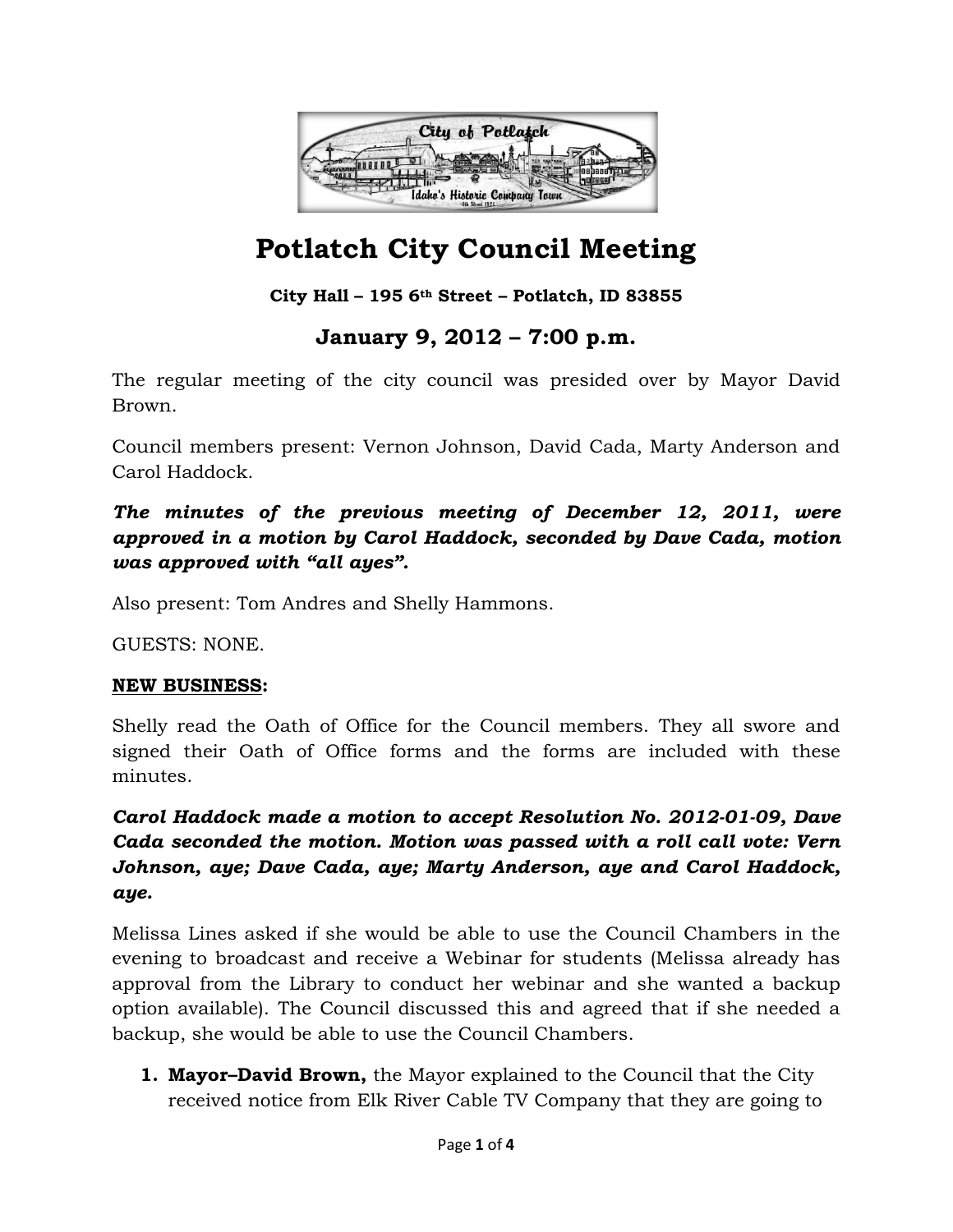be shutting down their cable service within the next few months. Their equipment is on the City's reservoir. First Step Internet has an agreement that was signed in 2007 for their Head end Lease and their franchise agreement that is good for 10 years.

Tom Andres and Shane Anderson met last week with Chris Mansfield to talk about what type of hay to plant on the wastewater Land Application area. Chris wants to add another set of hard lines on another five acres instead of planting trees on the land. Shane said that he thought that Timothy Hay would be the best type of hay to plant. Shane is going to be checking with a friend in Washington who does this type of land application and see what will work best. Marty Anderson said that they will have to move the hard line irrigation pipe in order to hay and the hay will have to lay for approximately 1-1/2 weeks to dry. Tom said that they thought they would be able to get three cuttings per year off of the land. The City will draw up a Memorandum of Understanding with Shane Anderson for him to move the hard lines and hay the crops. Shane doesn't want to till the ground and Chris said that they will have the contractor till the ground and seed it. The ground will get seeded this fall and then we will have a crop to cut in 2013. When the contractor comes back after one year for the inspection, they will re-seed it at that time.

Shane Anderson looked at the triangle near the City's shop and Shane does have a truck that will grab big rocks. Gary Anderson also has big rocks and can haul rock. The Mayor asked the Council if they agreed that the City can get started on getting the triangle looking like the picture in the Master Plan from Welch-Comer Engineers. The Mayor said that he is working on setting up a meeting with Paul Kimmell of Avista and Steve Brink of Frontier to go over the power pole issue and telephone issues with the triangle as to whether the City can move them or not. Dave Cada said that if the power pole were moved, it would have to be relocated to another area. Christine Frei said that the remaining \$1,500.00 left over from the Dept. of Commerce grant can be used by the City. *Dave Cada made a motion that the City proceed with fixing up the triangle as outlined in the Master Plan, Carol Haddock seconded the motion, motion was approved with "all ayes".* 

The Mayor said that him and Dave Cada are going to be meeting with Wade Pannell of Potlatch Corporation to talk about the annexation of the River Ridge Redevelopment land site and to review the P'Chelle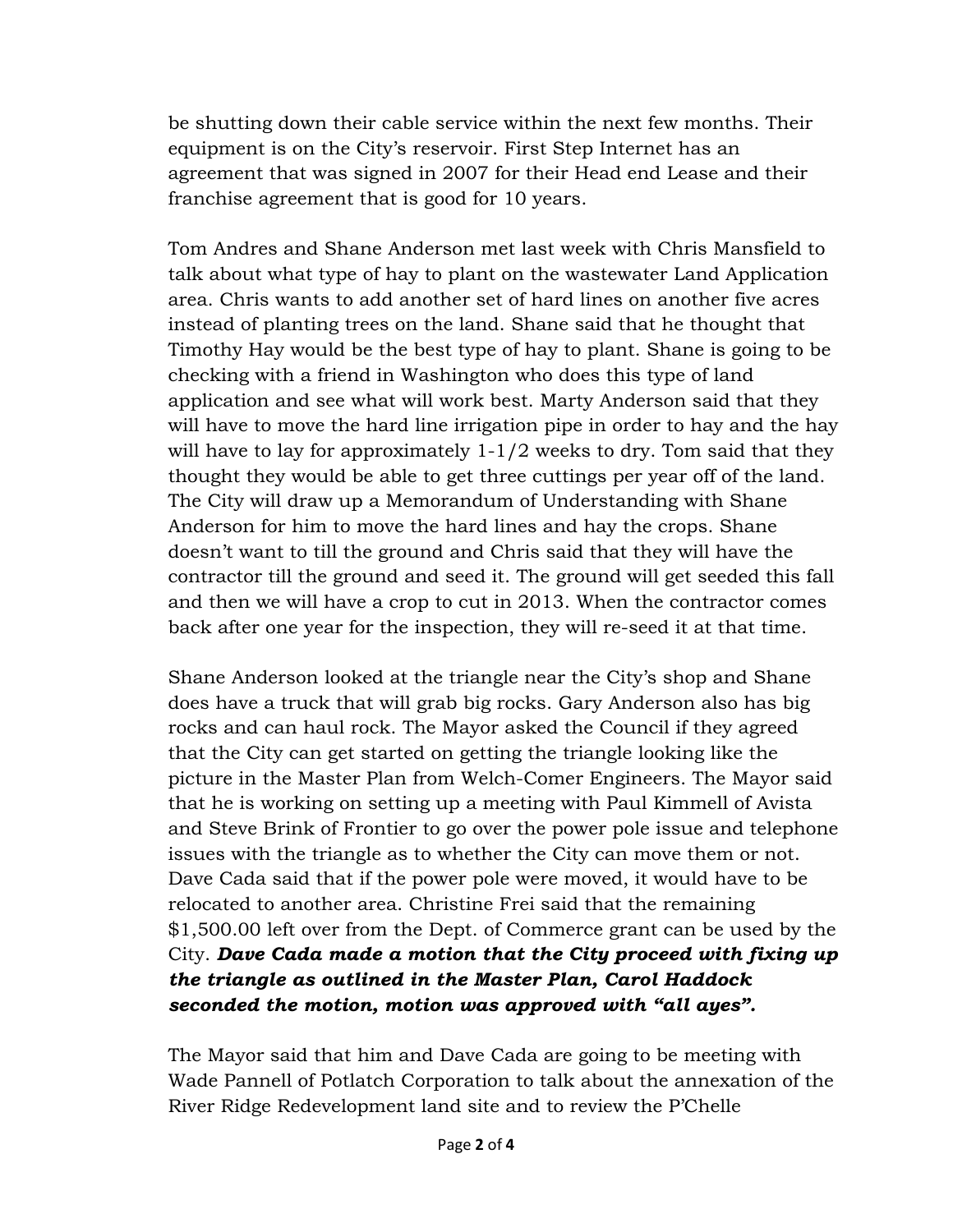International marketing plan. Also, the City would like to annex the property that they just purchased from Potlatch Corporation for the future Land Application site.

The Mayor said that he would like to supply water to Jim and Carol Haddock's property for future development. The Mayor feels that the City can install the water line and then with any future development, the cost of the line would be repaid at that time. If there was water available, Cone's have expressed interest in annexing into the City and Harold Osborne has called and said that he may be interested in developing his land. Dave Cada said that the City should investigate the costs involved in this type of a project.

**2. Parks–Carol Haddock,** said that two windows for the upstairs at City Hall have been ordered and they should be here in the next few days.

Karen Rohn is going to come back to the Council and talk about the mural for the Scenic 6 Depot. Karen is concerned about the trees right by the depot and wondered if people will be able to see the mural if the trees are there. The Council talked about having Hash move the trees if need be.

- **3. Pool & Cemetery-David Cada,** has been researching prices for the handicapped lift chair for the City pool. Last July 2011, the ADA compatibility law was rewritten by the Justice Department and it requires that pools provide a chair or a ramp for handicapped access. The first chair that Dave had been looking at cost \$7,200. The cheapest one that he can find costs \$3,114. Dave said that there is another one available for \$3,585 and that would include free shipping as they are having a sale at this time. Dave said that he will continue to search for chairs and costs.
- **4. Vern Johnson Water & Sewer,** everything is good.
- **5. Streets-Martin Anderson**, wanted to know if Walter was satisfied with Chris Mansfield and the project plans? The Mayor said that Walter told Chris that he would like to see some plans instead of invoices all of the time.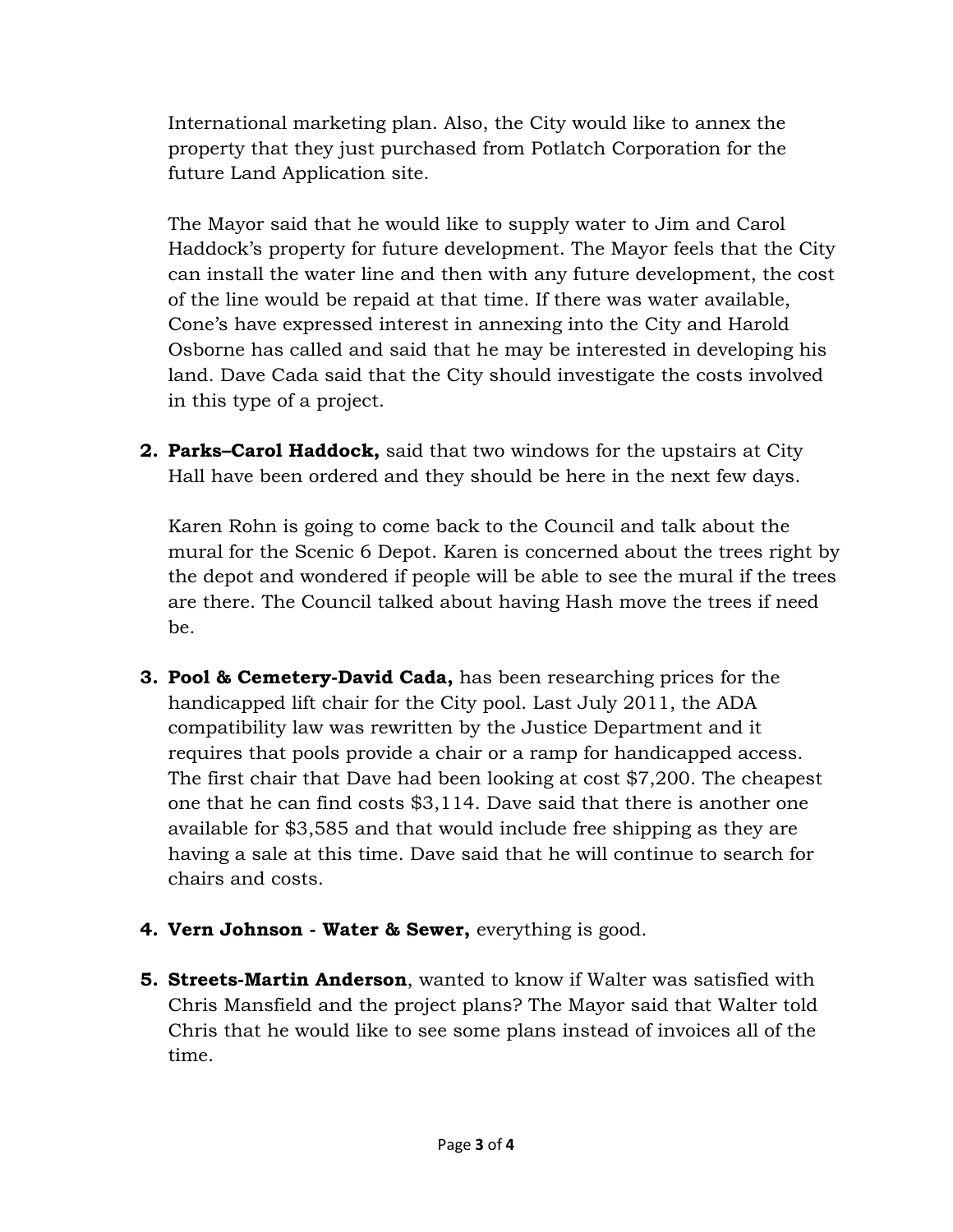- **6. Scenic 6 -David Cada**, the marketing plan has been completed by P'Chelle International and the City is waiting to receive a copy of the plan. There will be a presentation made to the committee at City Hall on February 15 at 3:00 p.m. The next day at the CEDA Banquet, there will be another presentation of the plan made for the members of CEDA.
- **7. Superintendent, Tom Andres,** nothing at this time.
- **8. Clerk- Shelly Hammons,** nothing at this time.

## **Old Business-**

**Topics limited to** *10 minutes* **each.** 

**Clerks Report:** See Payables, State Pool Statements, US Bank Statement

**Correspondence/Updates-**

**BILLS:** *A motion was made by Carol Haddock to pay the bills in the amount of \$26,168.52, seconded by Dave Cada, motion carried with "all ayes".* 

*Carol Haddock made a motion to adjourn the meeting, seconded by Dave Cada, the motion was carried with "all ayes", meeting adjourned at 8:02 p.m.* 

 $\frac{1}{\sqrt{2}}$  ,  $\frac{1}{\sqrt{2}}$  ,  $\frac{1}{\sqrt{2}}$  ,  $\frac{1}{\sqrt{2}}$  ,  $\frac{1}{\sqrt{2}}$  ,  $\frac{1}{\sqrt{2}}$  ,  $\frac{1}{\sqrt{2}}$  ,  $\frac{1}{\sqrt{2}}$  ,  $\frac{1}{\sqrt{2}}$  ,  $\frac{1}{\sqrt{2}}$  ,  $\frac{1}{\sqrt{2}}$  ,  $\frac{1}{\sqrt{2}}$  ,  $\frac{1}{\sqrt{2}}$  ,  $\frac{1}{\sqrt{2}}$  ,  $\frac{1}{\sqrt{2}}$ 

ATTEST:

David L. Brown, Mayor

 $\frac{1}{2}$  ,  $\frac{1}{2}$  ,  $\frac{1}{2}$  ,  $\frac{1}{2}$  ,  $\frac{1}{2}$  ,  $\frac{1}{2}$  ,  $\frac{1}{2}$  ,  $\frac{1}{2}$  ,  $\frac{1}{2}$  ,  $\frac{1}{2}$  ,  $\frac{1}{2}$  ,  $\frac{1}{2}$  ,  $\frac{1}{2}$  ,  $\frac{1}{2}$  ,  $\frac{1}{2}$  ,  $\frac{1}{2}$  ,  $\frac{1}{2}$  ,  $\frac{1}{2}$  ,  $\frac{1$ Shelly M. Hammons, City Clerk/Treasurer

**The next Council meeting will be January 23, 2012.**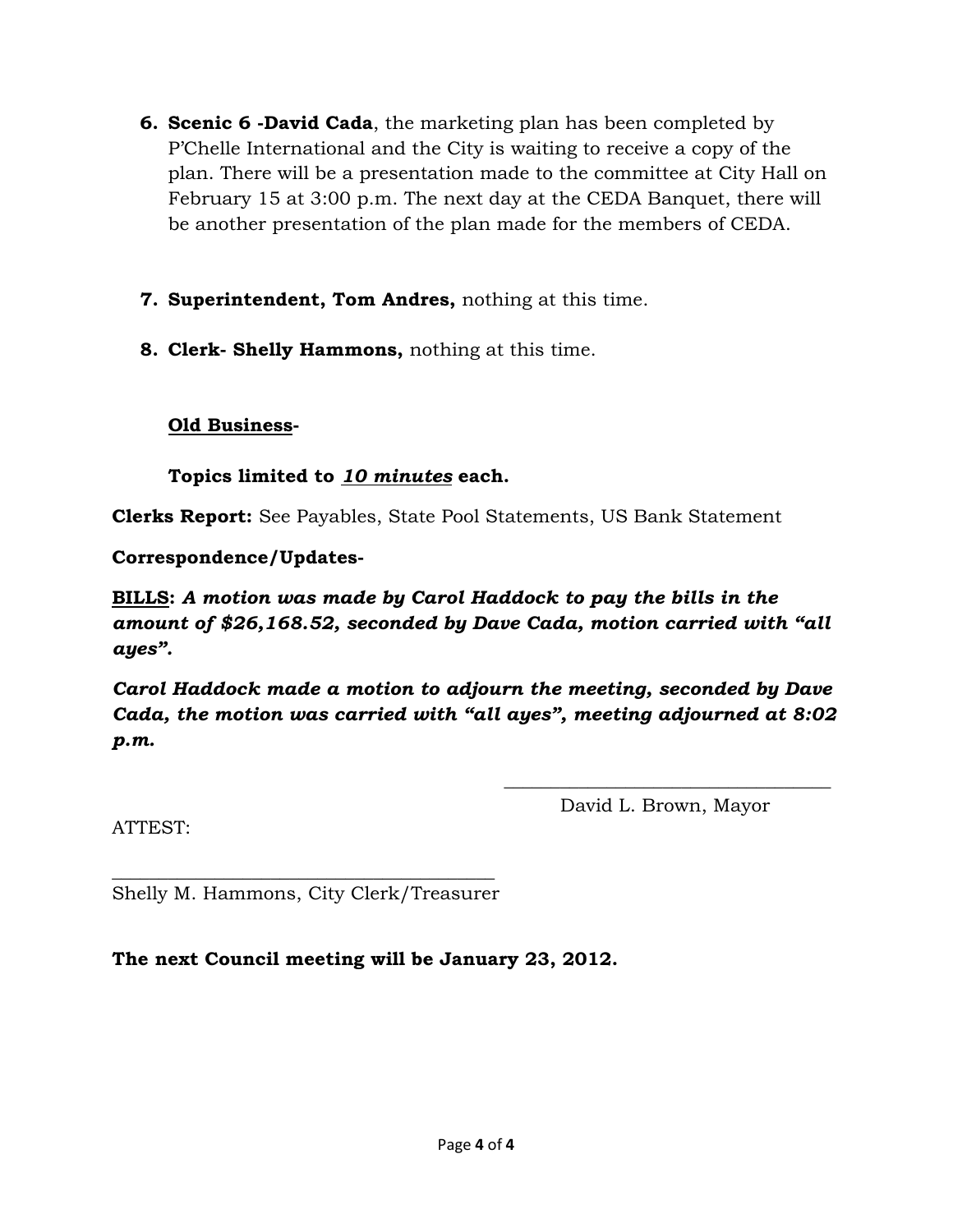

**City Hall – 195 6th Street – Potlatch, ID 83855**

## **January 23, 2012 – 7:00 p.m.**

The regular meeting of the city council was presided over by Mayor David Brown.

Council members present: Vernon Johnson, Marty Anderson and Carol Haddock, Dave Cada was absent.

*The minutes of the previous meeting were revised to read that Carol Haddock was present at the Jan. 9, 2012 meeting and that the land application site will be seeded this fall, a motion was made by Carol Haddock to accept the minutes with the changes, seconded by Marty Anderson, motion was approved with "all ayes".* 

Also present: Tom Andres and Shelly Hammons.

GUESTS: Chris Mansfield and Larry Landis.

*Carol Haddock made a motion to issue Liquor Licenses to the following businesses for 2012-2013: Silver Saddle Saloon LLC, Floyd's Thrift Store, Inc., Grange Supply Co., Inc. and Dale's Wagon Wheel Bar & Grille. Dale Spring doesn't want to pay for off-premises beer licenses but the Alcohol Division said that the City must mirror the state and the county when issuing a liquor license. Dale Spring's liquor license for the state and the county was purchased with an off-premises liquor permit. Vern Johnson seconded the motion, motion was approved with "all ayes".* 

ICRMP will be having a Council training session on roles and responsibilities on February 1 from 6:00-8:00 p.m. in the Moscow City Council chambers. The Mayor, Marty and possibly Dave Cada would like to attend the training session.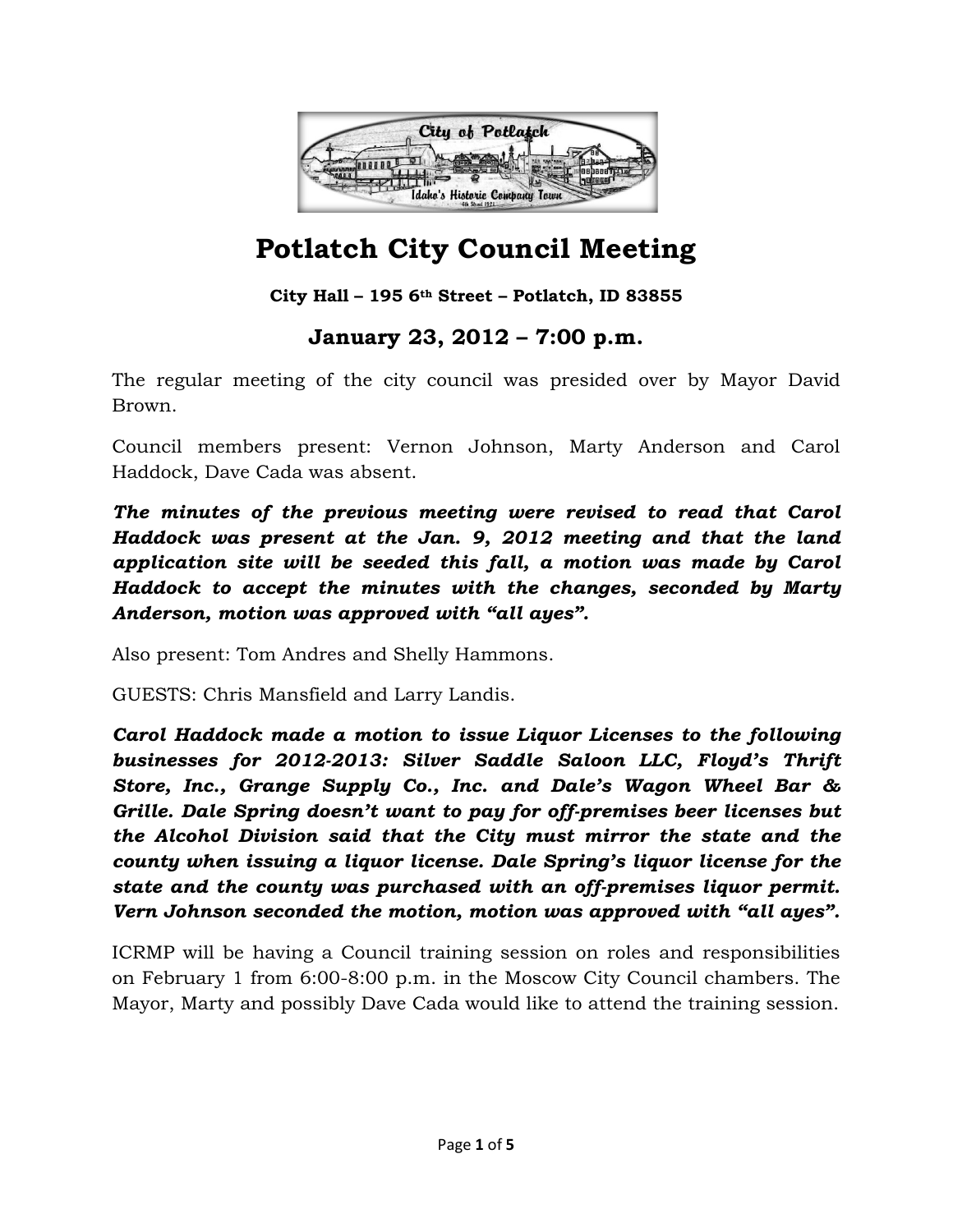The CEDA Annual Meeting will be February 16 at the Red Lion in Lewiston. The Mayor and Grace Brown, Dave and Kenny Cada, Carol and Jim Haddock and Shelly Hammons will be attending the meeting.

Chris Mansfield spoke to the Council about the meeting with Shane Anderson and Tom Andres a few weeks ago. He asked the City if they had drawn up the Memorandum of Understanding between the City and Shane Anderson? As of right now, there isn't a MOU written yet. Chris did say that they thought there will be a cutting of hay in July or August of 2013 and that the contractor will be responsible for smoothing out the land this summer. Chris asked the Council if they have decided what they will plant on the middle five acres? It had been first decided to plant trees on that land and there will be irrigation pipe installed on that piece of property.

Chris brought five manuals to the meeting to present to the Council:

- 1. Preliminary Engineering Report
- 2. Wastewater Reuse Permit
- 3. O&M Manual for Land Application Site
- 4. Land Application Study Manual
- 5. Spec. Book (proposed advertisement for bids)

Chris said that the plan is by the next Council meeting he will have 90% of the plan done so that they can be approved by the City Council. The land application site plan will be advertised for bids by the first weekend in March. Chris said that this is a pretty simple construction project and he wants to make sure that everything will grow and that there will be a warranty in the plans for the construction team to come back next year. The Council talked to Chris about the different types of grass that will be grown and how the weather will affect the crops and if it will be timed to grow or does Tom watch it and monitor the growth? Chris said that not all of the time will the land application effluent stay out of the river. The City can discharge to the river between November and July with the current discharge permit.

Larry Landis attended the meeting to speak to the Council about building a rose bed at the Scenic 6 Park. Larry would like to put Pioneer Roses in a bed between the trees and the railroad tracks on the high berm about 10x50 feet. These are old roses that were gleaned from old homesteads and cemeteries around the country and started in the mid 1880s. Tom Andres said that the railroad owns property 25' from the centerline on each side of the railroad tracks and he will speak to the railroad people about planting roses in that area. Larry said that he will till the land this year and kill the grass that is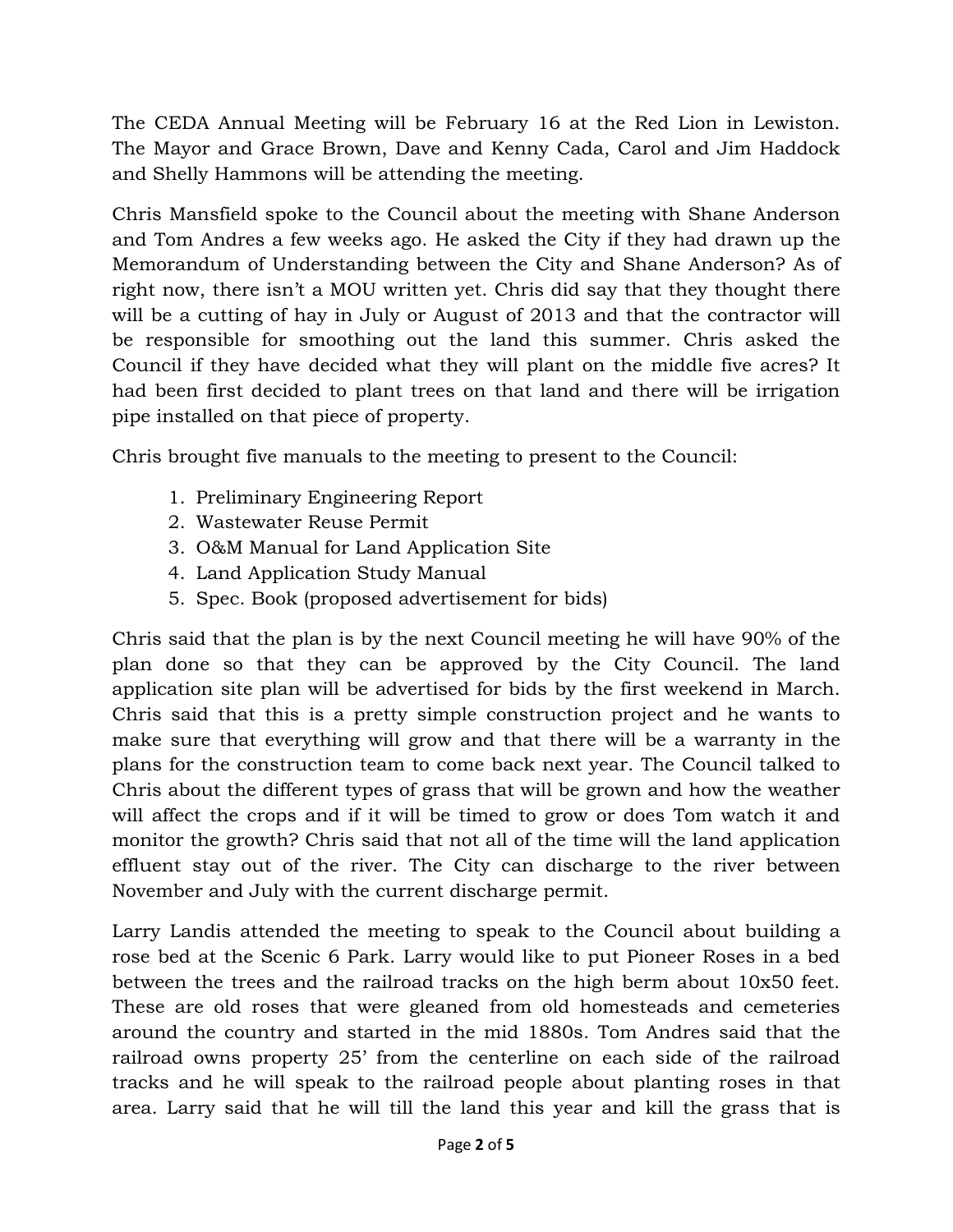growing in that area and then in 2013 plant the roses. The Council agreed that they didn't have a problem with a rose bed as long as the railroad agreed with it.

*Marty Anderson made a motion to pay the American Legion \$100.00 to sponsor two outstanding boys and help them attend the 68th Annual Idaho Boys State Convention which will be this summer (2012), Carol Haddock seconded the motion, motion was approved with "all ayes".* 

#### **NEW BUSINESS:**

**1. Mayor–David Brown,** Dave Cada and the Mayor met with Wade Pannell last Friday to discuss the annexation of the Potlatch Mill property into the City. When the Potlatch property is annexed into the City the zoning will be done at the same time. The Mayor suggested that the City zone the area as suggested in the Master Plan uses on the River Ridge Redevelopment map. Wade would like to read the Market Plan first and then he will be speaking to Larry Comer to draw up a plan to present to the National Guard regarding their possible relocation to Potlatch.

The Mayor said that he and Kathi Jo Nygaard have been talking with Jackson Ernst who owns the little mall in Potlatch about making a Youth Center in the old grocery store. There is a Town Meeting planned for February 8 at 6:30 p.m. at the Rebekah Hall. Senator Risch's people have been helping the City look for money that may help building a Community Activity Center. They did say the best way to obtain funding is to create a non-profit organization to apply for grant funds that are available. That way the organization would be able to apply for funding for different organizations in Potlatch.

BJ Swanson will be coming to the Town Hall meeting to speak to the attendees. The meeting will gather needed information from the citizens and to ask people to volunteer in order to get the center started. Carol Haddock asked when the center would be open and it has been decided that it would be after school and open on Saturdays. The Mayor did say that he thought that the City would be able to help the center with their water and sewer bills and that the Recreation District may possibly help out also.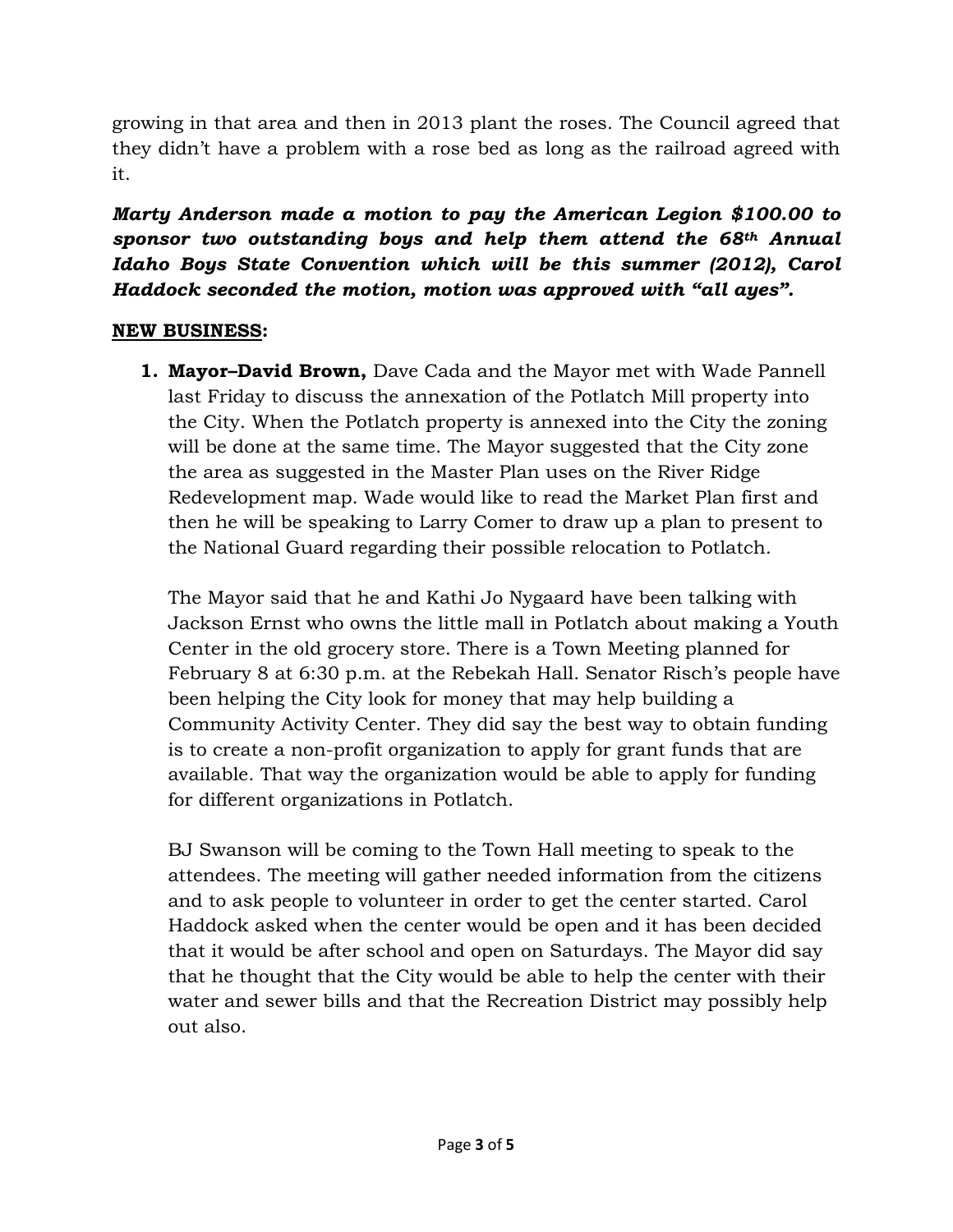The Council talked about the Lion's Club Building that the City owns and they all agreed that it could be put to better use as the Lion's Club doesn't take very good care of the building right now.

The Mayor said that the City could really use a new grader. The grader that Tom Andres uses now was built in 1946 or 1947 and it is time for the city to upgrade as it is hard to find the parts for this piece of equipment. The Council asked Tom to get prices on a comparable grader.

The Mayor told the City Council that we have leased a color copier. The old black and white copier has been moved upstairs to the Planning and Zoning office and the City is able to purchase it for approximately \$1,000.

The Mayor met with the Idaho Transportation Department on the triangle area near the City's shop. In the Master Plan for the River Ridge Redevelopment plan that area would have been built up with large rocks and then filled with dirt. ITD said that the City will not be able to place large rocks in that area because it is within 30' of the main highway.

- **2. Parks–Carol Haddock,** the two windows are in at Moscow Building Supply to put in the second story landing area. The windows will be installed by the City crew.
- **3. Pool & Cemetery-David Cada,** absent. (Dave did tell Shelly that he is still researching handicapped lift chairs.)
- **4. Vern Johnson Water & Sewer,** asked Tom if the water meters fill up with water in the winter? Tom said that they do fill up with water but it helps keep the meters from freezing.
- **5. Streets-Martin Anderson**, nothing at this time.
- **6. Scenic 6 -David Cada**, absent.
- **7. Superintendent, Tom Andres,** will be taking the Dodge truck to Pullman tomorrow night to have it fixed and get a tune-up. The truck keeps stopping about every 30' when snow plowing. Possibly heating up.
- **8. Clerk- Shelly Hammons,** nothing at this time.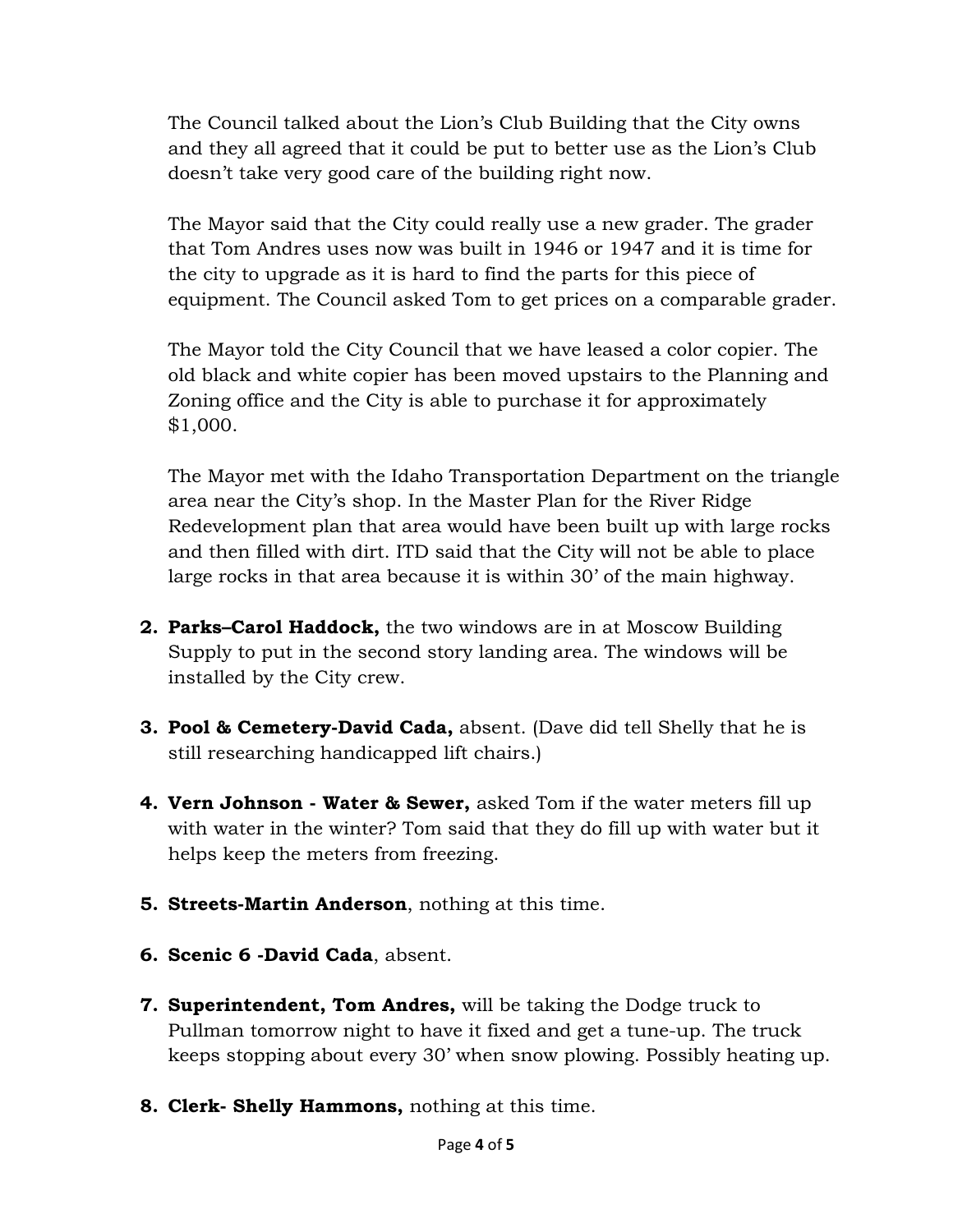### **Old Business-**

**Topics limited to** *10 minutes* **each.** 

**Clerks Report:** See Payables, State Pool Statements, US Bank Statement

**Correspondence/Updates-**

**BILLS:** *A motion was made by Carol Haddock to pay the bills in the amount of \$9672.11, seconded by Marty Anderson, motion carried with "all ayes".* 

 $\frac{1}{\sqrt{2}}$  ,  $\frac{1}{\sqrt{2}}$  ,  $\frac{1}{\sqrt{2}}$  ,  $\frac{1}{\sqrt{2}}$  ,  $\frac{1}{\sqrt{2}}$  ,  $\frac{1}{\sqrt{2}}$  ,  $\frac{1}{\sqrt{2}}$  ,  $\frac{1}{\sqrt{2}}$  ,  $\frac{1}{\sqrt{2}}$  ,  $\frac{1}{\sqrt{2}}$  ,  $\frac{1}{\sqrt{2}}$  ,  $\frac{1}{\sqrt{2}}$  ,  $\frac{1}{\sqrt{2}}$  ,  $\frac{1}{\sqrt{2}}$  ,  $\frac{1}{\sqrt{2}}$ 

*Carol Haddock made a motion to adjourn the meeting, seconded by Marty Anderson, the motion was carried with "all ayes", meeting adjourned at 8:18 p.m.* 

David L. Brown, Mayor

ATTEST:

 $\frac{1}{2}$  ,  $\frac{1}{2}$  ,  $\frac{1}{2}$  ,  $\frac{1}{2}$  ,  $\frac{1}{2}$  ,  $\frac{1}{2}$  ,  $\frac{1}{2}$  ,  $\frac{1}{2}$  ,  $\frac{1}{2}$  ,  $\frac{1}{2}$  ,  $\frac{1}{2}$  ,  $\frac{1}{2}$  ,  $\frac{1}{2}$  ,  $\frac{1}{2}$  ,  $\frac{1}{2}$  ,  $\frac{1}{2}$  ,  $\frac{1}{2}$  ,  $\frac{1}{2}$  ,  $\frac{1$ Shelly M. Hammons, City Clerk/Treasurer

**The next Council meeting will be February 13, 2012.**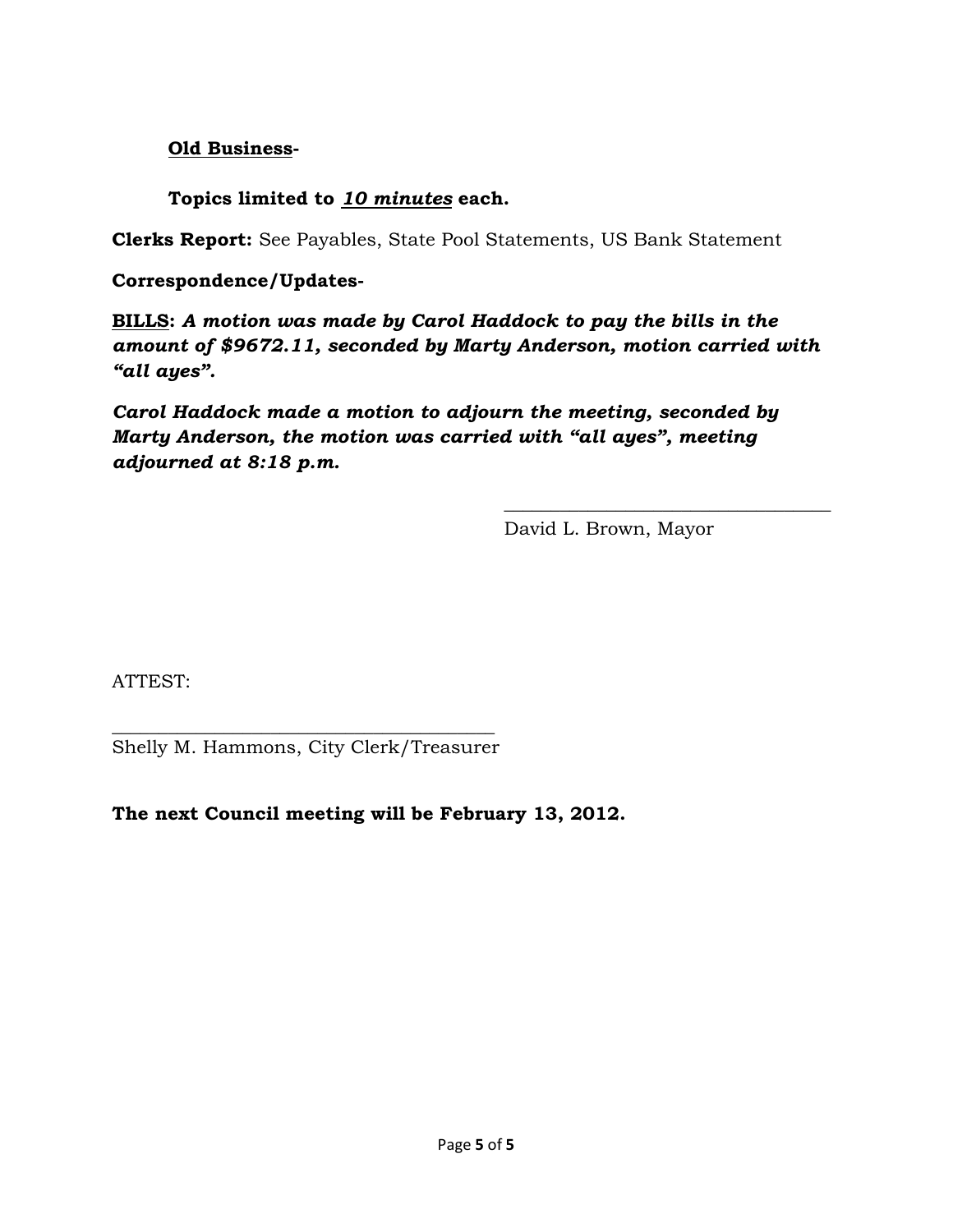

**City Hall – 195 6th Street – Potlatch, ID 83855**

## **February 13, 2012 – 7:00 p.m.**

The regular meeting of the city council was presided over by Mayor David Brown.

Council members present: Vernon Johnson, Dave Cada, Marty Anderson and Carol Haddock.

## *The minutes of the Jan. 23, 2012, meeting were read, a motion was made by Marty Anderson to accept the minutes as read, seconded by Vern Johnson, motion was approved with "all ayes".*

Also present: Tom Andres and Shelly Hammons.

GUESTS: Walter Steed

Marvin Mead was scheduled to attend the City Council meeting at 7:05 p.m. and he did not show up. The Mayor did say that the Latah County Sheriff's Deaprtment can tag and tow a vehicle but they are moving cautiously. They must follow City Code or State Code in order to tow a vehicle. Will Herrington would like to change the City Code from a misdemeanor to an infraction and the Council must agree to clean up the town from broken down vehicles.

Chris Mansfield and Walter Steed were scheduled to attend the City Council meeting at 7:10 p.m. but Chris Mansfield was sick. Walter Steed did attend and he was wondering if the Land Application project was going to go out for bid in March?

## *Carol Haddock made a motion to accept the Land Application Permit as is written, Dave Cada seconded the motion, motion was approved with "all ayes".*

*Carol Haddock made a motion that the City renew the septic dumping contracts with Roto Rooter and Palouse Valley Septic Service for one*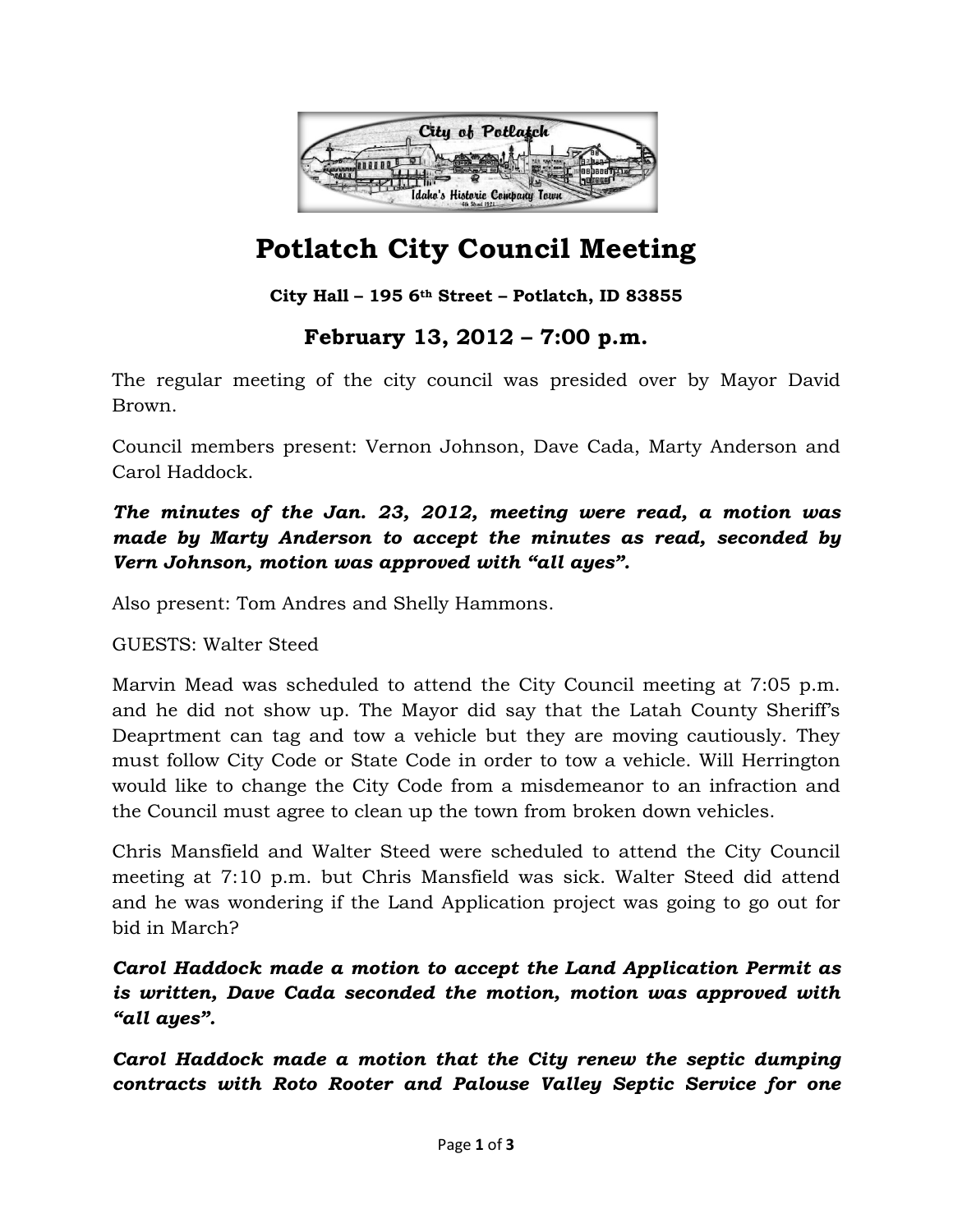*year @ \$100.00 per year contract fee and a \$0.01 increase in dumping fees = \$0.06 per gallon, Dave Cada seconded the motion, motion was approved with "all ayes".* 

#### **NEW BUSINESS:**

**1. Mayor–David Brown,** there will be a meeting with the City of Moscow regarding garbage on February 14 at 11 a.m.-2 p.m.

The Mayor received an e-mail from Wade Pannell of Potlatch Corporation that they would like to see the National Guard relocate to Potlatch. Wade is asking Del Hatch to draw a site plan for the National Guard.

The Mayor is still working on the triangle area near the City Shop. We must put a curb around it before anything can be added inside of it. There can't be any trees or anything over 36" high. Jim McMillion came in and said that the Boy Scots may be able to do an Eagle Scout project on the triangle.

**2. Parks–Carol Haddock,** Clayton Reynolds has a steam engine from the U of I and it is the only one or two in the world, it was the first generator that the U of I used to power the university. Clayton would like to see it in the park. Carol suggested that the Historical Society may get involved.

Carol talked with the Mayor last week regarding the River Ridge Redevelopment land. They talked about extending Highway 6 out through the River Ridge land and they will be talking with ITD regarding this issue.

- **3. Pool & Cemetery-David Cada,** has been researching the ADA lift chair requirements for the swimming pool. The one ADA chair that he has been looking at is still priced at \$4,747 which seems like a fair price. Dave is still in the process of getting more data in regard to the chair requirements.
- **4. Vern Johnson Water & Sewer,** it's good.
- **5. Streets-Martin Anderson**, it is muddy in front of his house and has been ever since they fixed the roads.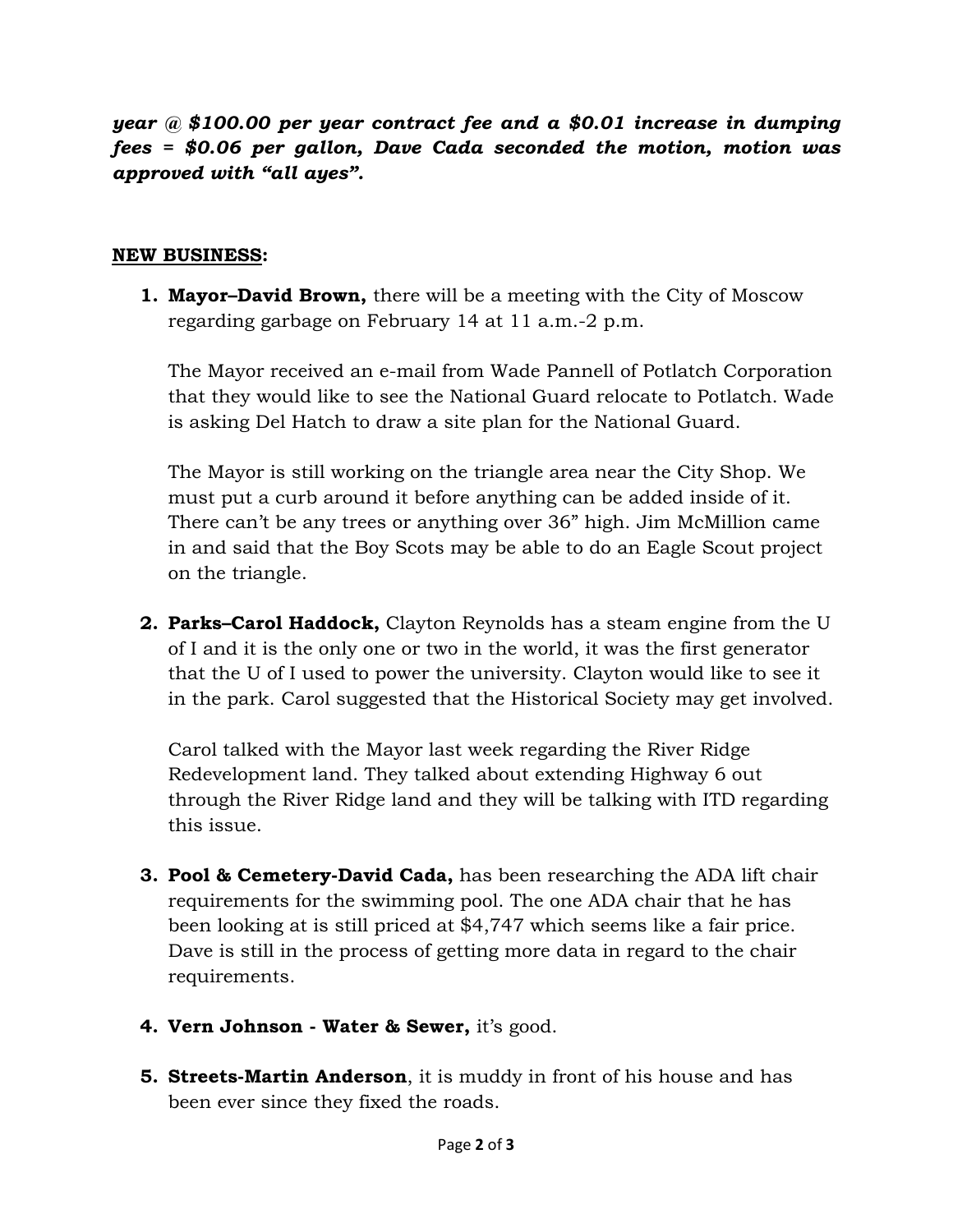**6. Scenic 6 -David Cada**, the marketing plan will be presented to the Scenic 6 Committee on Wednesday, Feb. 15 at City Hall at 3:00 p.m. Thursday, Feb. 16, Larry Comer and Gary White will be making their presentation at the CEDA Membership meeting in Lewiston.

#### **7. Superintendent, Tom Andres,**

**8. Clerk- Shelly Hammons,** the Council agreed that the Scenic 6 RV Park can pro-rate a customer their RV rent until the first of each month along with the electric usage.

#### **Old Business-**

#### **Topics limited to** *10 minutes* **each.**

**Clerks Report:** See Payables, State Pool Statements, US Bank Statement

#### **Correspondence/Updates-**

**BILLS:** *A motion was made by Carol Haddock to pay the bills in the amount of \$30,910.87, seconded by Dave Cada, motion carried with "all ayes".* 

 $\frac{1}{\sqrt{2}}$  ,  $\frac{1}{\sqrt{2}}$  ,  $\frac{1}{\sqrt{2}}$  ,  $\frac{1}{\sqrt{2}}$  ,  $\frac{1}{\sqrt{2}}$  ,  $\frac{1}{\sqrt{2}}$  ,  $\frac{1}{\sqrt{2}}$  ,  $\frac{1}{\sqrt{2}}$  ,  $\frac{1}{\sqrt{2}}$  ,  $\frac{1}{\sqrt{2}}$  ,  $\frac{1}{\sqrt{2}}$  ,  $\frac{1}{\sqrt{2}}$  ,  $\frac{1}{\sqrt{2}}$  ,  $\frac{1}{\sqrt{2}}$  ,  $\frac{1}{\sqrt{2}}$ 

*Carol Haddock made a motion to adjourn the meeting, seconded by Marty Anderson, the motion was carried with "all ayes", meeting adjourned at 8:15 p.m.* 

David L. Brown, Mayor

ATTEST:

\_\_\_\_\_\_\_\_\_\_\_\_\_\_\_\_\_\_\_\_\_\_\_\_\_\_\_\_\_\_\_\_\_\_\_\_\_\_\_\_\_ Shelly M. Hammons, City Clerk/Treasurer

#### **The next Council meeting will be February 27, 2012.**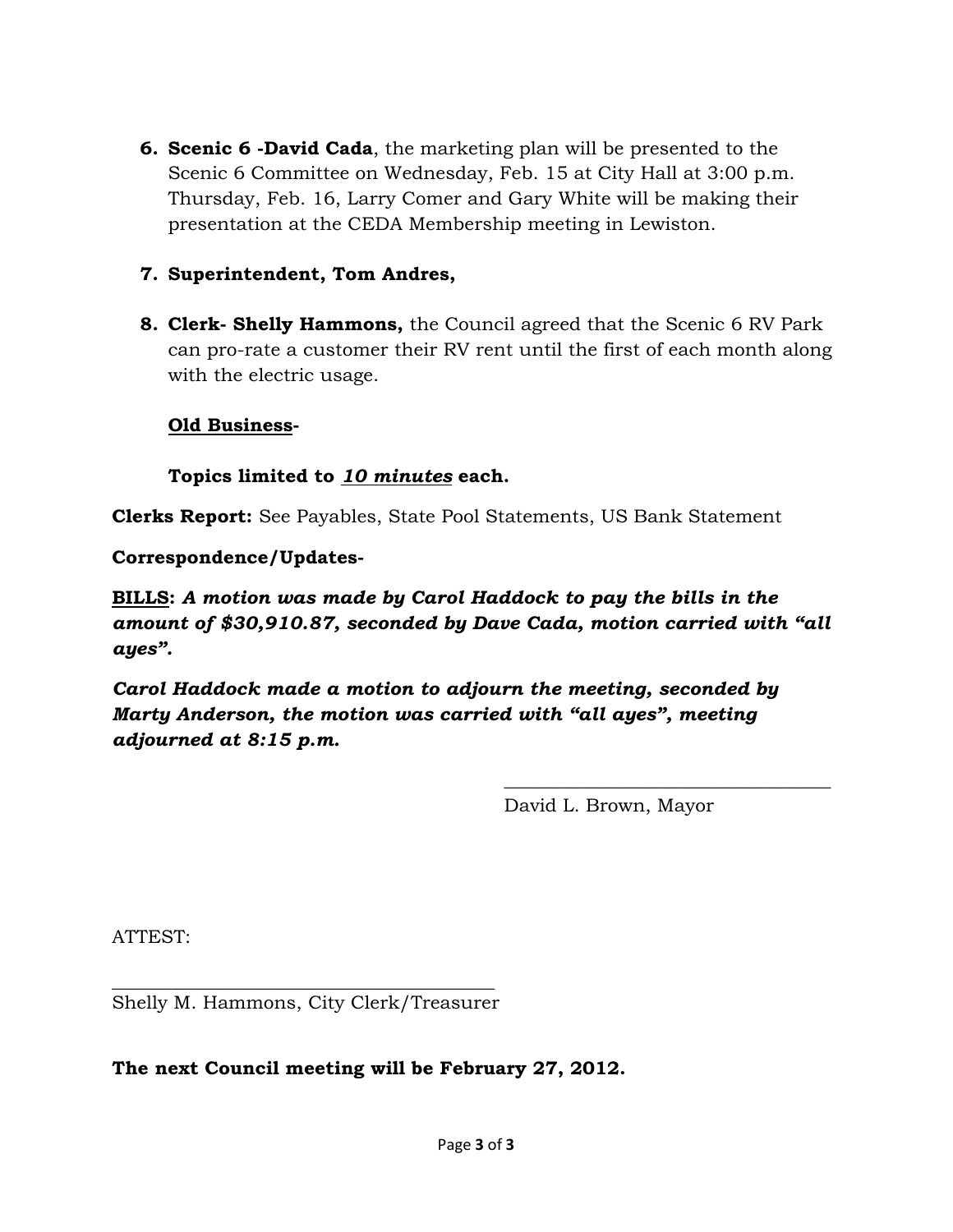

**City Hall – 195 6th Street – Potlatch, ID 83855**

## **February 27, 2012 – 7:00 p.m.**

The regular meeting of the city council was presided over by Mayor David Brown.

Council members present: Vernon Johnson, Marty Anderson and Carol Haddock and Dave Cada.

## *A motion was made by Carol Haddock to accept the minutes from the January 23, 2012, meeting, seconded by Dave Cada, motion was approved with "all ayes".*

Also present: Tom Andres and Shelly Hammons.

GUESTS: Chris Mansfield.

The Council discussed the River Ridge Redevelopment Project and the Market Plan that was completed by Gary White of P'Chelle International. Gary White will be calling in on a conference call to the City Council at 7:30 p.m. tonight during the meeting. Gary White would like to complete the second step or "Tactics" of the Marketing Plan and the cost will be \$6,000. Potlatch Corporation and Avista Corporation have both agreed to pay \$2,000 each.

Gary White was in Potlatch on February 15 at 3:00 p.m. to present the Marketing Plan to the Steering Committee and the City Council. Gary White went through the plan page-by-page so that the attendees would be able to get a better picture of the tactics of the plan. In the beginning of the plan, Gary White telephoned 36 people and the majority of those people were in favor of a Recreation Technical industry for Potlatch. The telephone survey was completed the first week of September 2011 and PNW Arms didn't announce their move to Potlatch until October 11, 2011.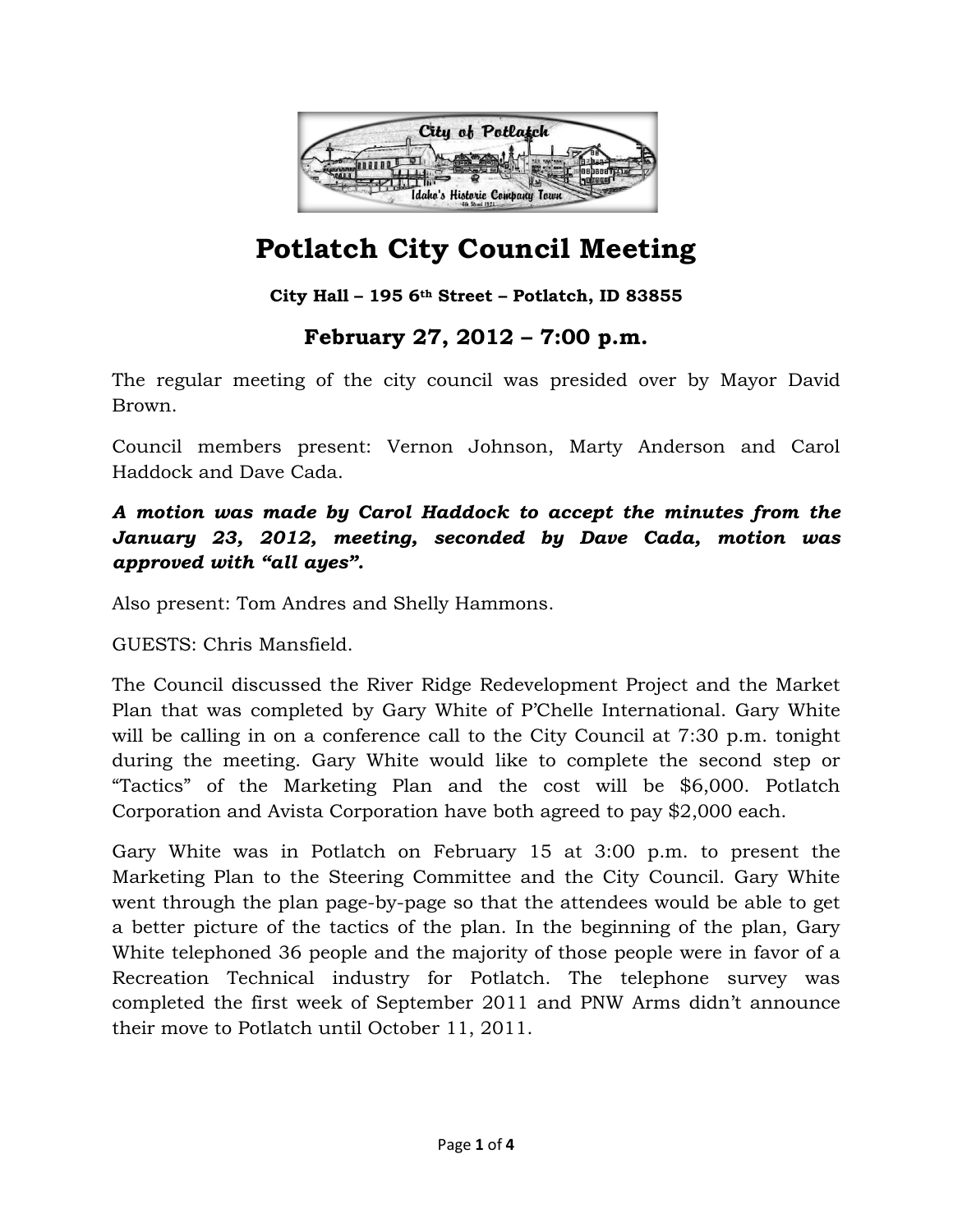Currently there aren't any business clusters or shooting sport business clusters targeting Rec. Tech. in Idaho. Potlatch would be able to be billed as the "First" in Idaho to create a business cluster based on Rec. Tech. ideas.

The Council discussed how it was a coincidence that the Rec. Tech. idea is what the Marketing Plan is based on since PNW Arms moved to Potlatch.

7:30 p.m.: Gary White telephoned into the Council meeting and said that with the \$6,000, he will recruit an Advisory Team and a Leadership Team. The following is what would happen in the "Tactics" portion of the plan.

- 1. The niche has been identified for Potlatch
- 2. The next step of the marketing plan "Tactics" is a two-step process

A. Brand creation (consumer product)

B. Will use traditional marketing tools

\*Contact engineering schools

\*Create a logo

\*Create a website

\*Trade media (contact Editors, free publicity, press releases)

\*Financing

- C. Recruit Statewide Associations and Nationwide Association
- D. Create a Perspective (document to sell to potential candidates)
- E. Public Relations
- 3. Great opportunity for tourists
	- A. Factory tours
	- B. Events
	- C. Classes
	- D. Contests
	- E. Professional shooting tours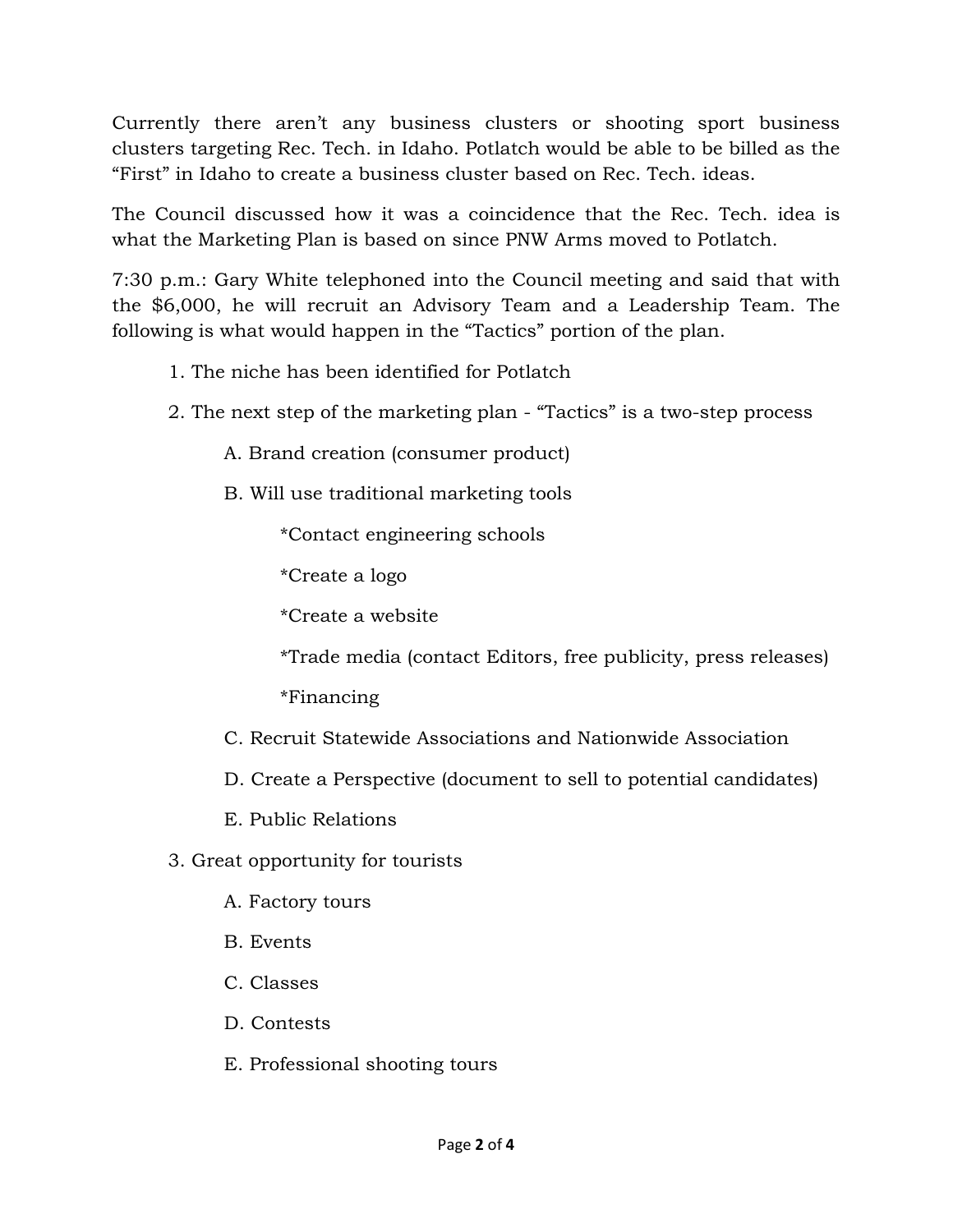4. Create a sign and put it up, by then you will know what the hard costs are, it could be 3-5 years to recruit a company

5. Public meetings, decide which events to keep

6. Cluster Recruitment

A. Trade shows, attend as an exhibitor or an attendee

B. Take your leads from the trade shows & follow-up, stay on top

C. Make it special for your Cluster Recruited Businesses

- a. Those not in the "Cluster" wouldn't be able to participate
- 7. Manufacturers Would Like to Tour the Potlatch Land
	- A. Create a professional tour of town
- 8. Create an Advisory Team
	- A. Meet people in the industry who are experts & recruit them
	- B. When have right people, other companies will want to join
	- C. Right people, give your project credibility

Carol asked Gary White if he would make the brand? Gary said that he would make the whole look: \*Visual corporate \*Website \*Newsletter

## **NEW BUSINESS:**

- **1. Mayor–David Brown,**
- **2. Parks–Carol Haddock,**
- **3. Pool & Cemetery-David Cada,**
- **4. Vern Johnson Water & Sewer,**
- **5. Streets-Martin Anderson**,
- **6. Scenic 6 -David Cada**,
- **7. Superintendent, Tom Andres,**
- **8. Clerk- Shelly Hammons, Old Business-**

## **Topics limited to** *10 minutes* **each.**

**Clerks Report:** See Payables, State Pool Statements, US Bank Statement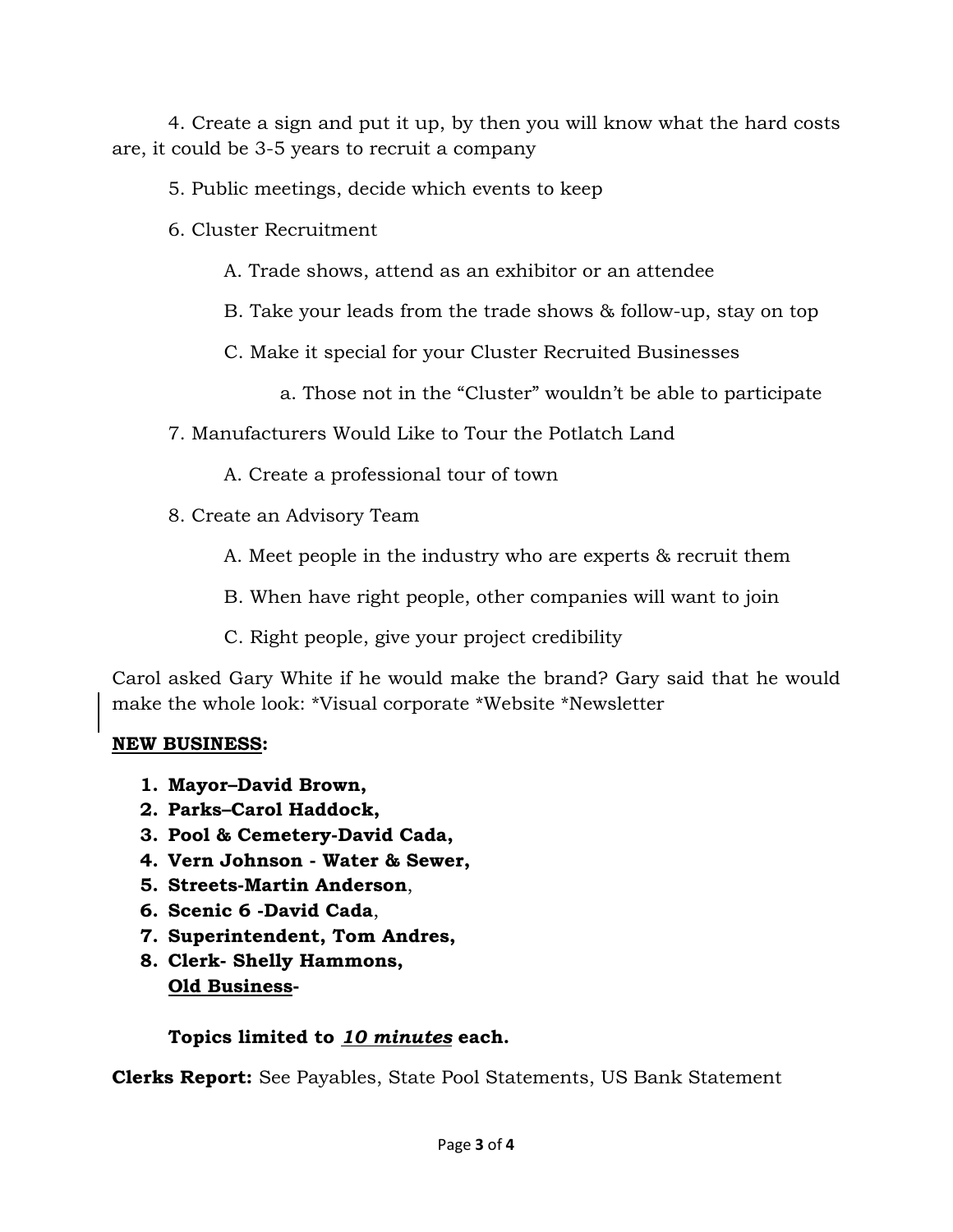**Correspondence/Updates-**

**BILLS:** *A motion was made by Carol Haddock to pay the bills in the amount of \$3,473.06, seconded by Dave Cada, motion carried with "all ayes".* 

*Marty Anderson made a motion to adjourn the meeting, seconded by Carol Haddock, the motion was carried with "all ayes", meeting adjourned at 8:22 p.m.* 

 $\frac{1}{\sqrt{2}}$  ,  $\frac{1}{\sqrt{2}}$  ,  $\frac{1}{\sqrt{2}}$  ,  $\frac{1}{\sqrt{2}}$  ,  $\frac{1}{\sqrt{2}}$  ,  $\frac{1}{\sqrt{2}}$  ,  $\frac{1}{\sqrt{2}}$  ,  $\frac{1}{\sqrt{2}}$  ,  $\frac{1}{\sqrt{2}}$  ,  $\frac{1}{\sqrt{2}}$  ,  $\frac{1}{\sqrt{2}}$  ,  $\frac{1}{\sqrt{2}}$  ,  $\frac{1}{\sqrt{2}}$  ,  $\frac{1}{\sqrt{2}}$  ,  $\frac{1}{\sqrt{2}}$ 

David L. Brown, Mayor

ATTEST:

 $\frac{1}{2}$  ,  $\frac{1}{2}$  ,  $\frac{1}{2}$  ,  $\frac{1}{2}$  ,  $\frac{1}{2}$  ,  $\frac{1}{2}$  ,  $\frac{1}{2}$  ,  $\frac{1}{2}$  ,  $\frac{1}{2}$  ,  $\frac{1}{2}$  ,  $\frac{1}{2}$  ,  $\frac{1}{2}$  ,  $\frac{1}{2}$  ,  $\frac{1}{2}$  ,  $\frac{1}{2}$  ,  $\frac{1}{2}$  ,  $\frac{1}{2}$  ,  $\frac{1}{2}$  ,  $\frac{1$ Shelly M. Hammons, City Clerk/Treasurer

**The next Council meeting will be March 13, 2012.**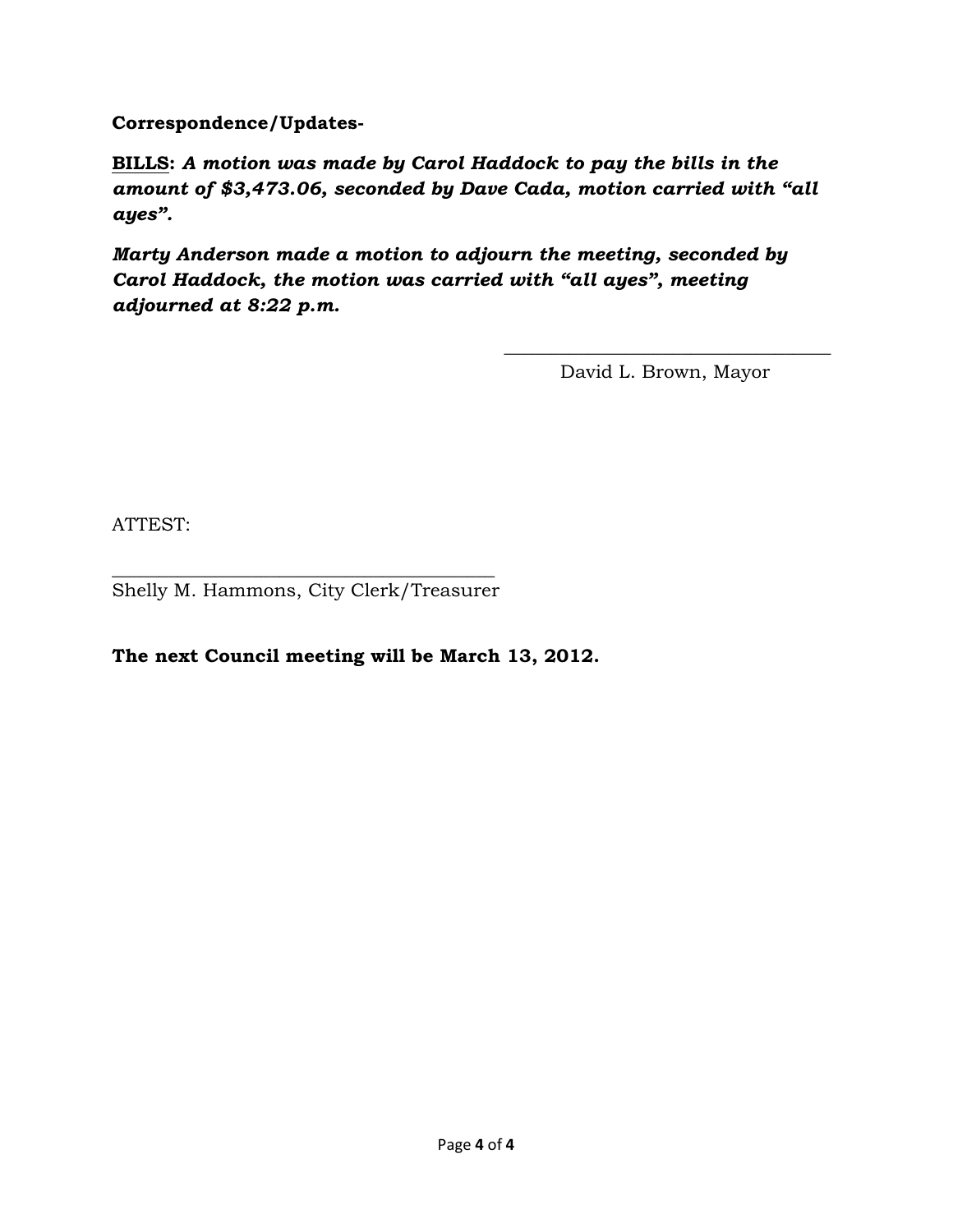

**City Hall – 195 6th Street – Potlatch, ID 83855**

## **March 12, 2012 – 7:00 p.m.**

The regular meeting of the city council was presided over by Mayor David Brown.

Council members present: Vernon Johnson, David Cada, Marty Anderson and Carol Haddock.

*The minutes of the previous meeting of February 27, 2012, were read and approved by Dave Cada with one change: Dave was not absent at the February 27, 2012 meeting, Carol Haddock seconded the motion, motion was approved with "all ayes".* 

Also present: Tom Andres and Shelly Hammons.

GUESTS: Kendria Cada, Rick Henderson (Sheriff's candidate, has 10 years with Nez Perce County), Don Ball, Paul Kimmell and BJ Swanson.

\*Deputy Douglas Anderson did not at the meeting.

\**Carol Haddock made a motion that if the City hired young people for lifeguard positions, the City would pay for their lifeguard training, Dave Cada seconded the motion, motion was approved with "all ayes".* 

*\**The Council tabled the adoption of Resolution – Idaho Standard for Public Works Construction until the next meeting.

BJ Swanson and Paul Kimmell attended the Council meeting to update the Council on the process of the River Ridge Redevelopment Project. The last thing that was accomplished was the Marketing Plan was completed by Gary White of P'Chelle International. The next step in the Marketing Plan is called the "Tactical Plan" (will cost \$6,000) which would identify businesses to contact and which trade shows to target for potential businesses that would move to Potlatch. BJ said that LEDC is committed to the "Tactics Plan" and they are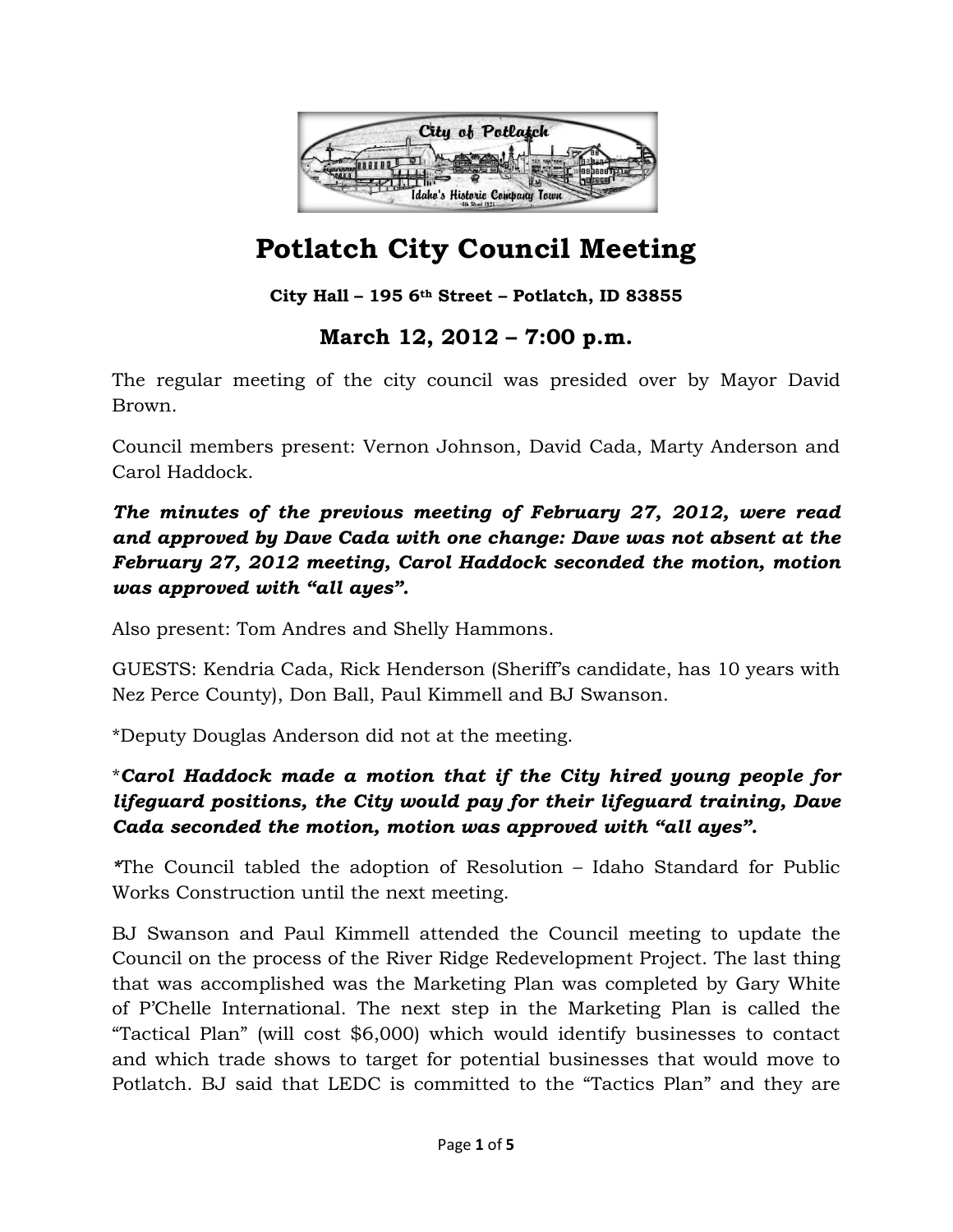willing to donate \$1,000.00 toward the "Tactics Plan" and then use Potlatch as a model for other cities in the county. Potlatch Corporation and Avista Corporation have both pledged \$2,000.00 toward the "Tactics Plan".

Carol Haddock said that after reading the Marketing Plan, she was not impressed with it. She did say that she respects BJ's opinion and if BJ thinks that the Marketing Plan was a good one, Carol will go with BJ's opinion.

Dave Cada told the Council that there are several Scenic 6 people here tonight and Scenic 6 would like to contribute \$500.00 toward the "Tactics Plan". Dave said that in Walla Walla, Gary White is largely responsible for increasing the winery trade – there used to be eight wineries and now there are 120. Gary White is highly thought of in that region.

Kendria Cada said that the Scenic 6 is all for the contribution and many people are in favor of the "Tactics Plan" from Gary White; she also said the Scenic 6 Committee is for economic development.

Don Ball said that there hasn't been any activity on the Potlatch Corporation land for over 30-1/2 years and he sees that the City has stepped up and contributed a large portion of the money for the Master Plan and the Marketing Plan, Don says that he feels that the River Ridge Redevelopment is a great investment in Potlatch.

Paul Kimmell said that while he was County Commissioner, he always had a certain affinity toward the City of Potlatch. Paul has seen the Depot renovation progress which was a vision that all had for the community. Paul sees leadership at the Council level and has decided to move forward with Avista's donation to the "Tactics Plan".

## *Dave Cada made a motion that the City contributes \$500.00 for the "Tactics Plan" portion of the Market Plan, Carol Haddock seconded, motion was approved with "all ayes". Roll call vote: Vern Johnson, aye; Dave Cada, aye; Marty Anderson, aye and Carol Haddock, aye.*

BJ Swanson thanked the Council for contributing \$500.00 toward the "Tactics Plan". (Total due: \$6,000.00: Potlatch Corporation will donate \$2,000.00; Avista Corporation will donate \$2,000.00; LEDC will donate \$1,000.00; Scenic 6 Committee will donate \$500.00 and the City of Potlatch will donate \$500.00.)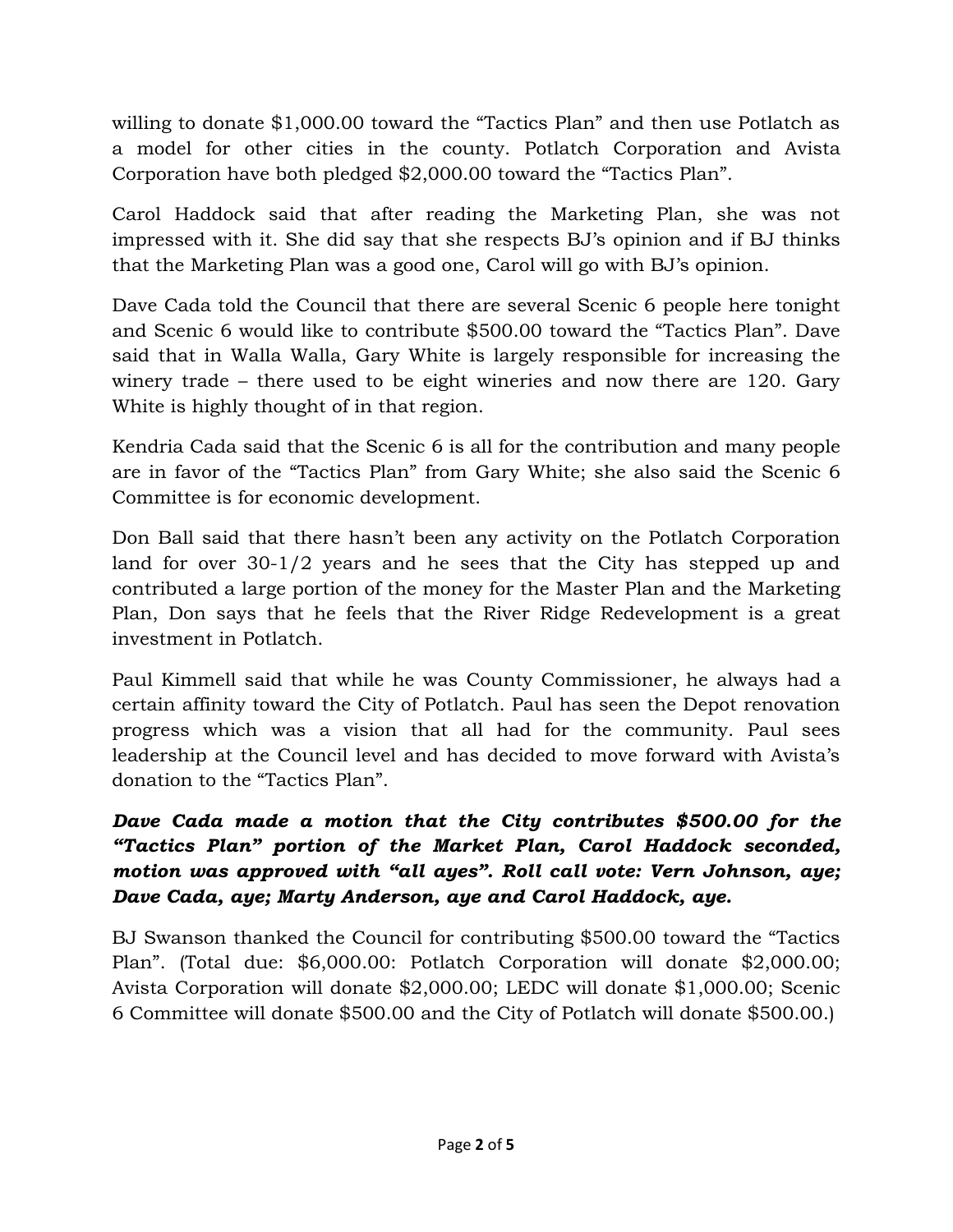#### **NEW BUSINESS:**

**1. Mayor–David Brown,** Officer Anderson was going to be at the Council meeting to let the Council know where the City is at with the vehicles being tagged at Marvin and Shari Mead's. The officers continue to tag the vehicles (stating they must be moved off of the City's right-of-way within 48 hours) and then the Meads move the vehicles just a few feet. The Mayor said that he spoke with the officers last week and the City must make the whole town clean up their nuisance properties. Latah County Sheriff's office is going to check with Will Herrington to see what they can legally do with nuisance areas in Potlatch. The City is planning May 5 as a cleanup day and the officers would like to have the month of April be "clean up month". On May 1, the officers would check and see if areas had been cleaned up; if not, they would issue warning tickets at that time. Two weeks later if the properties are still not cleaned up, the officers would issue tickets. The Mayor suggested that we put this information in the City's newsletter.

Tom Moore of DEQ retired March 7. The Mayor said that he would like to check with Tom and see if he would be willing to review engineering plans in the future?

The Council and the Planning and Zoning Commission will meet tomorrow night to review a new Rate Schedule for the City of Potlatch.

**2. Parks–Carol Haddock,** the Mayor and Carol talked about replacing the windows in Janelle Tweedy's exercise room. The cost will be \$6,300 for seven windows (the City Crew would install the windows). The Council agreed that Carol can purchase the windows.

The County Extension Office is giving classes to those people who use the Food Bank services. The classes are nutrition classes and how to use money wisely. They will be having another class on March 13 and would like to use the Rebekah Hall or the City Council Chambers for their presentation. The Council agreed that the Extension Office would be able to use one of these City buildings for their classes.

**3. Pool & Cemetery-David Cada** is still working on obtaining a Lift Chair for the city pool. Dave said that he is glad that we didn't take the first offer of \$8,000 for a chair. He has found several chairs that may work in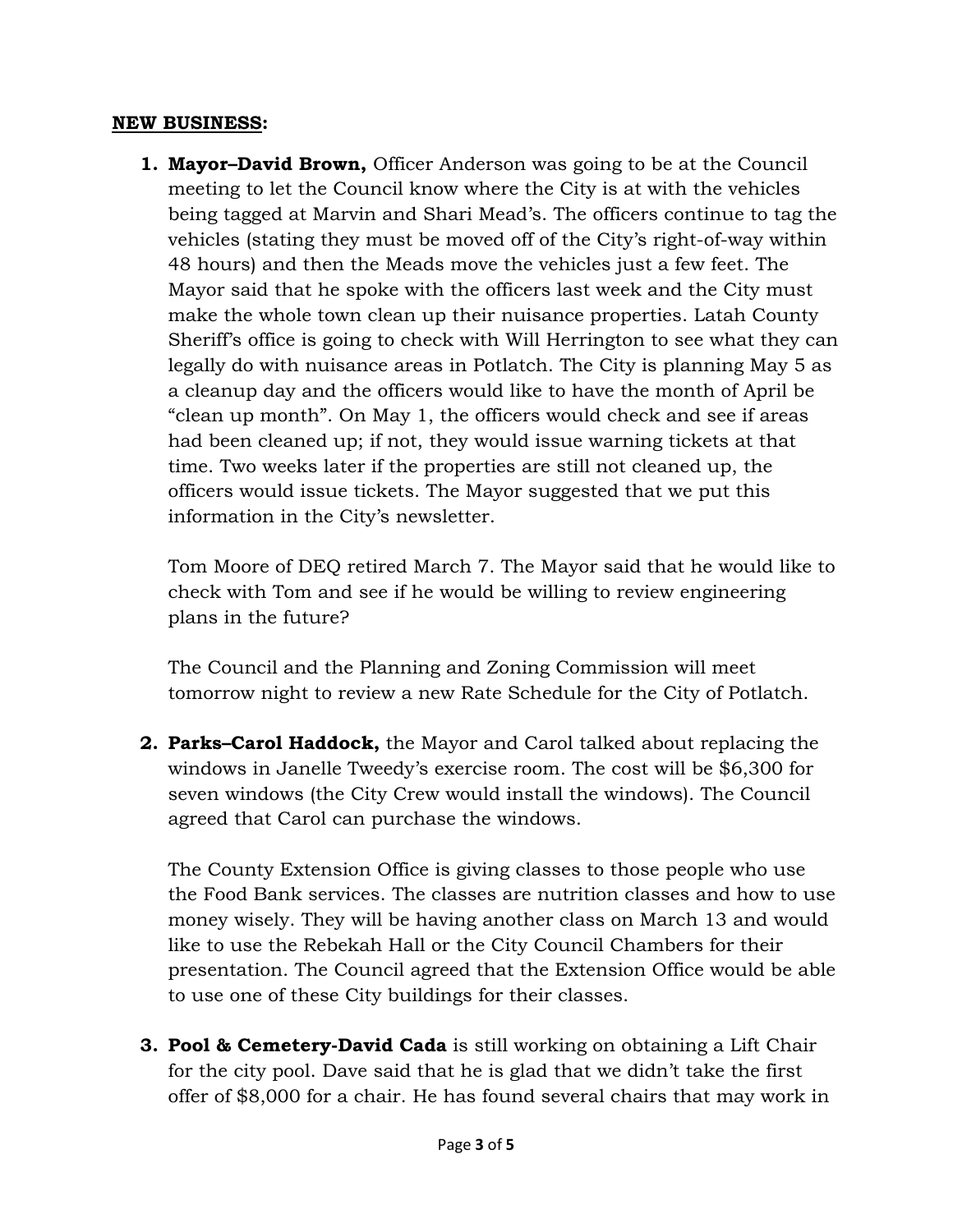the \$2,500 range that will lift 300 pounds. Dave feels that the City just needs to buy a chair that would function as needed. BJ Swanson suggested that Dave tour the Latah Health Services handicapped swimming area to get an idea how their lift chair is installed.

- **4. Vern Johnson Water & Sewer,** everything ok.
- **5. Streets-Martin Anderson**, asked how things were going with the Spray Irrigation Land Application project? The Mayor said that tomorrow, Calvin George and Chris Mansfield will be in Potlatch and Chris Mansfield will be at the next Council meeting. A letter was received from Dept. of Commerce stating that funds not used this year will not be available next year. Chris Mansfield wrote his response to Tony Tenne at Dept. of Commerce and the City sent a response letter (using Chris's information) to Tony Tenne pinpointing when the dates of completion will be. Chris Mansfield has hired a person to design the building for the land application site and he has sent the designs plan to a professor for review. The bridge is now an alternate plan for the land application project.
- **6. Scenic 6 -David Cada**, will donate \$500.00 to the "Tactics Plan" for the Marketing Strategy for the River Ridge Redevelopment project.
- **7. Superintendent, Tom Andres,** nothing at this time.
- **8. Clerk- Shelly Hammons,** should we place an ad at the Job Service for summer lifeguards and maintenance workers? Dave Cada said that Shelly should check with Wendy Gunderson and see if she has lifeguards lined up for this summer. Dave said that he thinks that five lifeguards will be plenty this year.

The City's website must be moved as the Office Live version website will be deleted by Microsoft as of April 30. Shelly has been checking out other website options and she asked the Council if they would approve purchasing the "cityofpotlatch.org" web address.

## *Carol Haddock made a motion that Shelly decide which website to work with and the City will pay up to \$175.00 for two years, Marty Anderson seconded the motion, motion approved with "all ayes".*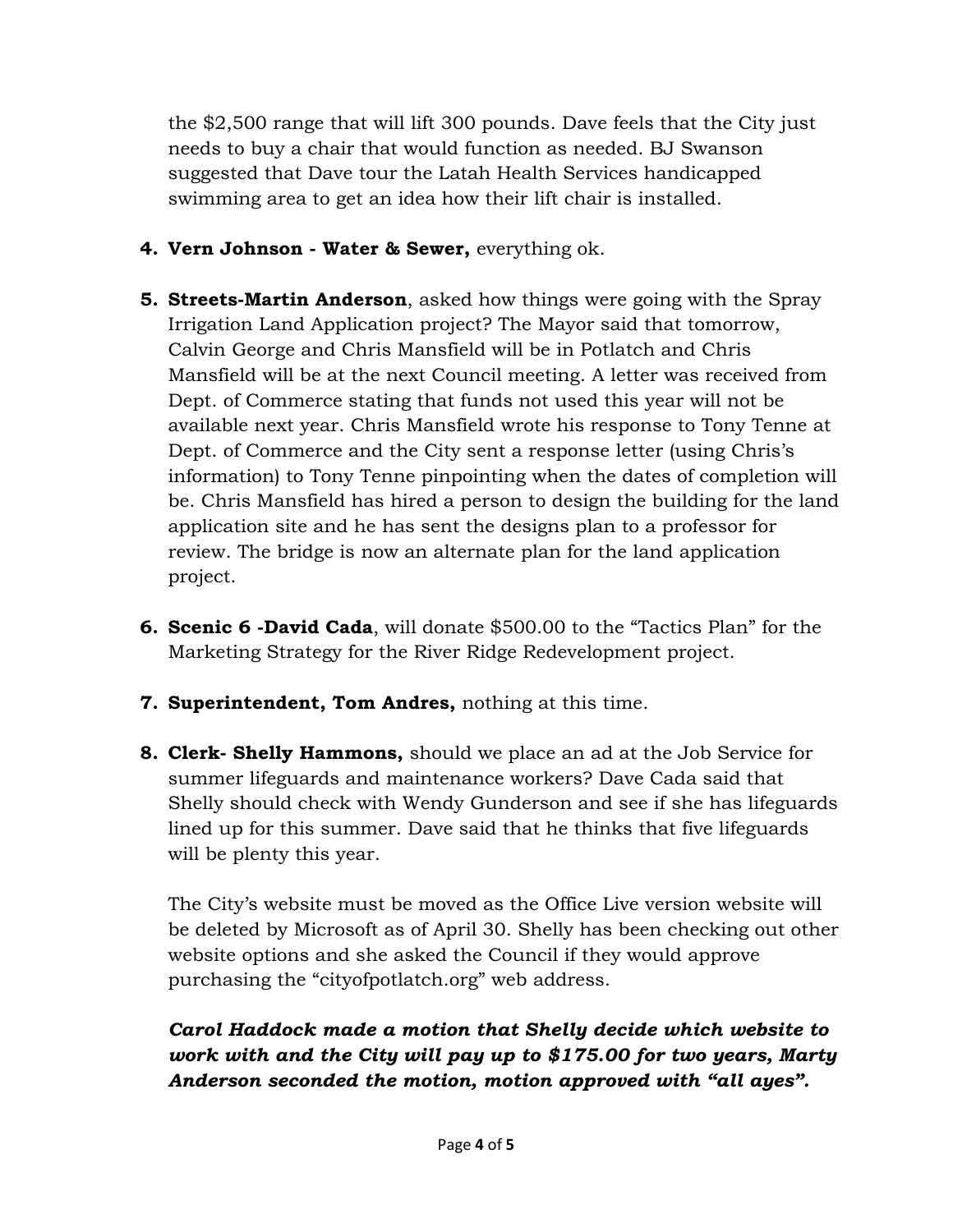### **Old Business-**

**Topics limited to** *10 minutes* **each.** 

**Clerks Report:** See Payables, State Pool Statements, US Bank Statement

**Correspondence/Updates-**

**BILLS:** *A motion was made by Carol Haddock to pay the bills in the amount of \$16,028.55, seconded by Dave Cada, motion carried with "all ayes".* 

 $\frac{1}{\sqrt{2}}$  ,  $\frac{1}{\sqrt{2}}$  ,  $\frac{1}{\sqrt{2}}$  ,  $\frac{1}{\sqrt{2}}$  ,  $\frac{1}{\sqrt{2}}$  ,  $\frac{1}{\sqrt{2}}$  ,  $\frac{1}{\sqrt{2}}$  ,  $\frac{1}{\sqrt{2}}$  ,  $\frac{1}{\sqrt{2}}$  ,  $\frac{1}{\sqrt{2}}$  ,  $\frac{1}{\sqrt{2}}$  ,  $\frac{1}{\sqrt{2}}$  ,  $\frac{1}{\sqrt{2}}$  ,  $\frac{1}{\sqrt{2}}$  ,  $\frac{1}{\sqrt{2}}$ 

*Carol Haddock made a motion to adjourn the meeting, seconded by Marty Anderson, the motion was carried with "all ayes", meeting adjourned at 7:50 p.m.* 

David L. Brown, Mayor

ATTEST:

 $\frac{1}{2}$  ,  $\frac{1}{2}$  ,  $\frac{1}{2}$  ,  $\frac{1}{2}$  ,  $\frac{1}{2}$  ,  $\frac{1}{2}$  ,  $\frac{1}{2}$  ,  $\frac{1}{2}$  ,  $\frac{1}{2}$  ,  $\frac{1}{2}$  ,  $\frac{1}{2}$  ,  $\frac{1}{2}$  ,  $\frac{1}{2}$  ,  $\frac{1}{2}$  ,  $\frac{1}{2}$  ,  $\frac{1}{2}$  ,  $\frac{1}{2}$  ,  $\frac{1}{2}$  ,  $\frac{1$ Shelly M. Hammons, City Clerk/Treasurer

**The next Council meeting will be March 26, 2012.**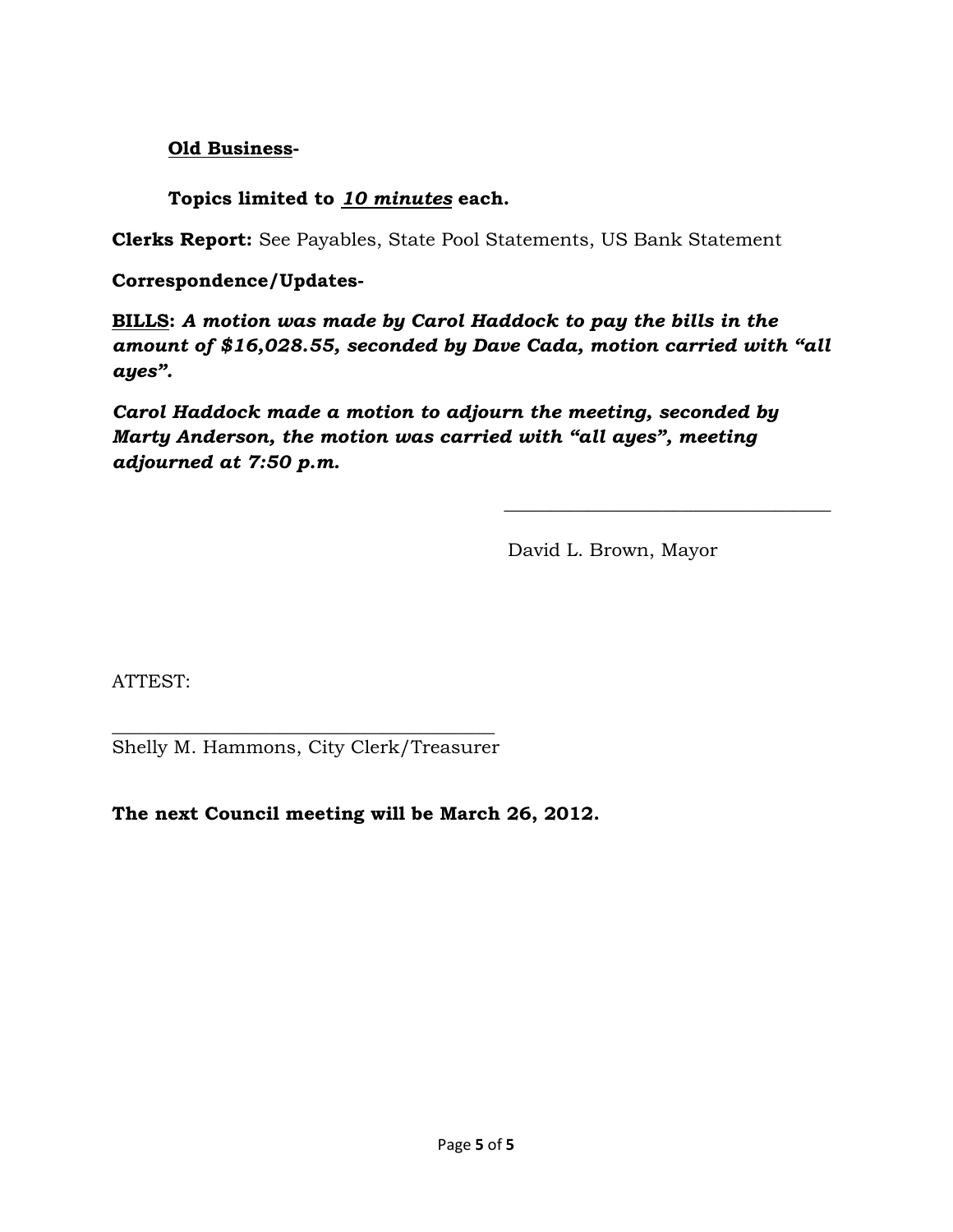![](_page_21_Picture_0.jpeg)

**City Hall – 195 6th Street – Potlatch, ID 83855**

## **March 26, 2012 – 7:02 p.m.**

The regular meeting of the city council was presided over by Mayor David Brown.

Council members present: Vernon Johnson, David Cada, Marty Anderson and Carol Haddock.

## *The minutes of the previous meeting of March 12, 2012, were read and approved by Dave Cada, Carol Haddock seconded the motion, motion was approved with "all ayes".*

Also present: Tom Andres and Shelly Hammons.

GUESTS: Chris Mansfield, Bonnie Rohn and Karen Rohn.

\*Sherrita Hall did not attend the meeting. Sherrita would like the City of Potlatch to adopt Chocolate as the official City's "candy" and then celebrate National Chocolate Day on September 13.

Chris Mansfield attended the City Council meeting and explained the 90% Plans, Specifications and Estimate that Taylor Engineering had submitted to the Council for acceptance and approval for the Wastewater Reuse Spray Irrigation Land Application project.

Chris explained to the council that a couple of things are different: they cut the pivot that extended into the flood plain and added more sprinkler heads up above the pivot, cleaned up the details and added a couple of drawings of the building (CMU building – "block building"). They are working on the Preliminary Engineering Report and as soon as Taylor Engineering receives a Letter of Approval from the city of Potlatch, they will submit the plans to Jerry Shaffer at DEQ for review. Jerry won't start his review until he receives the approval letter from the City.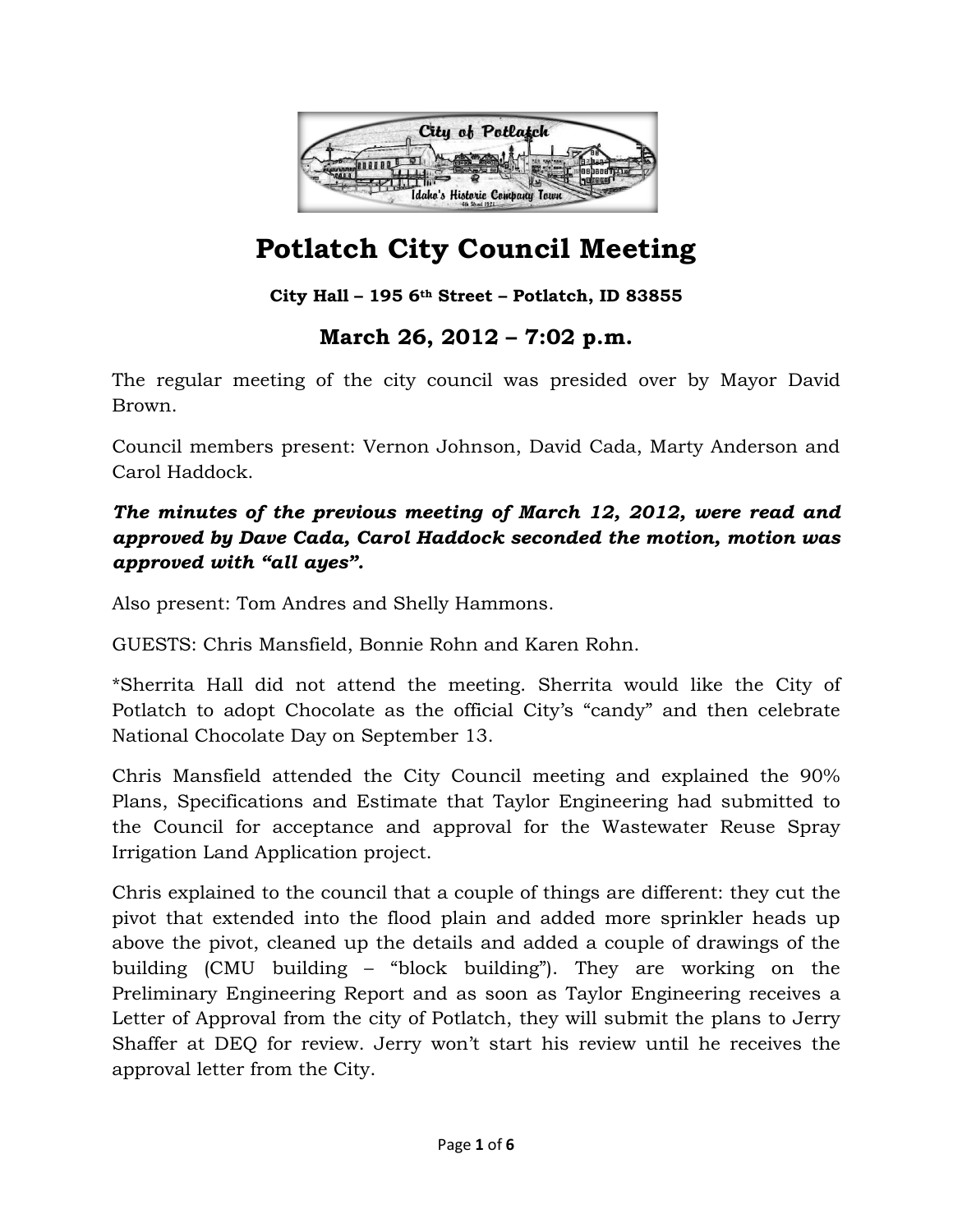## *Carol Haddock made a motion that the City Council accept and approve the 90% Plans, Specifications and Estimate that Taylor Engineering submitted for the Wastewater Reuse Spray Irrigation Land Application project, Dave Cada seconded the motion, motion was approved with "all ayes".*

Chris did tell the Council that the bridge is now an additive alternate in the plans, if the bids come in too high; they don't have to accept a bid. The bridge can be made out of any material: wood/iron/concrete, etc.

Chris said that he checked the manhole located below the Forest Service and it sounded like there was a river rushing in the manhole from surface water. Chris suggested that the sewer line have a camera inspect the line. That line isn't part of the sewer project but it is an important part of the wastewater system. Chris would like to sit down with Walter and the Mayor and go over different options for the wastewater system.

The project has been structured so that the contractor has to do all maintenance on the system such as: winterize it in 2012 and then come back in the spring and do a start up on the system.

The City should be completing a contract with a Memorandum of Understanding with Shane Anderson.

Chris is going to make sure that the advertising dates, pre-bid conference date and the bid acceptance date will all work for the City's schedule.

Chris said that he is also sending the Runoff Management Plan to Jerry Shaffer at DEQ for approval. Chris explained that there will be ditches to collect the runoff water with a dike around them so that while the land is being irrigated, no water will run straight into the river.

Karen and Bonnie Rohn attended the meeting on behalf of the Potlatch Historical Society. Karen explained to the Council that she is the President of the PHS this year and in the past; they have used the Railroad Depot to display historical data. There is a temperature issue with the depot and the PHS has been looking around for another location for their historical data. They would like to use the basement area directly under City Hall to house their records, have a meeting area and create a Potlatch Historical Museum.

Karen presented a plan that she had drawn up of the cost of materials and labor to fix the basement up for the PHS and also put in a walkway of steps down from the City Hall's parking lot and a walkway past the City Shop for a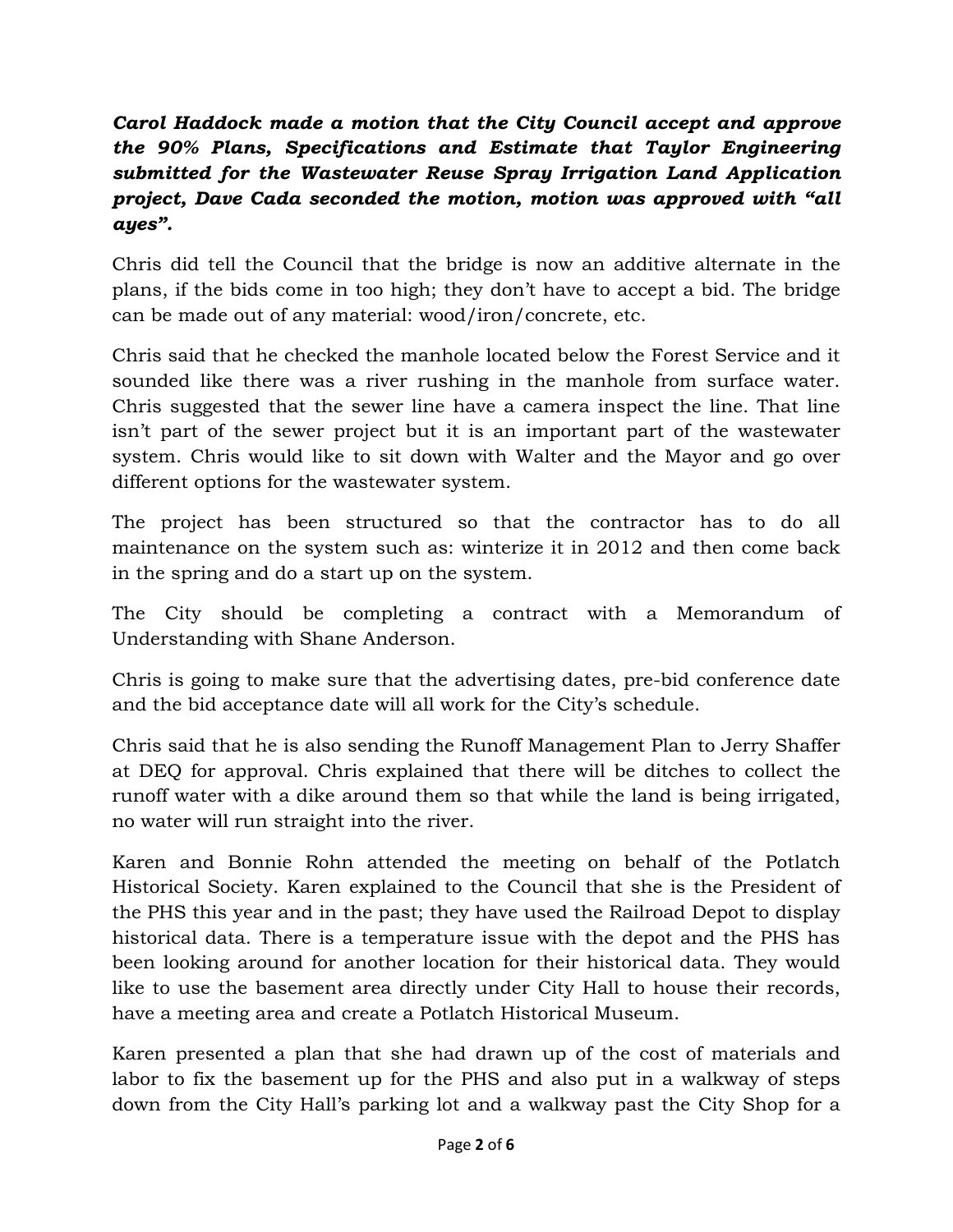handicapped accessible entrance to the Museum. Dave Cada said that he liked the idea of putting a museum in the basement as it will be another attraction for people to come to Potlatch. (Possibly create tour buses that would come to Potlatch.)

Karen said that the PHS will pay for the materials needed to make the basement able to use. Carol Haddock suggested that the PHS start with the walkway along by the City Shop first and see how it progresses.

## *Dave Cada made a motion that the City allow the Potlatch Historical Society to use the northwest corner of the basement of City Hall (rent free) and convert it into an historical museum. Carol Haddock seconded the motion, motion was approved with "all ayes".*

Karen Rohn presented her mural idea to the City Council for the Scenic 6 Depot. Karen said that she envisioned a mural that would represent what Potlatch was all about. Karen measured the paintable area of the building and it is 60' long x 13' high. The picture of the mural that she would like to paint includes a headline from a newspaper article in 1905 and an old logo of the Potlatch Mill.

Carol Haddock said that when she brought this idea to the City Council, she thought that the Arts Council and the PHS would help pay for the mural to be painted on the Scenic 6 Depot.

Karen had a cost proposal for different sizes of the mural that she would paint. The Council asked Karen to leave her printout of the mural depiction and they would review it before the next Council meeting.

## *Carol Haddock moved that the City of Potlatch Proclaim April 27 to be Arbor Day, Dave Cada seconded the motion, motion was approved with "all ayes".*

*A motion was made by Carol Haddock to read the Ordinance* PROVIDING FOR THE CREATION OF CITY OF POTLATCH CODE TITLE 7, CHAPTER3, TO ADOPT THE IDAHO STANDARDS FOR PUBLIC WORKS CONSTRUCTION (ISPWC) AND FUTURE UPDATES (WHEN PUBLISHED) AS THE STANDARD CONSTRUCTION DOCUMENTS FOR PUBLIC WORKS WITHIN THE CITY OF POTLATCH; AND PROVIDING FOR THIS ORDINANCE TO BE IN FULL FORCE AND EFFECT FROM THE DATE OF ITS PASSAGE, APPROVAL AND PUBLICATION ACCORDING TO LAW. *This ordinance will be numbered*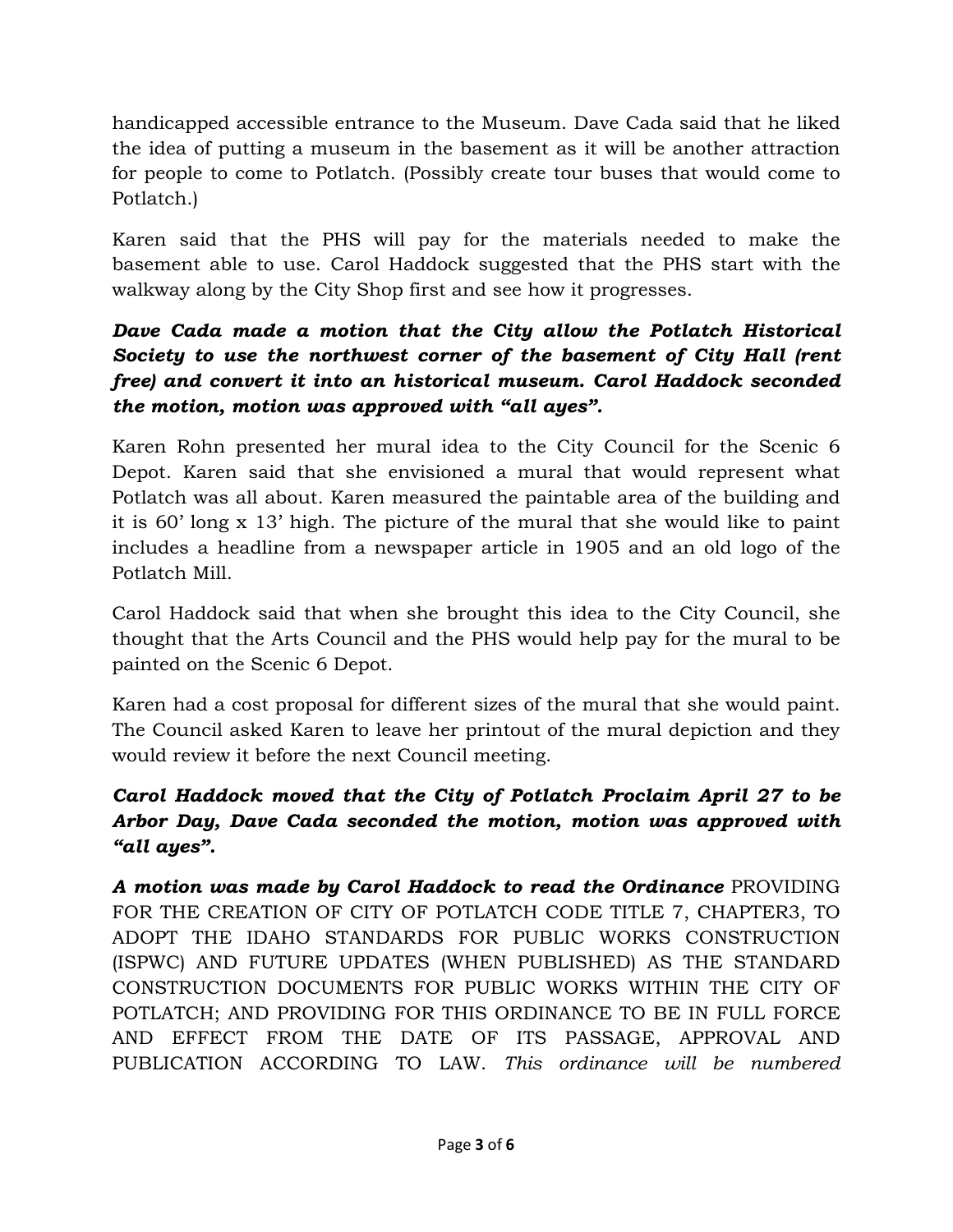## *Ordinance 2012-03-26 (1), seconded by Dave Cada. Roll call: Vern Johnson, aye; Dave Cada, aye; Marty Anderson, aye and Carol Haddock, aye.*

Motion to suspend the rule requiring Ordinance to be read on three separate occasions. Roll call: Vern Johnson, aye; Dave Cada, aye; Marty Anderson, aye and Carol Haddock, aye.

## **Motion that Ordinance No. 2012-03-26 (1) pass by having been read once by title only. Roll call vote: Vern Johnson, aye; Dave Cada, aye; Marty Anderson, aye and Carol Haddock, aye. Motion was approved with "all ayes".**

**A motion was made by Dave Cada to read the Ordinance** PROVIDING FOR THE REPEAL OF CITY OF POTLTCH CODE TITLE 3, CHAPTER 1, SECTION 4B AND TO AMEND CITY OF POTLATCH CODE TITLE 3, CHAPTER 1, SECTION 7B PERTAINING TO THE PENALTY PROVISION FOR VIOLATIONS OF SAID CHAPTER; AND PROVIDING FOR THE AMENDMENT OF TITLE 5, CHAPTER 2, SECTION 7 PERTAINING TO "OTHER PERSONAL PROPERTY" LEFT IN THE PUBLIC RIGHT-OF-WAY BEING A VIOLATION OF SAID CHAPTER; AND PROVIDING FOR THE AMENDMENT OF TITLE 5, CHAPTER2, SECTION 11 PERTAINING TO THE REMOVAL OF "OTHER PERSONAL PROPERTY" IN SAID CHAPTER; PROVIDING FOR SEVERABILITY; AND PROVIDIDNG FOR THIS ORDINANCE TO BE IN FULL FORCE AND EFFECT FROM THE DATE OF ITS PASSAGE, APPROVAL AND PUBLICATION ACCORDING TO LAW, *This Ordinance will be numbered Ordinance 2012-03-26 (2), motion was seconded by Carol Haddock. Roll call vote: Vern Johnson, aye; Dave Cada, aye; Marty Anderson, aye and Carol Haddock, aye.* 

Motion to suspend the rule requiring Ordinance be read on three separate occasions. Roll call: Vern Johnson, aye; Dave Cada, aye; Marty Anderson, aye and Carol Haddock, aye.

## **Motion that Ordinance No. 2012-03-26 (2) pass by having been read once by title only. Roll call vote: Vern Johnson, aye; Marty Anderson, aye and Carol Haddock, aye. Motion was approved with "all ayes".**

#### **NEW BUSINESS:**

**1. Mayor–David Brown,** the Mayor, Grace Brown, Carol Haddock, Kathi Jo Nygaard and five students travelled to Orofino to tour their Youth facility located near the high school. Let's Get It Started and the City is working on creating a Potlatch Community Center in the little mall across from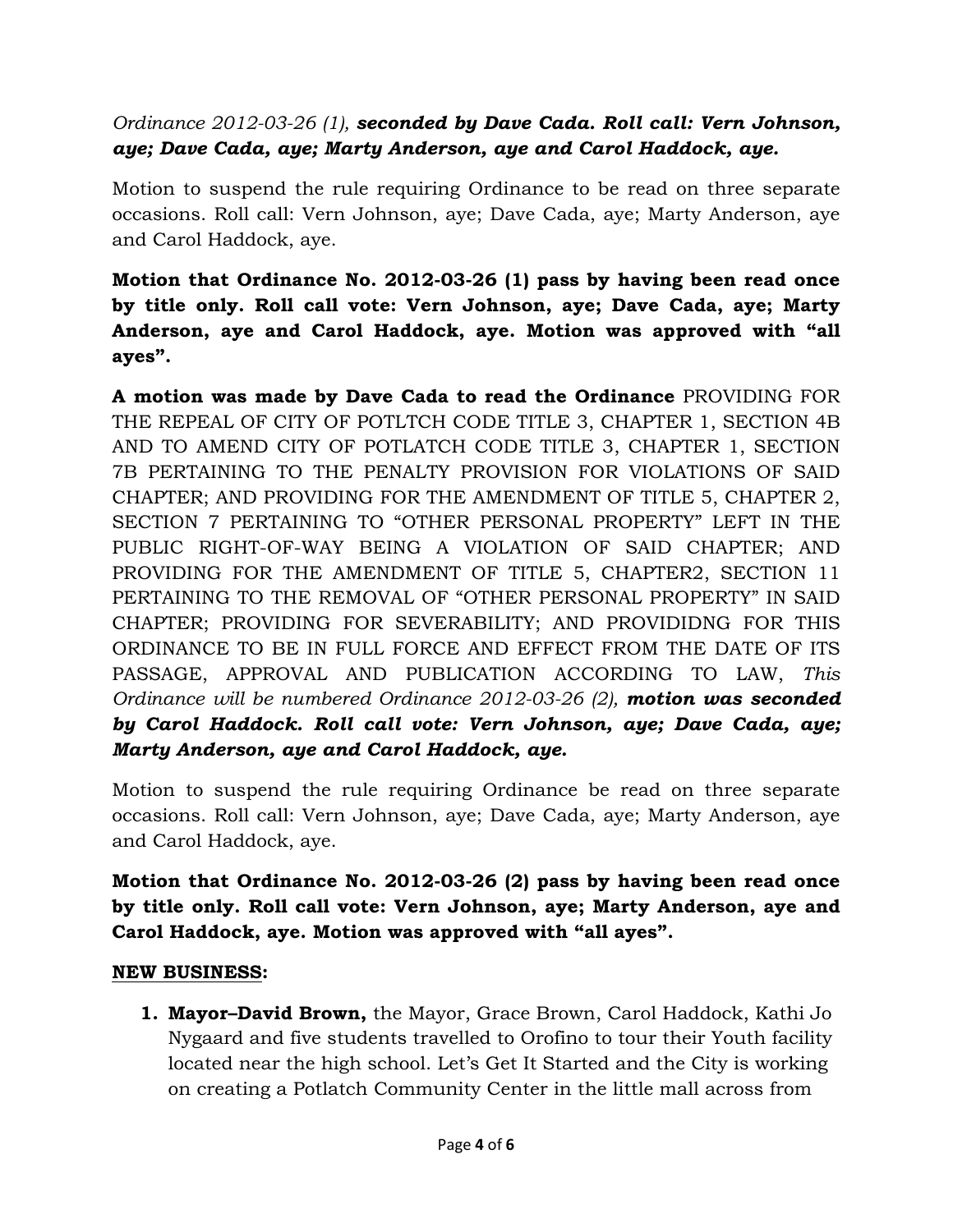City Hall. The group learned how the Orofino Youth Center is operated and how they raise money to fund their operations. Kathi Jo and Brian Dulin of Latah County Youth Advocacy are working with B.J. Swanson of LEDC (Latah Economic Development Council) to create a business plan. Kathi e-mailed the Mayor two spreadsheets of start-up costs and operating costs that they calculated. Kathi Jo has another Town Hall meeting tomorrow night (March 27) to update everyone on the Community Center.

Idaho Dept. of Commerce's Executive Director, Jeff Sayer, has been touring northern Idaho and on March 22, Jeff Sayer (LEDC representatives and other agencies) came to Potlatch and toured PNW Arms and stopped at Potlatch City Hall. After touring Potlatch, there was a luncheon in Moscow with many different agencies discussing Economic Development for Latah County. The main topic was how to get highspeed internet to PNW Arms. Frontier Communications said that they are working on the high-speed internet for PNW Arms and that is their top priority at this time.

- **2. Parks–Carol Haddock,** nothing at this time.
- *3.* **Pool & Cemetery-Dave Cada,** the ADA requirements have been changed several times in the last year and the deadline has now been extended for installing the ADA Lift Chair at the swimming pool. Dave is still working on getting the correct chair at the best possible price. He is looking at an automatic chair and the cost is around \$6,400 (installed). Pool World from Spokane will be contacting Dave with their recommendations.
- **4. Vern Johnson Water & Sewer,** everything ok.
- **5. Streets-Martin Anderson**, everything ok.
- **6. Scenic 6 -David Cada**, Gary White is working on the "Tactics" Marketing Plan for the River Ridge Redevelopment.
- **7. Superintendent, Tom Andres,** nothing at this time.
- **8. Clerk- Shelly Hammons,** nothing at this time.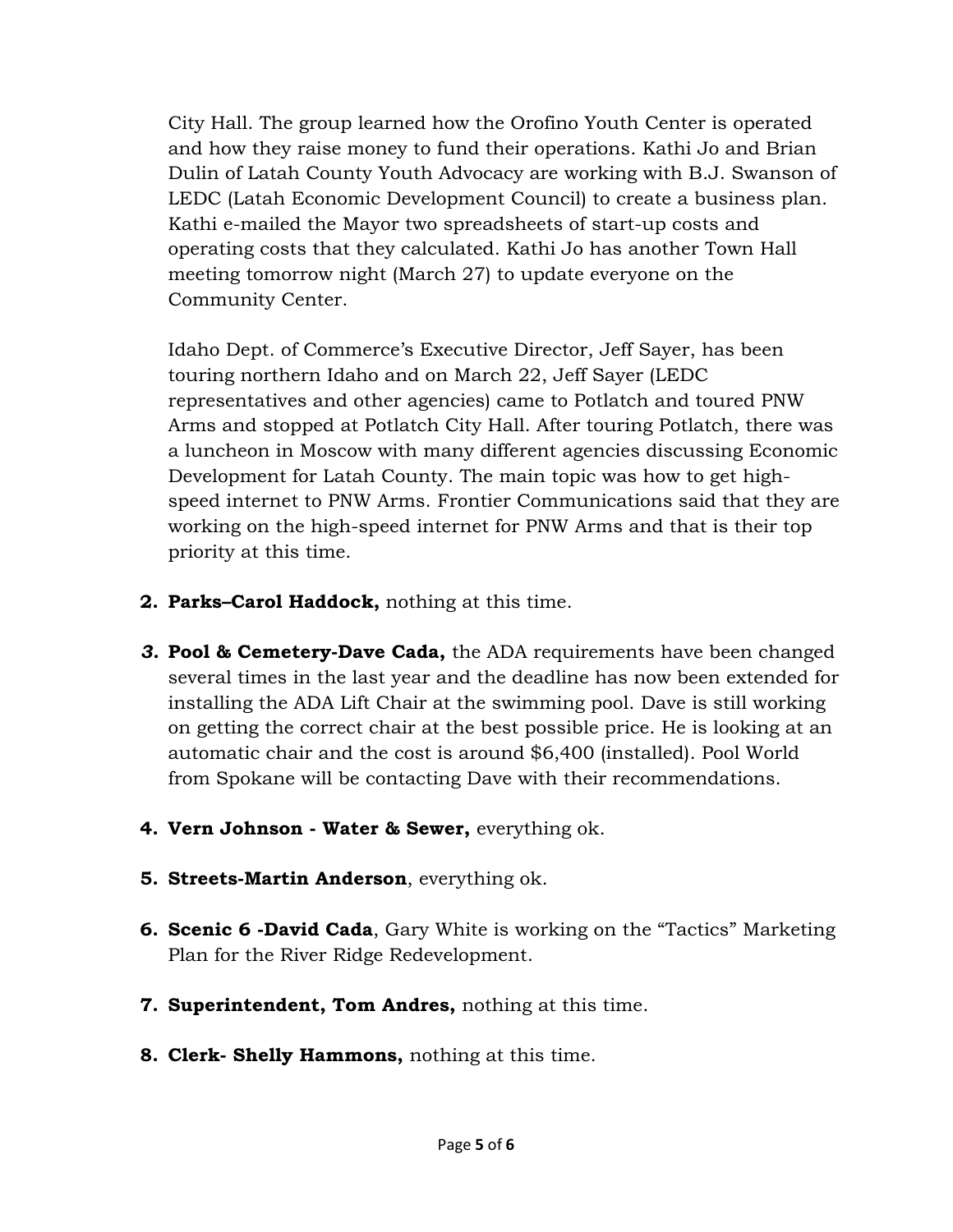#### **Old Business-**

## **Topics limited to** *10 minutes* **each.**

**Clerks Report:** See Payables, State Pool Statements, US Bank Statement

#### **Correspondence/Updates-**

**BILLS:** *A motion was made by Carol Haddock to pay the bills in the amount of \$8,026.35, seconded by Dave Cada, motion carried with "all ayes".* 

*Carol Haddock made a motion to adjourn the meeting, seconded by Dave Cada, the motion was carried with "all ayes", meeting adjourned at 8:36 p.m.* 

 $\frac{1}{\sqrt{2}}$  ,  $\frac{1}{\sqrt{2}}$  ,  $\frac{1}{\sqrt{2}}$  ,  $\frac{1}{\sqrt{2}}$  ,  $\frac{1}{\sqrt{2}}$  ,  $\frac{1}{\sqrt{2}}$  ,  $\frac{1}{\sqrt{2}}$  ,  $\frac{1}{\sqrt{2}}$  ,  $\frac{1}{\sqrt{2}}$  ,  $\frac{1}{\sqrt{2}}$  ,  $\frac{1}{\sqrt{2}}$  ,  $\frac{1}{\sqrt{2}}$  ,  $\frac{1}{\sqrt{2}}$  ,  $\frac{1}{\sqrt{2}}$  ,  $\frac{1}{\sqrt{2}}$ 

David L. Brown, Mayor

ATTEST:

\_\_\_\_\_\_\_\_\_\_\_\_\_\_\_\_\_\_\_\_\_\_\_\_\_\_\_\_\_\_\_\_\_\_\_\_\_\_\_\_\_ Shelly M. Hammons, City Clerk/Treasurer

**The next Council meeting will be April 9, 2012.**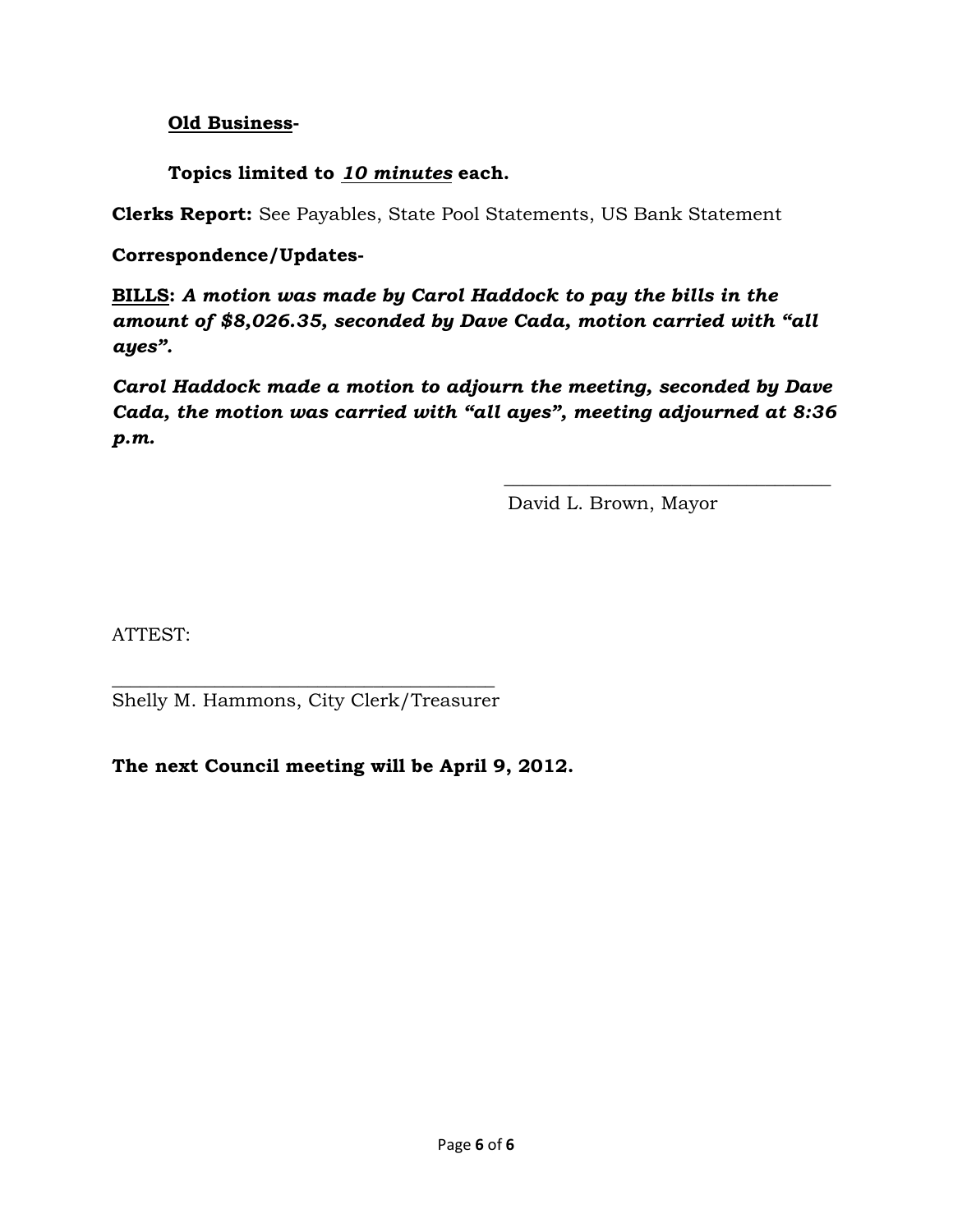![](_page_27_Picture_0.jpeg)

## **City Hall – 195 6th Street – Potlatch, ID 83855**

## **April 9, 2012 – 7:04 p.m.**

The regular meeting of the city council was presided over by Mayor David Brown.

Council members present: Vernon Johnson, David Cada, Marty Anderson and Carol Haddock.

*The minutes of the previous meeting of March 26, 2012, were read and approved by Carol Haddock, Dave Cada seconded the motion, motion was approved with "all ayes".* 

Also present: Tom Andres and Shelly Hammons.

GUESTS: None.

*Dave Cada made a motion to accept the Resolution for Adoption of Records Retention Schedule, Vern Johnson seconded the motion, roll call vote: Vern Johnson, aye; Dave Cada, aye; Marty Anderson, aye and Carol Haddock, aye. Motion was passed with "all ayes".* 

The Council reviewed the names that were submitted by BJ Swanson, LEDC, for the River Ridge Redevelopment Industrial Center. After much discussion, the Council agreed that they liked the name: River Ridge Recreational & Technical Center.

#### **NEW BUSINESS:**

**1. Mayor–David Brown,** Chris Mansfield was here today after his meeting with Jerry Shaffer and Clayton Steele of the Lewiston DEQ Office. Chris said that he stopped by DEQ to see how the approval of the Land Application Permit was going and Chris was anticipating an approval date of April 11. Jerry Shaffer said that he will not be done reviewing the permit by April 11 but he may have it completed by the first of next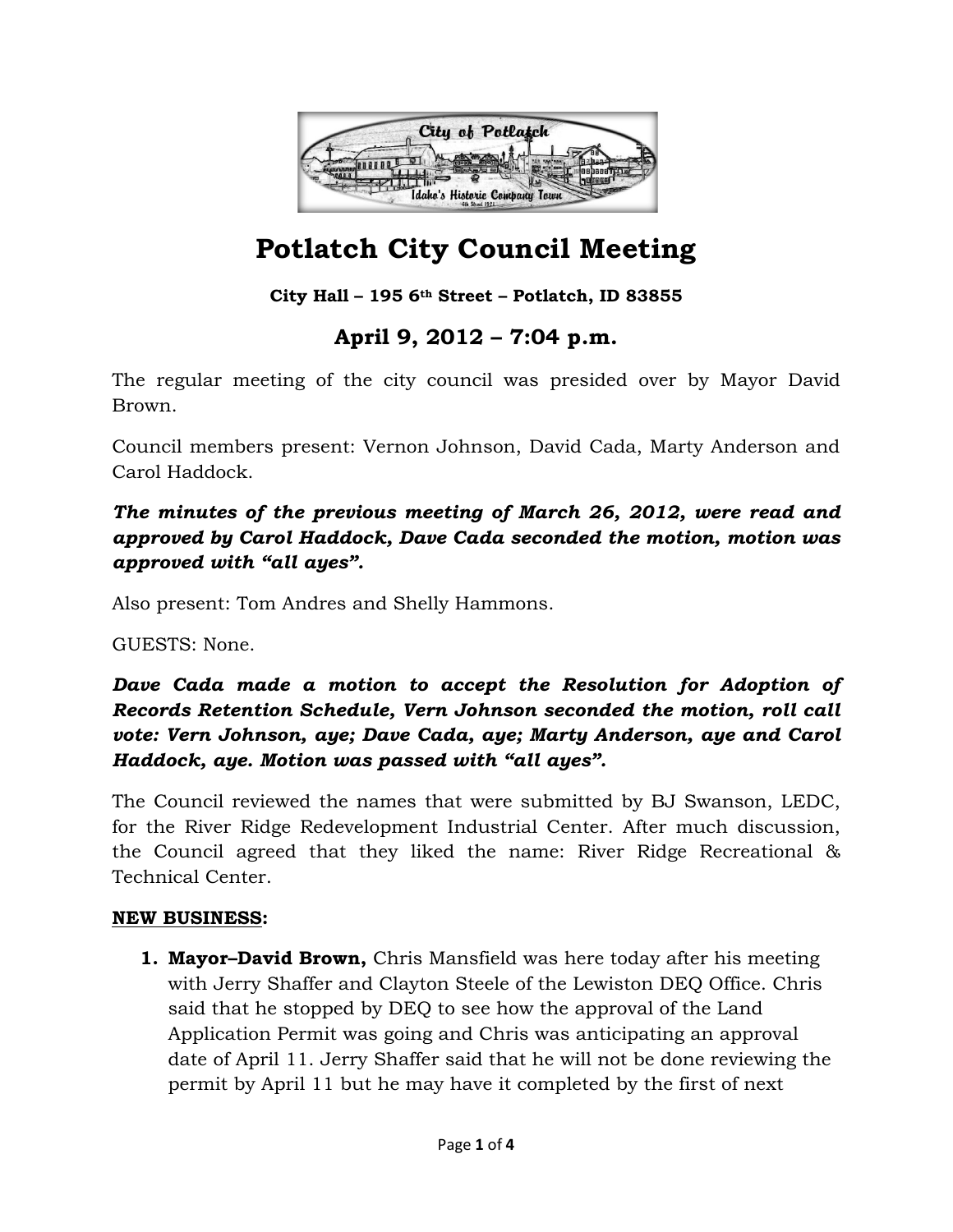week. Chris would like to get all of the material to the printer by April 20 and out for advertisement by April 21 and 22. Chris also told the Council that there will be one more zone in the land application site, Zone 4. That is where trees will be planted (Maple trees?). The new Zone will be an addendum to the permit.

The Mayor would like to have one more Business at Breakfast meeting for the business owners in Potlatch. After the first Breakfast, there was a list of items that the business owners would like addressed and this would be the opportunity to address those issues with another breakfast.

The Mayor met with Maria Eversole of Gritman Medical Center in Potlatch. The Potlatch Clinic's numbers are down and they would like help advertising the Clinic. It was discussed to place a sign or banner near the Clinic so that people would be aware that it existed. There was discussion of a Health Fair being offered sometime this summer in Potlatch. Maria passed the information on to her supervisor and is waiting to hear back on how to proceed with the advertising.

**2. Parks–Carol Haddock,** is going to be talking to the Arts Council tonight about the mural that Karen Rohn is going to paint on the Scenic 6 Depot building in the park (cost: \$4,680). The Historical Society meets next Wednesday and Carol is going to talk to them about paying a portion for the mural that Karen Rohn is going to paint on the Depot. The windows haven't come in yet for the upstairs room at City Hall.

*Dave Cada made a motion that the City hire Karen Rohn to paint the mural on the Scenic 6 Depot in the Scenic 6 Park for \$4,680, Carol Haddock seconded the motion, motion was approved with "all ayes".* 

**3. Pool & Cemetery-David Cada,** finally has a recommendation on the ADA Lift Chair for the Swimming Pool. The chair will be purchased from Pool World out of Spokane, the cost will be \$3,800 which includes the anchor. This cost doesn't include installation. Dave talked to Tom Andres and they will decide if the City will be able to install the chair. The chair is ADA approved and will lift 350 pounds and can be removed for the winter and stored.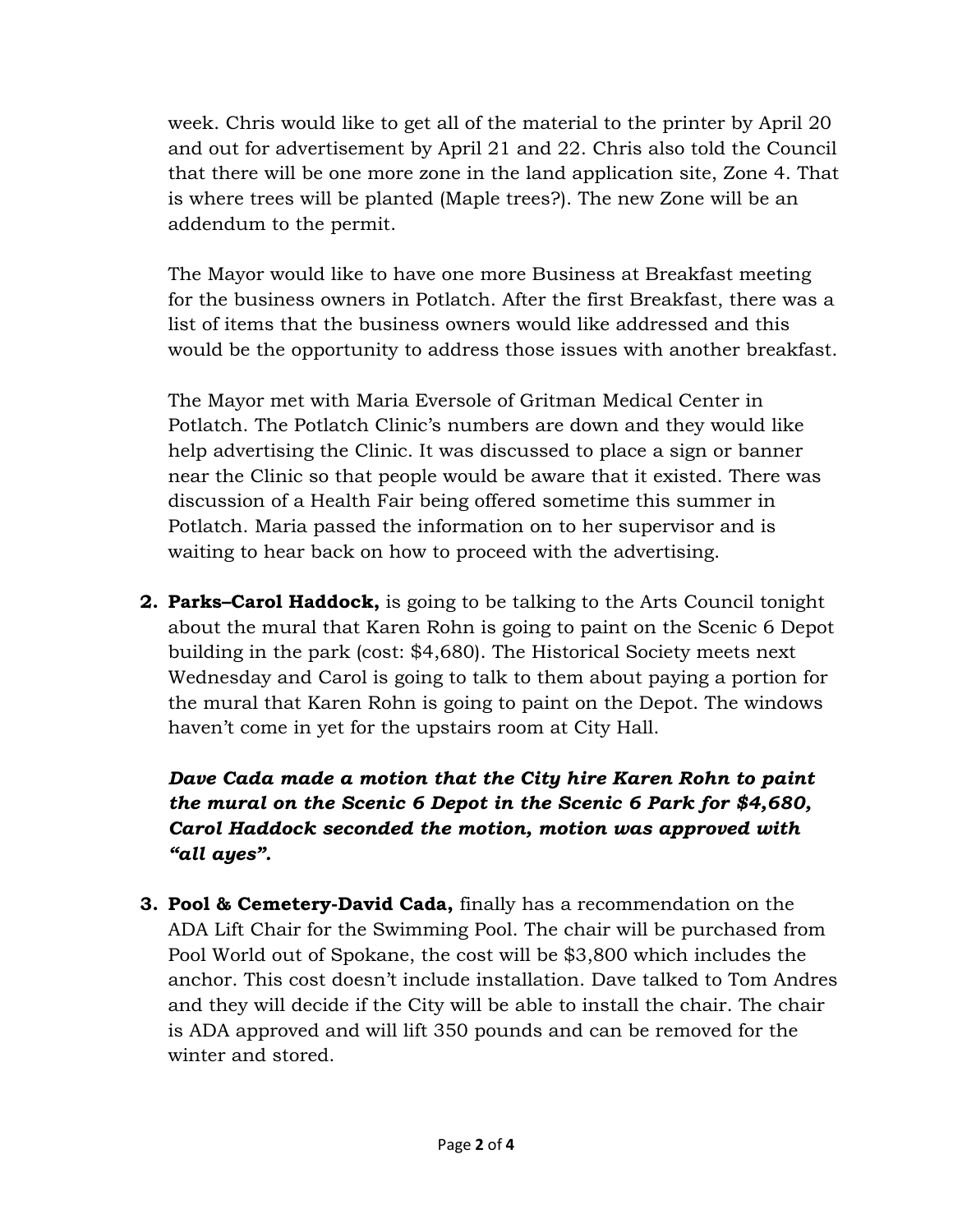*Carol Haddock made a motion that the City purchase the ADA lift chair from Pool World for \$3,800, Dave Cada seconded the motion, motion was approved with "all ayes".* 

- **4. Vern Johnson Water & Sewer,** everything ok.
- **5. Streets-Martin Anderson**, there are potholes all around the City and are we going to be sweeping the streets soon? Tom Andres said yes, after it quits snowing and raining.

Ponderosa Street behind the Mayor's house is a mud hole. There is a huge lake in the middle of the road and the road must be repaired when the weather allows.

- **6. Scenic 6 -David Cada**, the last three days of June, the Historic Milwaukee Railroad will have their annual convention in Moscow and Potlatch will be a stop on their tour (as bus tour of the surrounding communities and a train ride from St. Maries to Plummer). Dave is going to set up the River Ridge Recreational and Technical Center display pictures at the Depot in Potlatch when the tour comes through. This month in the Milwaukee Road magazine there is an article of the WIMRR and the Potlatch Train Depot.
- **7. Superintendent, Tom Andres,** would like two stainless steel chains for the lift station pumps and Chris Mansfield is going to write them into the Land Application project plans. Currently the pumps are on a cable system that doesn't work very well when the pumps must be pulled for repair.
- *8.* **Clerk- Shelly Hammons,** the ICRMP Risk Management training will be in Coeur d'Alene on May 1 from 8:30 a.m.-4:00 p.m. Carol Haddock, Dave Cada, Mayor Brown and Shelly Hammons will all attend the training. Shelly will also be attending the District 2 Clerk's all-day training in Nezperce on April 19.

## **Old Business-**

## **Topics limited to** *10 minutes* **each.**

**Clerks Report:** See Payables, State Pool Statements, US Bank Statement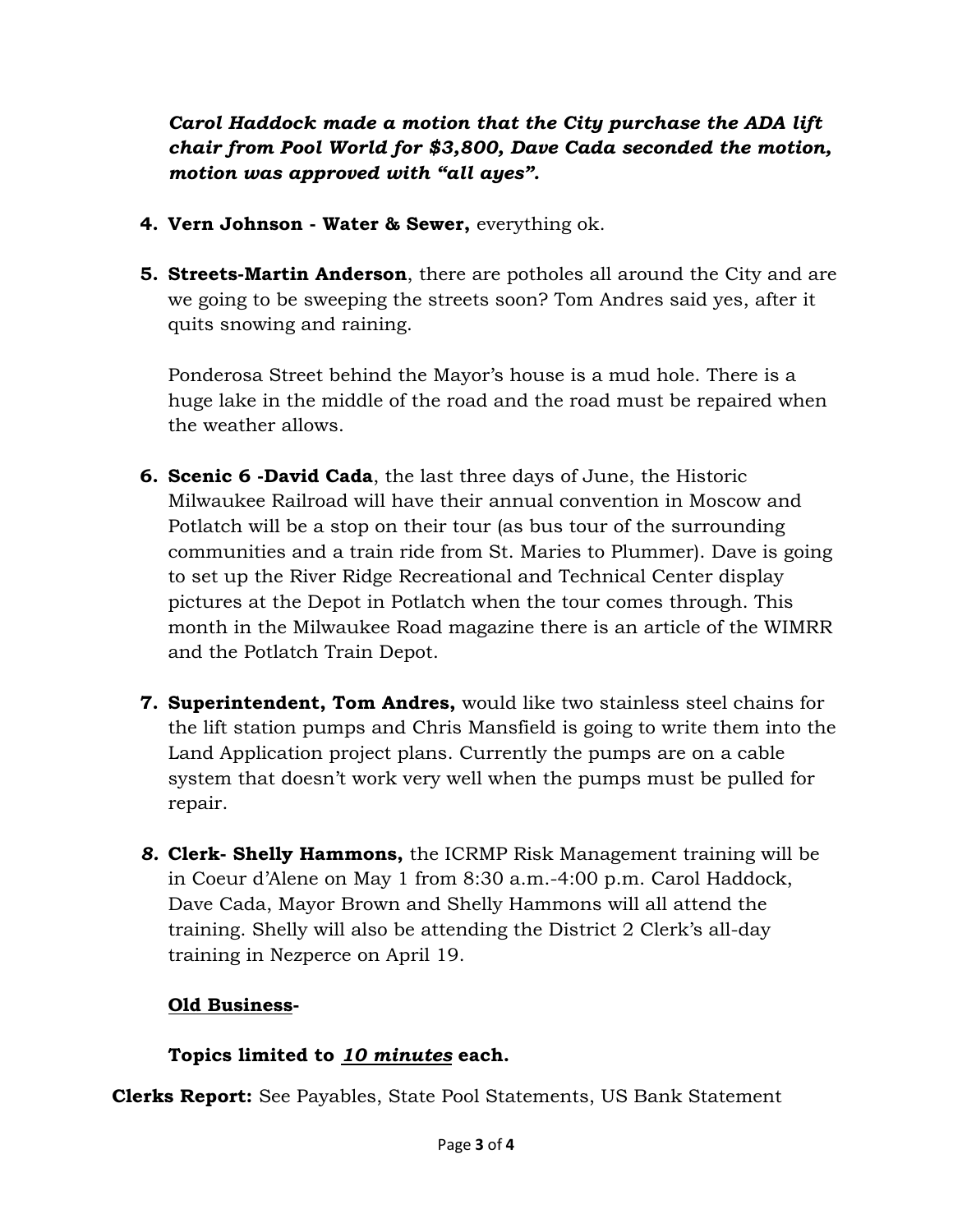**Correspondence/Updates-**

**BILLS:** *A motion was made by Marty Anderson to pay the bills in the amount of \$22,214.91, seconded by Carol Haddock, motion carried with "all ayes".* 

 $\frac{1}{\sqrt{2}}$  ,  $\frac{1}{\sqrt{2}}$  ,  $\frac{1}{\sqrt{2}}$  ,  $\frac{1}{\sqrt{2}}$  ,  $\frac{1}{\sqrt{2}}$  ,  $\frac{1}{\sqrt{2}}$  ,  $\frac{1}{\sqrt{2}}$  ,  $\frac{1}{\sqrt{2}}$  ,  $\frac{1}{\sqrt{2}}$  ,  $\frac{1}{\sqrt{2}}$  ,  $\frac{1}{\sqrt{2}}$  ,  $\frac{1}{\sqrt{2}}$  ,  $\frac{1}{\sqrt{2}}$  ,  $\frac{1}{\sqrt{2}}$  ,  $\frac{1}{\sqrt{2}}$ 

*Carol Haddock made a motion to adjourn the meeting, seconded by Marty Anderson, the motion was carried with "all ayes", meeting adjourned at 7:55 p.m.* 

David L. Brown, Mayor

ATTEST:

 $\frac{1}{2}$  ,  $\frac{1}{2}$  ,  $\frac{1}{2}$  ,  $\frac{1}{2}$  ,  $\frac{1}{2}$  ,  $\frac{1}{2}$  ,  $\frac{1}{2}$  ,  $\frac{1}{2}$  ,  $\frac{1}{2}$  ,  $\frac{1}{2}$  ,  $\frac{1}{2}$  ,  $\frac{1}{2}$  ,  $\frac{1}{2}$  ,  $\frac{1}{2}$  ,  $\frac{1}{2}$  ,  $\frac{1}{2}$  ,  $\frac{1}{2}$  ,  $\frac{1}{2}$  ,  $\frac{1$ Shelly M. Hammons, City Clerk/Treasurer

**The next Council meeting will be April 23, 2012.**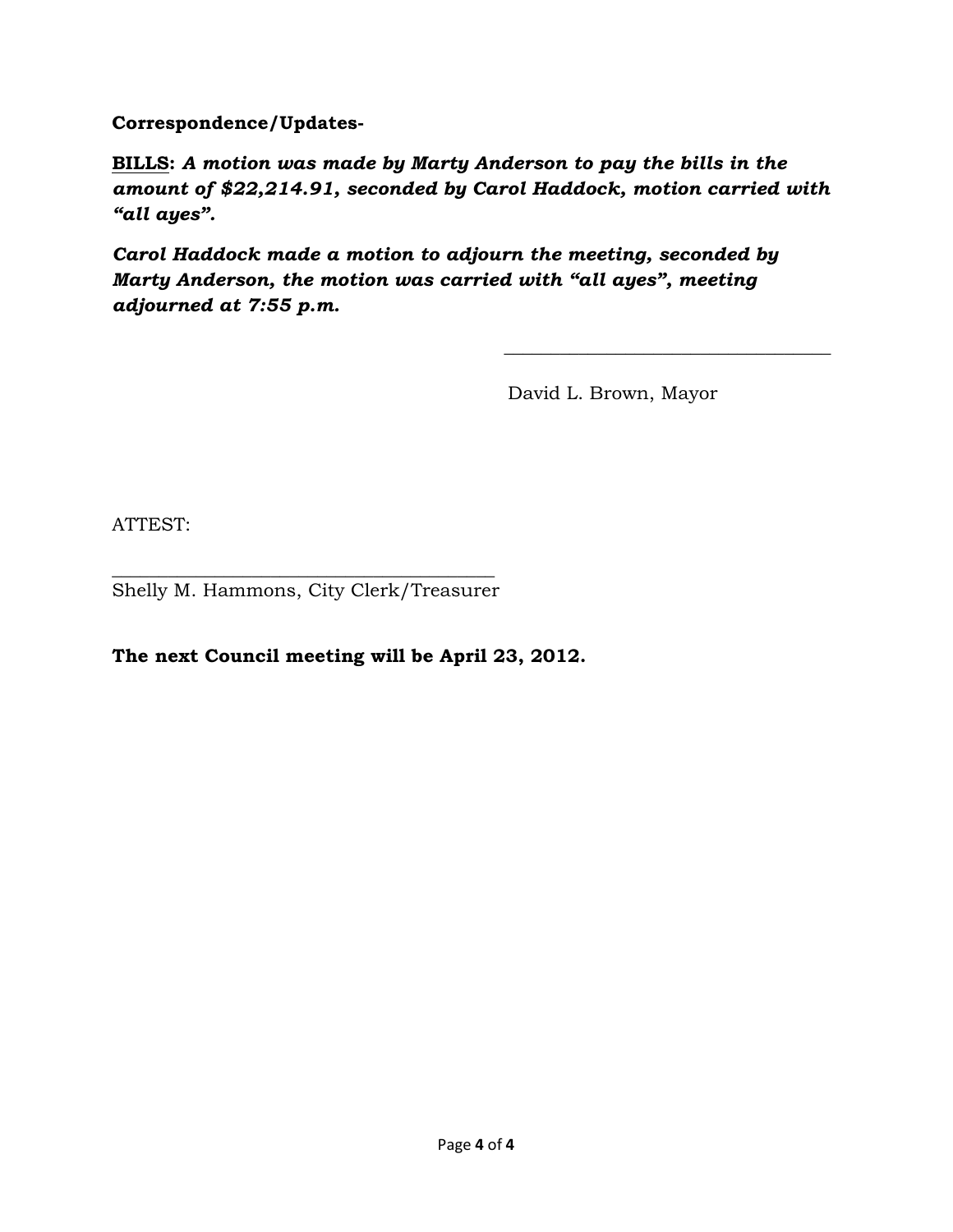![](_page_31_Picture_0.jpeg)

### **City Hall – 195 6th Street – Potlatch, ID 83855**

## **April 23, 2012 – 7:03 p.m.**

The regular meeting of the city council was presided over by Mayor David Brown.

Council members present: Vernon Johnson, David Cada, Marty Anderson and Carol Haddock.

## *The minutes of the previous meeting of April 9, 2012, were read and approved by Carol Haddock, Dave Cada seconded the motion, motion was approved with "all ayes".*

Also present: Tom Andres and Shelly Hammons.

GUESTS: Tiffany Thomas of Alternative to Violence on the Palouse.

Memorial Day falls on May 28 which would be the second meeting for the City Council. *Carol Haddock made a motion that the City Council only meet on May 14, 2012, for one meeting in May, Dave Cada seconded the motion, motion was approved with "all ayes".* 

Tiffany Thomas attended the meeting to let the Council know that the services are free for Alternative to Violence on the Palouse. They have a 24-hour crisis line and a Safe House Shelter that can house up to 17. Their agency is funded by both Washington and Idaho. Tiffany is getting the word out to the rural communities that their services are available for information or if a person is in need of help. Their agency also provides legal and medical advocacy. The Mayor told Tiffany that the City of Potlatch will be participating in the National Night Out on August 7 and that her group is welcome to attend and participate.

Onaway would like to purchase the City's old generator for \$7,000.00. *Carol Haddock made a motion that Onaway can make payments for the generator but the total \$7,000 must be paid completely by the end of the*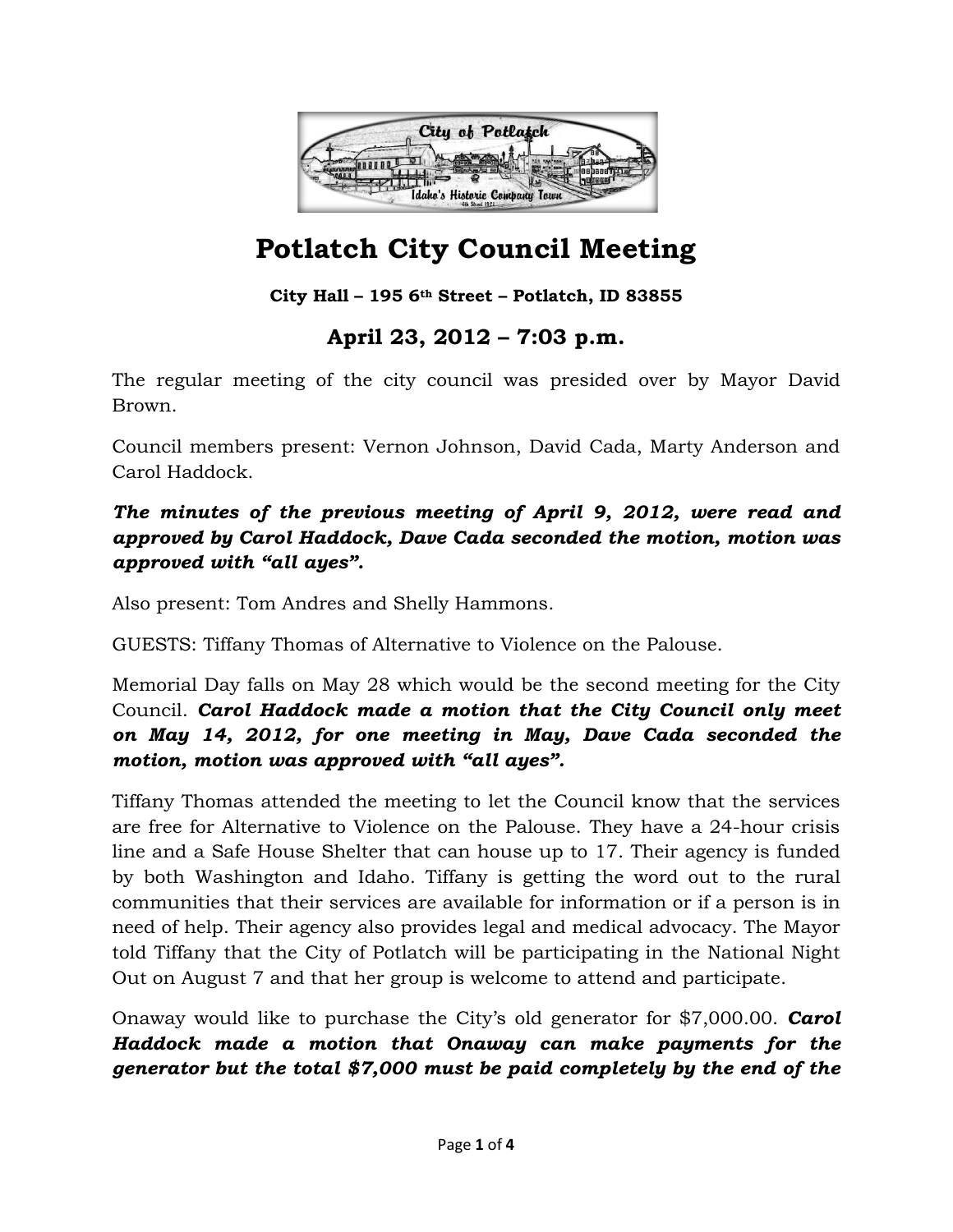*City's fiscal year (September 2012), Dave Cada seconded the motion, motion was approved with "all ayes".* 

#### **NEW BUSINESS:**

**1. Mayor–David Brown,** the Mayor, Carol Haddock and Shelly Hammons met with Jeff Jones, Moscow Urban Renewal District Manager, last week to discuss the R3TC project and creating an Urban Renewal District in Potlatch. The Comp Plan must be updated before a district can be created. There will be a community meeting on May ---- at 6:30 p.m. in the Rebekah Hall for the citizens to give their input into the changes to the Comp Plan. The Council agreed that an Urban Renewal District must be included in the Comp Plan changes. The Council will review the Comp Plan and make changes and then meet on May 3 at 9:00 a.m. in City Hall to review everyone's ideas. Dave Cada said that the Idaho Smart Growth Plan may be a great option to incorporate into the City's Comp Plan.

The Mayor told the Council that the City would like to hire someone now to help with the yard work throughout the City. There are several people that may be good candidates to do this type of yard work. Carol Haddock suggested Larry Meyers, Carol will e-mail Larry's wife and see if Larry would be willing to do this type of work this summer for the City. (Trim around sidewalks throughout town, plant and water flowers and keep them maintained, weed and plant flowers around City Hall and in the Scenic 6 Park.

May 16 there will be another "Business Breakfast" at the Rebekah Hall starting at 7:30 a.m. The idea of this breakfast is to follow up on the list that was created by the attendees at the last breakfast in March.

**2. Parks–Carol Haddock,** the windows are in at Moscow Building Supply for the upstairs City Hall room.

The Potlatch Historical Society cleaned and painted the basement at City Hall. There are several spots on the wall in the basement that need concrete patches on them and the Council agreed that the City will help pay for the patching material.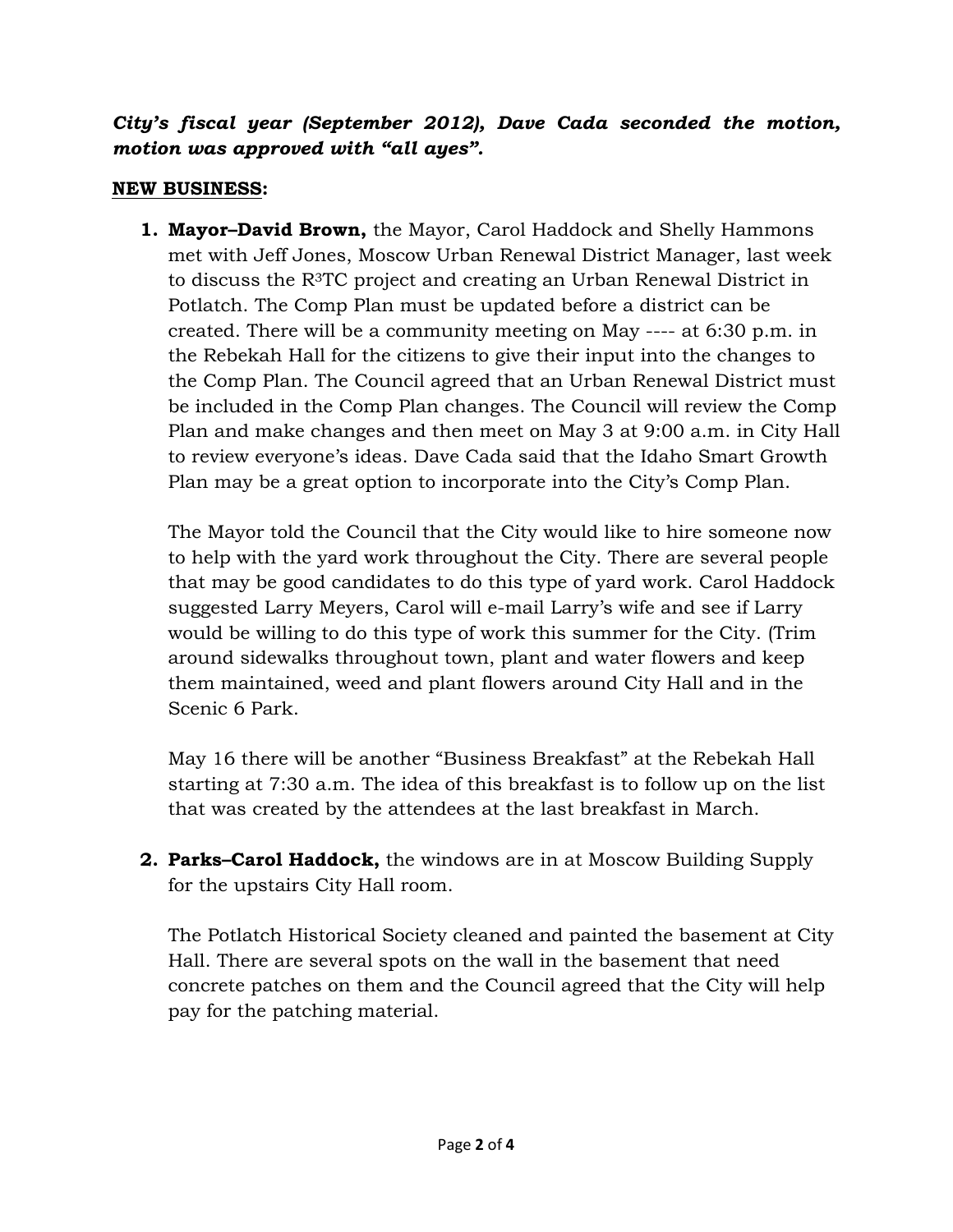The Historical Society has agreed to pay \$2,000.00 toward the mural for the Scenic 6 Depot in the park. The Arts Council is trying to get a grant to help pay for \$500.00 of the mural.

*3.* **Pool & Cemetery-Dave Cada,** have been working with Pool World out of Spokane to order the ADA Lift Chair. The City would have Pool World install the chair and have their electrician do the electrical work. Pool World told Dave that when the electrician came to complete the work, the electrical inspector would come with him and approve the work at the same time. The cost for the chair and anchor would be approximately \$3,850 and the installation would be approximately \$2,000.00. Dave said that so many chairs are being ordered at this time that it will be about eight weeks before Pool World will be able to install the chair. Dave asked them about the compliance issue and they told him that as long as the City can show that we are working on getting the chair installed, we are covered.

*Marty Anderson made a motion that the City purchase the ADA Lift Chair from Pool World and have them install it at the swimming pool, Carol Haddock seconded the motion, motion was approved with "all ayes".* 

- **4. Vern Johnson Water & Sewer,** everything ok.
- **5. Streets-Martin Anderson**, the roads are drying out.
- **6. Scenic 6 -David Cada**, on April 21 there was a work day on the Railroad Depot and there were 18 people working taking lath and plaster off of the walls upstairs in the depot.

The Scenic 6 Committee has been working on Christmas in Potlatch and they will be advertising months in advance to get the community and businesses involved. They are naming it "Company Town Christmas". The Mayor said that it would be great if there could be a lighting ceremony on the weekend after Thanksgiving when the Christmas lights are installed in the Park and maybe have Santa Claus arrive in Potlatch aboard a train.

Dave said that this may be the last year for the Speeder Car Event as their insurance is rising too high. The Mayor suggested that we talk with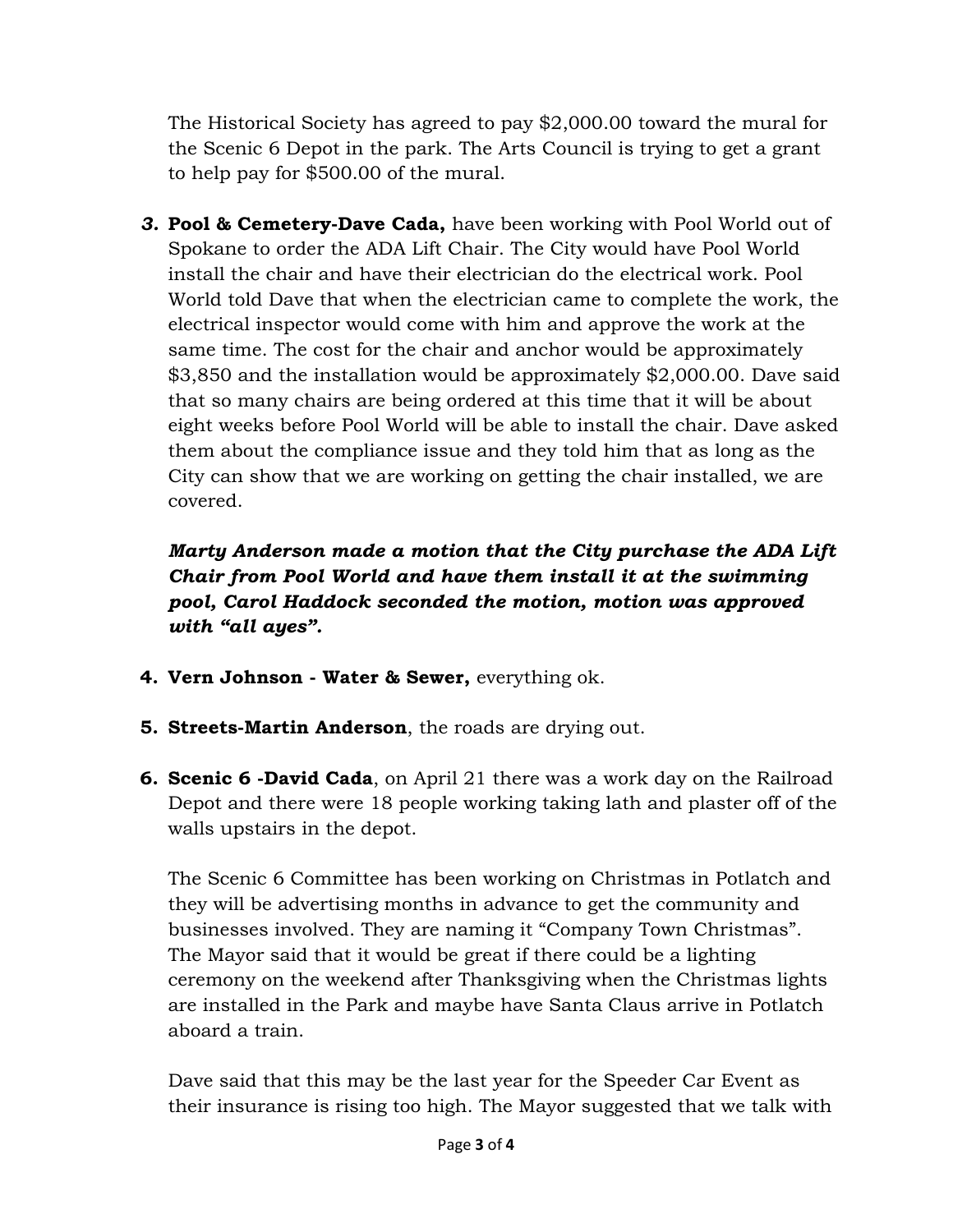Jim McNall and see if the City would be able to sponsor the event and have ICRMP insurance cover them.

- **7. Superintendent, Tom Andres,** nothing at this time.
- **8. Clerk- Shelly Hammons,** the PRIMA training is May 1 in Coeur d'Alene and have four people signed up.

The website is almost completed and transferred. The new website address will be: http://www.cityofpotlatch.org

#### **Old Business-**

## **Topics limited to** *10 minutes* **each.**

**Clerks Report:** See Payables, State Pool Statements, US Bank Statement

## **Correspondence/Updates-**

**BILLS:** *A motion was made by Carol Haddock to pay the bills in the amount of \$5,259.66, seconded by Dave Cada, motion carried with "all ayes".* 

 $\frac{1}{\sqrt{2}}$  ,  $\frac{1}{\sqrt{2}}$  ,  $\frac{1}{\sqrt{2}}$  ,  $\frac{1}{\sqrt{2}}$  ,  $\frac{1}{\sqrt{2}}$  ,  $\frac{1}{\sqrt{2}}$  ,  $\frac{1}{\sqrt{2}}$  ,  $\frac{1}{\sqrt{2}}$  ,  $\frac{1}{\sqrt{2}}$  ,  $\frac{1}{\sqrt{2}}$  ,  $\frac{1}{\sqrt{2}}$  ,  $\frac{1}{\sqrt{2}}$  ,  $\frac{1}{\sqrt{2}}$  ,  $\frac{1}{\sqrt{2}}$  ,  $\frac{1}{\sqrt{2}}$ 

*Carol Haddock made a motion to adjourn the meeting, seconded by Marty Anderson, the motion was carried with "all ayes", meeting adjourned at 7:58 p.m.* 

David L. Brown, Mayor

ATTEST:

\_\_\_\_\_\_\_\_\_\_\_\_\_\_\_\_\_\_\_\_\_\_\_\_\_\_\_\_\_\_\_\_\_\_\_\_\_\_\_\_\_ Shelly M. Hammons, City Clerk/Treasurer

## **The next Council meeting will be May 14, 2012.**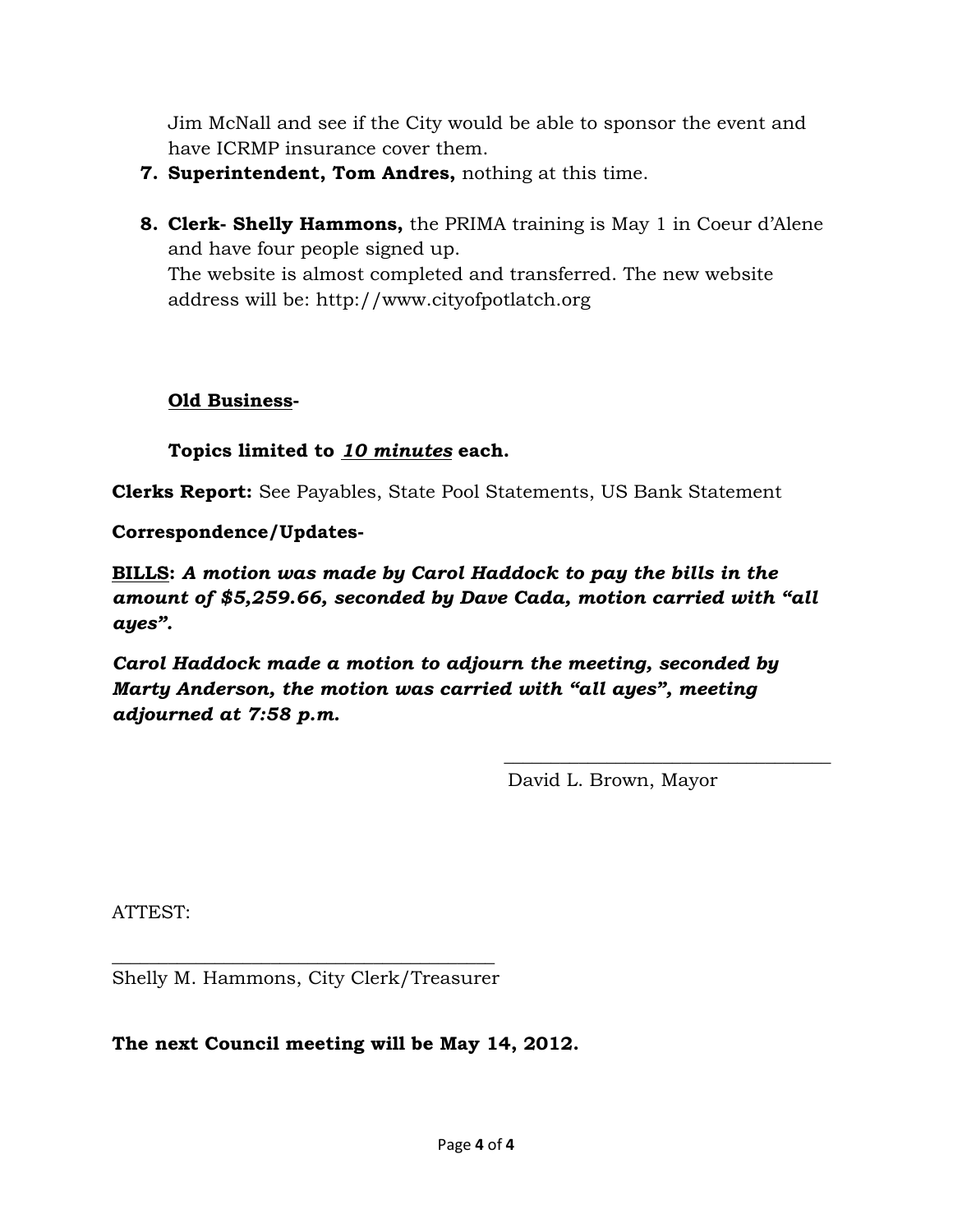![](_page_35_Picture_0.jpeg)

## **City Hall – 195 6th Street – Potlatch, ID 83855**

## **May 14, 2012 – 7:05 p.m.**

The regular meeting of the city council was presided over by Mayor David Brown.

Council members present: Vernon Johnson, David Cada, Marty Anderson and Carol Haddock.

## *The minutes of the previous meeting of April 23, 2012, were read and approved by Dave Cada, Carol Haddock seconded the motion, motion was approved with "all ayes".*

Also present: Tom Andres and Shelly Hammons.

GUESTS: Don Somers, Byron Bowler, Kenny Sheffler, Barb Sheffler, Rowdy Paul, Bailey Anderson, Jessee Wallan, Roby Clark, Heath Miller, Koda McManus and Jaime Paul.

Several of the Idaho Drug Free Youth members attended the Council meeting. They explained to the Council that 14 people have signed up for IDFY Camp this summer. They asked the Council if they would help sponsor a child to attend the camp. The group does have several fundraisers planned and they have already had a fundraiser by selling flowers.

## *Carol Haddock made a motion that the City sponsor 14 attendees for the IDFY camp at \$50.00 per child, for a total of \$700.00 the City will donate to IDFY. Dave Cada seconded the motion, motion was approved with "all ayes".*

The group said that they are working on a webpage for the IDFY group. Dave Cada asked them to come back and speak to the Council after they attend the camp.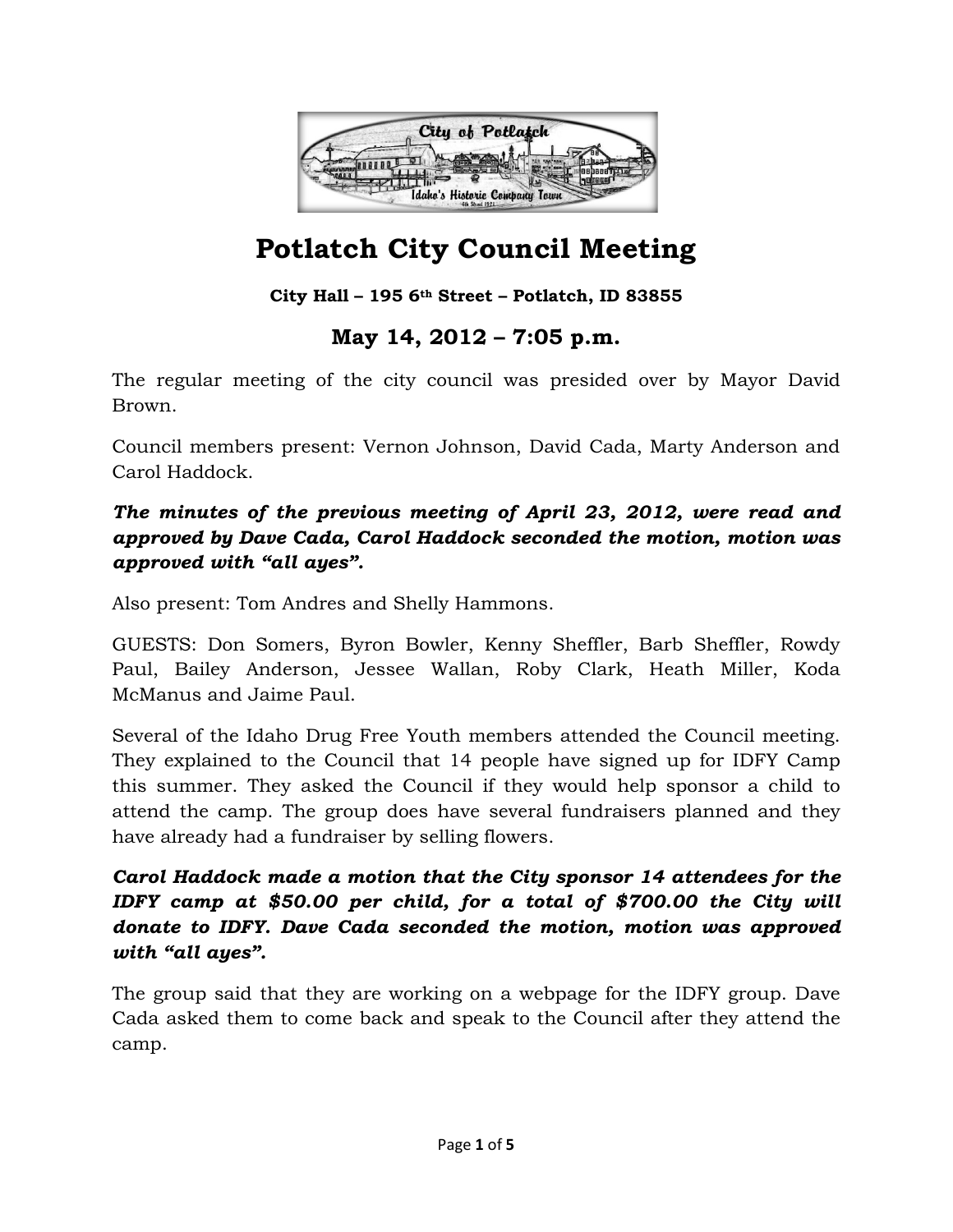Don Somers attended the meeting to talk with the Council regarding ICRMP being the insurance carrier for the Speeder Car Day in June. Don said that he has talked extensively with Jim McNall and Shari at ICRMP about the possibility of ICRMP insuring the event if the City of Potlatch would sponsor the Speeder Event as a City event.

Carol Haddock said that she is concerned that the speeders would give rides and they wouldn't be in the City. Dave Cada asked Don if the City sponsored the event would it save the railroad money? Don said that they would still pay for their own liability insurance on top of the ICRMP insurance. ICRMP said that their limit for this type of event would be a coverage of \$500,000 maximum. The Mayor said that he wouldn't like to see the event go away, he suggested that Don talk with Shari again at ICRMP and see just what they will cover.

The FCCLA (Family Career & Community Leaders of America National) kids asked the City to donate for their trip to Florida this summer.

## *Carol Haddock made a motion that the City donate to the FCCLA for the National Leadership Conference in Orlando, Florida, Carol made the motion that the city donate \$50.00 for each person going, for a total of \$300.00. Dave Cada seconded the motion, motion was approved with "all ayes".*

The Council discussed summer employment and chose the kids who will work at the pool and for the summer maintenance.

## *Dave Cada made a motion to hire the following people for summer employment at the wages specified. Vern Johnson seconded the motion, motion was approved with "all ayes".*

*POOL HIRES: Wendy Gunderson-\$11.50, Tia McKinney-\$10.00, Hope Burnet, Forrest Potter, Nicholas Johnson, Brookelyn May and Cayla Smeltzer. Lifeguarding will be \$8.00/hr. and swimming lesson instructors will make \$9.00/hr. only when teaching swimming lessons.* 

*SUMMER MAINTENANCE HIRES: John Burnett-\$8.25/hr., Mark Amos- \$7.75, Christopher Collins-\$8.25, Clayton Stolz-\$8.25, Kenneth Owens- \$7.75, Robert Clark-\$7.75, Heath Miller-\$7.75 and Koda McManus-\$7.75.*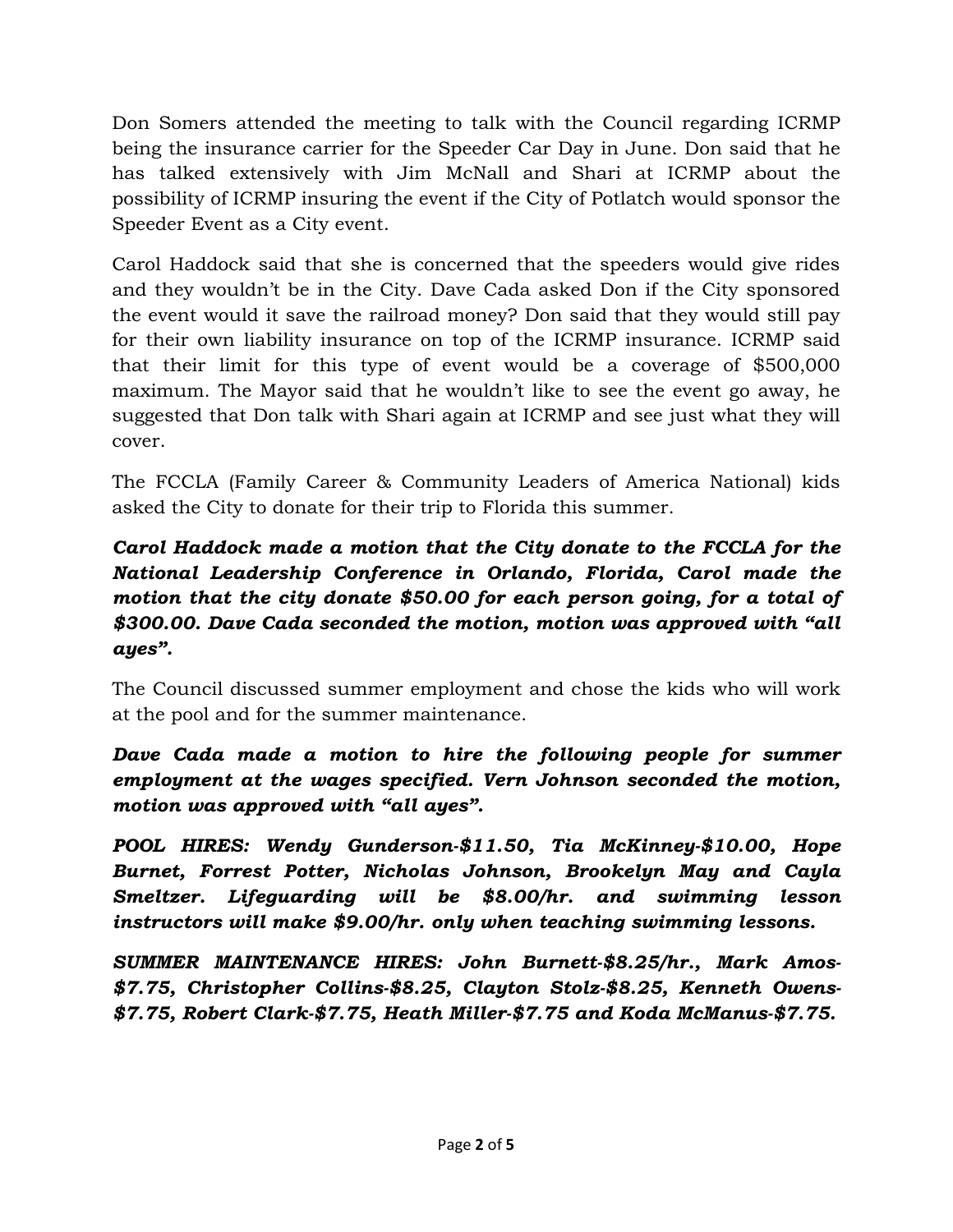#### **NEW BUSINESS:**

**1. Mayor–David Brown,** John Burnett completed 10 hours of community service for the City and he will be taking care of the flowers at City Hall and around town and also care for the lawn/flowers/trees along the sidewalks and care for the park all summer as a summer hire.

Joan Cochrane spoke to the Mayor about the sidewalks in the City. The Mayor said that they were the home owner's responsibility and she was aware of that. She would like help getting the sidewalks repaired. The Mayor suggested that the summer maintenance hires will frame the sidewalks and have a concrete company pour the concrete and the City would bill the resident.

The Mayor attended the Latah Sanitation meeting last week and the garbage rates will be raised by \$2.00 per resident every year for the next three years. They will be going to a tote system in the near future. It was recommended highly that the City charge a one-can rate and if the resident has two cans, they pay extra. The trucks will be installed with a camera and a GPS system.

On August 7, Potlatch will be celebrating National Night Out. The Mayor has been working with Officer Middleton and Kathi Nygaard to coordinate the celebration. Attending: Latah County Sheriff, Potlatch Ambulance, other agencies.

## *Carol Haddock made a motion that the City donate \$300.00 toward the National Night Out, Dave Cada seconded the motion, motion was approved with "all ayes".*

There will be an Associated Press reporter in Potlatch doing a story on the River Ridge Recreation Technical Center on May 15. The Mayor and Dave Cada will with him and tour the City and the old mill site.

May 16 there will be the second Business Breakfast at the Rebekah Hall to review the suggestion list that was created at the first breakfast. Then there will be a tourism luncheon at the University Inn in Moscow. In the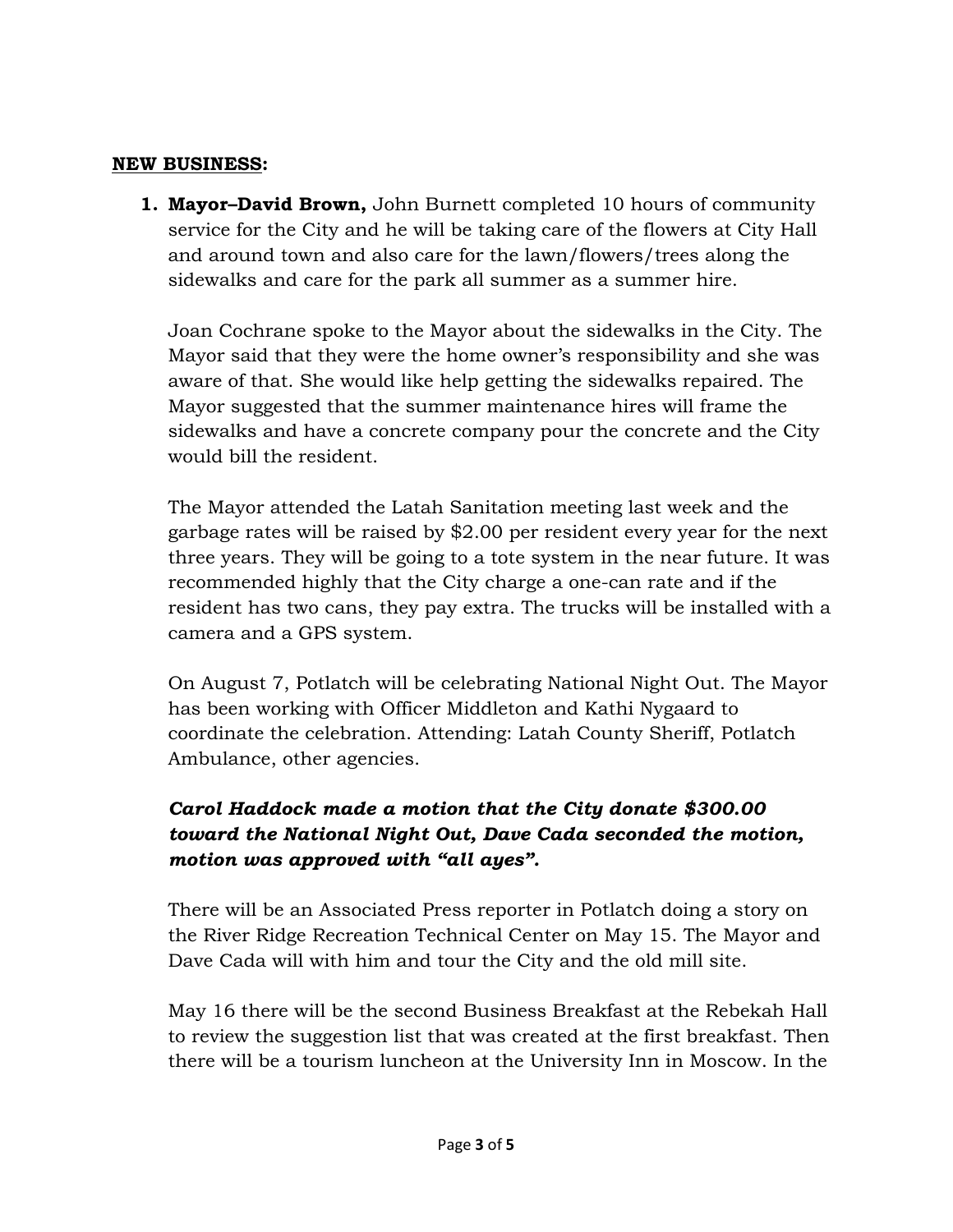evening there will be a public meeting to revise the Potlatch Comprehensive Plan and that meeting will be at 6:30 p.m.

The pre-bid meeting for the Land Application Spray Irrigation project will be May 22 at 9:00 a.m. at City Hall. The bid opening will be June 4 at 4:00 p.m. at City Hall and the engineers will make a recommendation by 6:0 p.m. for the City Council.

- **2. Parks–Carol Haddock,** Carol asked when the windows will be installed in the upstairs at City Hall. The steps at the little Depot need to be built also paint the side of the little Depot for the mural. Also the sidewalks around town need edging around them. There has been a complaint made about the mess around the recycling bin at City Hall. Also limit pickup of yard waste to Mondays and Fridays (Tom said that is what they used to do).
- *3.* **Pool & Cemetery-Dave Cada,** the tentative opening date for the pool is June 11.
- **4. Vern Johnson Water & Sewer,** everything ok.
- **5. Streets-Martin Anderson**, absent.
- *6.* **Scenic 6 -David Cada**, the Scenic 6 Economic Development committee will meet tomorrow morning and they have been discussing Christmas in Potlatch. There was a suggestion that there be a trophy for the best residential Christmas display and a trophy for the best business display. The trophy can then be passed around from year to year. Dave is going to be putting an article in the CIA Newsletter about a Christmas planning day.
- **7. Superintendent, Tom Andres,** rhino liner repair person needs to be notified one week in advance of when to repair the pool.
- **8. Clerk- Shelly Hammons,** nothing.

## **Old Business-**

## **Topics limited to** *10 minutes* **each.**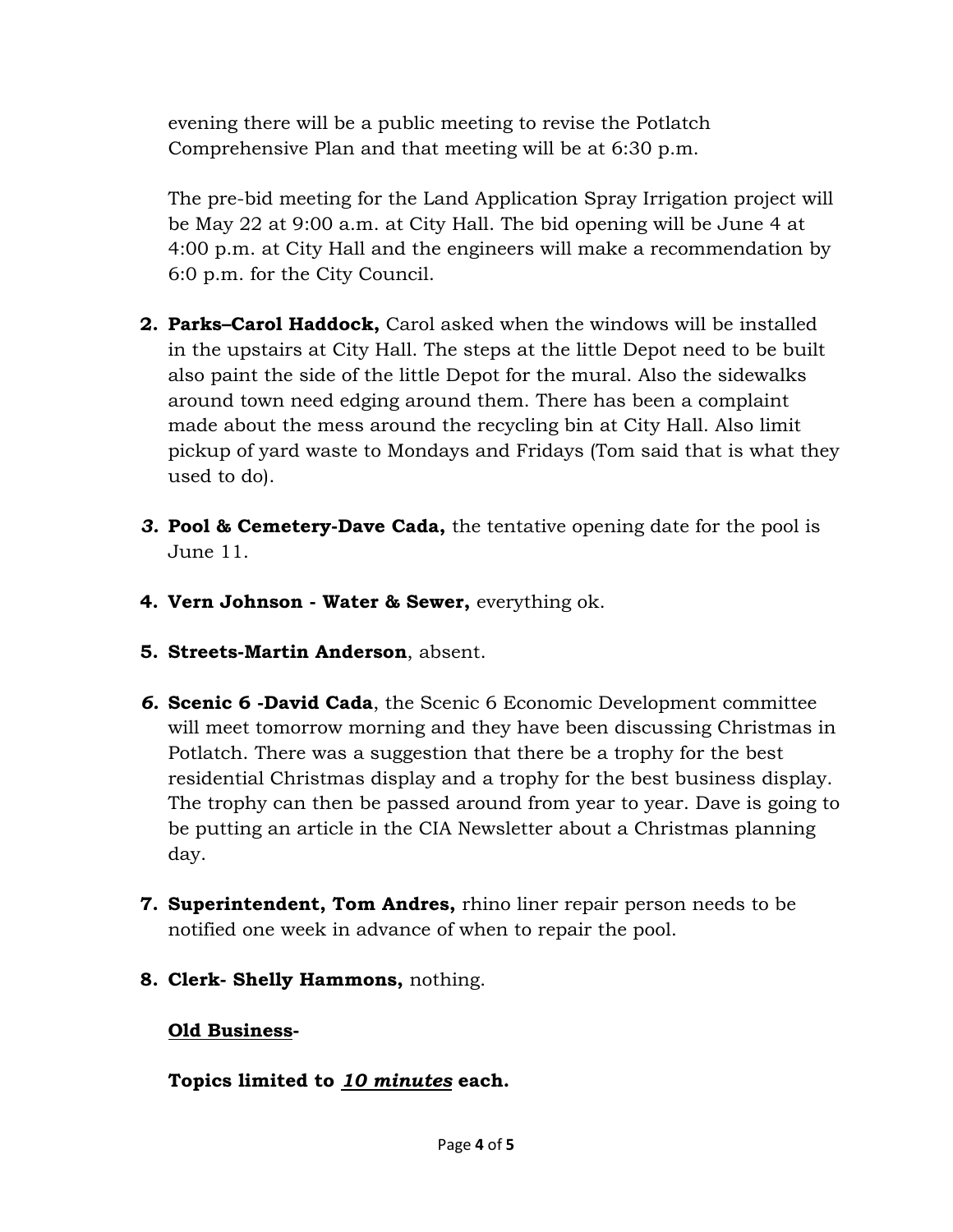**Clerks Report:** See Payables, State Pool Statements, US Bank Statement

**Correspondence/Updates-**

**BILLS:** *A motion was made by Carol Haddock to pay the bills in the amount of \$26,059.31, seconded by Dave Cada, motion carried with "all ayes".* 

*Carol Haddock made a motion to adjourn the meeting, seconded by Vern Johnson, the motion was carried with "all ayes", meeting adjourned at 9:05 p.m.* 

 $\frac{1}{\sqrt{2}}$  ,  $\frac{1}{\sqrt{2}}$  ,  $\frac{1}{\sqrt{2}}$  ,  $\frac{1}{\sqrt{2}}$  ,  $\frac{1}{\sqrt{2}}$  ,  $\frac{1}{\sqrt{2}}$  ,  $\frac{1}{\sqrt{2}}$  ,  $\frac{1}{\sqrt{2}}$  ,  $\frac{1}{\sqrt{2}}$  ,  $\frac{1}{\sqrt{2}}$  ,  $\frac{1}{\sqrt{2}}$  ,  $\frac{1}{\sqrt{2}}$  ,  $\frac{1}{\sqrt{2}}$  ,  $\frac{1}{\sqrt{2}}$  ,  $\frac{1}{\sqrt{2}}$ 

David L. Brown, Mayor

ATTEST:

 $\frac{1}{2}$  ,  $\frac{1}{2}$  ,  $\frac{1}{2}$  ,  $\frac{1}{2}$  ,  $\frac{1}{2}$  ,  $\frac{1}{2}$  ,  $\frac{1}{2}$  ,  $\frac{1}{2}$  ,  $\frac{1}{2}$  ,  $\frac{1}{2}$  ,  $\frac{1}{2}$  ,  $\frac{1}{2}$  ,  $\frac{1}{2}$  ,  $\frac{1}{2}$  ,  $\frac{1}{2}$  ,  $\frac{1}{2}$  ,  $\frac{1}{2}$  ,  $\frac{1}{2}$  ,  $\frac{1$ Shelly M. Hammons, City Clerk/Treasurer

**The next Council meeting will be June 11, 2012.**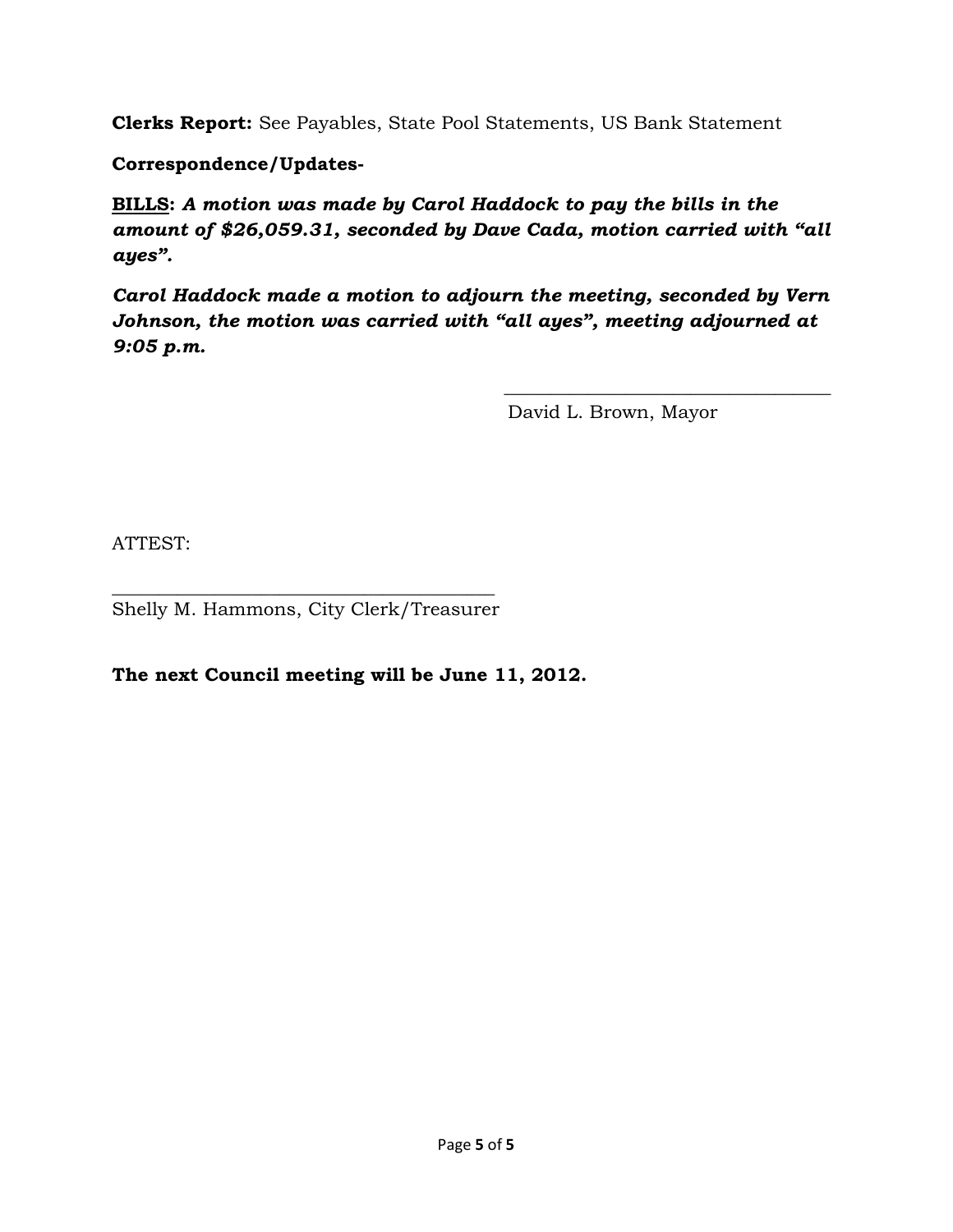

# **Potlatch City Council Meeting**

## **City Hall – 195 6th Street – Potlatch, ID 83855**

## **June 25, 2012 – 7:05 p.m.**

The regular meeting of the city council was presided over by Mayor David Brown.

Council members present: Vernon Johnson, David Cada, Marty Anderson and Carol Haddock.

*Dave Cada made a motion that the minutes of the previous meetings of June 11, 2012, and June 18, 2012, be read and approved, Vern Johnson seconded the motion, motion was approved with "all ayes".* 

Also present: Tom Andres and Shelly Hammons.

GUESTS: Chris Mansfield and Tom Moore.

The City received an e-mail letter from Jerry Shaffer at Idaho DEQ stating that it is alright to award the bid at the Council meeting tonight.

Latah Sanitation had a meeting for all of the cities in Latah County explaining that they would like to have one contract for everyone instead of the three contracts that all cities currently have for garbage service. Latah Sanitation would do the negotiations and the cities would only have to deal with Amanda Bashaw. *Carol Haddock made a motion that the City agree to let Latah Sanitation negotiate for one contract, Dave Cada seconded the motion, motion was approved with "all ayes".* 

The City received a letter from the Railroad asking for a fee waiver for their catering permit for the Railroad Fundraiser on July 14. *Carol Haddock made a motion that the City waives the fee for the catering permit for the Railroad Fundraiser on July 14, Marty Anderson seconded the motion, motion was approved with "all ayes".*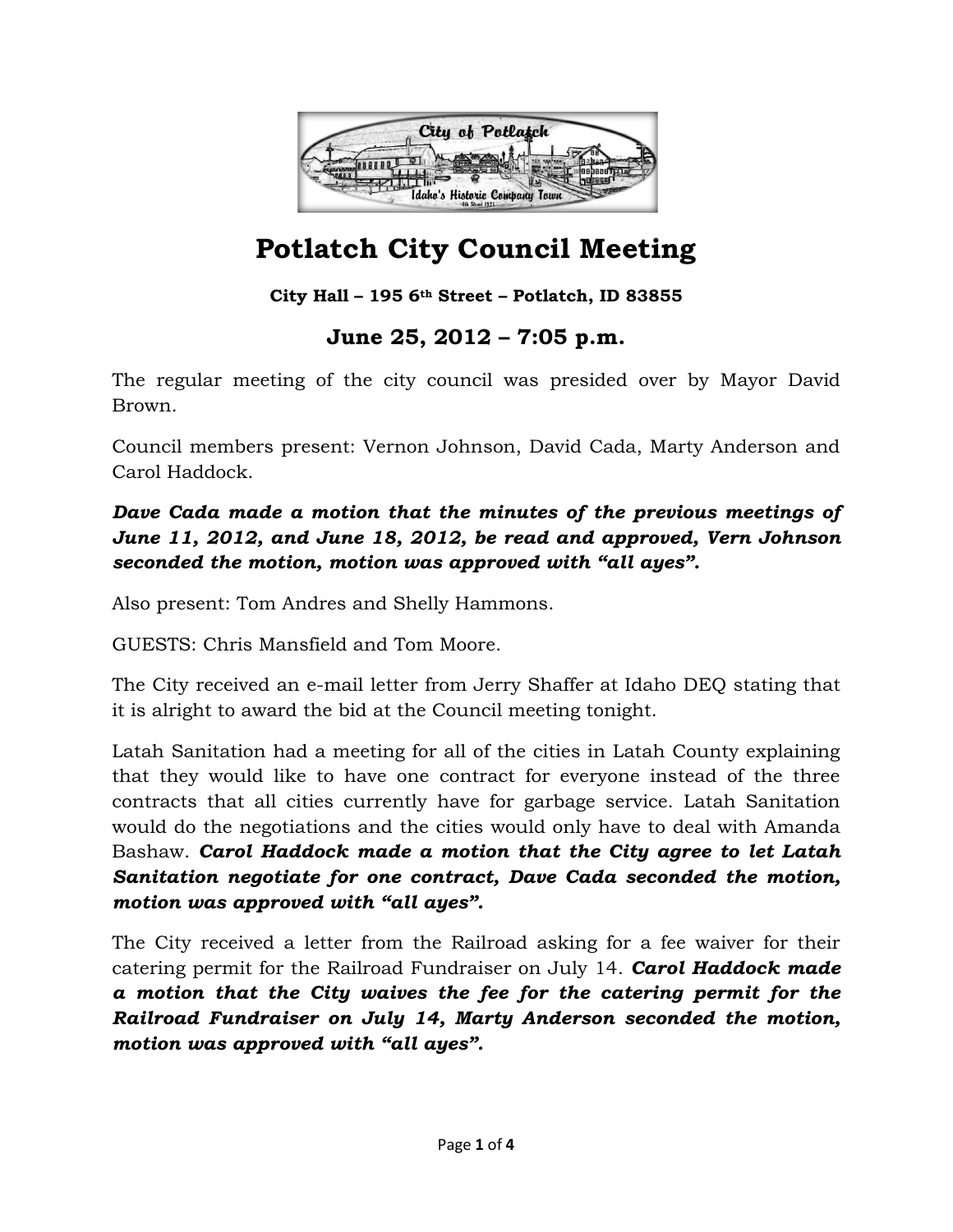Tom Moore came with an Agreement for Professional Services for the Council to review. Tom would be hired as the City's Engineer on a consulting basis. *Dave Cada made the motion to accept the Agreement for Professional Services from Tom Moore and hire him as the City's Engineer on a consulting basis, Carol Haddock seconded the motion, motion was approved with "all ayes".* 

Chris Mansfield had called Jerry Shaffer at DEQ before he left Spokane and didn't know that Jerry had approved the award. Calvin George has given his two weeks' notice and Mike Morris will be point-of-contact on the project now. Mike will be available July 11.

Chris explained what the \$35,000 engineering fee was in the construction project for the bridge installation. Chris said that from the engineer's point of view, this is a \$1.3 million project and adding a \$300,000 bridge there will be more things to talk about and the biggest risk will be the specs and it may add two more weeks to the project. They will have to \*review the material's list \*watch as the bridge goes in \*and solve any problems that may arise. If all goes well, will send the Letter to Proceed to S & L Underground by Friday, June 29.

## **NEW BUSINESS:**

**1. Mayor–David Brown,** Vennette Pettibone talked with the Mayor about the summer employment kids and that she watched three kids one afternoon and only two were really working.

There will be another Mayor's Roundtable meeting on July 28 in Genesee and the Council is all invited.

The Mayor, Dave Cada and Jim Lemieux of Potlatch Corporation met last week for a three hour meeting. Jim said that Potlatch Corp. may be able to get some dozers on the River Ridge land and clean up a site for future prospects. The Mayor asked Jim about putting some picnic tables and RV dry camps down by the river. Jim will check with Potlatch Corp. about that idea. Jim said that Potlatch Corp. may lease the land to the City for a small golf course (not a full 9-hole course)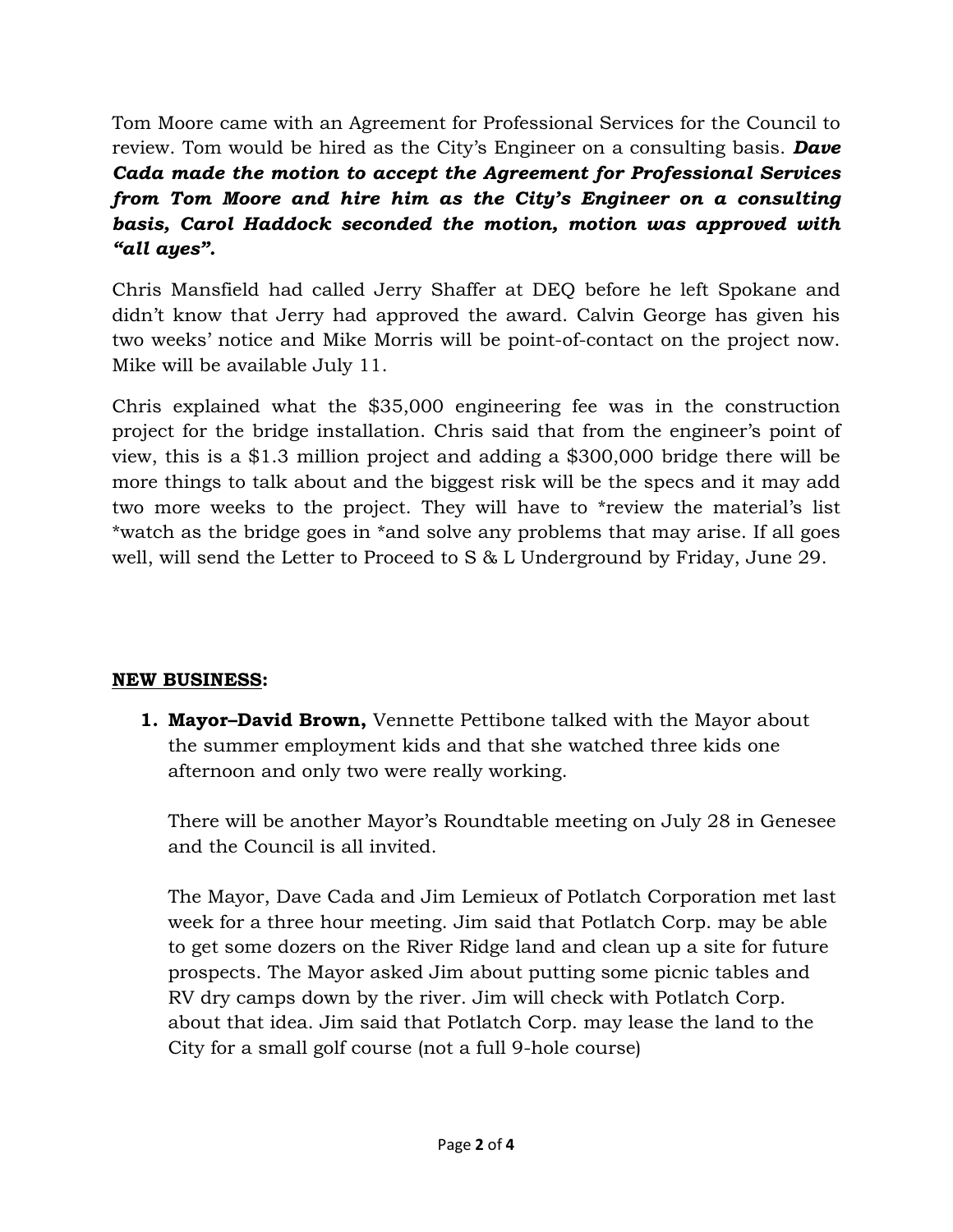**2. Parks–Carol Haddock,** asked where we are at with the installation of the windows? Tom said that he is going to be putting the benches in next and after all of the benches are installed they will start on the windows.

Karen Rohn was wondering about getting the mural started on the Scenic 6 Depot but it is still wet around the depot.

- *3.* **Pool & Cemetery-Dave Cada,** there is a light socket in the bath house that the lifeguards are afraid to turn on. Tom said that he will look at it.
- **4. Vern Johnson Water & Sewer,** everything ok.
- **5. Streets-Martin Anderson**, is the City going to mag the roads soon? Ron Epler has e-mailed both Marty and the Mayor wondering when that will be done. Tom said that they will get to it soon.
- **6. Scenic 6 -David Cada**, Tom came and picked up the new benches. They will remove the small benches and the concrete pads that are in and then pour bigger pads and install the bigger benches where the existing benches are now. They will place the old benches in other locations around the City.

Dave said that they have decided to offer an award for the best yard in Potlatch for July, August and September. The recipient would receive a plaque and receive a free month's water usage (actual water used). Dave talked with Martin Erkela at Frontier Communications and they will pay for the plaques. Ida Wolheter and Corolee Smith will be the judges for the contest. There will be one winner each month.

- **7. Superintendent, Tom Andres,** nothing.
- **8. Clerk- Shelly Hammons,** nothing.

## **Old Business-**

## **Topics limited to** *10 minutes* **each.**

**Clerks Report:** See Payables, State Pool Statements, US Bank Statement

## **Correspondence/Updates-**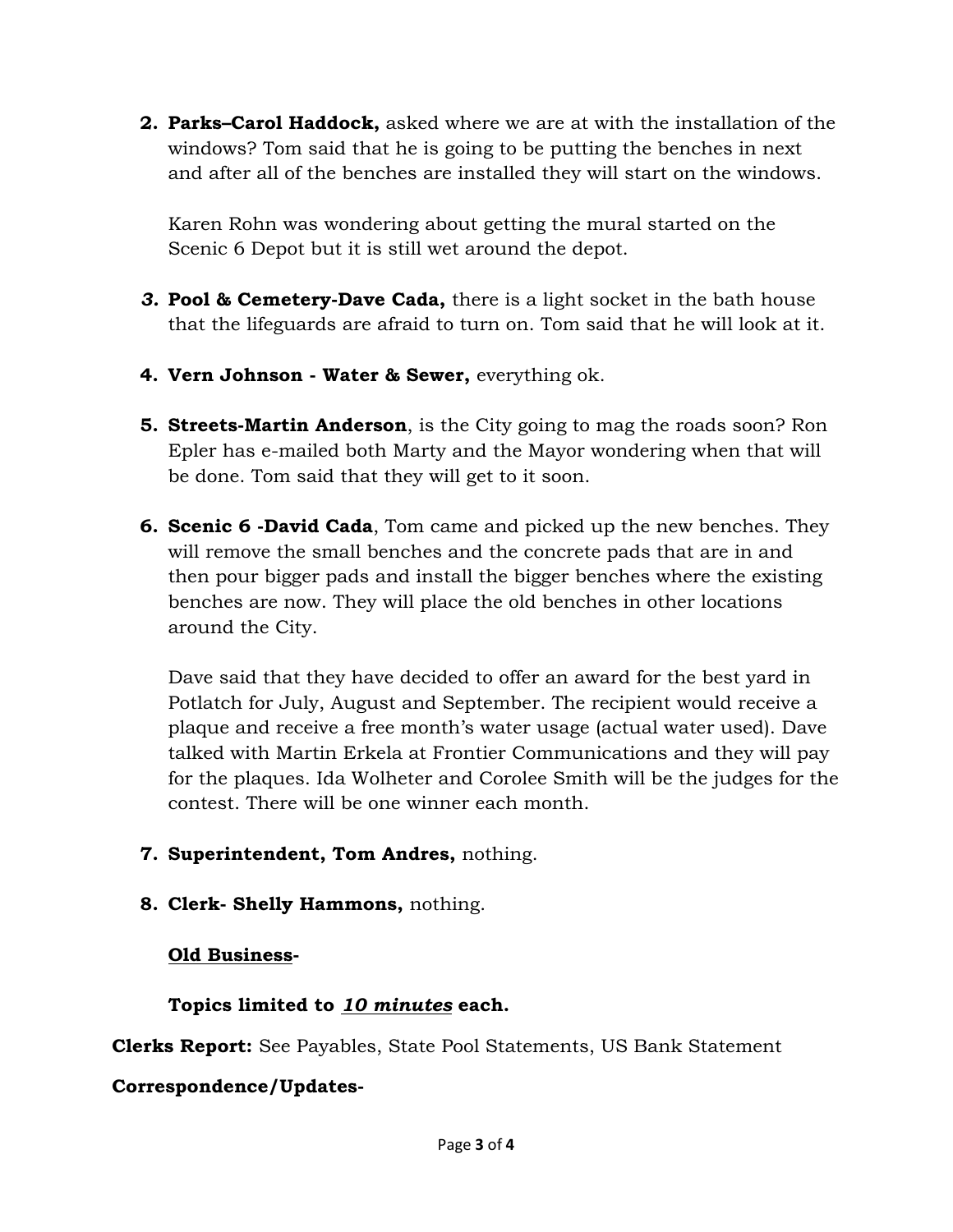**BILLS:** *A motion was made by Carol Haddock to pay the bills in the amount of \$3,156.53, seconded by Marty Anderson, motion carried with "all ayes".* 

*Marty Anderson made a motion to adjourn the meeting, seconded by Carol Haddock, the motion was carried with "all ayes", meeting adjourned at 8:15 p.m.* 

*The Council met at 8:16 p.m. for a review of the Comp Plan. They will make up questionnaires for Potlatch Days and ask the citizens their opinions of what they would like to see in the Comp Plan. The Council adjourned their meeting at 8:40 p.m.* 

 $\frac{1}{\sqrt{2}}$  ,  $\frac{1}{\sqrt{2}}$  ,  $\frac{1}{\sqrt{2}}$  ,  $\frac{1}{\sqrt{2}}$  ,  $\frac{1}{\sqrt{2}}$  ,  $\frac{1}{\sqrt{2}}$  ,  $\frac{1}{\sqrt{2}}$  ,  $\frac{1}{\sqrt{2}}$  ,  $\frac{1}{\sqrt{2}}$  ,  $\frac{1}{\sqrt{2}}$  ,  $\frac{1}{\sqrt{2}}$  ,  $\frac{1}{\sqrt{2}}$  ,  $\frac{1}{\sqrt{2}}$  ,  $\frac{1}{\sqrt{2}}$  ,  $\frac{1}{\sqrt{2}}$ 

David L. Brown, Mayor

ATTEST:

 $\frac{1}{2}$  ,  $\frac{1}{2}$  ,  $\frac{1}{2}$  ,  $\frac{1}{2}$  ,  $\frac{1}{2}$  ,  $\frac{1}{2}$  ,  $\frac{1}{2}$  ,  $\frac{1}{2}$  ,  $\frac{1}{2}$  ,  $\frac{1}{2}$  ,  $\frac{1}{2}$  ,  $\frac{1}{2}$  ,  $\frac{1}{2}$  ,  $\frac{1}{2}$  ,  $\frac{1}{2}$  ,  $\frac{1}{2}$  ,  $\frac{1}{2}$  ,  $\frac{1}{2}$  ,  $\frac{1$ Shelly M. Hammons, City Clerk/Treasurer

**The next Council meeting will be July 9, 2012.**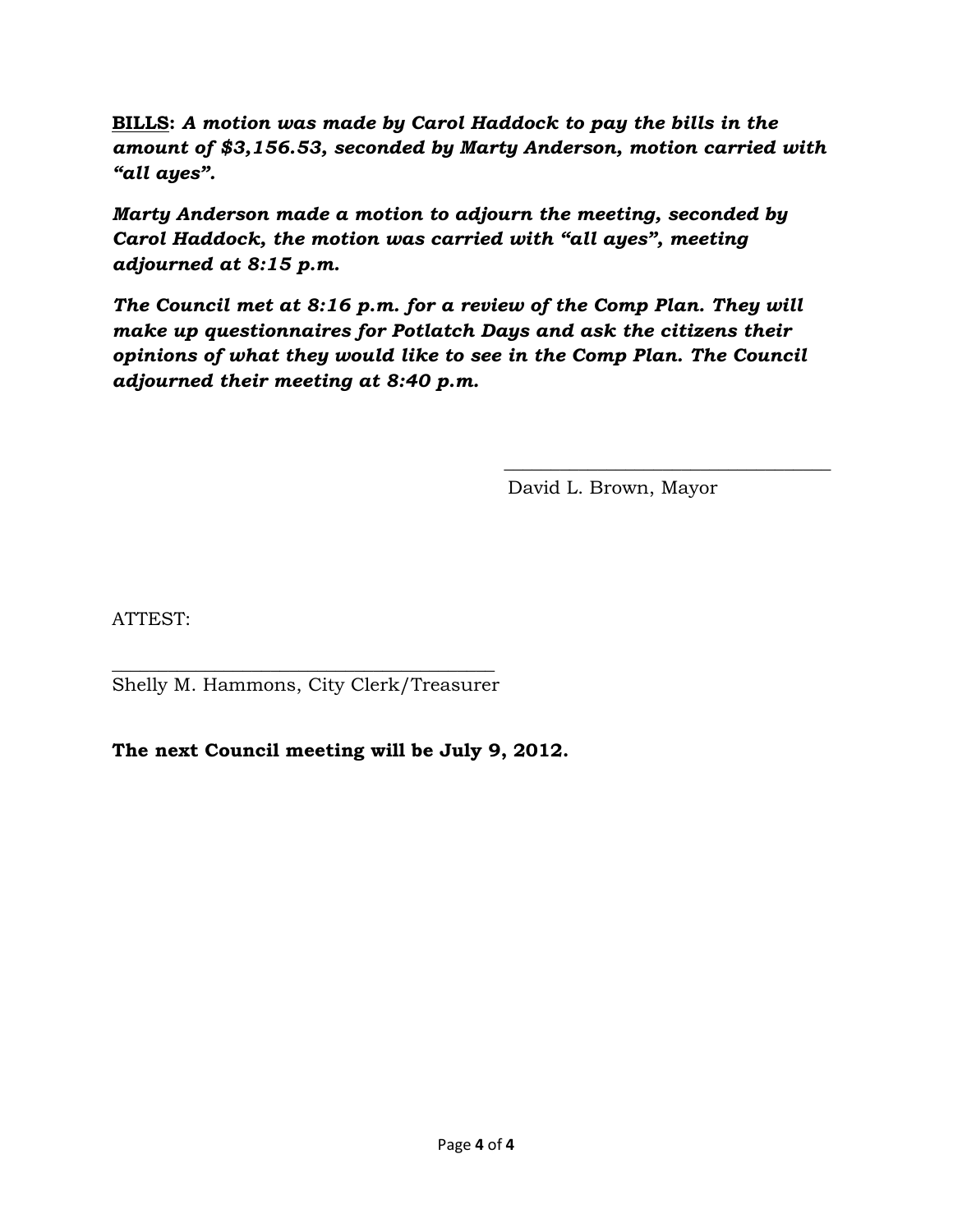

# **Potlatch City Council Meeting**

## **City Hall – 195 6th Street – Potlatch, ID 83855**

## **June 11, 2012 – 7:00 p.m.**

The regular meeting of the city council was presided over by Mayor David Brown.

Council members present: Vernon Johnson, David Cada, Marty Anderson and Carol Haddock.

*The minutes of the previous meeting of May 14, 2012, were read and approved by Carol Haddock, Dave Cada seconded the motion, motion was approved with "all ayes".* 

Also present: Tom Andres and Shelly Hammons.

GUESTS: Don Somers, Walter Steed and Chris Mansfield.

*Carol Haddock made a motion to approve the minutes of May 14, 2012, with one correction on page 2: "… possibility of ICRMP insuring …" rather than "… sponsoring …", Dave Cada seconded the motion, motion was approved with "all ayes".* 

## *Dave made a motion to amend the agenda, Carol Haddock seconded the motion, motion was approved with "all ayes".*

The bids for the Wastewater Reuse Project were opened June 4, 2012, and the bids came in over the engineer's estimate. Chris Mansfield looked at 35 items on the bids and 15 were at or below the estimate and the rest of the items were over the engineer's estimate. The low bid came in at \$1,333,460. Walter and Chris talked a lot the last week and there were funds to do the base bid and they would like to do change orders and get the price closer to \$1million.

The Council discussed the project with Chris Mansfield and Walter Steed and there were several questions:

1. There are six monitoring wells in the plans, is that required? "Yes"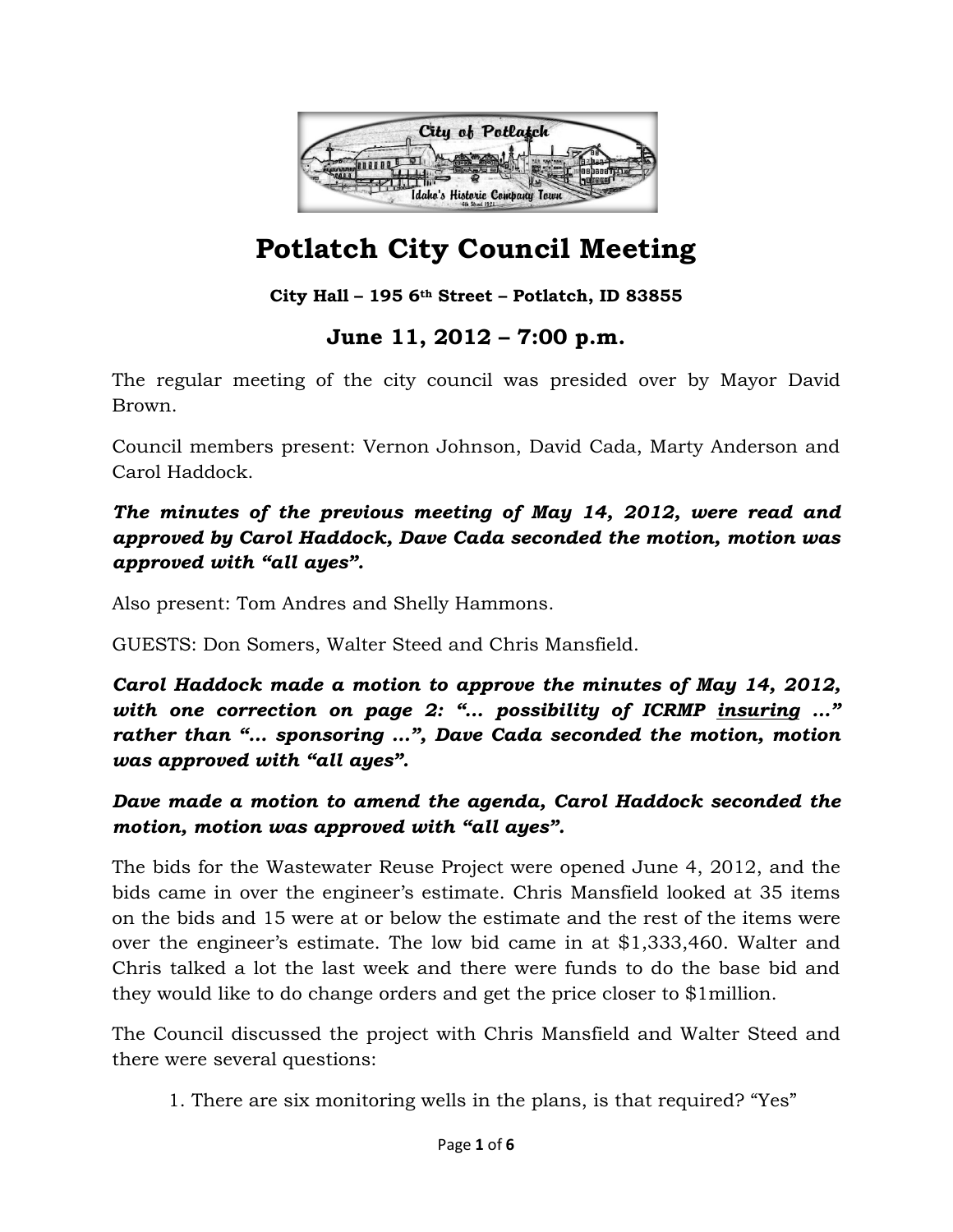2. What is grubbing? "Getting rid of native grasses, trees, etc."

3. What type of water filtration unit is required in the building? "A small water filter that would fit under the sink."

4. What are they going to filter? "Rainwater"

 5. If they drill a larger diameter hole for test wells, is this a less expensive way to go? "Yes, can use stouter drilling equipment."

6. Why do we need a 10,000 gallon tank? "This will be the holding tank for the irrigation system. The irrigation system is so far away from the lagoon discharge (over a 1,000 ft. run) that would create a need for a larger pump. The tank would be buried at the southeast corner of the lagoons. When the pump would come on in the tank, it would pump the effluent into the irrigation system."

7. Would the building have to be heated? "Yes"

8. Does the pivot irrigation system have to have something to run on? "Only over the wetlands and there will be a wetland walkway."

The Mayor said that he talked with Hash Tree Company and they will quote \$125.00 per tree (140 trees) and they would deliver the trees to the site.

The Mayor is going to check with Tim Wendlend at the Idaho State Office of DEQ and make sure that the funding is not in jeopardy if the project is not completed by the end of 2012.

If the project is re-bid, it would take approximately 2-3 weeks for Taylor Engineering to get the plans to the Lewiston DEQ for approval and then possibly another four weeks for DEQ to approve the plans. The project could be re-advertised August 1.

The Council decided to table accepting the low bid until a later date after several items can be checked.

Don Somers attended the Council meeting and let the Council know that after evaluation of the ICRMP insurance they decided that it was inadequate for the railroad speeder event. WIMPHG will be providing insurance for the event and Don thanked the Council for considering having the City sponsor the event.

Don said that there has been a stumbling block with the speeder event. The State of Washington and the railroad have scheduled railroad maintenance on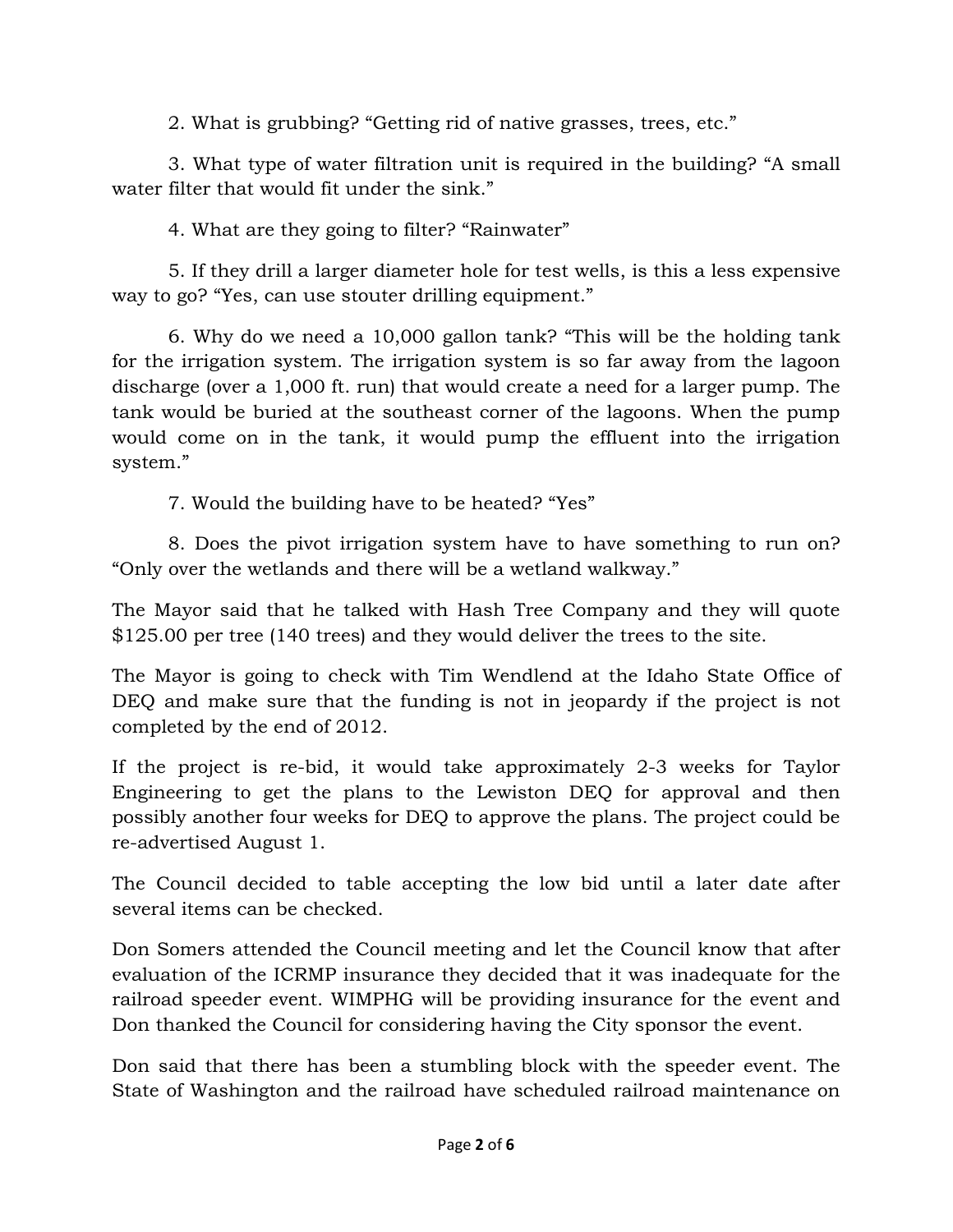the same day as the speeder event in Potlatch and now the speeder cars cannot run their excursion. The Event Coordinator has said that will try and round up volunteers (possibly five or six speeder cars) to come to Potlatch and give rides.

Don did ask the Council if they would accommodate them by allowing several of the men to stay at the RV Park at no charge during the Speeder Day Event?

## *Carol Haddock made a motion to waive the fee for overnight RV parking and allow the WIMPHG to use the tables and chairs from the Scenic 6 Depot on July 14 for their dinner at the Railroad Depot. Dave Cada seconded the motion, motion was approved with "all ayes".*

Ellen McWilliams would like some gravel added to her alleyway because when it rains, the mud runs into her driveway behind her house. Tom said that he will look into this.

There have been several different vendors selling products door-to-door in Potlatch in the last month and there is an Ordinance on the books that states that it is illegal to sell door-to-door within the City limits. The Council discussed placing signs on either end of the City stating that the City doesn't allow door-to-door sales.

*Carol Haddock made a motion to place signs on both ends of Potlatch stating that it is illegal to sell door-to-door in Potlatch without a permit. If anyone would like to obtain a permit, they MUST come before the Council to obtain the approval for a permit, Dave Cada seconded the motion, motion was approved with "all ayes".* 

Carol Haddock said that they received an offer of \$10.00 per door for the old doors that have been stored in the City Hall basement for many years. The doors were from when the building was renovated several years ago.

## *Vern Johnson made a motion that the City accept the offer of \$10.00 per door, Dave Cada seconded the motion, motion was approved with "all ayes".*

## **NEW BUSINESS:**

**1. Mayor–David Brown,** talked with Tom Moore about becoming the City's engineer as needed. Tom is willing to do this but he said that he will not go beyond his expertise. Tom is writing up a formal agreement for the City.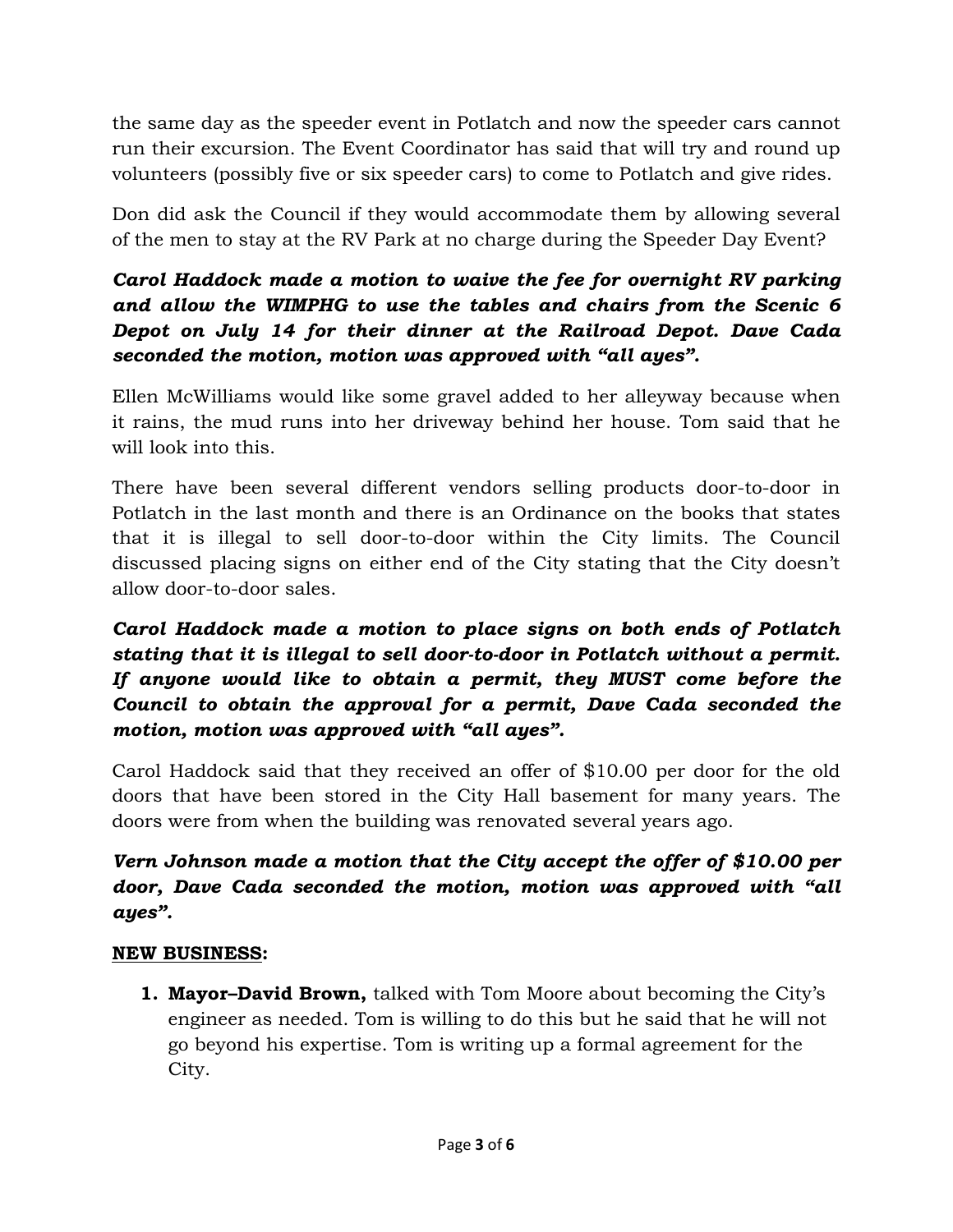The Mayor met with Jim Lemieux of Potlatch Corporation about annexing their property into the city. The Mayor said that he has talked with Dave Cada and B.J. Swanson about the  $R^3TC$  project and he feels that we are "getting the cart before the horse". The Mayor feels that we need to create a better plan and will be meeting with the Steering Committee in a few weeks.

**2. Parks–Carol Haddock,** asked where we are at with the installation of the windows? Tom said that he hopes to start installing the windows upstairs in a few weeks. Tom did pick up the hinges from Moscow Building Supply for the windows.

Carol said that she, the Mayor and Dave Cada have been working on the Comp Plan. She said that she would like the Council to meet after the next Council meeting to review the changes that they have made to the plan.

Carol asked about the walking path in the Park – there is an area where the asphalt has buckled up. Tom said that they ran a temporary line under there to drain the baseball fields earlier in the spring. They are going to be making a permanent drain soon and will repair the walking path at that time.

- *3.* **Pool & Cemetery-Dave Cada,** the pool opened today for the first day of the season. Dave said that there are lots of weeds in front of the building and asked Tom if he would send some kids up there to weed them out? Tom said that they sprayed weed killer on the weeds last week and he is waiting for them to die and then they will remove the weeds. Tom is going to bring the dumpster up to the pool (it has been behind the shop). Tom said that he hasn't received a call from Pool World yet on the lift chair but he will call them tomorrow and see where they are with the chair.
- **4. Vern Johnson Water & Sewer,** everything ok.
- **5. Streets-Martin Anderson**, the road on Ponderosa has a big dip in it and wondered if there was a culvert there? Tom said yes, there is a culvert there but he will look at the road again and try to cut it back. Tom will also look at the "lake" area near the end of Ponderosa (by Mead's).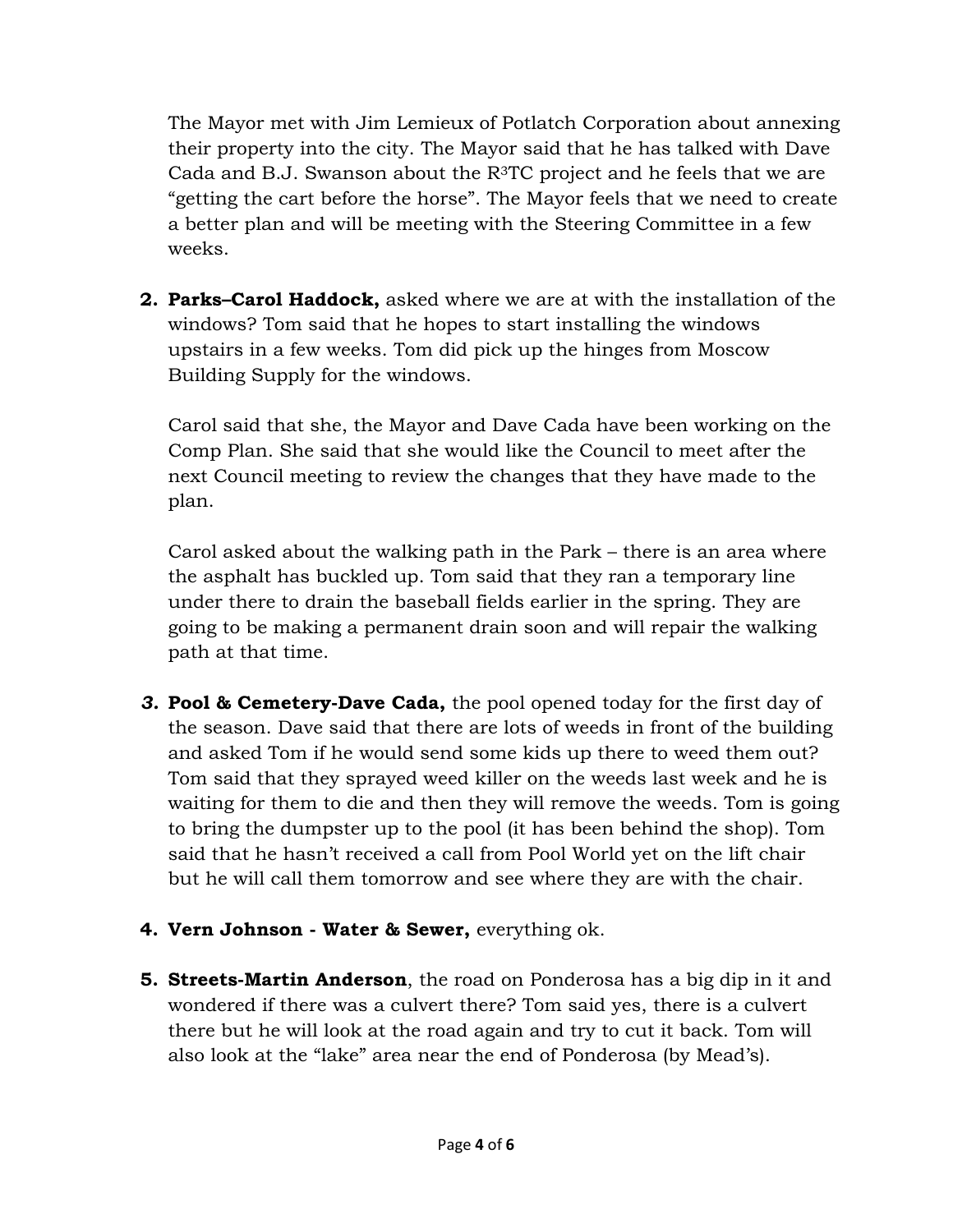**6. Scenic 6 -David Cada**, suggested that we get started trading the benches out along the sidewalk. The new ones are stored in the warehouse. Tom said that they need to make a bigger concrete pad before they can put the new benches in.

Dave said that he got the article about Christmas Day in the CIA Newsletter and he was wondering about placing another article in the newsletter about having a contest for the residents to beautify their yards for the summer? Also, Dave would like to ask the residents to mow between the sidewalks and the street.

- **7. Superintendent, Tom Andres,** tomorrow they will be pouring the sidewalk for the Historical Society Museum entrance.
- **8. Clerk- Shelly Hammons,** nothing.

## **Old Business-**

**Topics limited to** *10 minutes* **each.** 

**Clerks Report:** See Payables, State Pool Statements, US Bank Statement

## **Correspondence/Updates-**

**BILLS:** *A motion was made by Carol Haddock to pay the bills in the amount of \$22,639.26, seconded by Vern Johnson, motion carried with "all ayes".* 

*Carol Haddock made a motion to adjourn the meeting, seconded by Dave Cada, the motion was carried with "all ayes", meeting adjourned at 8:50 p.m.* 

 $\frac{1}{\sqrt{2}}$  ,  $\frac{1}{\sqrt{2}}$  ,  $\frac{1}{\sqrt{2}}$  ,  $\frac{1}{\sqrt{2}}$  ,  $\frac{1}{\sqrt{2}}$  ,  $\frac{1}{\sqrt{2}}$  ,  $\frac{1}{\sqrt{2}}$  ,  $\frac{1}{\sqrt{2}}$  ,  $\frac{1}{\sqrt{2}}$  ,  $\frac{1}{\sqrt{2}}$  ,  $\frac{1}{\sqrt{2}}$  ,  $\frac{1}{\sqrt{2}}$  ,  $\frac{1}{\sqrt{2}}$  ,  $\frac{1}{\sqrt{2}}$  ,  $\frac{1}{\sqrt{2}}$ 

David L. Brown, Mayor

ATTEST:

\_\_\_\_\_\_\_\_\_\_\_\_\_\_\_\_\_\_\_\_\_\_\_\_\_\_\_\_\_\_\_\_\_\_\_\_\_\_\_\_\_ Shelly M. Hammons, City Clerk/Treasurer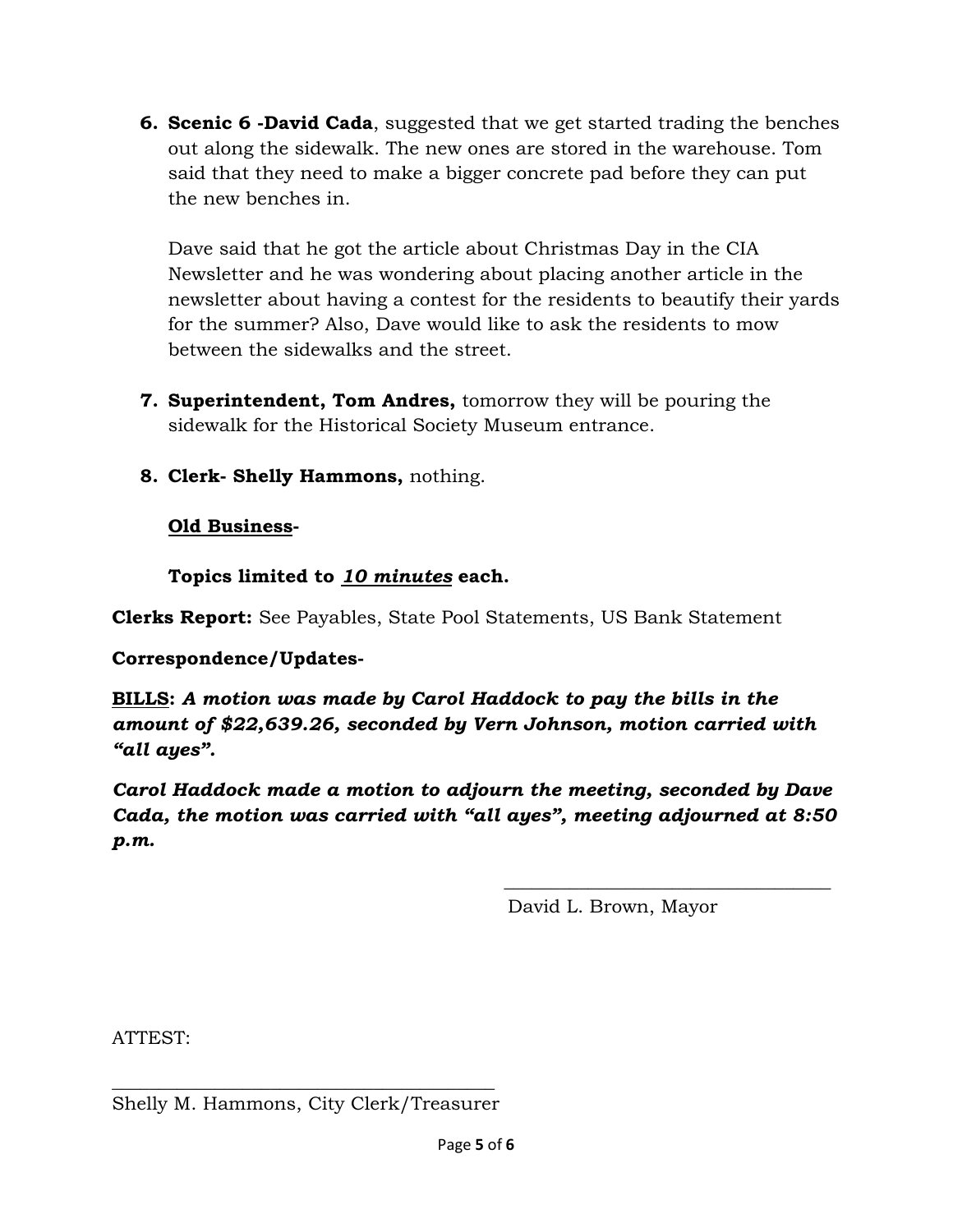**The next Council meeting will be June 25, 2012.**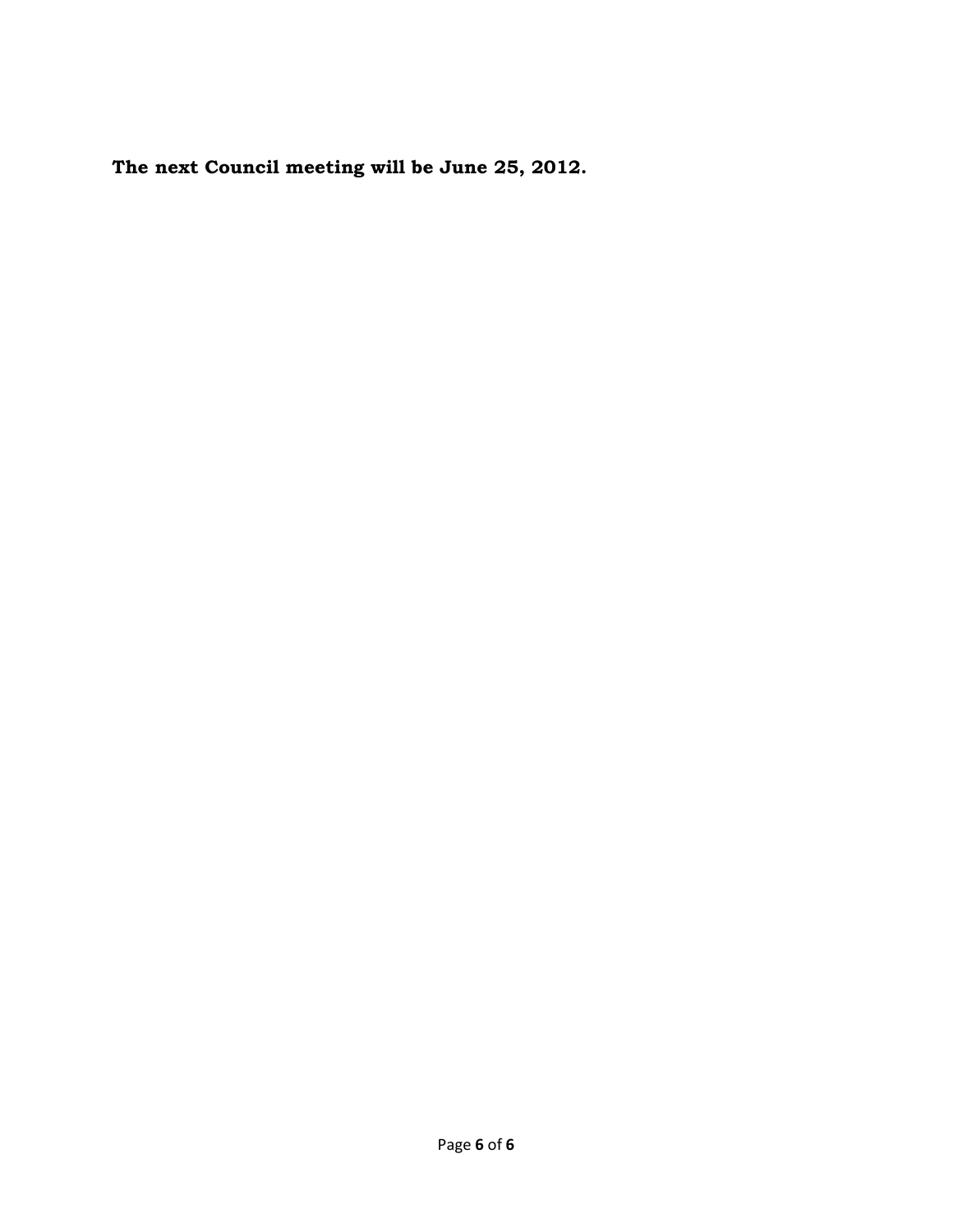

# **Potlatch City Council Meeting**

## **City Hall – 195 6th Street – Potlatch, ID 83855**

## **July 23, 2012 – 7:00 p.m.**

The regular meeting of the city council was presided over by Mayor David Brown.

Council members present: Vernon Johnson, David Cada, Marty Anderson and Carol Haddock.

## *Dave Cada made a motion that the minutes of the previous meetings of July 9, 2012, be approved as written, Vern Johnson seconded the motion, motion was approved with "all ayes".*

Also present: Shelly Hammons, Tom Andres was absent.

GUESTS: Jo Minden, Bonnie Rohn, Judi Rohn and Corolee Smith.

The Tree Committee attended the Council meeting (Bonnie Rohn, Judi Rohn and Corolee Smith). Bonnie said that the Tree Committee isn't going to be putting any new trees in at the library but that there are eight existing trees and they would like to put the stones (in the City's shop) on the existing trees. The trees have been in the ground for over eight years. Bonnie said that they need someone to pour concrete for the stones and the Mayor said that Tom still has summer kids and they would help put the stones in.

There are 11 trees that need replaced in the Scenic 6 Park (Bonnie said that when the trees were sold, they were sold with the idea that there would be one replacement). The Tree Committee has three new trees to put in the park this fall. Bonnie asked if the City was going to take the trees out along the Scenic 6 Depot after the mural was painted on the side of the Scenic 6 Depot? Carol said that they are going to wait until the mural is done and see if the trees need to be removed.

Bonnie Rohn said that the Historical Society wants to thank the City for Tom, Scott, Shelly and the summer kids for their help getting the museum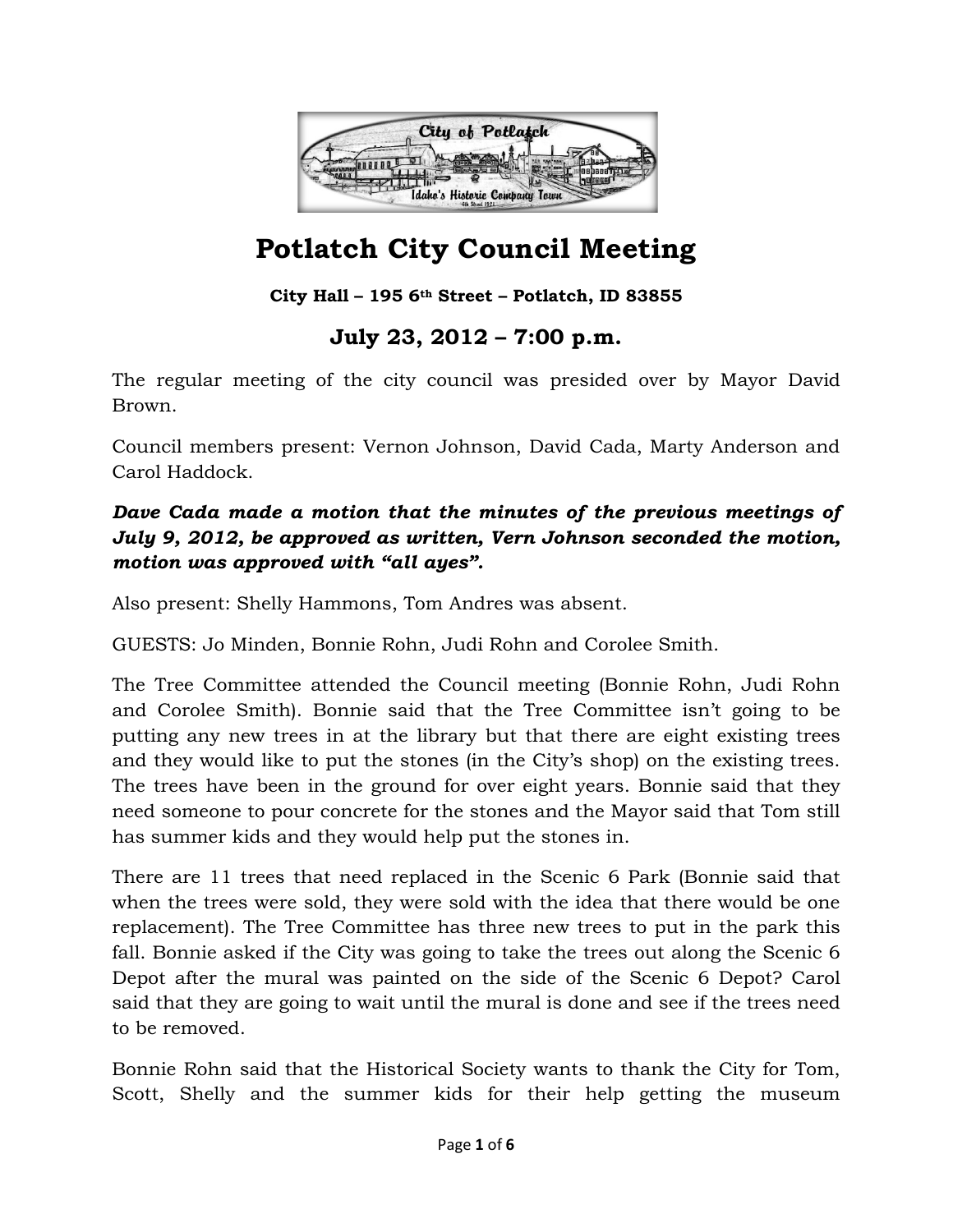completed. Bonnie and Karen Rohn put the flowers in this weekend and the City will maintain and water them. The Mayor said that the City Council thanks the Historical Society for all of their work and for the sidewalk that was put in and that it looks really nice. Bonnie said that the steps are coming eventually from the City Hall parking lot down to the museum.

Jo Minden said that she wanted to let the Council know how great the City of Potlatch looks for Potlatch Day. Jo said that the citizens know that the City crew has been working hard and the City looks good. She said to let Tom and the crew know what a great job they have done!

Jo said that last weekend was the 45 reunion for her class and there were 25 kids out of 50 that graduated attending. The class had a meeting and they want to do something for the Scenic 6 Park. There were several suggestions and Jo wanted to ask the Council if her class would be able to install a clock made out of saw blades and have a plaque that says Class of 1967. The Council discussed this idea and Carol Haddock suggested that the class create a design of the clock and come back to the Council with the finished design and an idea where they would like to place the clock. Jo said that it would be a solar designed clock and they will come back at a future date with a design idea.

Corolee attended the meeting also to discuss the prize for the best yard in Potlatch. She said that they should have a winner by the end of this week. Corolee suggested that next year the prize be for the Most Improved Yard in Potlatch.

There will be a Kickball Tournament in the Scenic 6 Park on August 4. The Council discussed the events in the park and each event should pay for the use of the park. If the event is a for-profit event the fee will be \$100, and if the event is not a for-profit event the fee is \$50.00.

#### **NEW BUSINESS:**

**1. Mayor–David Brown,** the sewer Land Application spray irrigation project has started and the archaeologist will be here tomorrow from Boise to be on-site while they build the road around the dump site. There is still a debate as to whether the bridge will be a steel bridge or a concrete bridge.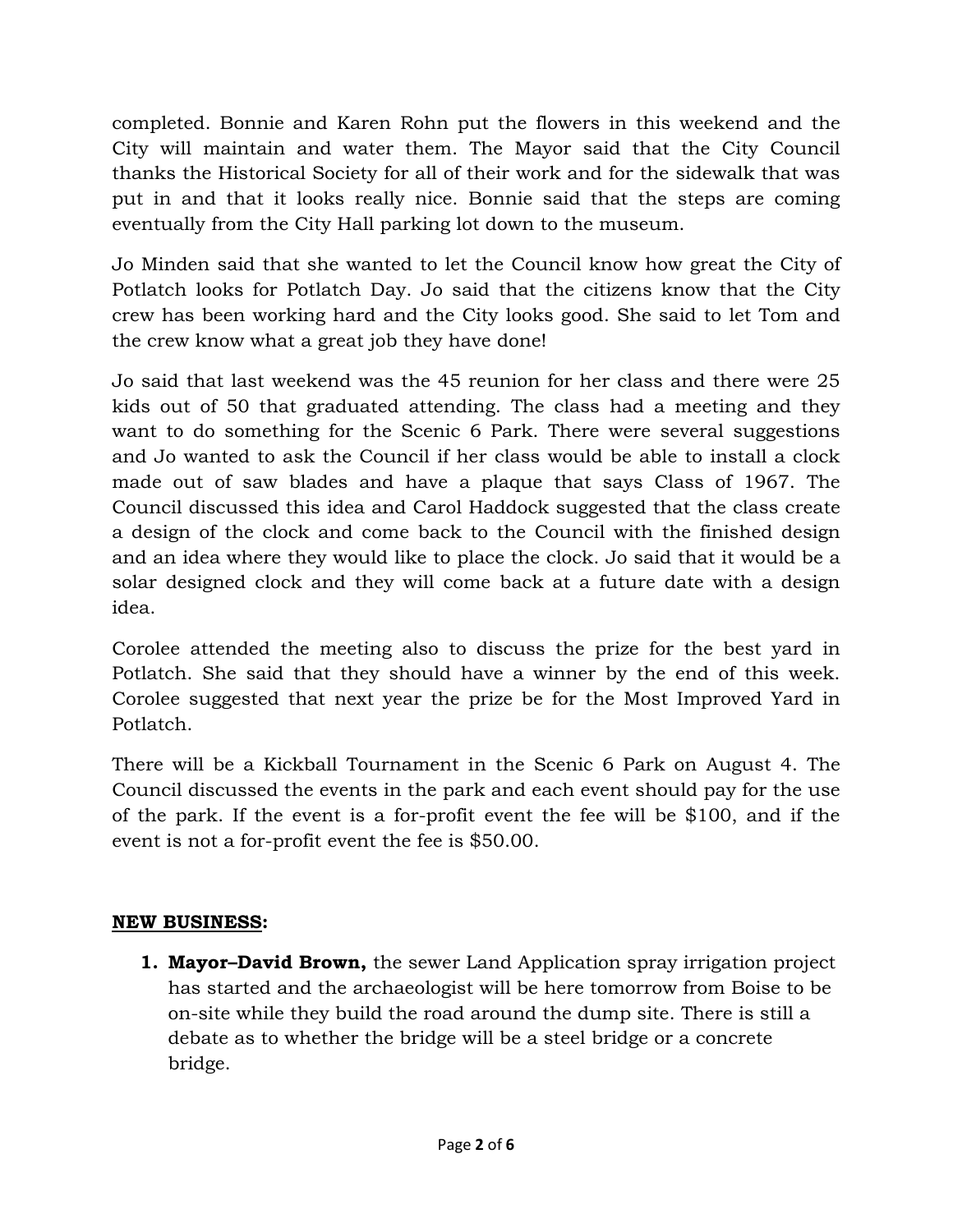Tuesday, August 7, Potlatch and Latah County will be celebrating the 1st Annual National Night Out Against Crime in the Scenic 6 Park. The event will be from 6-9 p.m. and there will be food, games for children and Latah County's First Responders will be participating. The Mayor asked the Council if they would be willing to cook and participate. He added that Dave McGraw, Latah County Commissioner and maybe the other commissioners will be available to help. Dan Akins from Harvest Foods will be donating 150 hot dogs and buns, 150 hamburgers and buns, Coke will be donating water and soda and Frito will be donating chips for the event.

Robin of LEDC contacted the Mayor and the next Mayor's Roundtable is scheduled for September 20 in Potlatch. Robin would like to know who would be able to cater the event.

The Mayor is still working on the 2012-2013 Budget and he said that the sewer rate may have to go up \$5.00 to \$10.00. The old sewer loan with DEQ will be closed out in the next week or two and the first payment will be made six months after the loan is closed.

Troy automatically raises their rates 4% every year and the different agencies also suggest that utility systems raise rates up to 5% every year rather than waiting and having a significant increase later down the road. The garbage will be going up \$2.00 this fall. The Mayor said that he should be done with the budget in the next week or two.

The Scenic 6 RV Park needs more picnic tables built for the RV spaces. There are four tables down there but every spot should have its own table.

The Bulky Waste site has to be moved from the Potlatch Corp. land this fall as the lease is up and Potlatch Corp. will not renew their lease for the land. In the contract with the City, it states that the City must find an alternative site. The Mayor and Vern Johnson are going to meet with Amanda Bashaw of Latah Sanitation later this week to discuss the possibility of using Vern's land heading out of Potlatch toward Rock Creek.

**2. Parks–Carol Haddock,** asked if any more windows had been installed upstairs yet? No, just the one window is in so far.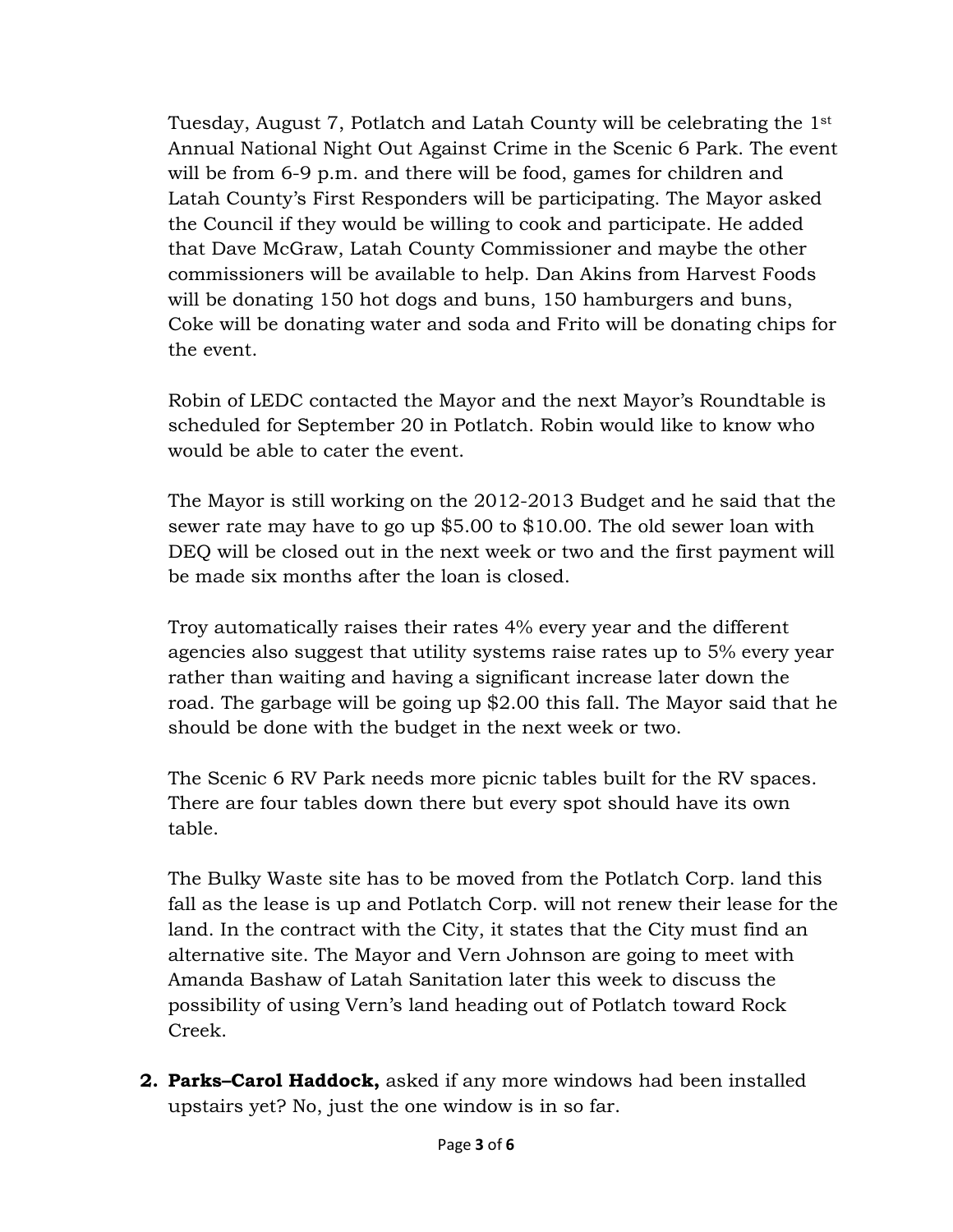Carol took the Comprehensive Plan board down to the Potlatch Day breakfast and she discovered that the bathrooms weren't opened up for the breakfast. There was confusion as to who had the key to the bathrooms and the Lion's Club thought that they did have a key but they couldn't find it. A suggestion is that next year the bathrooms and buildings are opened up by the City for Potlatch Day.

The mural hasn't been started yet on the Scenic 6 Depot. Carol will get into contact with Karen Rohn and find out when she would like to begin the mural.

*3.* **Pool & Cemetery-Dave Cada,** Dave said that there are five different candidates in the running for the "Best Yard in Potlatch". The final decision will be made later this week. The plaque will be presented to the winners at the August 13 Council meeting and Martin Erkela of Frontier Communications will help present the plaque to the winner. Dave will also let the CIA Newsletter know who is the winner.

Dave said that he went to the pool during Potlatch Day and there was a large turnout of people, Dave said that he hasn't seen that many people participate in the pool events on Potlatch Day before. Dave said that it was a very nice evening and the people that attended told Dave that they appreciated the celebration.

Dave said that a registered sex offender has been seen at the City pool and the personnel would like to know what their rights are in this matter. The Sheriff's department has been informed and they said that there isn't anything written that says there is a certain distance that a person has to stay back. The City will investigate further and see what the law dictates.

- **4. Vern Johnson Water & Sewer,** as far as Vern knows, everything is working good.
- **5. Streets-Martin Anderson**, asked what the mag cost the City for oiling the roads and how many streets were done? Marty thought that they did a good job.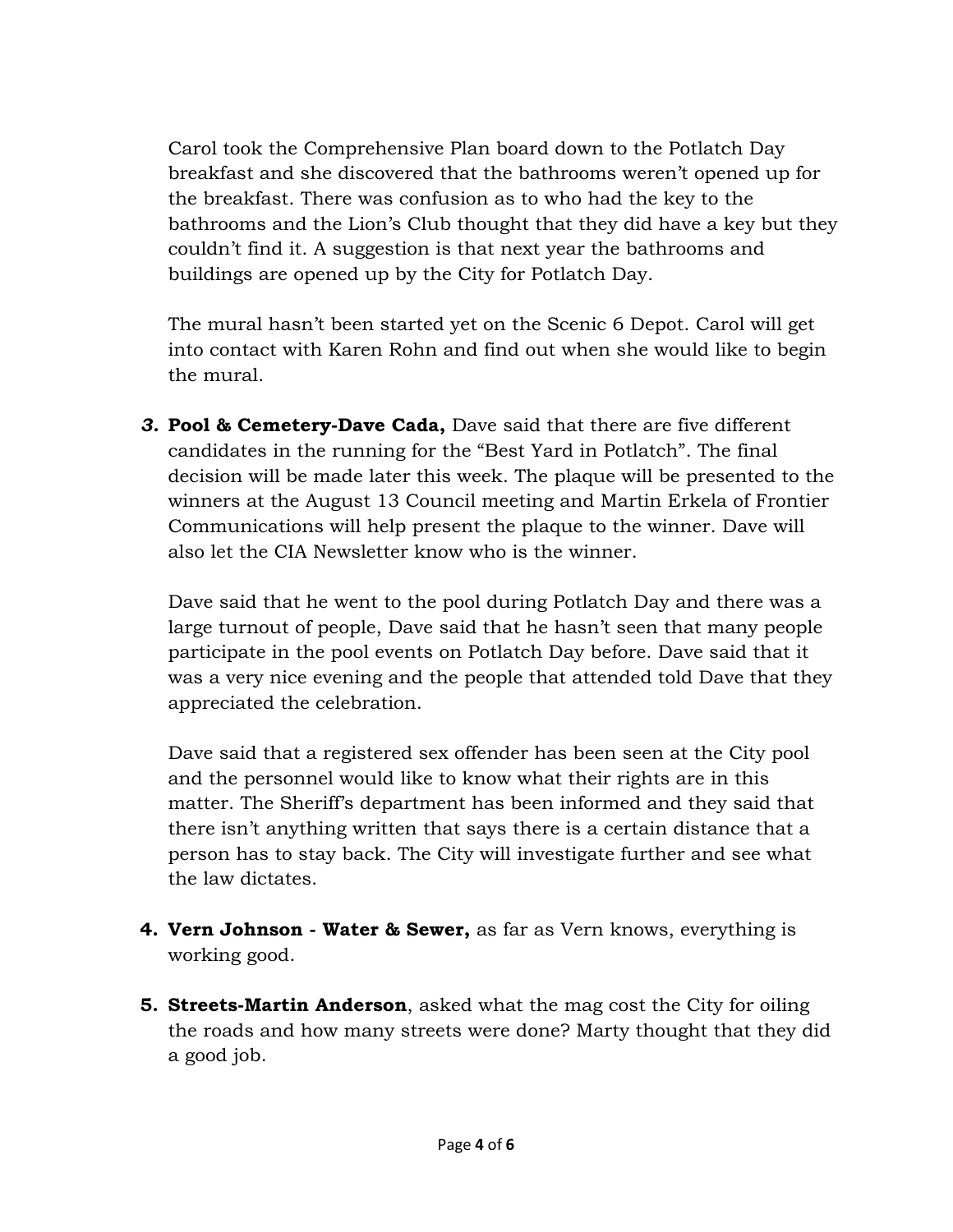Carol Haddock said that there is an area on 6th Street and Oak where the State Highway Department did a core drilling through the pavement and now there is a bump after they repaired it. Carol suggested that the City call them and ask them to repair the area better.

- **6. Scenic 6 -David Cada**, said that he talked with Jim McMillan and he has five boy scouts who must complete an Eagle Scout project in Potlatch. He would like Dave to come to a scout meeting and let them know what the City would like the boys to do. The Council discussed this and there were several suggestions that the Eagle Scouts could do: help with the triangle near the City Shop, make a Boule court or Bocci ball court in the Scenic 6 Park, make a Frisbee disc course in the Scenic 6 Park or make covered picnic benches up at the swimming pool.
- **7. Superintendent, Tom Andres,** absent.
- **8. Clerk- Shelly Hammons,** there will be a Public Hearing on July 30, 2012, at 6:00 p.m. to hear the Variance Request from Jerry Woolverton for the Planning and Zoning. The Council will meet Tuesday morning, July 31, at 9:30 a.m. to review the recommendation from the P&Z.

## **Old Business-**

## **Topics limited to** *10 minutes* **each.**

**Clerks Report:** See Payables, State Pool Statements, US Bank Statement

## **Correspondence/Updates-**

**BILLS:** *A motion was made by Dave Cada to pay the bills in the amount of \$13,305.59, seconded by Carol Haddock, motion carried with "all ayes".* 

*Carol Haddock made a motion to adjourn the meeting, seconded by Marty Anderson, the motion was carried with "all ayes", meeting adjourned at 8:20 p.m.* 

David L. Brown, Mayor

 $\frac{1}{\sqrt{2}}$  ,  $\frac{1}{\sqrt{2}}$  ,  $\frac{1}{\sqrt{2}}$  ,  $\frac{1}{\sqrt{2}}$  ,  $\frac{1}{\sqrt{2}}$  ,  $\frac{1}{\sqrt{2}}$  ,  $\frac{1}{\sqrt{2}}$  ,  $\frac{1}{\sqrt{2}}$  ,  $\frac{1}{\sqrt{2}}$  ,  $\frac{1}{\sqrt{2}}$  ,  $\frac{1}{\sqrt{2}}$  ,  $\frac{1}{\sqrt{2}}$  ,  $\frac{1}{\sqrt{2}}$  ,  $\frac{1}{\sqrt{2}}$  ,  $\frac{1}{\sqrt{2}}$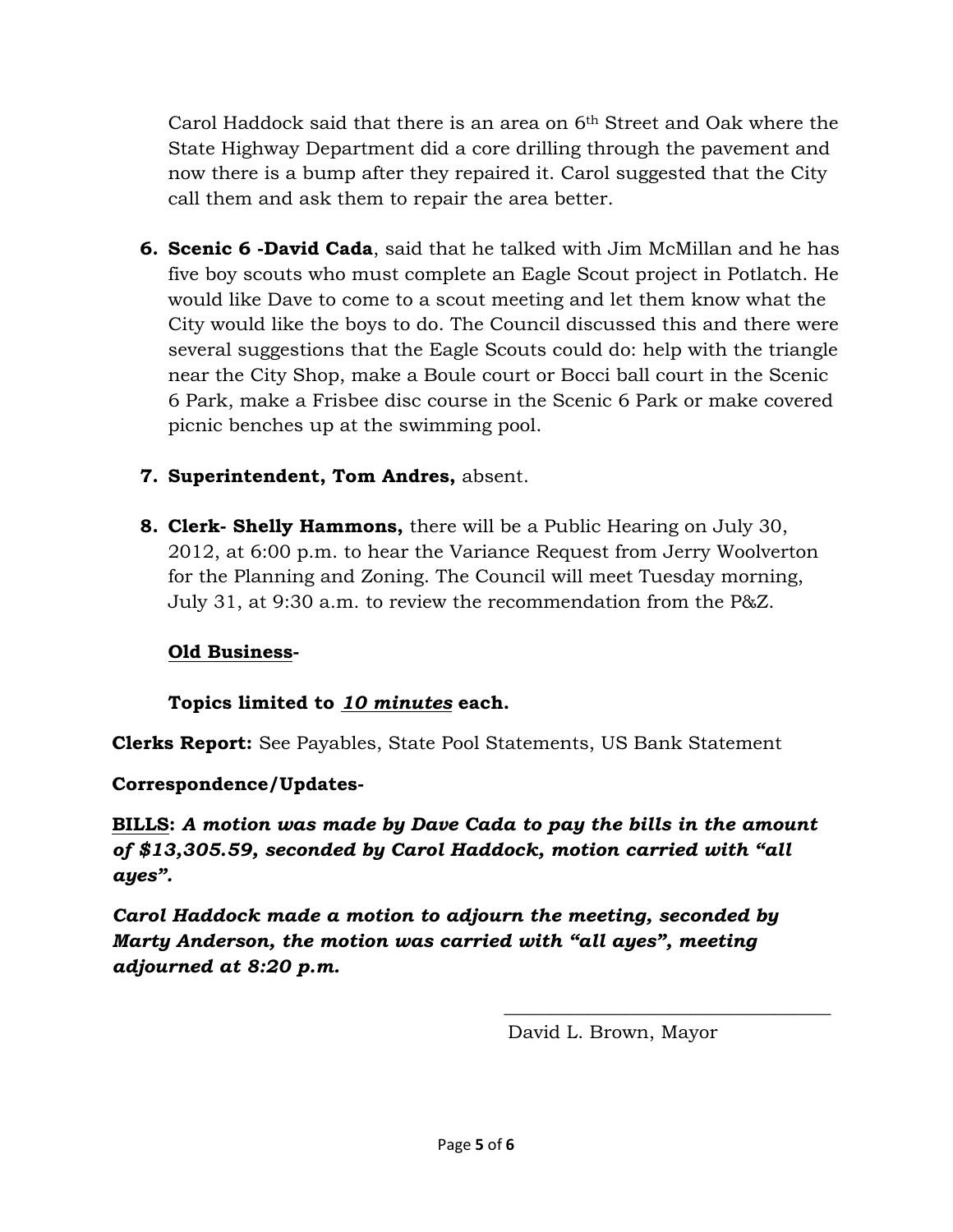ATTEST:

\_\_\_\_\_\_\_\_\_\_\_\_\_\_\_\_\_\_\_\_\_\_\_\_\_\_\_\_\_\_\_\_\_\_\_\_\_\_\_\_\_ Shelly M. Hammons, City Clerk/Treasurer

**The next Council meeting will be August 13, 2012.**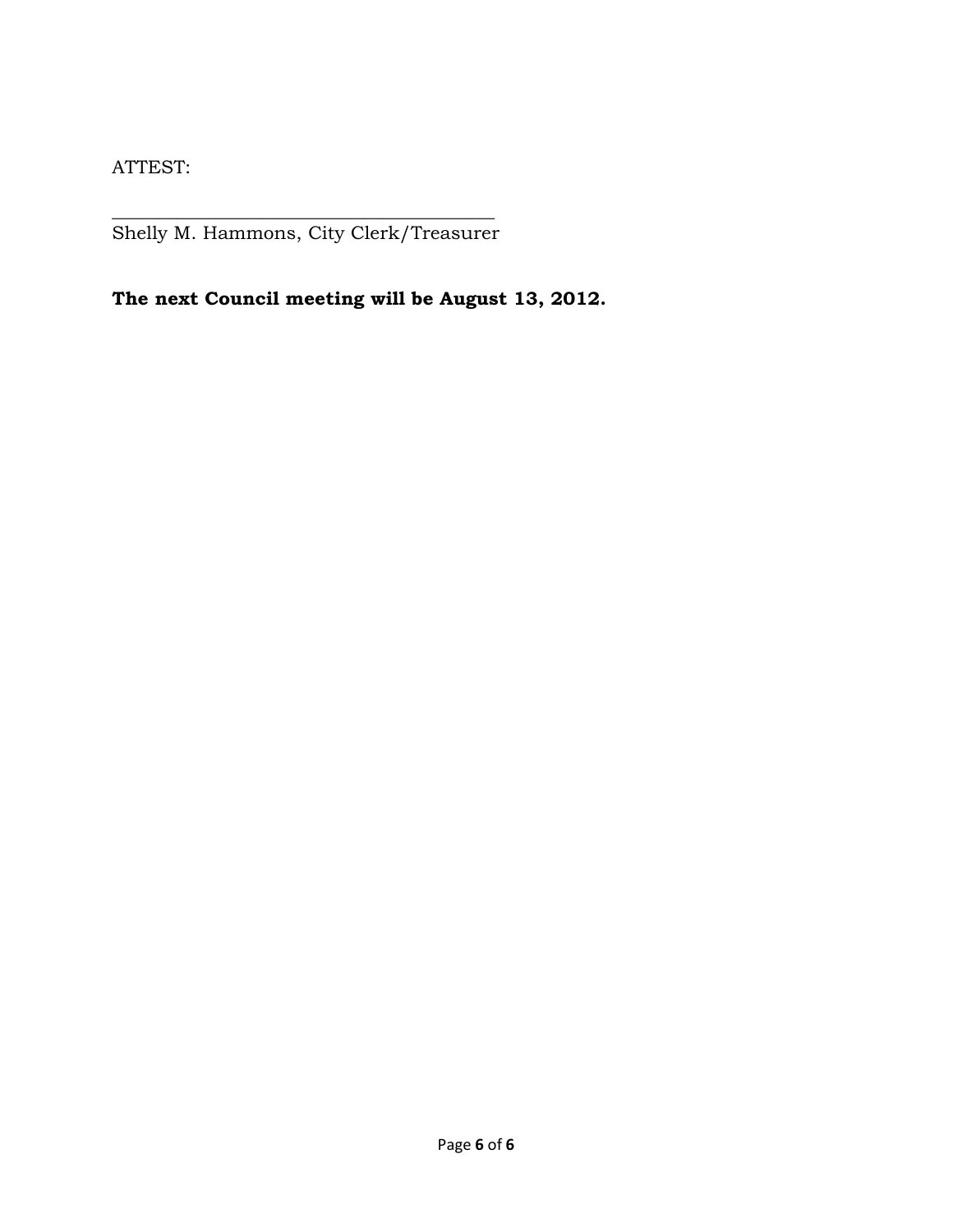

# **Potlatch City Council Meeting**

## **City Hall – 195 6th Street – Potlatch, ID 83855**

## **August 13, 2012 – 7:03 p.m.**

The regular meeting of the city council was presided over by Mayor David Brown.

Council members present: Vernon Johnson, David Cada and Carol Haddock, Marty Anderson was absent.

## *Dave Cada made a motion that the minutes of the previous meetings of July 23, 2012, be approved as written, Carol Haddock seconded the motion, motion was approved with "all ayes".*

Also present: Shelly Hammons, Tom Andres was on vacation.

GUESTS: Phillip and JanaLee Schultz, Pat Vaughan, Latah County Assessor and Chris Mansfield, Taylor Engineering.

## *Carol Haddock made a motion to amend the agenda and add Pat Vaughan and Chris Mansfield to the agenda, Dave Cada seconded the motion, motion was approved with "all ayes".*

Phil and Jana Schultz purchased one acre up past the County Shop on the Travis Farm about .4 of a mile from John Hayden's house (John has City water service). They came to the meeting to ask if they could be hooked into the City's water supply and are wondering just what it would take to get hooked up.

The Mayor explained that they would have to sign a document agreeing to be annexed into the City when that situation would come up and they would have to pay for a new hookup fee of \$2,500.00 and pay for the construction costs to have their water line installed. JanaLee is the great-granddaughter of the Travis Farm family. The City will draw up a contract and the Schultz's will have to sign and agree before the City will consider extending the water line up to their property.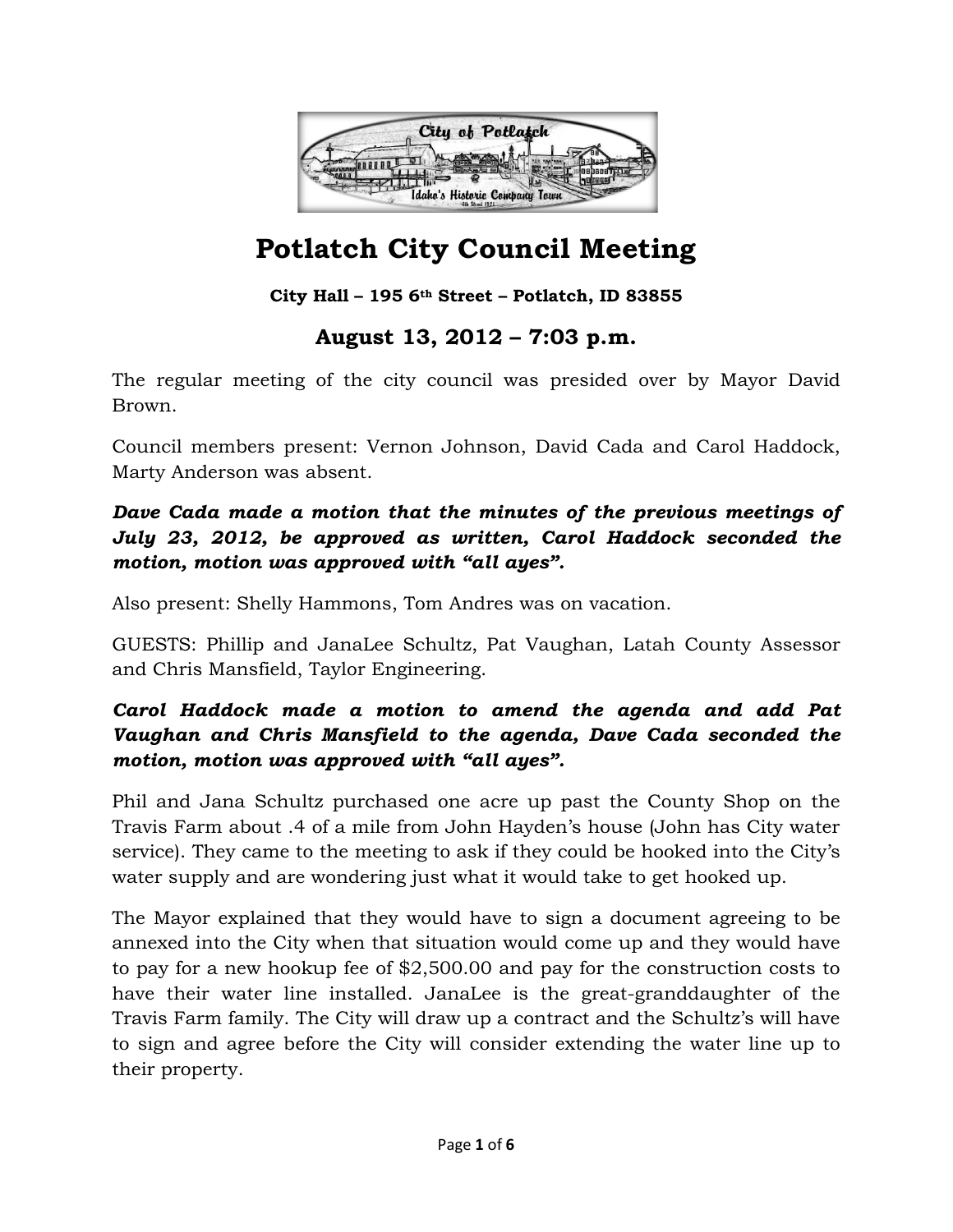The Council discussed the Schultz's request later in the meeting and the Council agreed that a contract must be drawn up stipulating that the ground will be annexed into the City eventually even if the property changes hands down the road and that the line will be the property owner's own private line to maintain and the City would not be liable for any maintenance in the future until the area is annexed into the City. The agreement would have to be signed and recorded with the County.

Pat Vaughan attended the meeting as a courtesy call for the Council to let them know that the Assessor's Office is going to be re-appraising land in the Potlatch school district for the 2013 taxes. Folks will receive a post card saying that the assessors will be out to inspect property sometime this year. Pat gave everyone a handout regarding the assessment.

Chris Mansfield of Taylor Engineering attended the meeting to report on the wastewater reuse project and how things are progressing:

\*The project is 1/3 complete

\*They are working on the building

\*Earthwork has been started: roads, culverts and laying sewer pipe

Chris asked the Council if they had any questions to date and explained about the addition of the bridge being added to the contract. There are seven tasks involved with the bridge work for Taylor Engineering and currently there are a lot of unknowns with permitting for the bridge, especially involving the Army Corp. of Engineers.

Chris asked the Council to amend the contract as it is written. If and when the sewer rates are raised, Chris would like to know.

*Carol Haddock made a motion to amend the contract as written, Dave Cada seconded the motion, motion was approved with "all ayes".* 

*Carol Haddock made a motion to proclaim September 17-23, 2012, Constitution Week, Dave Cada seconded the motion, motion was approved with "all ayes".* The City will invite area churches to participate in the bell ringing on September 17, at 1:00 p.m. to commemorate the signing of the Constitution 225 years ago.

**The 2012-2013 Budget Hearing is scheduled for Monday, August 27, 2012, at 6:30 p.m. in the City Council Chambers.**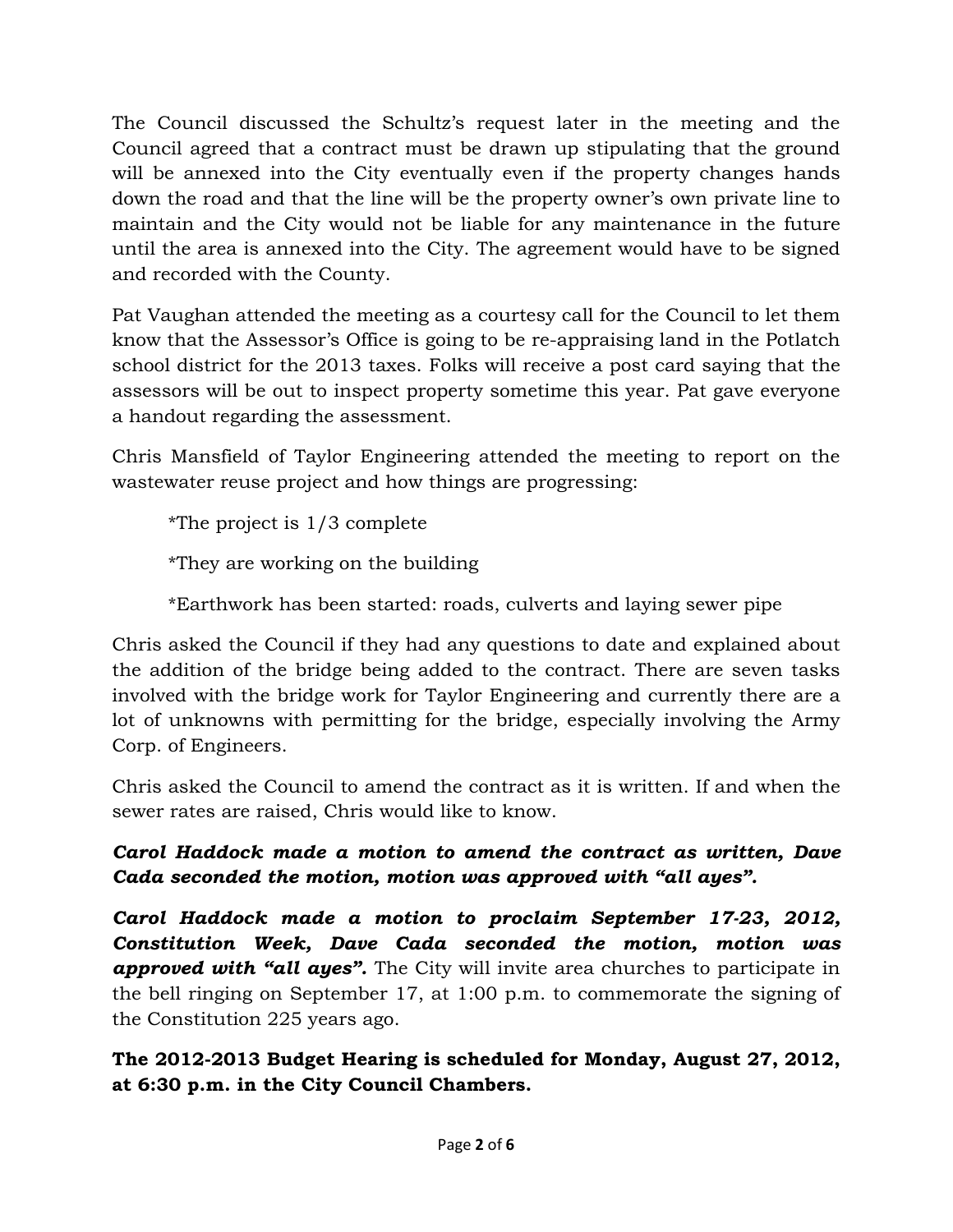#### **NEW BUSINESS:**

**1. Mayor–David Brown,** discussed the Memorandum of Understanding with Latah Sanitation and how Amanda is working on the contract for all of Latah County with the three separate entities for garbage. Amanda is currently in negotiations and so far it isn't going well but she is going to persist and try to get a contract that is workable for all parties. Amanda wants to know if the Council supports unlimited garbage service to every resident or do they want to adopt a volume-based billing? Volume-based billing would allow a resident to pay according to how much garbage they produce. The residents must pay for their garbage service no matter what and the Council agreed that volume-based billing was the best way to go. Carol suggested that a resident may request a "fee waiver" if they have extenuating circumstances. Latah County rates for garbage are as follows:

> One can: \$17.60 Two cans: \$21.45 Three cans: \$25.25 Four cans: \$29.45 Five cans: \$33.00, etc.

The City has received the updated contract with the City of Moscow and there are several questions regarding the contract. If the tire rates are for the whole county, Carol said that she will agree to sign the agreement but if they are for Potlatch only, she will not sign the agreement. Shelly will contact Tim Davis and ask him about the tire rates.

The City is proposing to raise utility rates for the 2012-2013 FY. Carol said that she feels that the City should raise Onaway's rates \$2.00 a month for sewer if we are raising the residents in Potlatch \$2.00 a month for sewer. Dave said that he is in agreement with Carol over this rate. Shelly will check with Will regarding a Public Hearing for the rate increases for all utilities and if the rates are raised, it will begin October 1, 2012. If a Public Hearing must be held, the Public Hearing will be October 27, 2012, at 6:00 p.m. in the Council Chambers.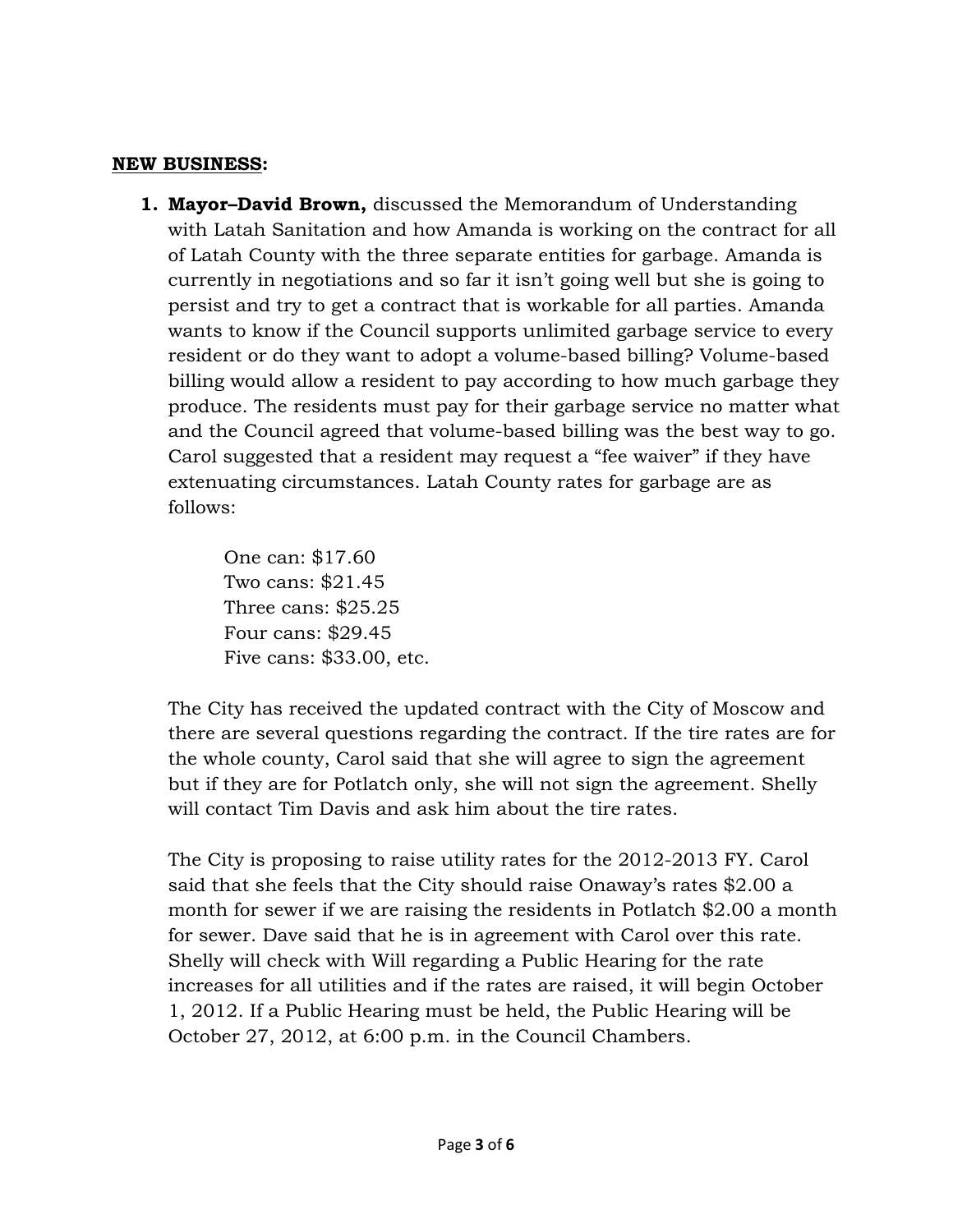Tom Moore was here last week getting all of the information that he needs to become familiar with Potlatch regarding his engineering contract. We are still looking for the Transportation Study that Larry Hodge and Associates completed a few years ago. Carol said that they should have copies of that study. Shelly will call and see if we can get a copy of the transportation study from them.

The Mayor has been talking with Lance Earl of Rockland, Idaho. Lance is going to be demonstrating a shooting range for PNW Arms and wondered if the City of Potlatch might be interested in purchasing something like this? The cost is \$6,300 and it is attached by a 100' cable between two posts. You put a silhouette on it and shoot. The shooting range is ran by a code that is good for 10 hours then it changes after that to another code and the shooting range doesn't need power.

The Mayor spoke with Charles at PNW Arms and asked him if a shooting range such as this would help their business and Charles said that it would be beneficial. The Mayor said that County Commissioner Dave McGraw said that there may be commissioner grant funds available. Also NRA may have grant funding available. The shooting range could be used by law enforcement for target practice.

The City celebrated the 1st Annual National Night Out-Against Crime in the Scenic 6 Park on August 7 from 6:00-9:00 p.m. There were approximately 400 people that attended the event. Everything was free for the attendees and there were many First Responders who attended. Everyone agreed that it was a fun family event.

Officers have been placing Nuisances Ordinance signs on cars and vehicles around Potlatch. The residents are to move the violation vehicles off of the streets within 48 hours. Several residents have called and thought that they are being singled out. The Council discussed one-lane of traffic on several streets and Carol Haddock said that she feels that this is a safety issue and the vehicles must be moved. The Council discussed where in the City residents would be able to store their vehicles off of the streets.

**2. Parks–Carol Haddock,** the Potlatch Historical Society has a new member, Ryon Ownby. Ryon is working on a documentary of Potlatch and he is having difficulty obtaining audio tapes from the University of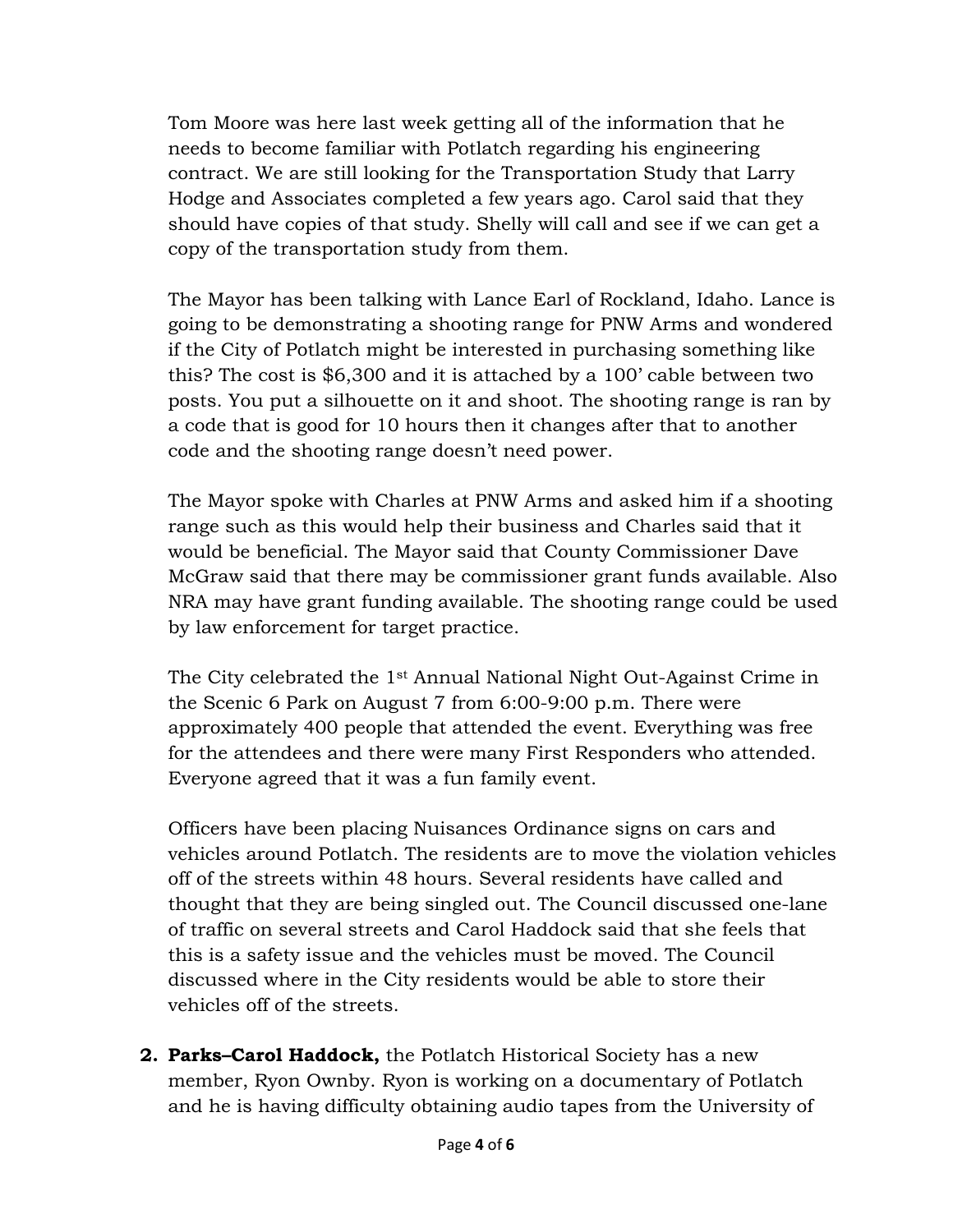Idaho. Carol wondering if the Council would agree to have her draft a letter from the Council in support of Ryon and his efforts encouraging the U of I to let him listen and convert the audio tapes into a digital format. The Council agreed to sign a letter that Carol drafts in support of Ryon and Dave Cada suggested that the Scenic 6 Economic Council will also draft a letter in support of Ryon for the U of I.

There are four new windows installed upstairs in City Hall but the frames are crooked and they having difficulty getting the windows to fit correctly.

Karen Rohn has started her mural on the Scenic 6 Depot in the Park. The Council discussed placing lights near the depot that will shine on the mural in the dark.

- **3. Pool & Cemetery-Dave Cada,** the pool is winding down and Wendy is buying a few concessions to get them through Labor Day.
- **4. Vern Johnson Water & Sewer,** ok
- **5. Streets-Martin Anderson**, absent.
- **6. Scenic 6 -David Cada**, the Scenic 6 Economic Council has sold three Commemorative plaques for the benches with backs around the City for \$1,000 each and they have sold one plaque for one bench without a back for \$500. There are two more back-less benches that are available for a Commemorative plaque.
- **7. Superintendent, Tom Andres,** absent.
- **8. Clerk- Shelly Hammons,** nothing.

#### **Old Business-**

## **Topics limited to** *10 minutes* **each.**

**Clerks Report:** See Payables, State Pool Statements, US Bank Statement

## **Correspondence/Updates-**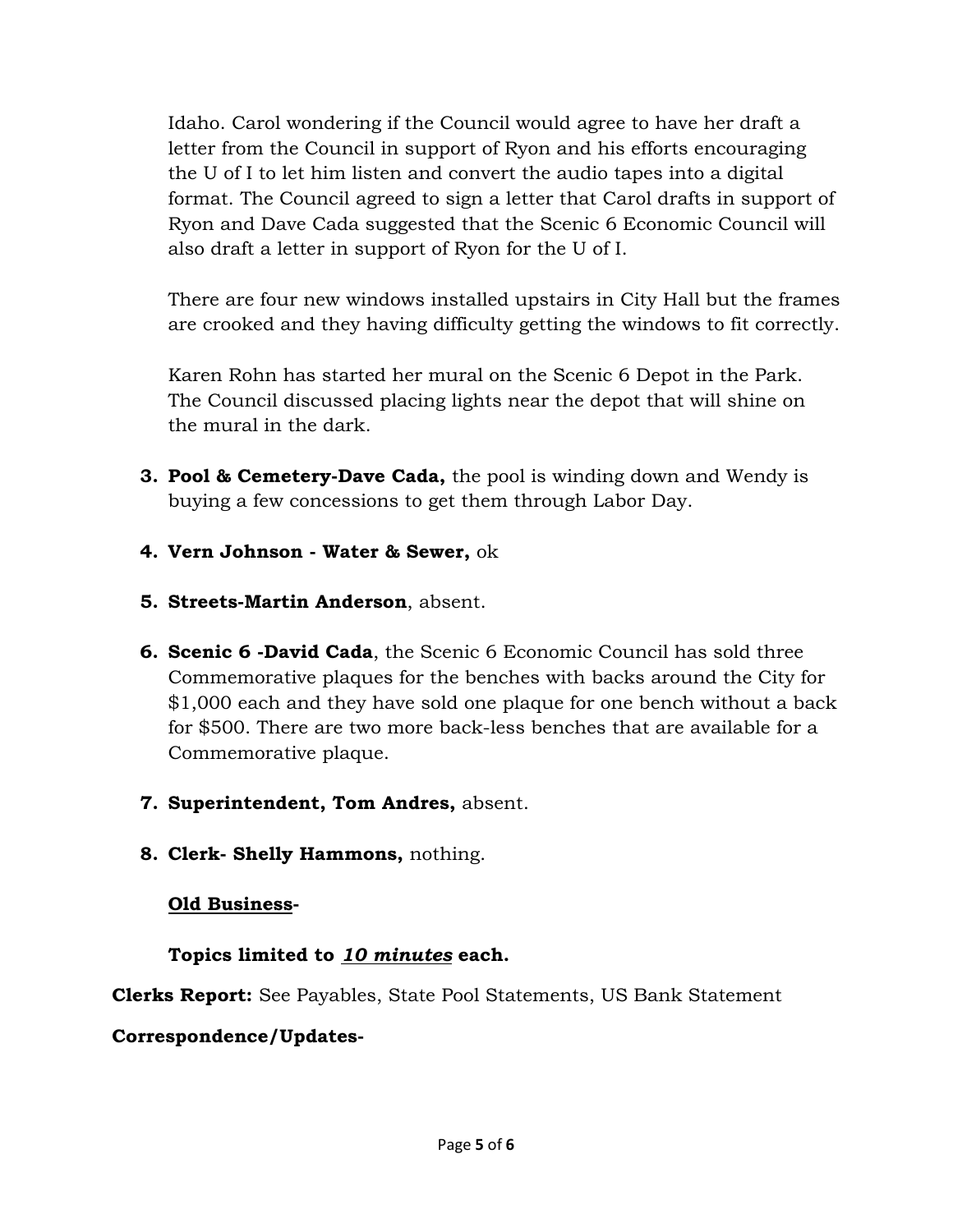**BILLS:** *A motion was made by Carol Haddock to pay the bills in the amount of* **\$23,995.71***, seconded by Dave Cada, motion carried with "all ayes".* 

*Carol Haddock made a motion to adjourn the meeting, seconded by Dave Cada, the motion was carried with "all ayes", meeting adjourned at 9:11 p.m.* 

 $\frac{1}{\sqrt{2}}$  ,  $\frac{1}{\sqrt{2}}$  ,  $\frac{1}{\sqrt{2}}$  ,  $\frac{1}{\sqrt{2}}$  ,  $\frac{1}{\sqrt{2}}$  ,  $\frac{1}{\sqrt{2}}$  ,  $\frac{1}{\sqrt{2}}$  ,  $\frac{1}{\sqrt{2}}$  ,  $\frac{1}{\sqrt{2}}$  ,  $\frac{1}{\sqrt{2}}$  ,  $\frac{1}{\sqrt{2}}$  ,  $\frac{1}{\sqrt{2}}$  ,  $\frac{1}{\sqrt{2}}$  ,  $\frac{1}{\sqrt{2}}$  ,  $\frac{1}{\sqrt{2}}$ 

David L. Brown, Mayor

ATTEST:

\_\_\_\_\_\_\_\_\_\_\_\_\_\_\_\_\_\_\_\_\_\_\_\_\_\_\_\_\_\_\_\_\_\_\_\_\_\_\_\_\_ Shelly M. Hammons, City Clerk/Treasurer

#### **The next Council meeting will be August 13, 2012.**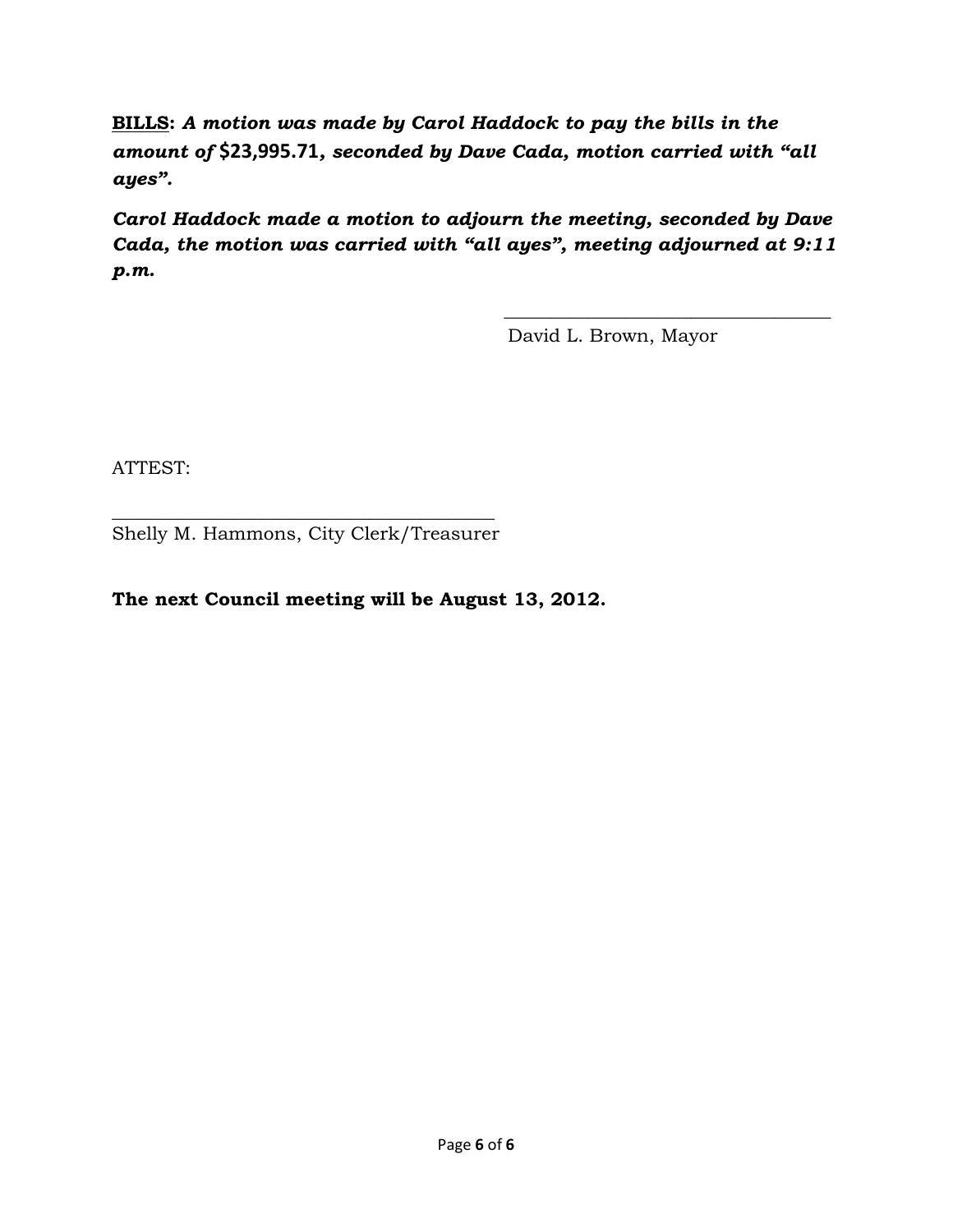

# **Potlatch City Council Meeting**

#### **City Hall – 195 6th Street – Potlatch, ID 83855**

## **August 27, 2012 – 7:00 p.m.**

The regular meeting of the city council was presided over by Mayor David Brown.

Council members present: Vernon Johnson, David Cada and Carol Haddock, Marty Anderson was absent.

## *Dave Cada made a motion that the minutes of the previous meetings of August 13, 2012, be approved as written, Carol Haddock seconded the motion, motion was approved with "all ayes".*

Also present: Shelly Hammons and Tom Andres.

GUESTS: Martin Erkela, Shari Stubbs, Kenny Cada, Gene and Patti Walters.

Martin Erkela, General Manager, of Frontier Communications and Shari Stubbs of Frontier Communications, attended the City Council meeting to present the July winning award to Gene and Patti Walters for the Prettiest Yard in Potlatch. The plaque was donated by Frontier Communications and it is the "Potlatch Beautification Award" that was started this year for the prettiest yard in Potlatch.

Don Aschinger, Camp Host, for the Scenic 6 Park put together a list of potential rules and regulations for the City to draw up for the Scenic 6 Park. The Council reviewed the list and approved several of the items.

## *Carol Haddock made a motion to approve the following rules for the Scenic 6 Park:*

 *1. Check out time will be 11:00 a.m.* 

*2. Each RV spot can have two vehicles (RV, pickup hauling RV and one extra car – or Motorhome and two vehicles). If a camper has over two vehicles, they must park their vehicles in the area designated and there*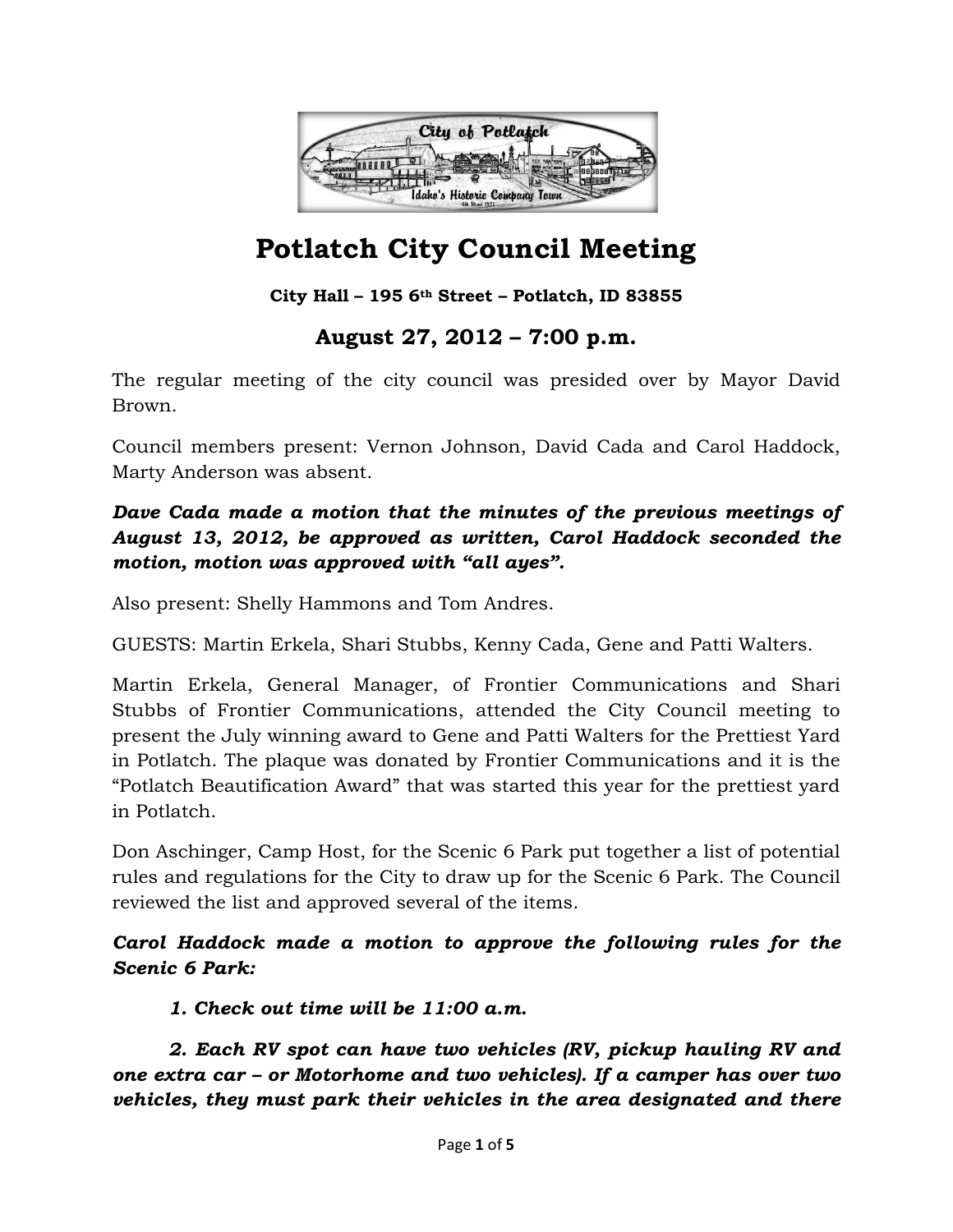*will be a cost for parking for each vehicle. If the camper is a short-term camper, cost will be \$10.00 per day for every vehicle that will be parked in the parking area. If the camper is a long-term camper, paying monthly, the cost will be \$150.00 per month for every vehicle parked in the parking area.* 

 *3. Dogs must be on a leash everywhere in the park. This includes in each RV camping spot, all dogs must be on a leash. If a camper is staying for a long-term (monthly lease) if the dogs are large dogs, they must be contained in a kennel.* 

## *4. All dogs must be walked in the designated area for animals and all dog (or animal) waste must be cleaned up.*

## *Dave Cada seconded the motion, motion was approved with "all ayes".*

Patti Walters asked if they would be able to use the Scenic 6 Depot when the big flag is taken down so that they can repair the flag in the Depot. The Council agreed that they should be able to use the Depot if it is not reserved at any time that they need it.

*Carol Haddock made a motion to accept the fee increase that was presented at the public hearing with one addition: the garbage rate will increase from \$19.05 to \$19.55 starting in October 1, 2012. Dave Cada seconded the motion, motion was approved with "all ayes".* 

*Carol Haddock made a motion to accept the proposed budget as published for FY 2012-2013, Dave Cada seconded the motion, motion was approved with "all ayes".* 

#### **NEW BUSINESS:**

**1. Mayor–David Brown,** Jim Lemieux of Potlatch Corporation is working with Welch Comer to draw up the annexation paperwork for the Potlatch land.

The Mayor talked with Jim Carpenter of ITD and we will wait until next spring to see how much money is left over from ITD and they will work with the City to get the triangle area rerouted by the City Shop. The triangle would go from two roads approaching at different directions, to one road that would go up the middle of triangle to turn either direction. The City isn't sure if a sidewalk will go all the way around the curve or just extend down from City Hall toward the City Shop.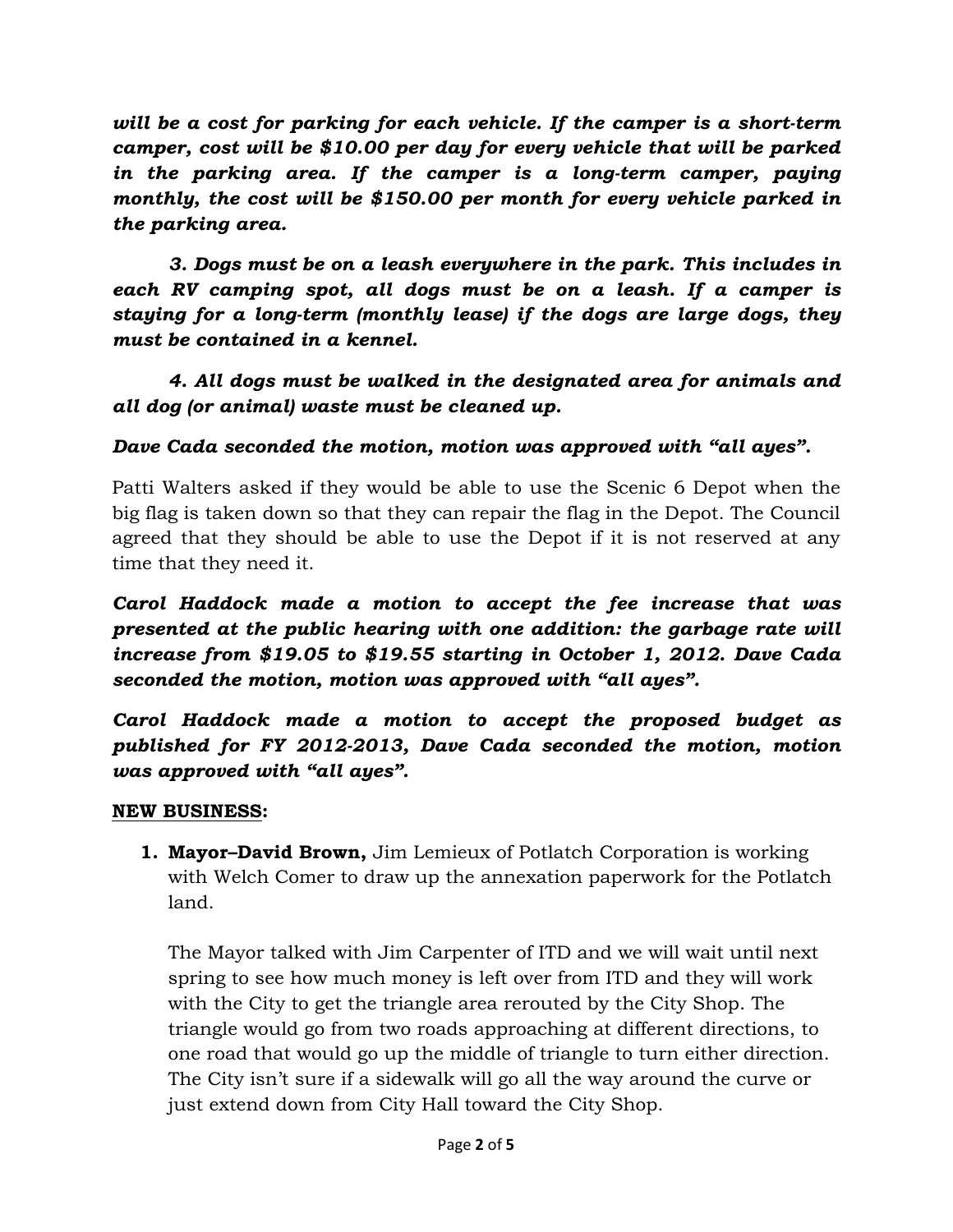Chris Mansfield of Taylor Engineering told the Mayor that the project is going good. There was a bit of a problem when they were delivering the underground storage tank. The truck turned off of Flannigan Creek onto the road into the lagoon area and went off of the road. The underground storage tank is in different sections and each section weighs 21,000 lbs. in each section. Jerry Shaffer of DEQ told the City that Tom will have to work under a licensed Land Application wastewater operator (possibly Elmer Johnson from the UofI) for six months (telephone call assistance advising Tom what to do, not necessarily on-site work). After six months, Tom would be able to take the Land Application Operator test through the Idaho Bureau of Occupational Licensing.

The Mayor talked with the Council about purchasing land from Potlatch Corporation to put the bridge on. The total amount of the land would be approximately 3.5 acres from the lift station to where the bridge would be located. The Council agreed that they would like to purchase the land if possible.

The contract with the City of Moscow is exactly the same as last year but the fee has increased. The Council all signed the contract at this Council meeting.

The Bulky Waste site is going to be moved to Vern Johnson's pit on the way out of Potlatch toward Rock Creek. The fence should be installed by October.

The Mayor's Roundtable Dinner will be September 18, from 6:00-8:30 p.m. in the Rebekah Hall in Potlatch and everyone is invited. Frontier Communications will be sponsoring the dinner.

- **2. Parks–Carol Haddock,** are the windows in upstairs? Tom said that they have all of the windows in but they need to put trim around the windows. Two of the windows are way off and they are having trouble putting them in.
- **3. Pool & Cemetery-Dave Cada,** the pool has closed for the fall. The lift chair was installed last week and it works very slowly. Tom is going to build a stand for it, so that it can be removed and stored for winter.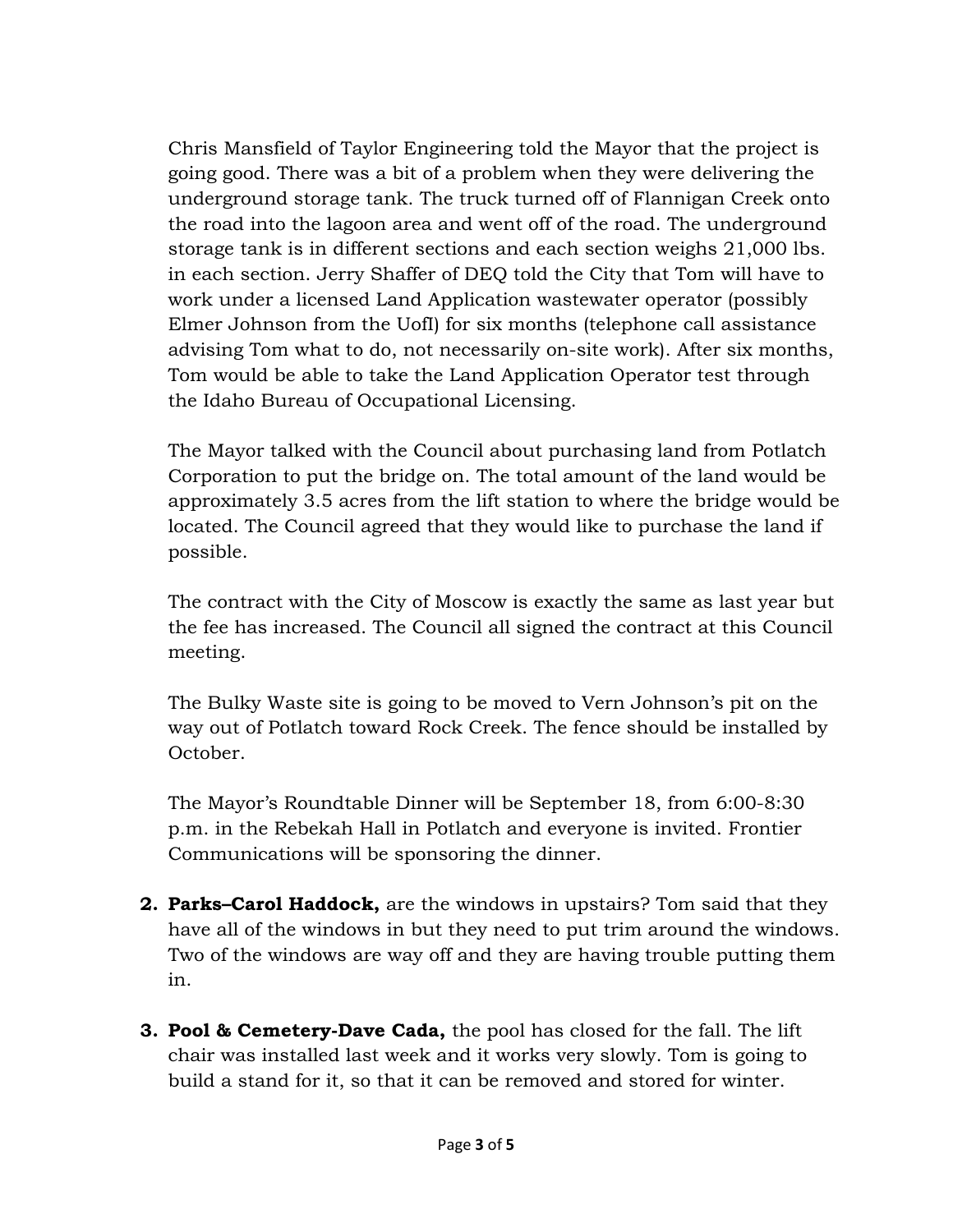**4. Vern Johnson - Water & Sewer,** everything is ok.

## **5. Streets-Martin Anderson**, ok.

- **6. Scenic 6 -David Cada**, at the last Scenic 6 Economic Development Council meeting they discussed changing out the trees that have died on the Memory Walkway. Dave suggested that we contact Theresa at Fiddler's Ridge Nursery and find out what type of trees would survive in Potlatch's climate and what type of vegetation would survive.
- **7. Superintendent, Tom Andres,** the Scenic 6 Depot has been painted and Karen Rohn completed her mural on the side of the Depot. John Burnett will keep working for a few more weeks tending City Hall and all of the flowers in Potlatch. Dave Cada said that many people have been complimenting the City on how nice everything looks this summer.
- **8. Clerk- Shelly Hammons,** Inland Northwest Partners will be having a meeting in Pullman on September 13 and it will be called "Foundations for the Future". How many people will be attending? The Mayor, Dave Cada and Carol Haddock. Shelly will get these three people registered for the meeting.

## **Old Business-**

## **Topics limited to** *10 minutes* **each.**

**Clerks Report:** See Payables, State Pool Statements, US Bank Statement

## **Correspondence/Updates-**

**BILLS:** *A motion was made by Carol Haddock to pay the bills in the amount of* **\$1,707.70***, seconded by Dave Cada, motion carried with "all ayes".*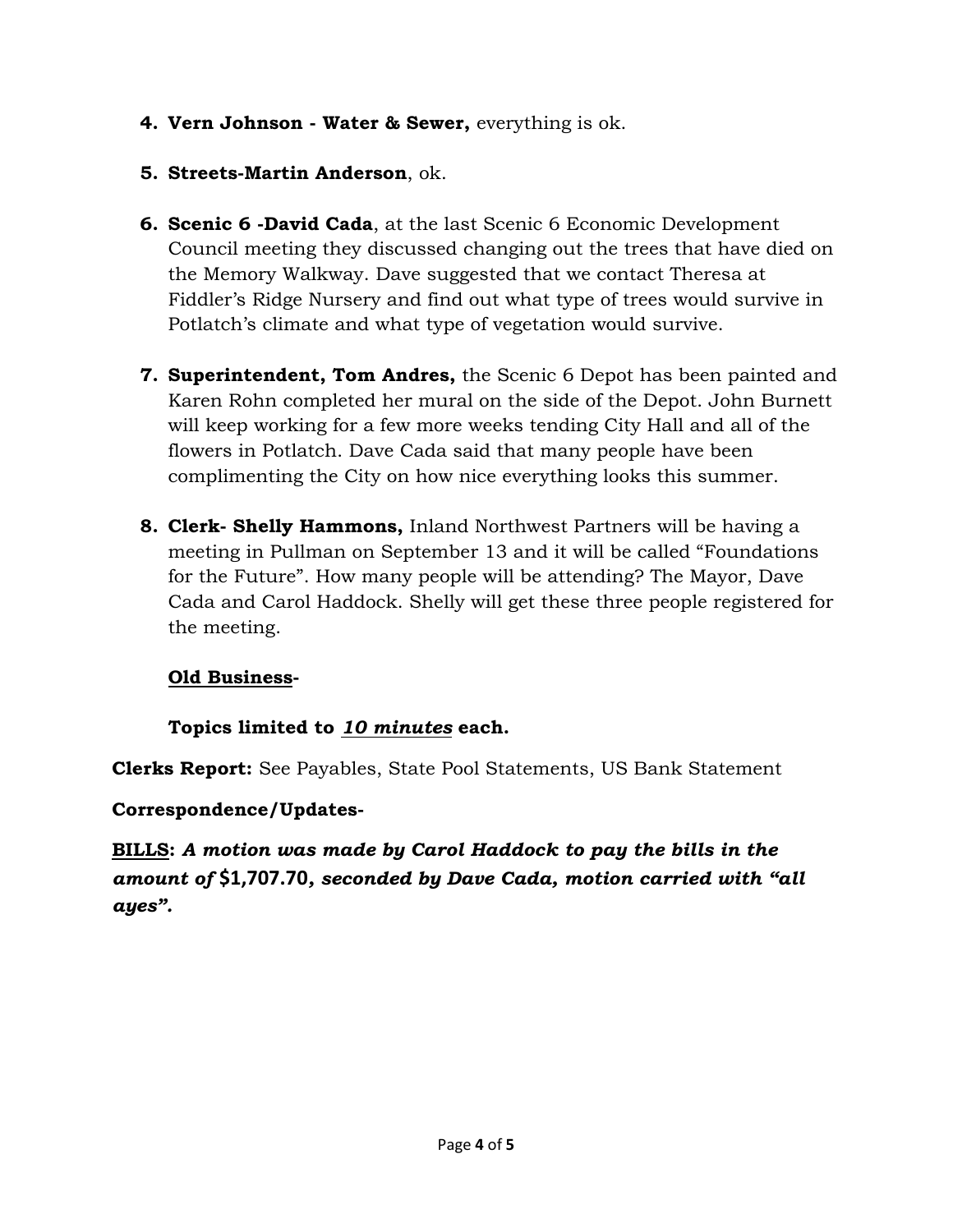*Carol Haddock made a motion to adjourn the meeting, seconded by Dave Cada, the motion was carried with "all ayes", meeting adjourned at 8:04 p.m.* 

 $\frac{1}{\sqrt{2}}$  ,  $\frac{1}{\sqrt{2}}$  ,  $\frac{1}{\sqrt{2}}$  ,  $\frac{1}{\sqrt{2}}$  ,  $\frac{1}{\sqrt{2}}$  ,  $\frac{1}{\sqrt{2}}$  ,  $\frac{1}{\sqrt{2}}$  ,  $\frac{1}{\sqrt{2}}$  ,  $\frac{1}{\sqrt{2}}$  ,  $\frac{1}{\sqrt{2}}$  ,  $\frac{1}{\sqrt{2}}$  ,  $\frac{1}{\sqrt{2}}$  ,  $\frac{1}{\sqrt{2}}$  ,  $\frac{1}{\sqrt{2}}$  ,  $\frac{1}{\sqrt{2}}$ 

David L. Brown, Mayor

ATTEST:

 $\frac{1}{2}$  ,  $\frac{1}{2}$  ,  $\frac{1}{2}$  ,  $\frac{1}{2}$  ,  $\frac{1}{2}$  ,  $\frac{1}{2}$  ,  $\frac{1}{2}$  ,  $\frac{1}{2}$  ,  $\frac{1}{2}$  ,  $\frac{1}{2}$  ,  $\frac{1}{2}$  ,  $\frac{1}{2}$  ,  $\frac{1}{2}$  ,  $\frac{1}{2}$  ,  $\frac{1}{2}$  ,  $\frac{1}{2}$  ,  $\frac{1}{2}$  ,  $\frac{1}{2}$  ,  $\frac{1$ Shelly M. Hammons, City Clerk-Treasurer

**The next Council meeting will be September 10, 2012.**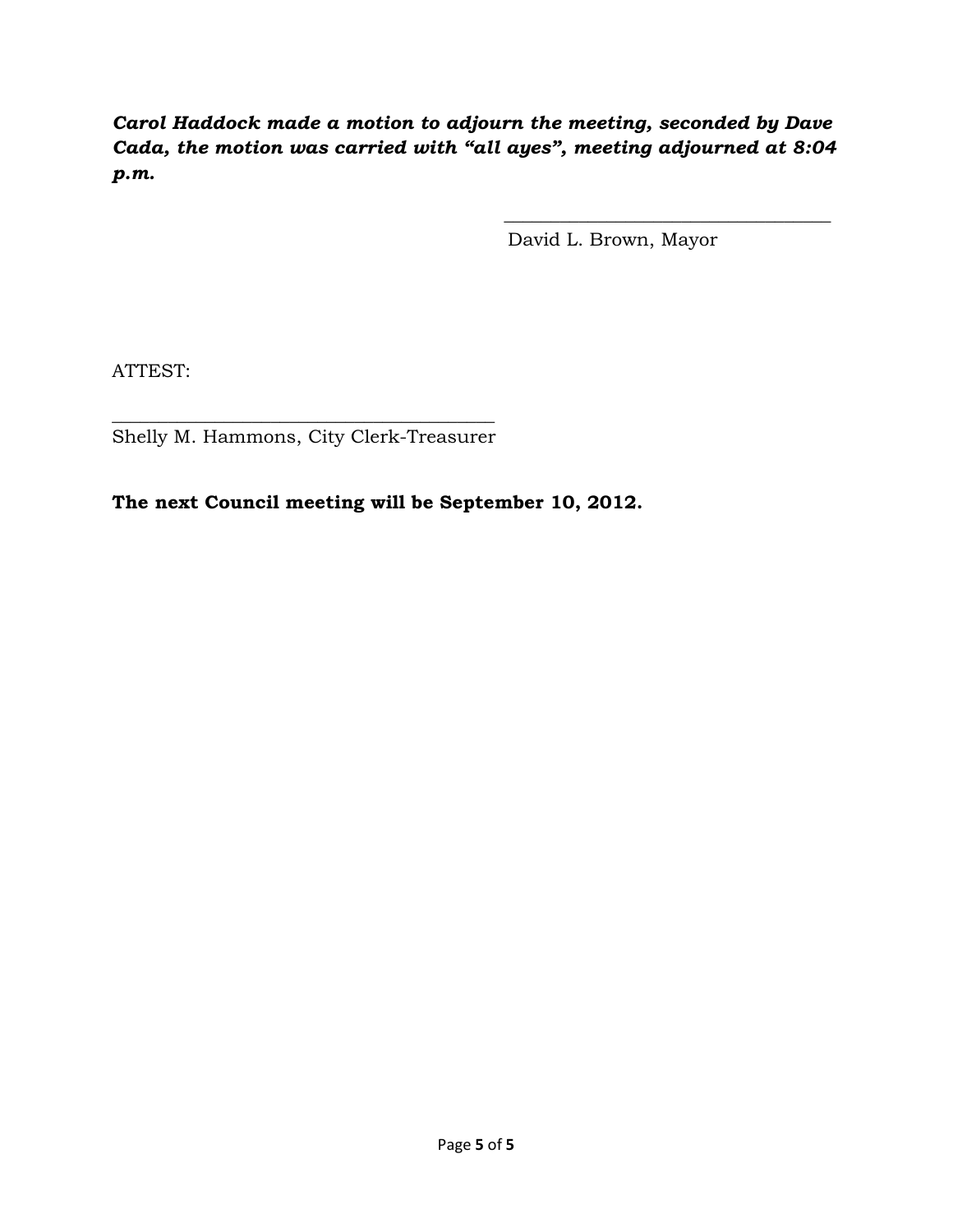

# **Potlatch City Council Meeting**

**City Hall – 195 6th Street – Potlatch, ID 83855**

## **September 10, 2012 – 7:02 p.m.**

The regular meeting of the city council was presided over by Mayor David Brown.

Council members present: Vernon Johnson, David Cada and Carol Haddock, Marty Anderson was absent.

## *Dave Cada made a motion that the minutes of the previous meetings of August 13, 2012, be approved as written, Carol Haddock seconded the motion, motion was approved with "all ayes".*

Also present: Shelly Hammons and Tom Andres was absent.

GUESTS: Martin Erkela, Shari Stubbs, and Ted Millick.

Martin Erkela, General Manager, of Frontier Communications and Shari Stubbs of Frontier Communications, attended the City Council meeting to present the August winning award to Ted Millick for the Prettiest Yard in Potlatch. The plaque was donated by Frontier Communications and it is the "Potlatch Beautification Award" that was started this year for the prettiest yard in Potlatch.

Ted Millick thanked the Council and Frontier Communications for the plaque and said that he hopes more people will take pride in their community and participate for this award.

Jean Millheim attended the Council meeting to ask if she can rent the Scenic 6 Depot again for another year for her Ballet classes on Tuesday afternoons?

*Carol Haddock made a motion that Jean Millheim rent the Scenic 6 Depot for \$25.00 per day for the next year for her ballet classes (starting on September 18, 2012), Dave Cada seconded the motion, motion was approved with "all ayes".*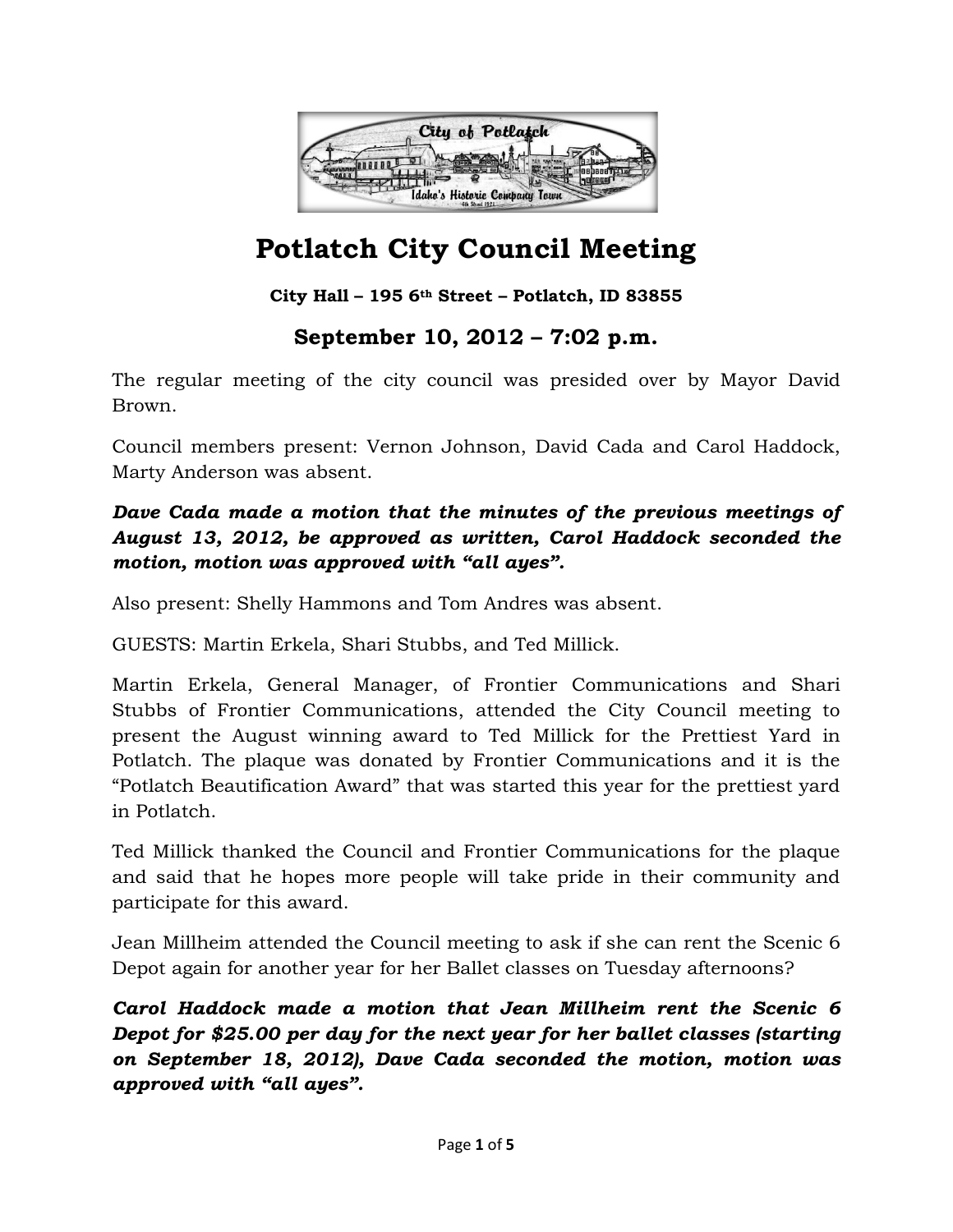The Mayor said that the City would like to pay Latah County \$500.00 per year to stockpile the City's gravel at the new dump site. They are getting ready to put a fence around the pit and the road will be closed for vehicle travel. The Mayor said that the City may be able to store the street sweeper down at the rock pit. Dave Cada said that when the City cleans up the Bulky waste site and removes all of the City's storage items off of the Potlatch Corp. land it will show Potlatch Corp. that the City is willing to clean up the site and make it look presentable to future buyers of the property.

## *Dave Cada made a motion that the City pay Latah County \$500.00 per year to store the City's rock at the new dump site, Carol Haddock seconded the motion, motion was approved with "all ayes".*

The Mayor said that the FY 2012-2013 Budget that was approved had the funds budgeted in it for a 3% increase for employee wages.

## *Carol Haddock made a motion that the employees receive a 3% wage increase for the FY 2012-2013 year starting on October 1, 2012, Dave Cada seconded the motion, motion was approved with "all ayes".*

*The Council reviewed the dead accounts below:* 

 *\*\*Bridget Bailey, 865 Cedar – final amount: \$669.21 – turned over \$385.97 to collection agency on 4/21/2010 – woman paid – collection agency kept \$192.98 – City received check for \$192.99. This account was not used after 3/31/2010* 

 *\*\*Wesley Syren – deceased – account balance: \$187.04(3/30/2010)- write off?*

 *\*\*Precision Collision – deceased – account balance: \$234.03 (10/27/2010) write off?*

\*\*Can't turn an account over to collections if older than four years:

 *\*Nicola Kalla, 925 Spruce, \$496.26 (6/25/2008) – write off?*

## *Carol Haddock made a motion that the City write off the above four account balances as shown, Dave Cada seconded the motion, motion was approved with "all ayes".*

The Mayor said that Karen Rohn has finished the mural on the Scenic 6 Depot in the park and he would like to see the City have another mural done of the picture that Karen showed the Council of the man on a log with the peavey.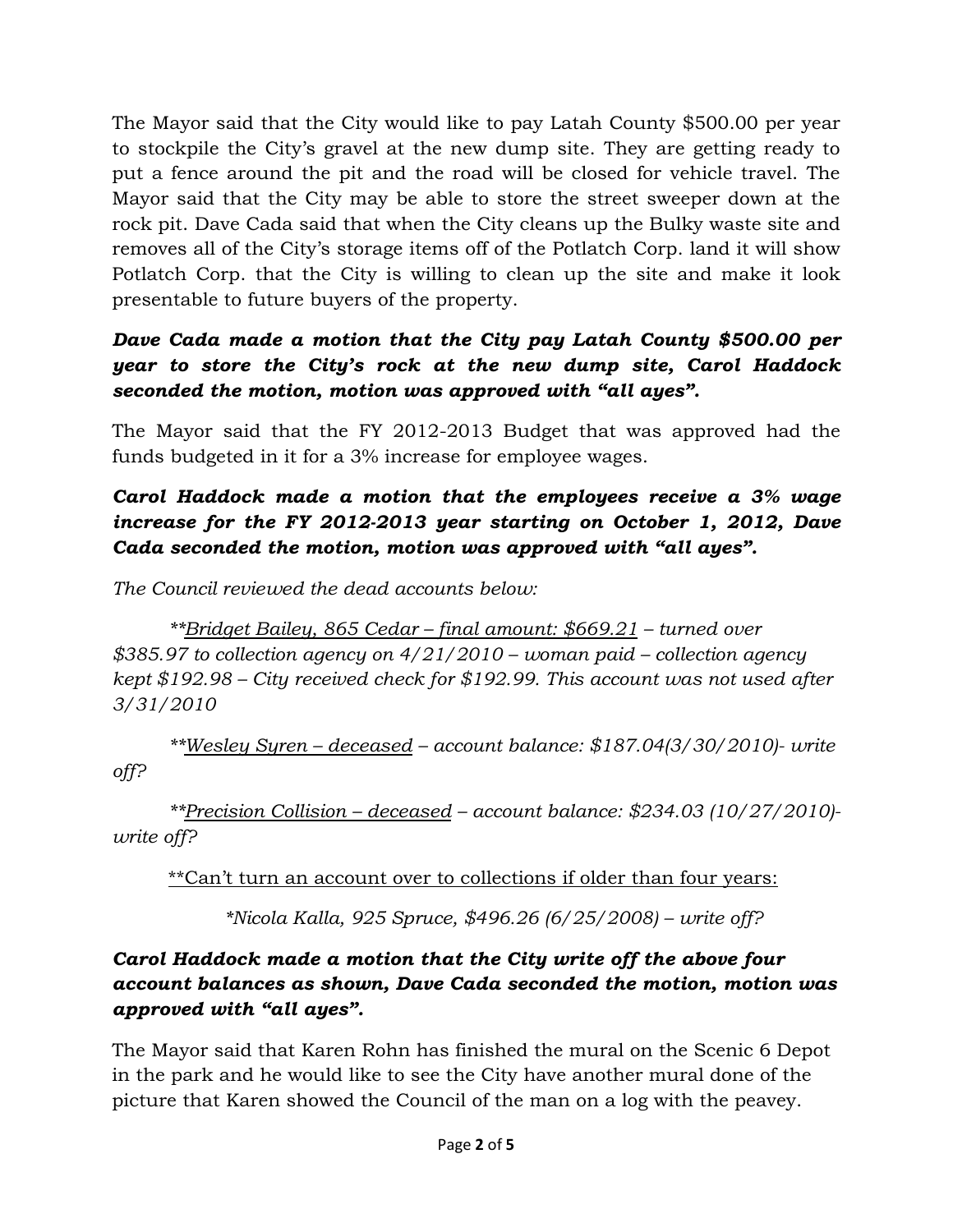Carol said that she would like to see the picture on the wall by the entrance door of the depot. The cost would be \$945.00 for another mural. Shane Bartlett is already looking into lighting the mural from the ground.

*Carol Haddock made a motion that Karen Rohn paint another mural of the man with the peavey on the Scenic 6 Depot building, Dave Cada seconded the motion, motion was approved with "all ayes".* 

*Carol Haddock made a motion that if APOD Productions would like to rent the Rebekah Hall this winter, the cost will be \$25.00 for one day a week rental (same as Jean Millheim pays), Dave Cada seconded the motion, motion was approved with "all ayes".* 

#### **NEW BUSINESS:**

**1. Mayor–David Brown,** Latah Sanitation sent a letter stating that their rates will increase 2.11% effective January 1, 2013.

There was a construction meeting on September 6. The core drillers drilled down 90 feet and didn't hit anything solid when drilling for the bridge. The Mayor said that they are amending the wastewater contract so that the Gator will be a 4x4 instead of a 2x4 and a snowplow will be added for the 4-wheeler. This will add another \$3,450 to project cost.

Dale Rose talked to the Mayor regarding EMT/Ambulance Appreciation Day. They would like the City to make it an annual event that will continue into the future. They had this year's event on September 8 and they had a Potato Soup contest, Sunflower contest and drawings for EMTs and Ambulance volunteers. They like to celebrate this event as close to 9/11 as possible.

There will be a meeting with Pacific NW Partners on September 13 in Pullman. The Mayor, Dave Cada and Carol Haddock will be attending this all day event.

John Baldwin, 935 Cedar Street, came into City Hall and said that a branch fell off of the tree in front of his house and fell on his car and damaged the car. John wanted to know who was going to pay for this. The Mayor and the Council discussed this and the trees on the City right-of-way are the City's responsibility to maintain and trim. Shelly will call ICRMP and submit a claim for the car's damage for John Baldwin.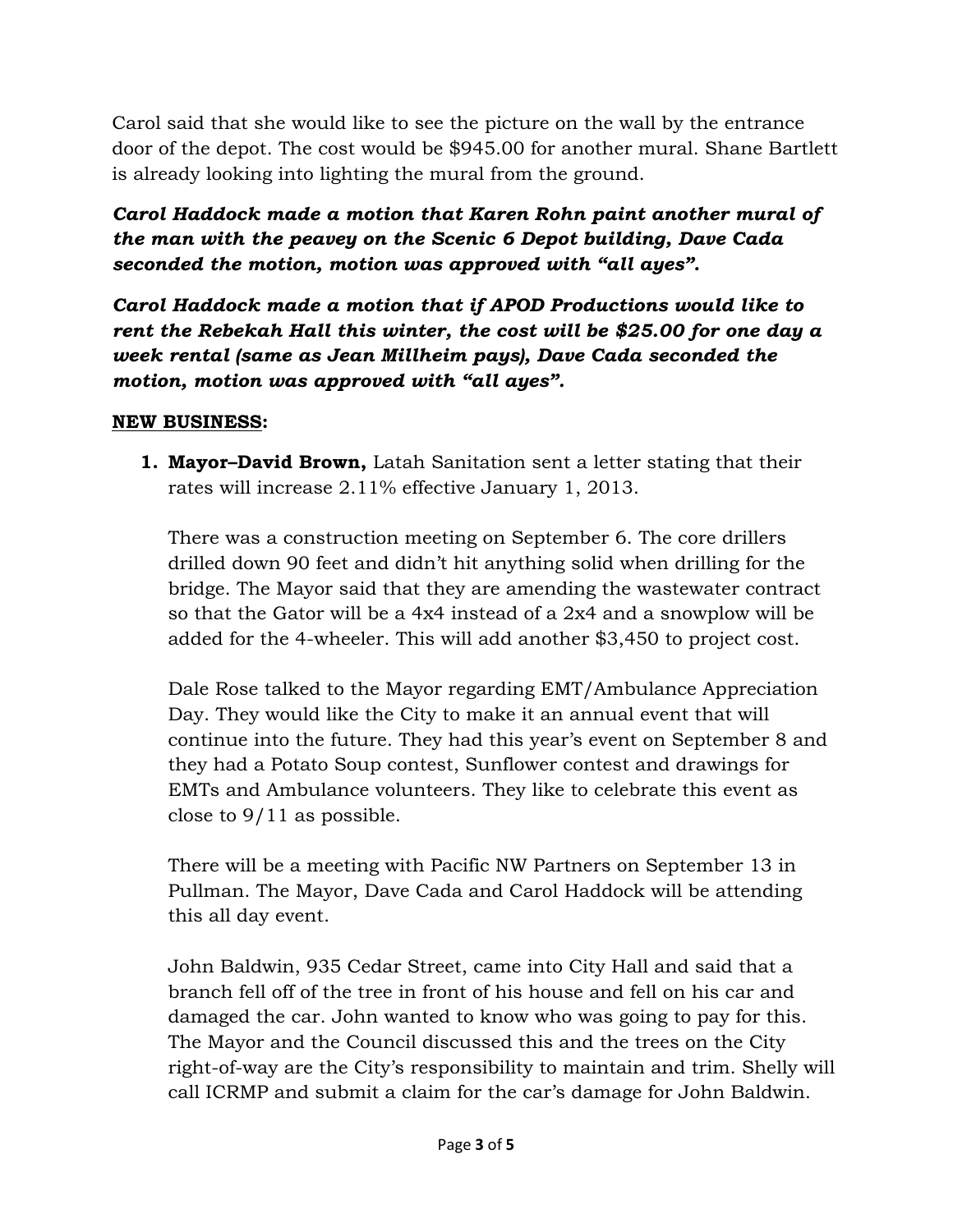The Mayor said that they will have Tom and Scott look around town at the trees and see what needs to be trimmed.

Mandy Hamburg called and said that there alley is so dusty and would like to have gravel put in the alley. Marty said that they might want to wait until it has rained a little before the gravel is spread.

- **2. Parks–Carol Haddock,** nothing at this time.
- *3.* **Pool & Cemetery-Dave Cada,** pool is closed for winter. Dave said that he met with the Boy Scouts last Wednesday and there are several boys ready to do Eagle projects. Dave gave them several suggestions:
	- a. Make a path through the Lion's Club into the Scenic 6 Park
	- b. Create game areas in the park: Bocci Ball or Boule Court
	- c. Rehabilitation of tennis courts
	- d. Frisbee Golf
	- e. Landscaping around the Memory Walk
- **4. Vern Johnson Water & Sewer,** going good.
- **5. Streets-Martin Anderson**, asked how big is the pile of stored gravel? Marty suggested that instead of moving it and storing it, that it should be spread on the alleys and streets. Also work needs to be done on the potholes and patch them. The City doesn't have a dump truck to safely and efficiently dump gravel, possibly look into purchasing a dump truck. The street at Pine and 6<sup>th</sup> Street needs to be patched and fixed. There are different areas in town that need fixed. Order new gravel to be placed at the new Bulky Waste site.

Marty talked with Tom Andres about the windows that have been installed and they are two-part windows. The top part slides down and the bottom part slides up. They are very difficult to close without two people. Tom would like to put two screws in the top part of the window to hold them closed. The council discussed this and they agreed that Tom can put the clamps and screws in the top part of the windows.

**6. Scenic 6 -David Cada**, along the Memory Walk all of the benches are spoken for now (all of the plaques have been ordered).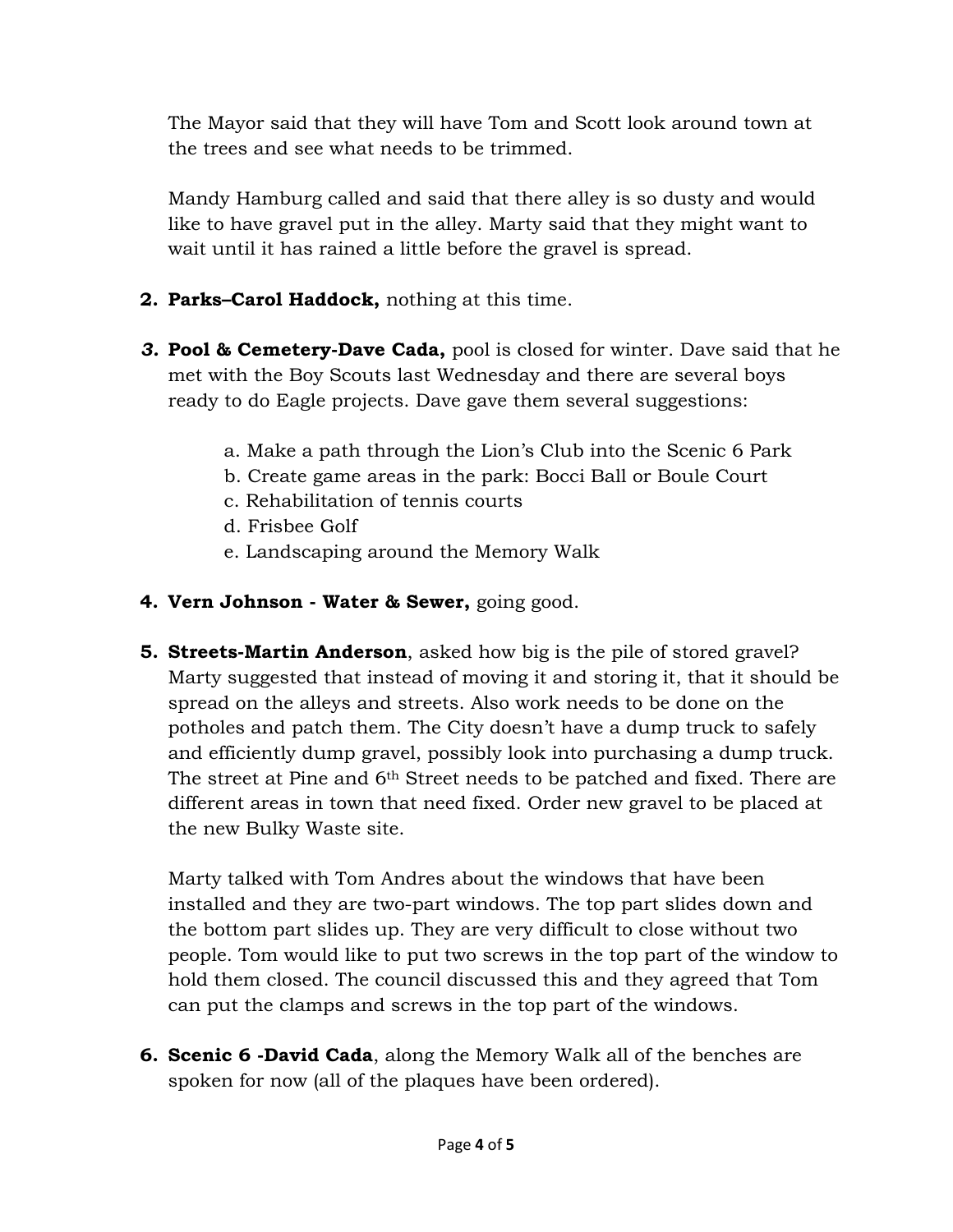The Scenic 6 Economic Development Council is still working on Christmas in Potlatch (December 8): craft fair, food fair and possibly an art fair using the Rebekah Hall, Scenic 6 Depot and Railroad Depot. Dave said that the Community Band will be having a performance on that day. Dave asked the Mayor if he would attend the next Scenic 6 meeting and explain how the prizes are awarded for the parade.

- **7. Superintendent, Tom Andres,**
- **8. Clerk- Shelly Hammons,**

**Old Business-**

**Topics limited to** *10 minutes* **each.** 

**Clerks Report:** See Payables, State Pool Statements, US Bank Statement

**Correspondence/Updates-**

**BILLS:** *A motion was made by Carol Haddock to pay the bills in the amount of* **\$16,036.22***, seconded by Marty Anderson, motion carried with "all ayes".* 

 $\frac{1}{\sqrt{2}}$  ,  $\frac{1}{\sqrt{2}}$  ,  $\frac{1}{\sqrt{2}}$  ,  $\frac{1}{\sqrt{2}}$  ,  $\frac{1}{\sqrt{2}}$  ,  $\frac{1}{\sqrt{2}}$  ,  $\frac{1}{\sqrt{2}}$  ,  $\frac{1}{\sqrt{2}}$  ,  $\frac{1}{\sqrt{2}}$  ,  $\frac{1}{\sqrt{2}}$  ,  $\frac{1}{\sqrt{2}}$  ,  $\frac{1}{\sqrt{2}}$  ,  $\frac{1}{\sqrt{2}}$  ,  $\frac{1}{\sqrt{2}}$  ,  $\frac{1}{\sqrt{2}}$ 

*Carol Haddock made a motion to adjourn the meeting, seconded by Marty Anderson, the motion was carried with "all ayes", meeting adjourned at 7:59 p.m.* 

David L. Brown, Mayor

ATTEST:

 $\frac{1}{2}$  ,  $\frac{1}{2}$  ,  $\frac{1}{2}$  ,  $\frac{1}{2}$  ,  $\frac{1}{2}$  ,  $\frac{1}{2}$  ,  $\frac{1}{2}$  ,  $\frac{1}{2}$  ,  $\frac{1}{2}$  ,  $\frac{1}{2}$  ,  $\frac{1}{2}$  ,  $\frac{1}{2}$  ,  $\frac{1}{2}$  ,  $\frac{1}{2}$  ,  $\frac{1}{2}$  ,  $\frac{1}{2}$  ,  $\frac{1}{2}$  ,  $\frac{1}{2}$  ,  $\frac{1$ Shelly M. Hammons, City Clerk-Treasurer

**The next Council meeting will be September 24, 2012.**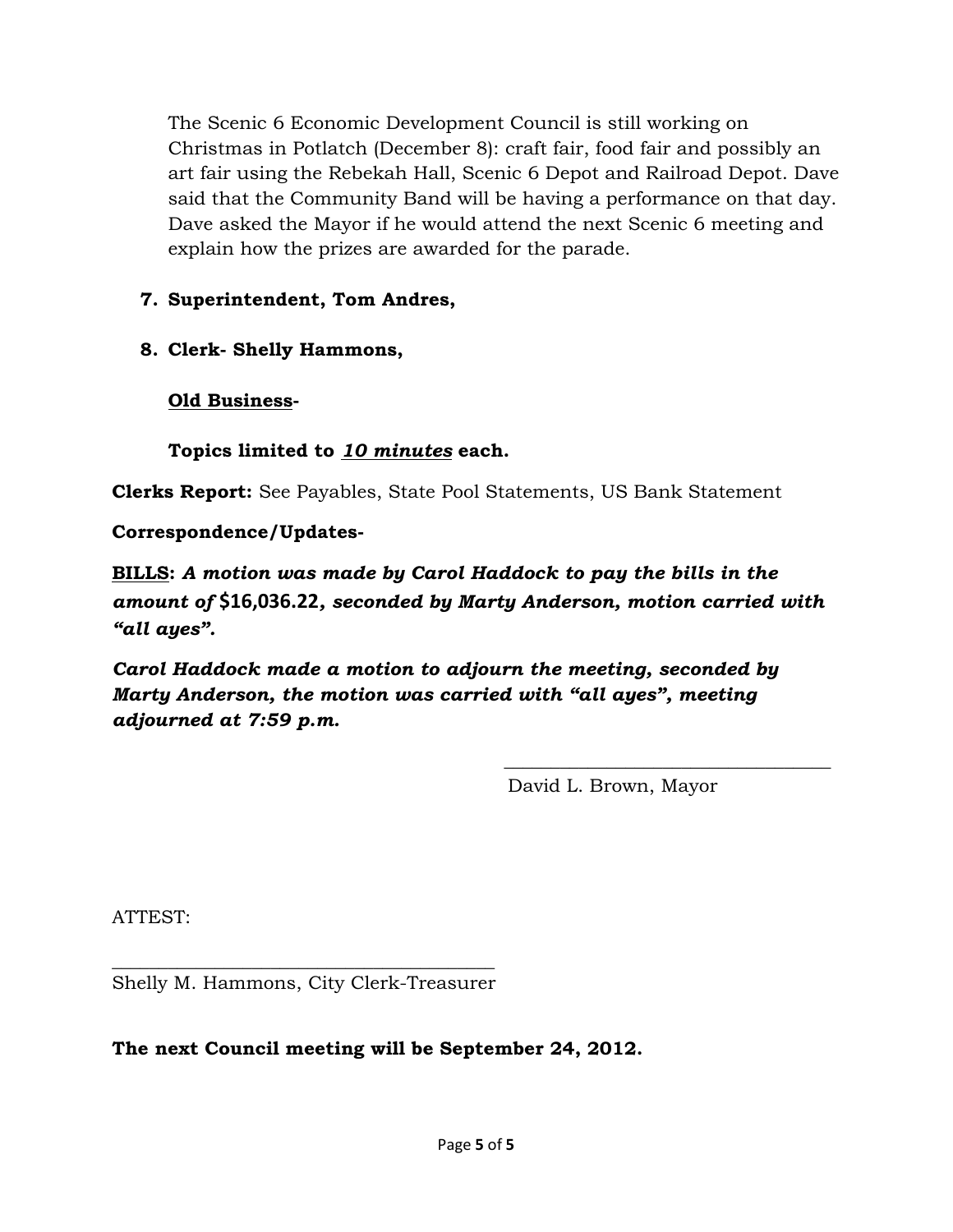

**City Hall – 195 6th Street – Potlatch, ID 83855**

## **September 24, 2012 – 7:00 p.m.**

The regular meeting of the city council was presided over by Mayor David Brown.

Council members present: Vernon Johnson, David Cada and Carol Haddock, Marty Anderson was absent until 8:00 p.m.

### *Carol Haddock made a motion that the minutes of the previous meetings of September 10, 2012, be approved as written, Dave Cada seconded the motion, motion was approved with "all ayes".*

Also present: Shelly Hammons and Tom Andres was absent.

GUESTS: Richard Walser.

Richard Walser attended the Council meeting and asked the Council if they had any questions or concerns for him? Richard is running for Latah County Commissioner in the November 2012 election. The Council didn't have any concerns and Richard explained a little about his campaign.

*A motion was made by Carol Haddock to read the Ordinance #2012-09- 24 by title only.* ORDINANCE #2012-09-24 ENTITLED THE ANNUAL APPROPRIATION ORDINANCE FOR THE FISCAL YEAR BEGINNING OCTOBER 1, 2012, APPROPRIATING THE SUM OF **\$1,344,918.00** TO DEFRAY THE EXPENSE AND LIABILITIES OF THE CITY OF POTLATCH FOR SAID FISCAL YEAR. AUTHORIZING A LEVY OF A SUFFICIENT TAX UPON THE TAXABLE PROPERTY AND SPECIFYING THE OBJECTS AND PURPOSED FOR WHICH SAID APPROPRIATIONS IS MADE. *seconded by Dave Cada. Roll call: Vern Johnson, aye; Dave Cada, aye; Marty Anderson, absent and Carol Haddock, aye.* 

Motion to suspend the rule requiring the Ordinance to be read on three separate occasions. Roll call: Vern Johnson, aye; Dave Cada, aye; Marty Anderson, absent and Carol Haddock, aye.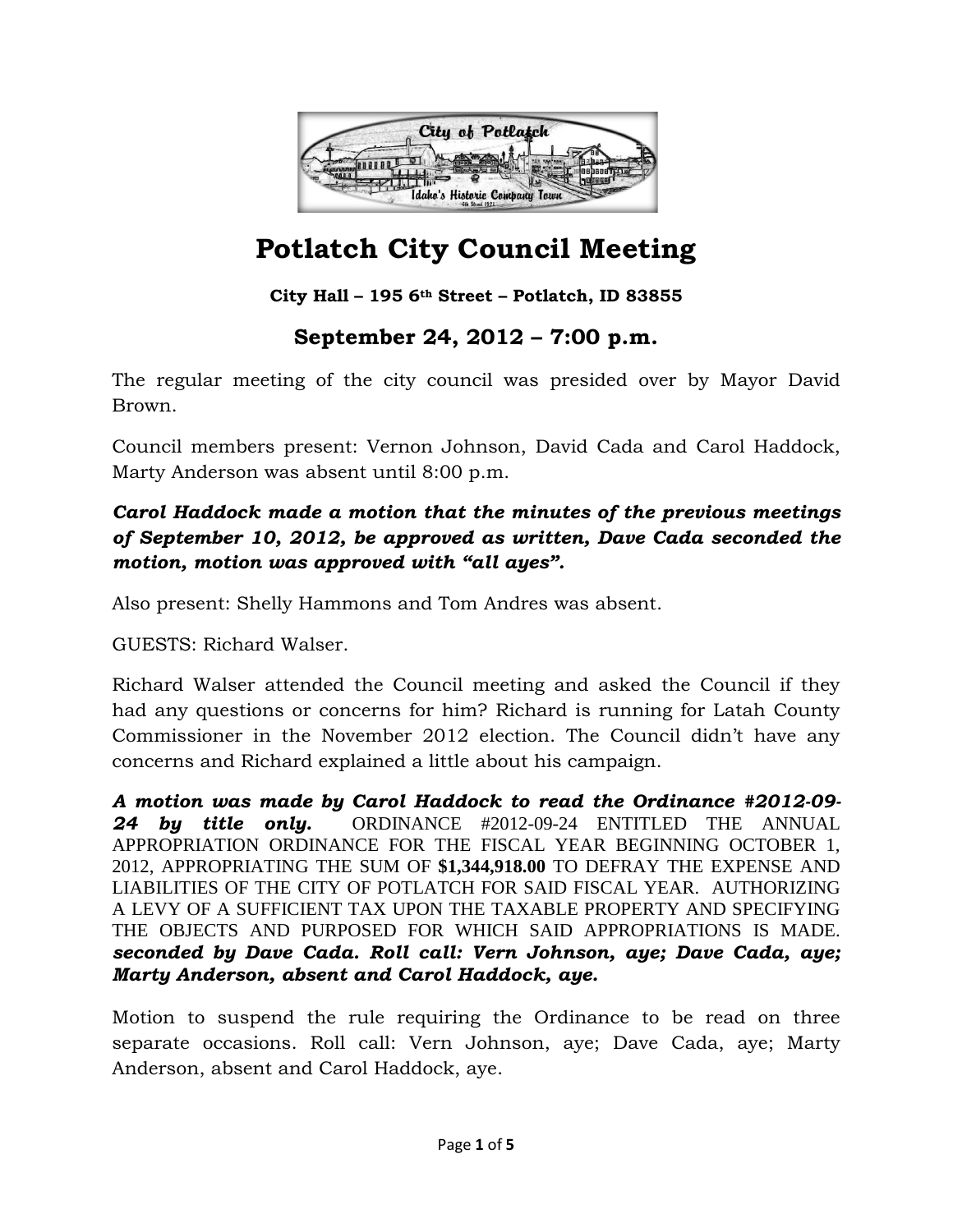## **Motion that Ordinance No. 2012-09-2 pass by having been read once by title only. Roll call vote: Vern Johnson, aye; Dave Cada, aye; Marty Anderson, absent and Carol Haddock, aye. Motion was approved with "all ayes".**

John Baldwin submitted two estimates for damage to his vehicles by a falling tree limb in front of his house. ICRMP said that as a "good neighbor policy" the estimates can be submitted to ICRMP for payment but the City is not liable for the damage because the tree limb fell on the car because of a wind storm (an act of God).

Carol Haddock said that she is in favor of only paying  $\frac{1}{2}$  of the estimate. Dave Cada said that if ICRMP will pay the estimate, he is in favor of them paying for the damage.

The Mayor said that the trees need trimmed around Potlatch and they are on the City's property and are the City's responsibility to maintain. The Council said to check with Avista and see if they would trim any trees. It was also suggested to call the University of Idaho's Forestry Department and see if they have an intern program where they would trim the trees in the City.

### **NEW BUSINESS:**

**1. Mayor–David Brown,** attended the Conditional Use Hearing at Latah County for PNW Arms. The Conditional Use Permit was applied for 1. Target range to practice on by their building and 2. A site for training with an outdoor shooting range. There were nine letters in favor of approving the Conditional Use Permit and eight to 10 people testified to allow the shooting ranges. There were many different entities that attended the hearing and several were: Idaho Dept. of Labor, Idaho Dept. of Commerce, Avista, Coeur d'Alene Tribal Police and the City of Potlatch.

There were three people that testified against the Conditional Use Permit application. They stressed that safety was a factor as was the noise issues. PNW said that they would only be shooting two-three times per year.

PNW Arms was granted a Conditional Use Permit for the shooting area by their building with conditions attached.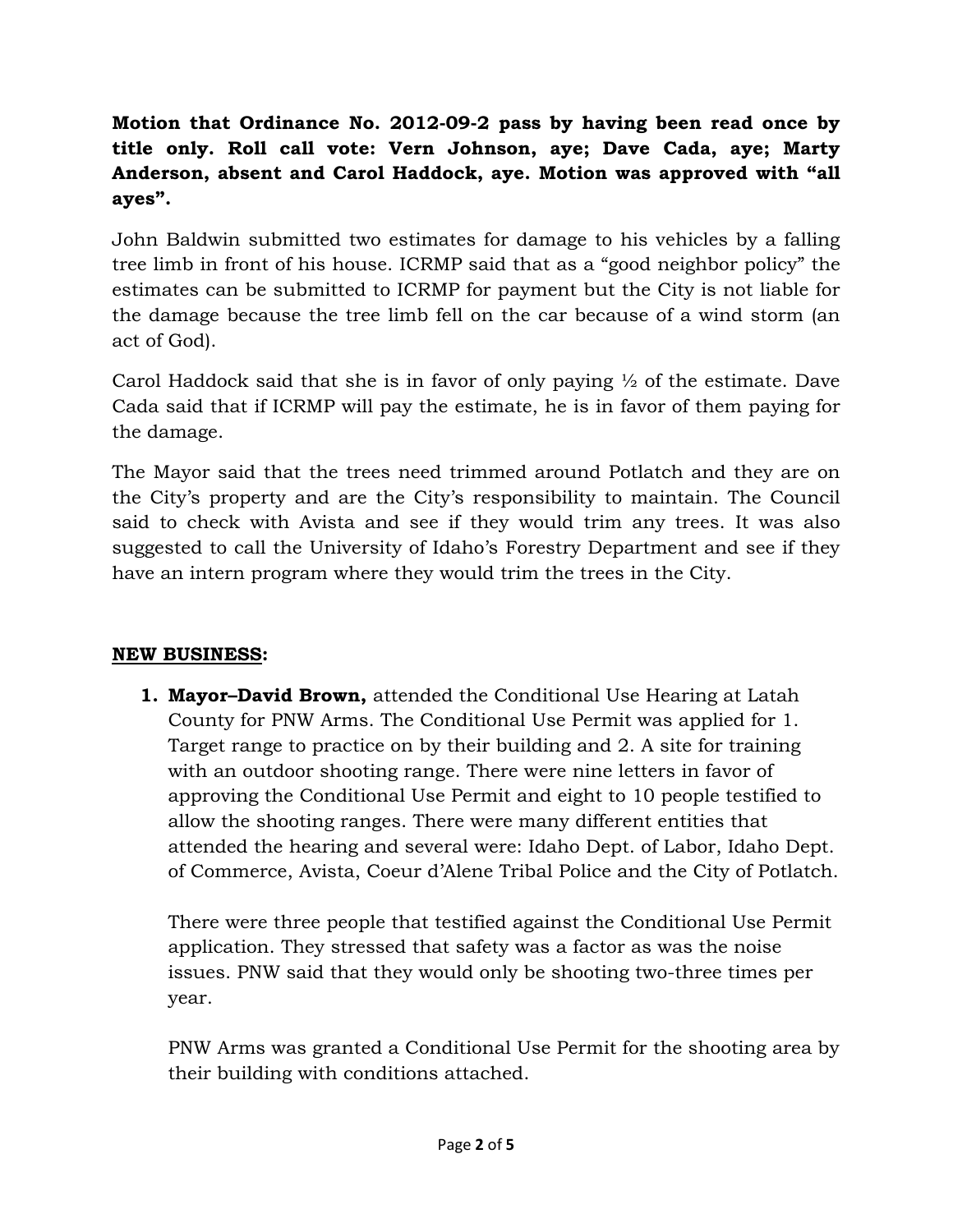The other training site Conditional Use Permit has been tabled for 30 days. The PNW Arms area is currently zoned "Industrial".

**b.)** Eagle View Arms is thinking about relocating in Lewiston now.

**c.)** The Mayor, B.J. and Robin of LEDC, Hank Ebert and Jenn **------????**  of Idaho Dept. of Commerce met last week. The Federal Commerce funding has been dropped from \$500,000 to \$350,000. There are still grant funds of \$30,000 per job created.

**d.)** The Mayor said that the Potlatch Recreation District is going to donate money to purchase seasonal banners for the Scenic 6 Park and also two Welcome banners for each end of the City of Potlatch. The City will send out letter to the area businesses and ask them if they would like to purchase seasonal banners to be hung along 6<sup>th</sup> Street in Potlatch.

*Carol Haddock made a motion that the City of Potlatch purchase two "Welcome to Potlatch" banners to be placed at each end of Potlatch, Dave Cada seconded the motion, motion was approved with "all ayes".* 

- **2. Parks–Carol Haddock,** the windows are in upstairs but one window has not been installed. There are parts that broken on that window and the parts have been ordered. The mural has been started on the Scenic 6 Depot by Karen Rohn.
- *3.* **Pool & Cemetery-Dave Cada,** pool closed for winter.
- **4. Vern Johnson Water & Sewer,** going good.
- **5. Streets-Martin Anderson**, absent.
- **6. Scenic 6 -David Cada**, the Scenic 6 Economic Development Council has been working on the events for "Christmas in Potlatch" for December 8. Kenny Cada has been working with vendors to fill the Rebekah Hall, Railroad Depot and Scenic 6 Depot. They would like to bring Santa in on the train and set up the tent awning between the City Shop and the Depot. They are going to be putting up a nice tree at the Railroad Depot.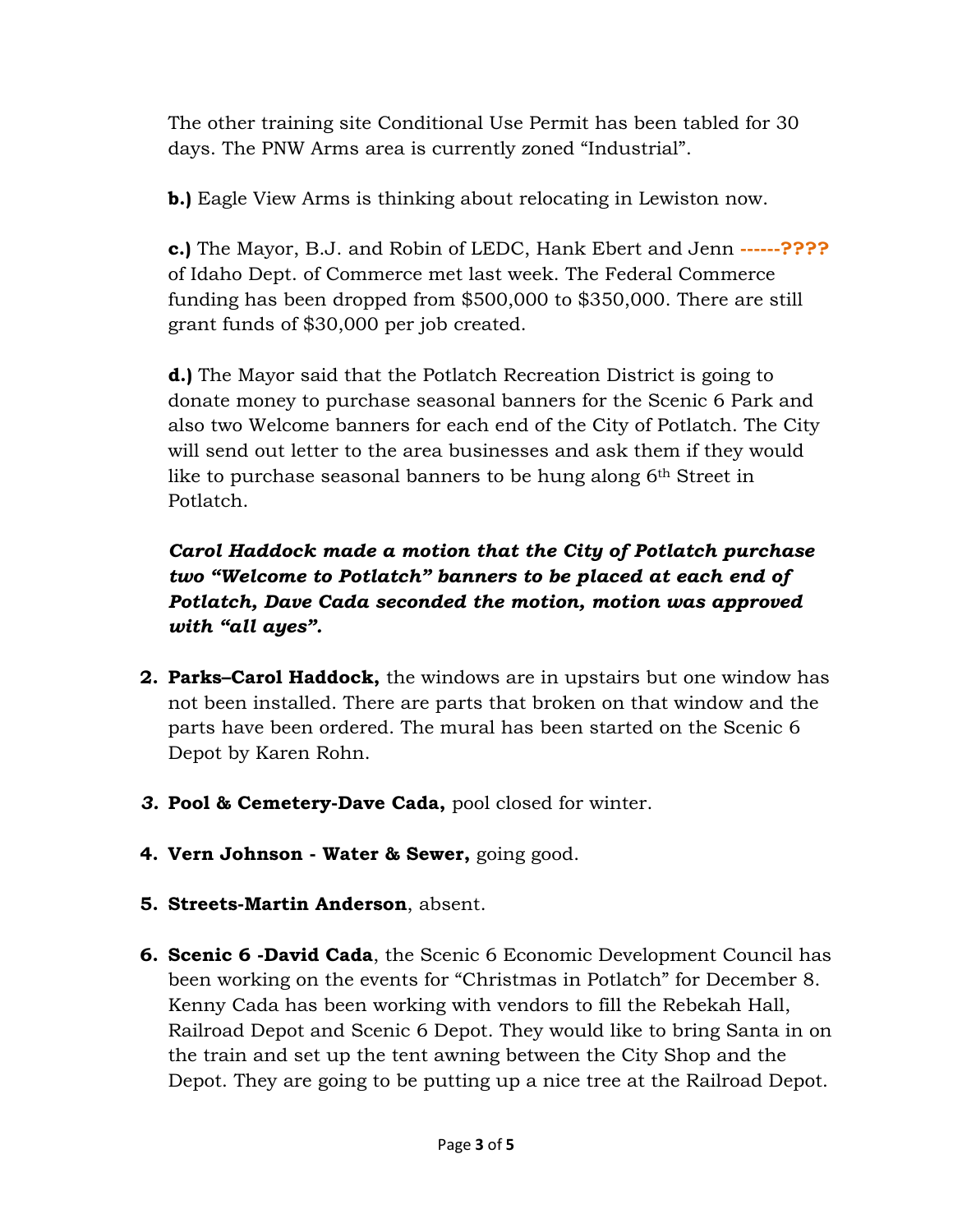Any money that is made from the vendors on that day will be used to purchase more Christmas lights. Dave and Kenny went to the Palouse and Moscow Farmer's Markets and passed out flyers about the event on December 8.

The State Tax Commission called Kenny and said that they must have a tax permit for the event on December 8.

**b.)** Dave said that next year the "Yard of the Month" will be changed to the "Yard of the Week". They would like to make a nice banner to be placed in the winner's yard every week and then rotated to the new winner. Frontier Communications will be working with the City on the "Yard of the Week" again next year.

**c.)** Dave said that Frontier Communications would like to have a Christmas lighting competition for Christmas and offer plaques to the winners.

**d.)** There is one boy in the Boy Scouts that is really working on getting the tennis courts redone.

- **7. Superintendent, Tom Andres,** absent.
- **8. Clerk- Shelly Hammons,** thanked the Council for allowing her to attend the Clerk's Conference in Coeur d'Alene. It was a great conference and she learned many things.

There will be another PRIMA Risk Management training on October 16 in Moscow and who would like to attend? Dave Cada, the Mayor and Shelly will be attending.

#### **Old Business-**

### **Topics limited to** *10 minutes* **each.**

**Clerks Report:** See Payables, State Pool Statements, US Bank Statement

### **Correspondence/Updates-**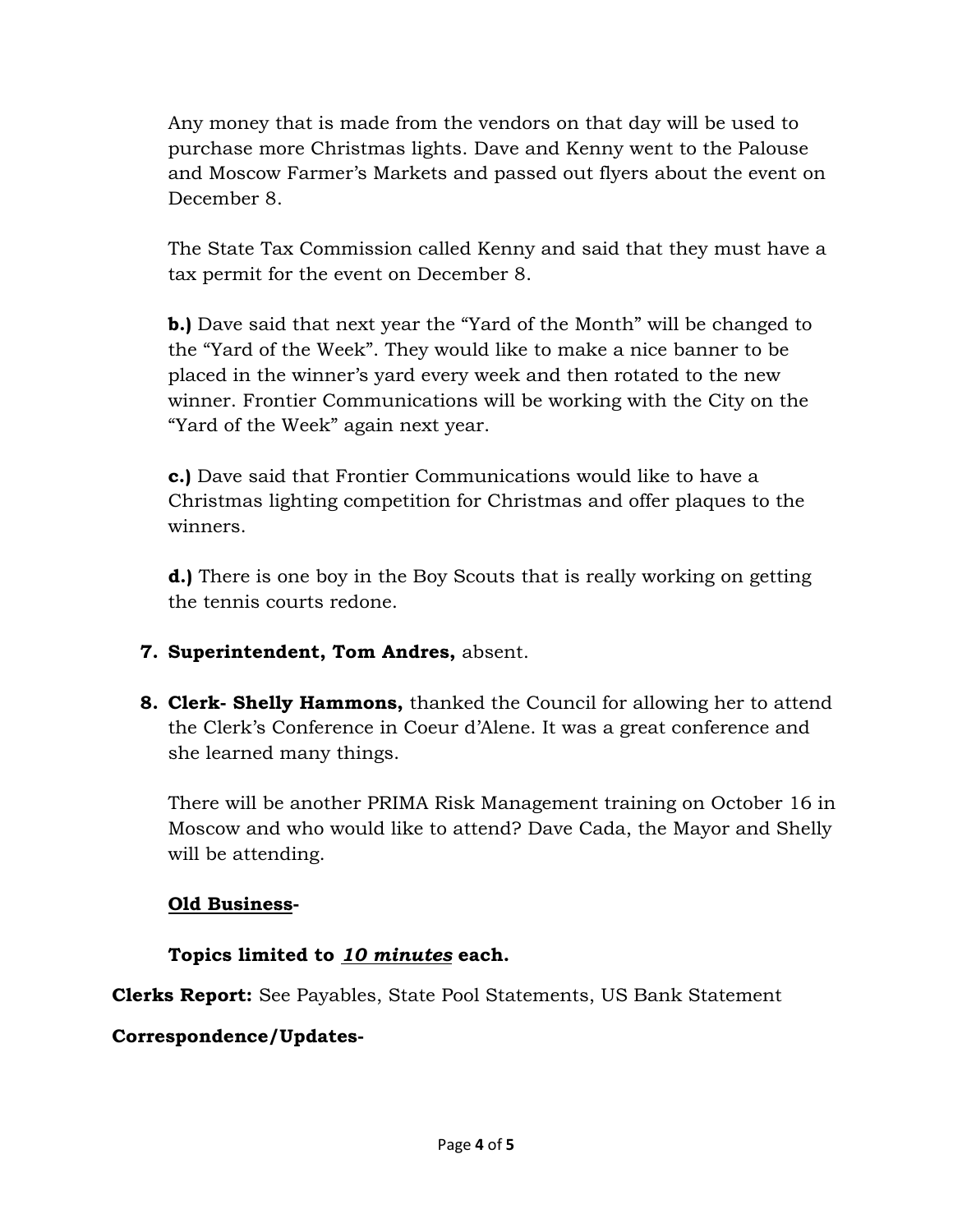**BILLS:** *A motion was made by Carol Haddock to pay the bills in the amount of* **\$12,450.66***, seconded by Dave Cada, motion carried with "all ayes".* 

*Marty Anderson made a motion to adjourn the meeting, seconded by Dave Cada, the motion was carried with "all ayes", meeting adjourned at 8:29 p.m.* 

 $\frac{1}{\sqrt{2}}$  ,  $\frac{1}{\sqrt{2}}$  ,  $\frac{1}{\sqrt{2}}$  ,  $\frac{1}{\sqrt{2}}$  ,  $\frac{1}{\sqrt{2}}$  ,  $\frac{1}{\sqrt{2}}$  ,  $\frac{1}{\sqrt{2}}$  ,  $\frac{1}{\sqrt{2}}$  ,  $\frac{1}{\sqrt{2}}$  ,  $\frac{1}{\sqrt{2}}$  ,  $\frac{1}{\sqrt{2}}$  ,  $\frac{1}{\sqrt{2}}$  ,  $\frac{1}{\sqrt{2}}$  ,  $\frac{1}{\sqrt{2}}$  ,  $\frac{1}{\sqrt{2}}$ 

David L. Brown, Mayor

ATTEST:

\_\_\_\_\_\_\_\_\_\_\_\_\_\_\_\_\_\_\_\_\_\_\_\_\_\_\_\_\_\_\_\_\_\_\_\_\_\_\_\_\_ Shelly M. Hammons, City Clerk-Treasurer

#### **The next Council meeting will be October 8, 2012.**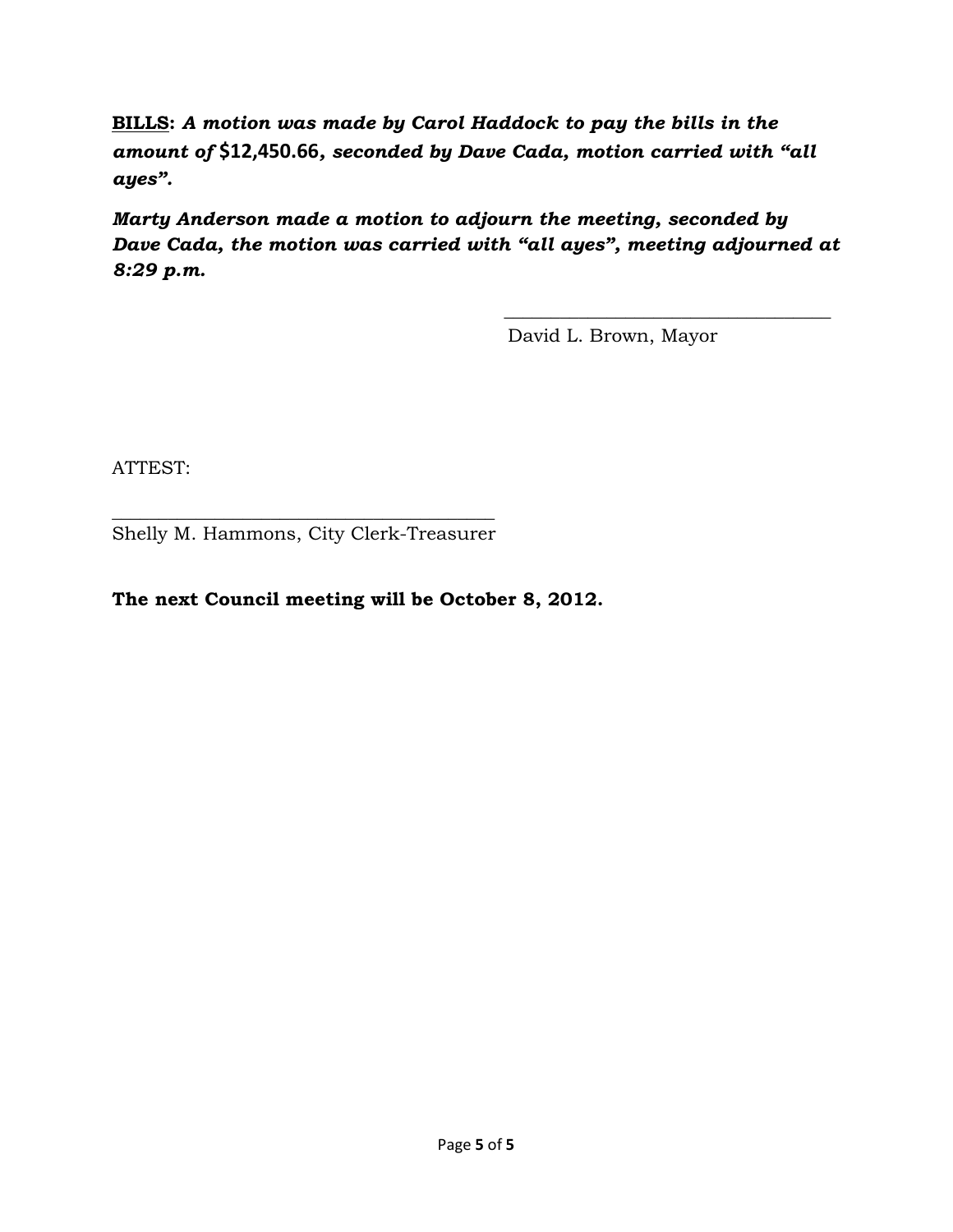

### **City Hall – 195 6th Street – Potlatch, ID 83855**

## **October 8, 2012 – 7:00 p.m.**

The regular meeting of the city council was presided over by Mayor David Brown.

Council members present: Vernon Johnson, David Cada, Carol Haddock and Marty Anderson.

## *Dave Cada made a motion that the minutes of the previous meetings of September 24, 2012, be approved as written, Marty Anderson seconded the motion, motion was approved with "all ayes".*

Also present: Shelly Hammons and Tom Andres was absent.

GUESTS: Martin Erkela, Sheri Stubbs and Jackie Lovell.

Ron and Jackie Lovell were the winners of the "Prettiest Yard in Potlatch" for September. Martin Erkela presented Jackie Lovell with the plaque that is sponsored by Frontier Communications. Dave Cada said that everyone feels this program has been a success this year. The judges have said that there seem to be more nice yards this year than any other year. Sheri Stubbs has several ideas for next year's presentations for the "Prettiest Yard in Potlatch".

1. That Frontier Communications purchase a small sign that will say "Prettiest Yard in Potlatch", contest sponsored by Frontier Communications and the City of Potlatch. The sign will be placed in the winners yards every week in a highly visible location. (It will be the same sign but rotate to the people that win.)

2. Rather than give the winners a plaque, present the winners with a \$25.00 gift certificate from participating merchants in Potlatch.

3. Have Harvest Foods put something on their sign saying who the weekly winner will be.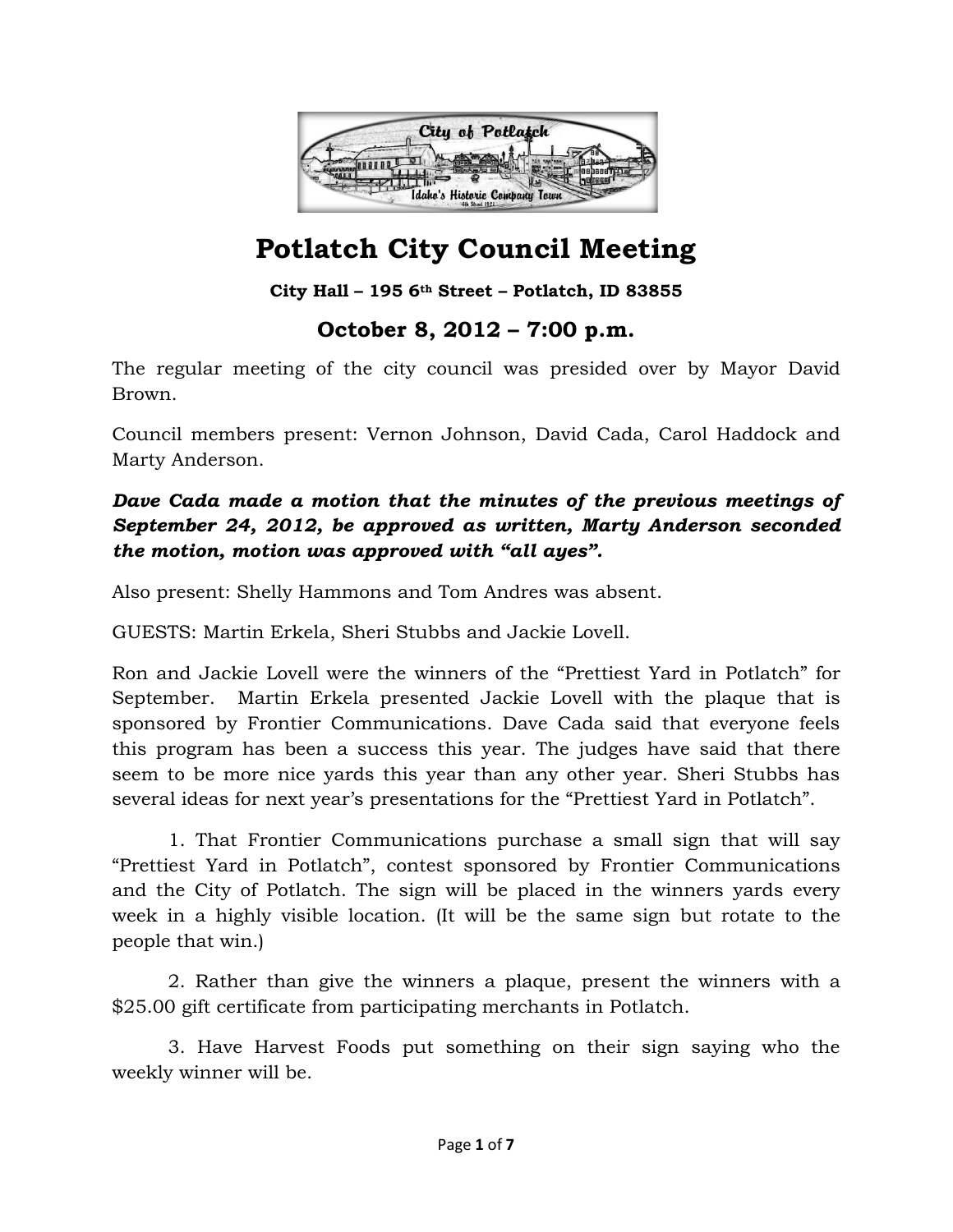4. Get more people involved so that more people hear about the contest and jump on board.

5. Have something in the CIA Newsletter and the City's Newletter every month stating which resident won and who the sponsoring merchant was that gave the prize for the week (work hand-in-hand).

Dave Cada said that this contest is creating excitement in the community and thanked Frontier Communications for their sponsorship this year. Martin suggested that everyone get back together in February of next year and decide when the contest will start and end and get a plan together.

The Mayor said that the Deputy has been tagging vehicles (boats, trailers, campers) in Potlatch for parking on the streets. The Deputy has tagged the vehicles with warning notices and now he has actually tagged a few vehicles with red flag tickets.

Jerry Chambers was one of the residents who was tagged for having his boat parked on the street and he is very angry and feels that he is being picked on. Jerry did move his boat but he has called the Mayor many times complaining about this issue. There has also been an older couple who have been in City Hall many times because they did move their boat but they have neighbors who did not move their boats and they feel that this is unjust. They had to hire someone to move their boat and they will have to hire someone to help them get their boat out. The Mayor did offer them assistance if they need it when they need to move their boat back out.

The Mayor suggested that the City open up the area up by the swimming pool for the residents to park their vehicles during the winter. The City wouldn't be liable for any damages if they did park their vehicles by the pool. Carol Haddock wondered if the City would be able to charge a rate for parking? Dave Cada said that he would like to see the area by the pool be utilized for parking. The Council discussed this issue and told Shelly to contact ICRMP and see if the City would be liable. If not, then maybe mark the area up there for individual parking. Marty Anderson said that if ICRMP says it would be ok, he would be okay with it.

The Mayor also said that the City did contact Mark Merrell several months ago and asked them if they would be willing to allow residents to park their boats, campers and trailers down at their storage units but they never did get back to the City. The Mayor suggested that the City send them a formal letter asking them this question again.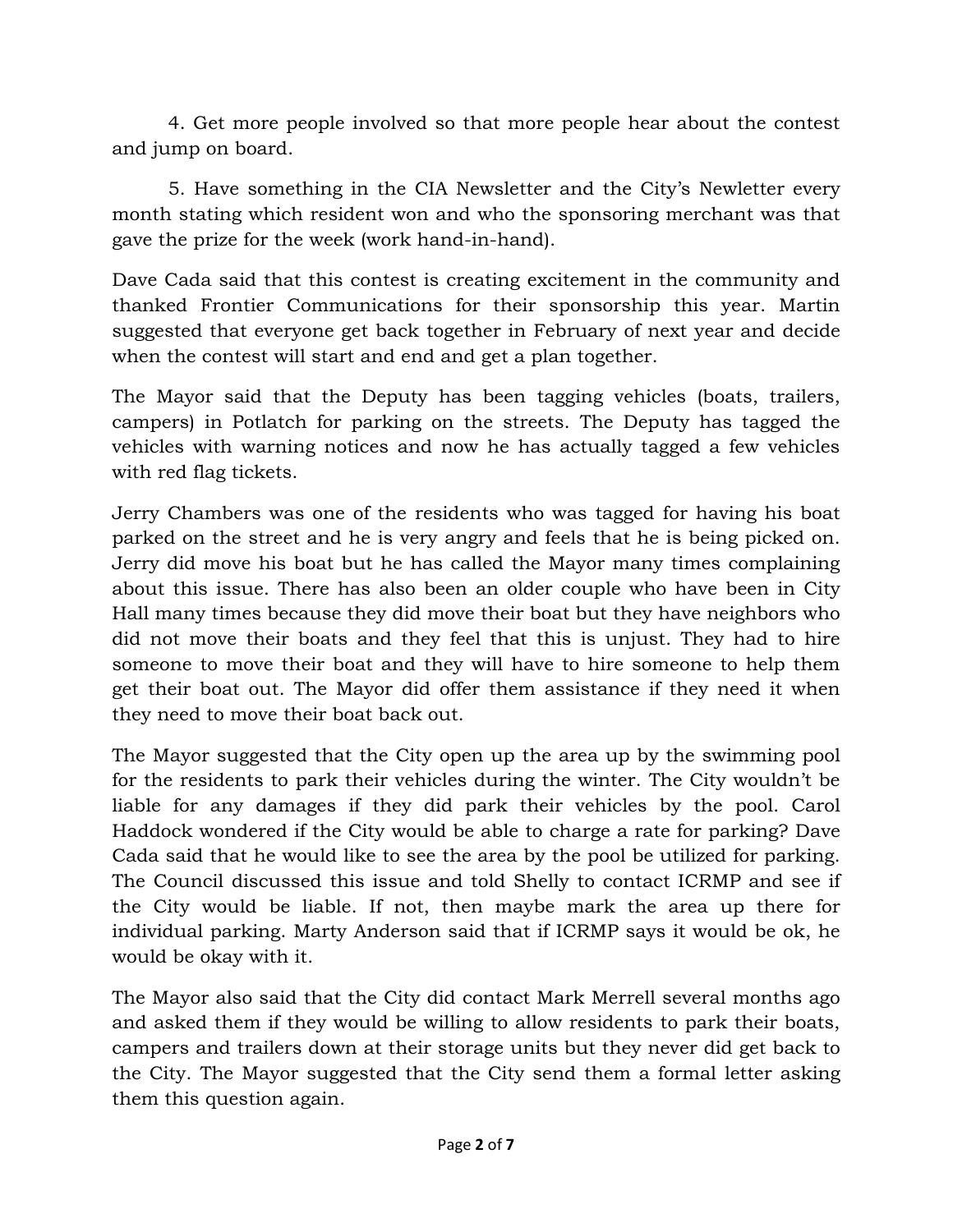The Mayor talked to the City Council regarding equipment for the City. He said that several weeks ago he, Tom, Scott and Shelly attended the IRWA training in Lewiston and when we pulled up, the parking lot was full of nice City vehicles from our neighboring communities. The Mayor said that the City needs to have pride in our equipment.

The road grader is getting pretty old (it is a 1946 road grader) and we should start to update the city's equipment. There was a fellow here last week from Roward Machinery and he showed the Mayor several graders that they have for sale. The Mayor said that he would like to see the City purchase a different road grader that would be more comfortable and more efficient for Tom to drive.

Marty said that he would like to see the City get a dump truck and possibly purchase one from the State. Marty said that they keep their equipment in tiptop shape. Vern said that in Worley there is a dump truck for sale. Dave suggested that we starting looking and compare prices to bring back to the next Council meeting.

Carol Haddock, Dave Cada and the Mayor have been working on the City's Comp Plan and making changes where needed. Carol went through the first three chapters of the Comp Plan and explained that nothing of substance has been changed. Carol suggested that the Council take these chapters home and review them and read the Comp Plan word-for-word and make sure that everything is there that we want.

The community added their input to the Comp Plan at the Public Hearing earlier this year. Shelly will send a copy of these suggestions to Carol via email. There was also public comment on Potlatch Day and Shelly will compile these suggestions and send them to Carol also.

If we want to have Urban Renewal then we should probably include that information in the Comp Plan. The Urban Renewal is governed by State Statutes. Also, do we want to include the information on (PUD) Planned Unit Development in the Comp Plan as Will Herrington (City's attorney) suggested? The PUD is in Chapter 13 of the Planning & Zoning Ordinance.

Carol's concern is that the City be ready to go when Potlatch Corporation decides to annex their property into the City. Carol will continue to bring corrected and changed chapters of the Comp Plan to the Council meetings to review and when the Comp Plan has been completed; with the changes necessary, the City will have another Public Hearing. Dave Cada did say that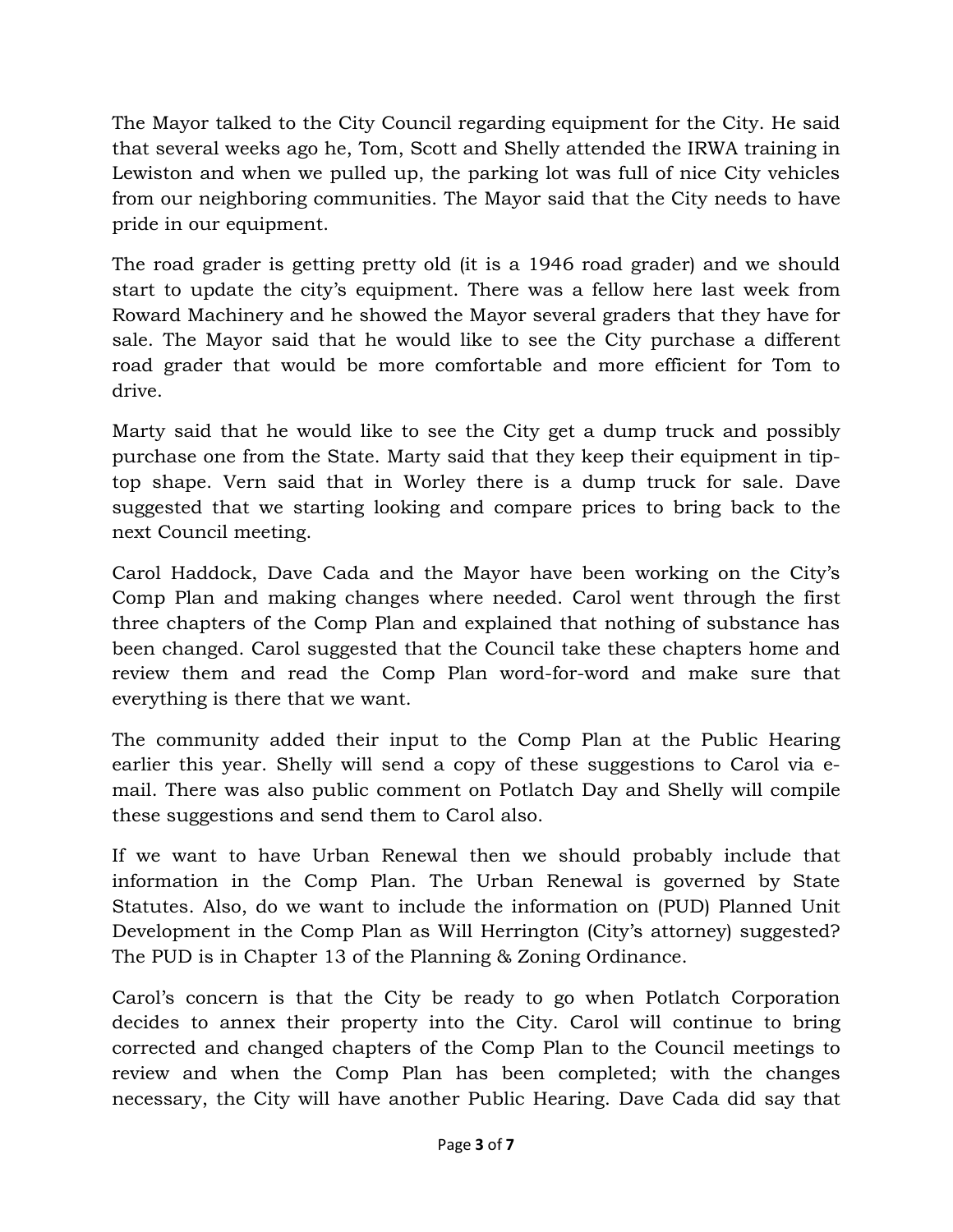the City could possibly include part of the Idaho SMART Growth information in the Comp Plan. Dave said that we still need to remember that the Comp Plan is only a plan.

The Council discussed the Master Plan that Welch Comer Engineers completed last year. The Mayor said that the plan has received a lot of media attention before we are ready for it. There have been several businesses that have contacted the City about information regarding relocating to Potlatch but one business has decided to relocate to Lewiston and the other one was just calling for information (from Mesa, AZ). Dave Cada said that the City would like Potlatch Corp. to put a price on the land that is available for sale. Carol said that one of the advantages of the Potlatch Corp. land is that it is located on a flat piece of property for residential homes to be built in the future.

The Mayor said that LEDC is working on a new logo for the  $R<sup>3</sup>TC$  project and Deb Smith did talk with the Mayor about CEDA still being interested in working with the City on the project in the future. Deb would be the point of contact for CEDA now.

The Mayor did receive a phone call from a woman in New York who is originally from France. Her name is Jennifer Luby and she is interested in how Potlatch is trying to recruit business to relocate to this area. She said that in France their businesses are relocating to Africa. Jennifer said that she will be in the area in the future and she would like to interview the Mayor when she is here.

Dave Cada said that last week when the Mayor and Dave were showing Commissioner Dave McGraw the sewer project, there were several people who came into City Hall and they were from National Geographic taking pictures of Potlatch. They would like to meet with Dave at a future date and interview him on the history of Potlatch.

B.J. Swanson of LEDC also said that the History Channel has contacted her regarding the Master Plan for Potlatch and they may come to Potlatch in the future.

Last Friday, the Mayor met with several college students and their professor from WSU who have been travelling around to small towns in the area and interviewing the Mayor's about economic development.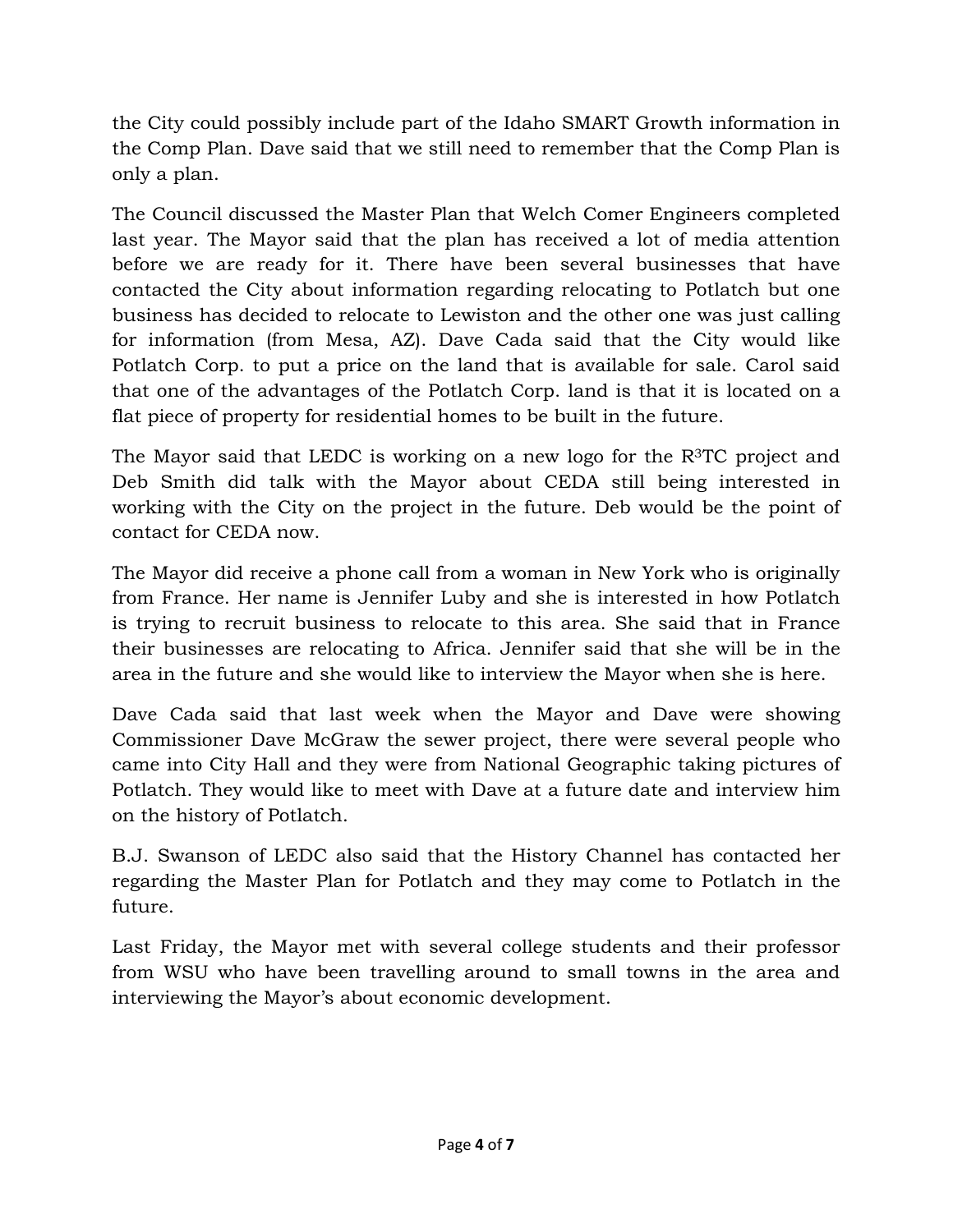#### **NEW BUSINESS:**

**1. Mayor–David Brown,** The Mayor said that the sewer project has stopped as of today. The pumps are backordered and they should be here the first of November. When the pumps arrive they will resume working on the project. The electrician is running the wire out to the project. The County requires a permit for the bridge to make sure that it will withstand flooding. S & L Underground has three different engineers working on the bridge project drawing up the plans. When they are done with the plans, Taylor Engineering will review everything. The survey crew will start on Thursday for the bridge project (it should only take approximately one week to get the bridge in). They have drilled down 90' and didn't hit any rock and they will be placing the pile driving for the bridge. The bridge project has another 45 days after they start work again and it won't cost the City any extra money for the extention.

The Gator is here and we are looking for a snow blade for it. Tom's daughter-inlaw works for John Deere and she is getting a price for the blade. The Gator doesn't have a cab on it.

Dave Cada was on the project last week with the archeologist, Jerry Jerrems. They were digging the holes to plant the trees and when they dug the holes there were some items of interest that were dug up. Dave collected a few old bottles, wrench and a sign that was all crumpled up. Dave and the Mayor brought the old sign down to the shop and Tom worked on it and flattened it out and now it is almost back to its old shape. The sign came from Felix Stapleton's Garage from the 20s or 30s (where the old Napa building is located). The garage was a Chevy dealership which was then sold to Dick Wallace and then Wally Cramer. Dave said that they dug where the trees were going to be located and they could identify different history periods by what they found. Dave said that some of the bottles were identified as being from the late 1800s.

- **1. Parks–Carol Haddock,** nothing.
- *2.* **Pool & Cemetery-Dave Cada,** nothing at this time.
- **3. Vern Johnson Water & Sewer,** going good.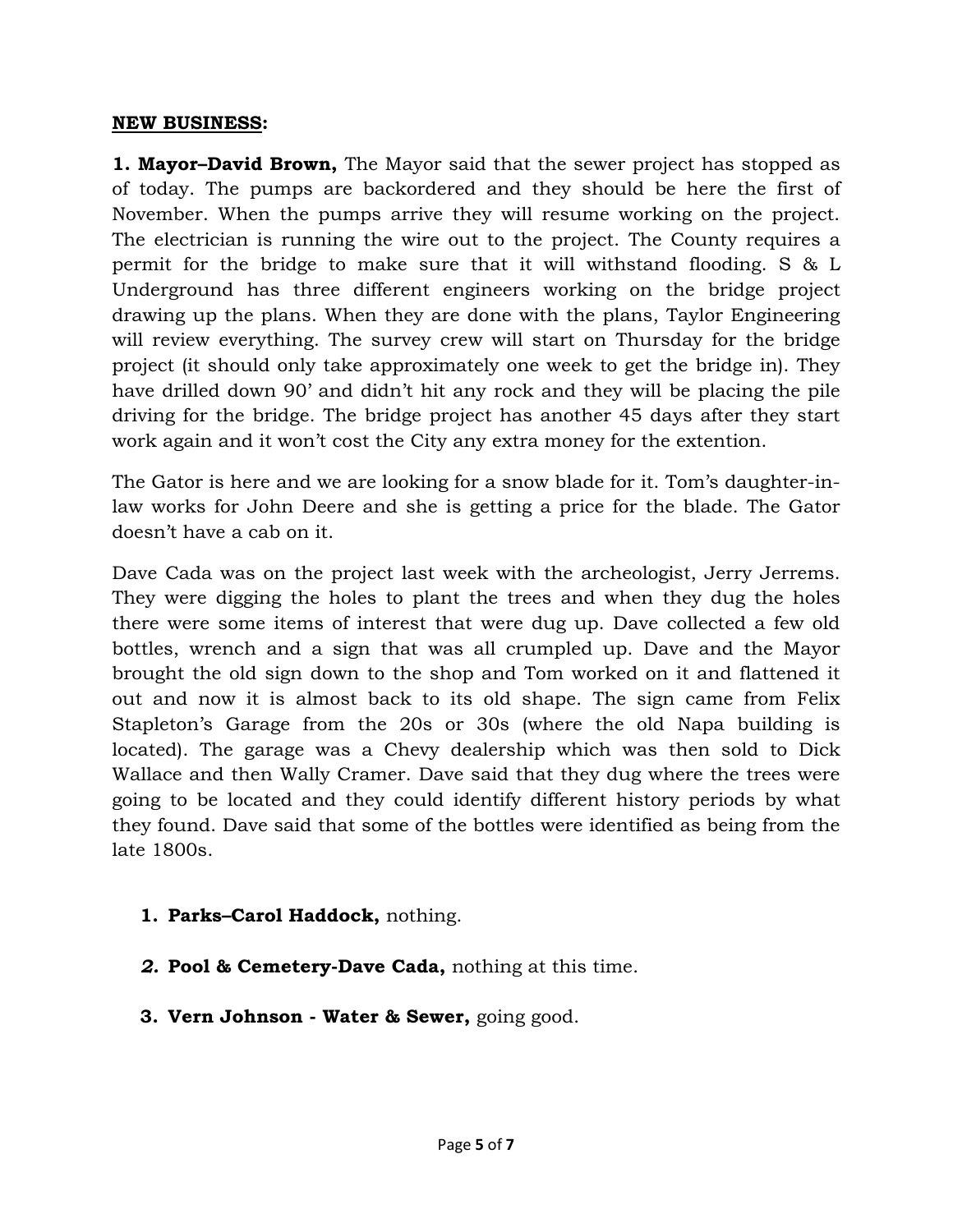- **4. Streets-Martin Anderson**, did they move the gravel yet? The Mayor said that they are waiting for some rain first as it is extremely dusty right now.
- **5. Scenic 6 -David Cada**, the Scenic 6 Economic Development Council is still focused on Christmas in Potlatch and they are working on lighting the Railroad Depot and still planning on making December 8 a big day in Potlatch!
- **6. Superintendent, Tom Andres,** absent.
- **7. Clerk- Shelly Hammons,** several Potlatch High School students asked if the City would like to advertise in their annual this year. The Council discussed this and it was decided that they have never advertised before and they declined to advertise this year.

The City sent out over 50 letters to area businesses inviting them to purchase banners (18"x45") to hang in front of their businesses on the Main Street in Potlatch. The price of the banner and a hanger will be \$130.00. The banners can be purchased with sayings or there are a few banners that a business can choose and have their name put on the banner. The Potlatch Rec. District is going to purchase two banners and the City will be purchasing two banners for the entrance to the City of Potlatch that will say "Welcome to Potlatch". Two of the banners will be fall/winter holiday banners and two of the banners will be spring/summer banners.

### **Old Business-**

## **Topics limited to** *10 minutes* **each.**

**Clerks Report:** See Payables, State Pool Statements, US Bank Statement

## **Correspondence/Updates-**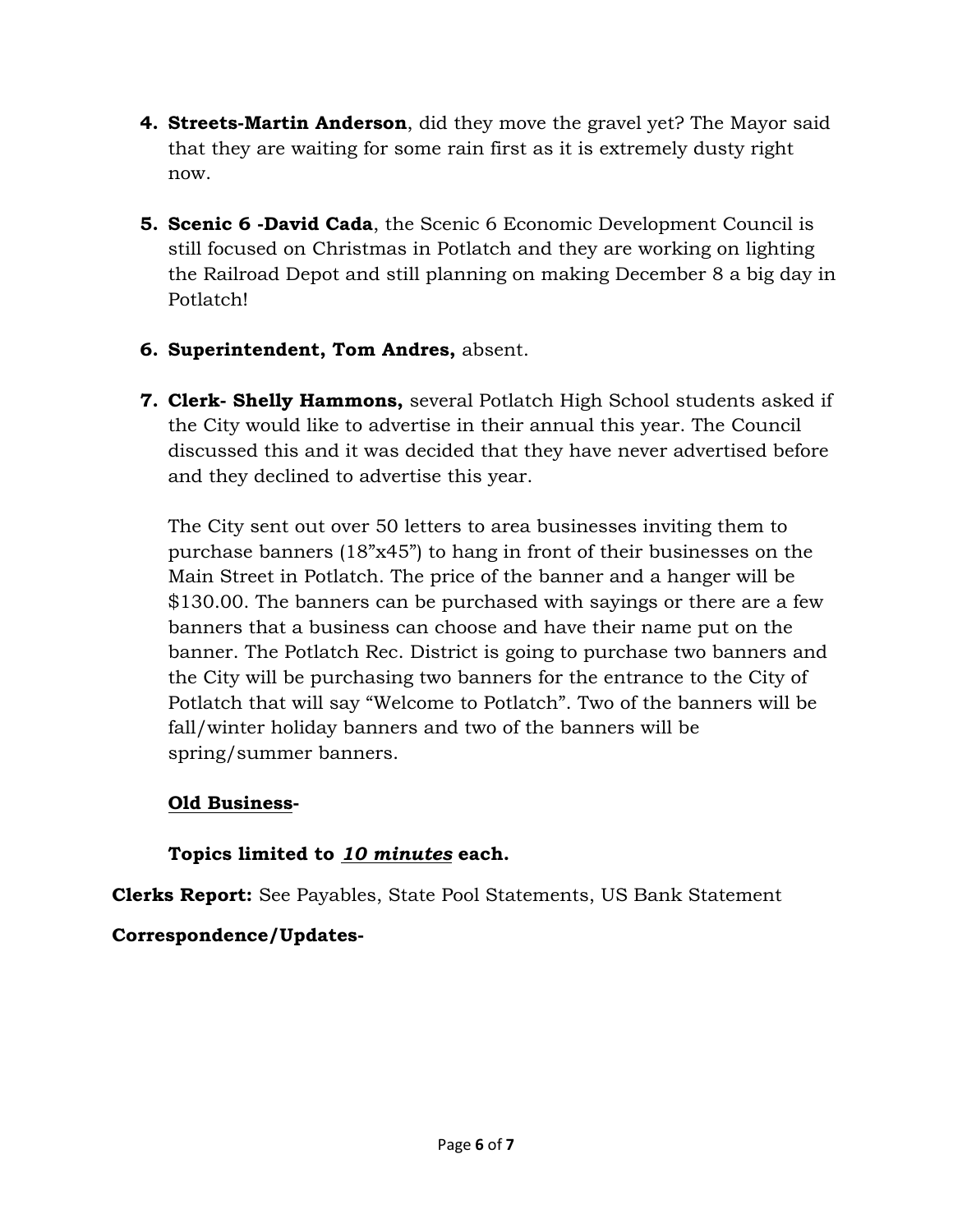**BILLS:** *A motion was made by Carol Haddock to pay the bills in the amount of* **\$8,914.59***, seconded by Marty Anderson, motion carried with "all ayes".* 

*Carol Haddock made a motion to adjourn the meeting, seconded by Marty Anderson, the motion was carried with "all ayes", meeting adjourned at 8:25 p.m.* 

 $\frac{1}{\sqrt{2}}$  ,  $\frac{1}{\sqrt{2}}$  ,  $\frac{1}{\sqrt{2}}$  ,  $\frac{1}{\sqrt{2}}$  ,  $\frac{1}{\sqrt{2}}$  ,  $\frac{1}{\sqrt{2}}$  ,  $\frac{1}{\sqrt{2}}$  ,  $\frac{1}{\sqrt{2}}$  ,  $\frac{1}{\sqrt{2}}$  ,  $\frac{1}{\sqrt{2}}$  ,  $\frac{1}{\sqrt{2}}$  ,  $\frac{1}{\sqrt{2}}$  ,  $\frac{1}{\sqrt{2}}$  ,  $\frac{1}{\sqrt{2}}$  ,  $\frac{1}{\sqrt{2}}$ 

David L. Brown, Mayor

ATTEST:

\_\_\_\_\_\_\_\_\_\_\_\_\_\_\_\_\_\_\_\_\_\_\_\_\_\_\_\_\_\_\_\_\_\_\_\_\_\_\_\_\_ Shelly M. Hammons, City Clerk-Treasurer

#### **The next Council meeting will be October 22, 2012.**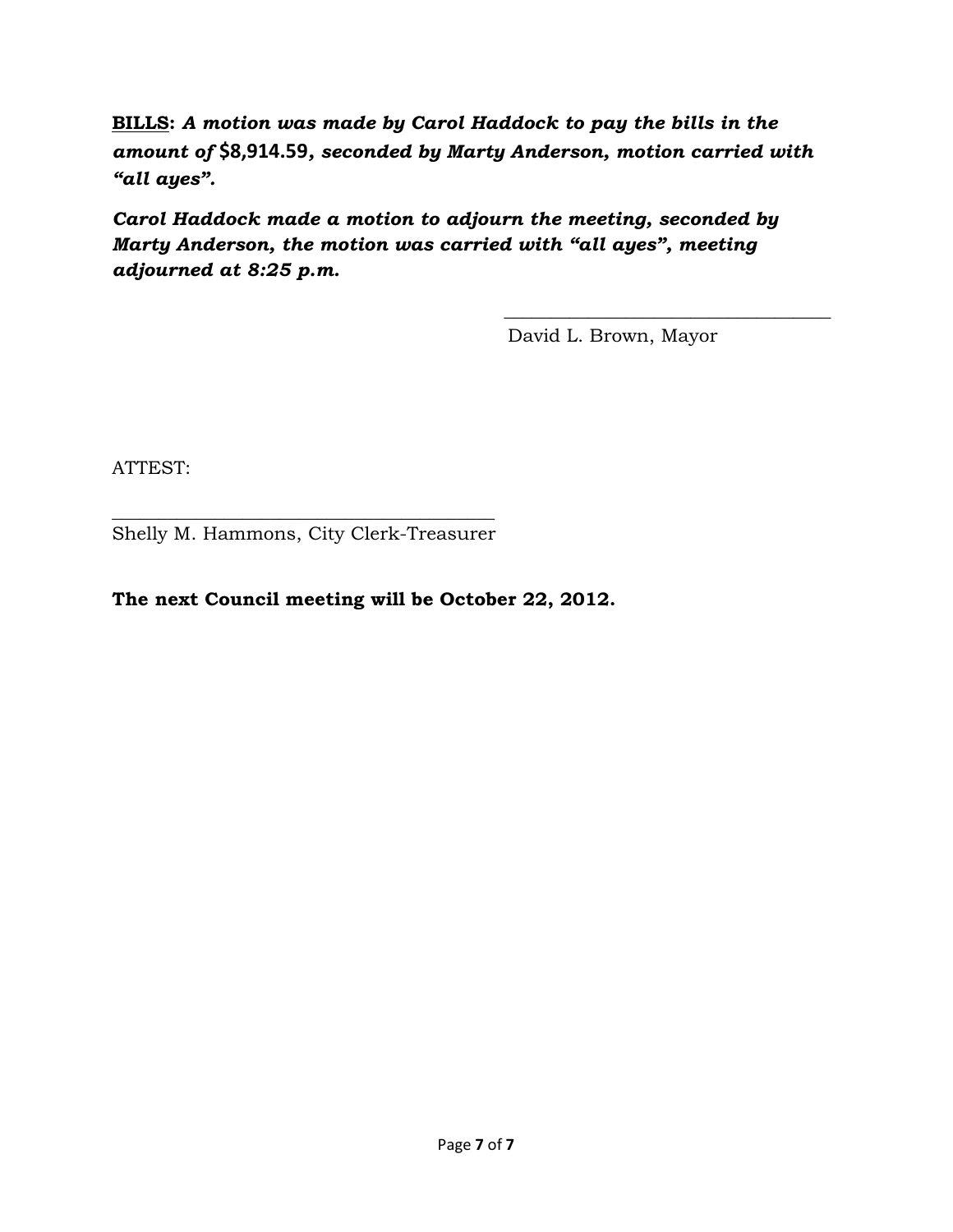

### **City Hall – 195 6th Street – Potlatch, ID 83855**

## **October 22, 2012 – 7:00 p.m.**

The regular meeting of the city council was presided over by Mayor David Brown.

Council members present: Vernon Johnson, David Cada, Carol Haddock and Marty Anderson.

### *Dave Cada made a motion that the minutes of the previous meeting minutes of October 8, 2012, be approved as written, Carol Haddock seconded the motion, motion was approved with "all ayes".*

Also present: Shelly Hammons and Tom Andres.

GUESTS: Sandy Rollins, Latah County Disaster Services and Gary Nagle, Potlatch Fire District Fire Chief.

Sandy Rollins, Latah County Disaster Services Coordinator attended the Council meeting and let the Council know that the National Night Out Against Crime Event on August 7 was awesome! Sandy said she hopes that Potlatch will do it again next year.

Sandy brought the Latah County Risk Management Manual to the City that includes evacuation maps (if we find anything wrong with the maps, let her know and she will contact ITD with the changes) and more information for anyone in the county. Sandy said that the Disaster Proclamation Declaration has been revised with this notebook.

The following information is also included in this risk management manual:

 1. Warning information (Sandy suggested copying & sending to residents with their monthly utility bills).

2. Special notification procedures

3. Has a list of agencies to contact in the case of an emergency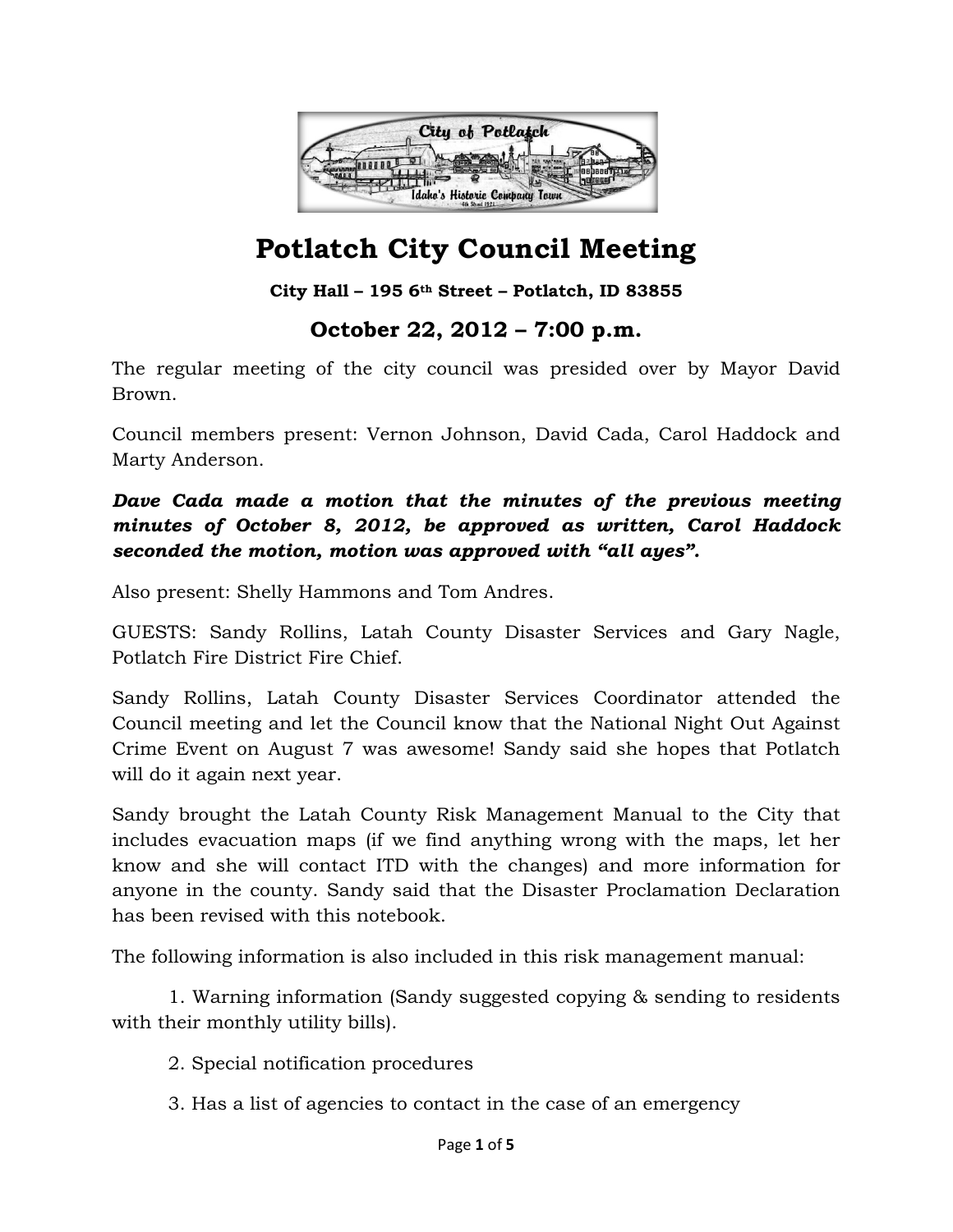Sandy said that every town should have its own disaster plan. The Mayor asked her what would be considered a disaster?

a. Wildland fires b. Flooding c. Severe weather conditions

Sandy said that their budget has been decreased in the past few years (they used to receive \$136,000 a year for their budget and they are down to \$86,000 now) also the county doesn't meet with FEMA anymore because of the budget cuts. They used to meet two times a year with FEMA and then it went down to once a year. Sandy said that her department used to participate in very few events in Latah County in a year and now they are up to 10 events a year.

Latah County Disaster Services is also providing training sessions in Idaho and some sessions in Washington. Sandy said that elected officials are supposed to take training and that there are training sessions available online (NIMS is a good training to take online).

The Mayor asked Sandy who would Potlatch's contact be in the case of an emergency? The City of Potlatch would contact the Potlatch Fire District and then Gary Nagle would contact Sandy.

The grant money that is available through Disaster Services helped purchase a new siren for the Potlatch Fire Department. The grant funding is only available for communications and that as of 2013 there will be new regulations regarding digital narrowband communications, all communication radios and computers will have to be reprogrammed to comply with the regulations.

The Mayor told the Council that Shelly contacted ICRMP regarding residents parking their boats, campers, trailers, etc. at the pool and who would be liable in the case of an accident. ICRMP said that the City would not be liable if there were an accident to a vehicle but ICRMP suggested that the City require the resident to sign a document releasing the City from liability in the case of an accident. Carol Haddock asked how long the residents would be able to park up by the pool? Would we allow them to park there in the summer when the pool is open? The Council discussed this and agreed that they would not be allowed to park there in the summer.

The Mayor said that Pipeline Inspections was at the Idaho Rural Water Conference that we attended in September in Lewiston. They will clean and camera sewer lines at a cost of \$1.25 per foot. The City has contacted Pipeline Inspections to come and inspect the sewer line that runs from the Forest Service to the lift station. We think there is approximately 2,200 feet of sewer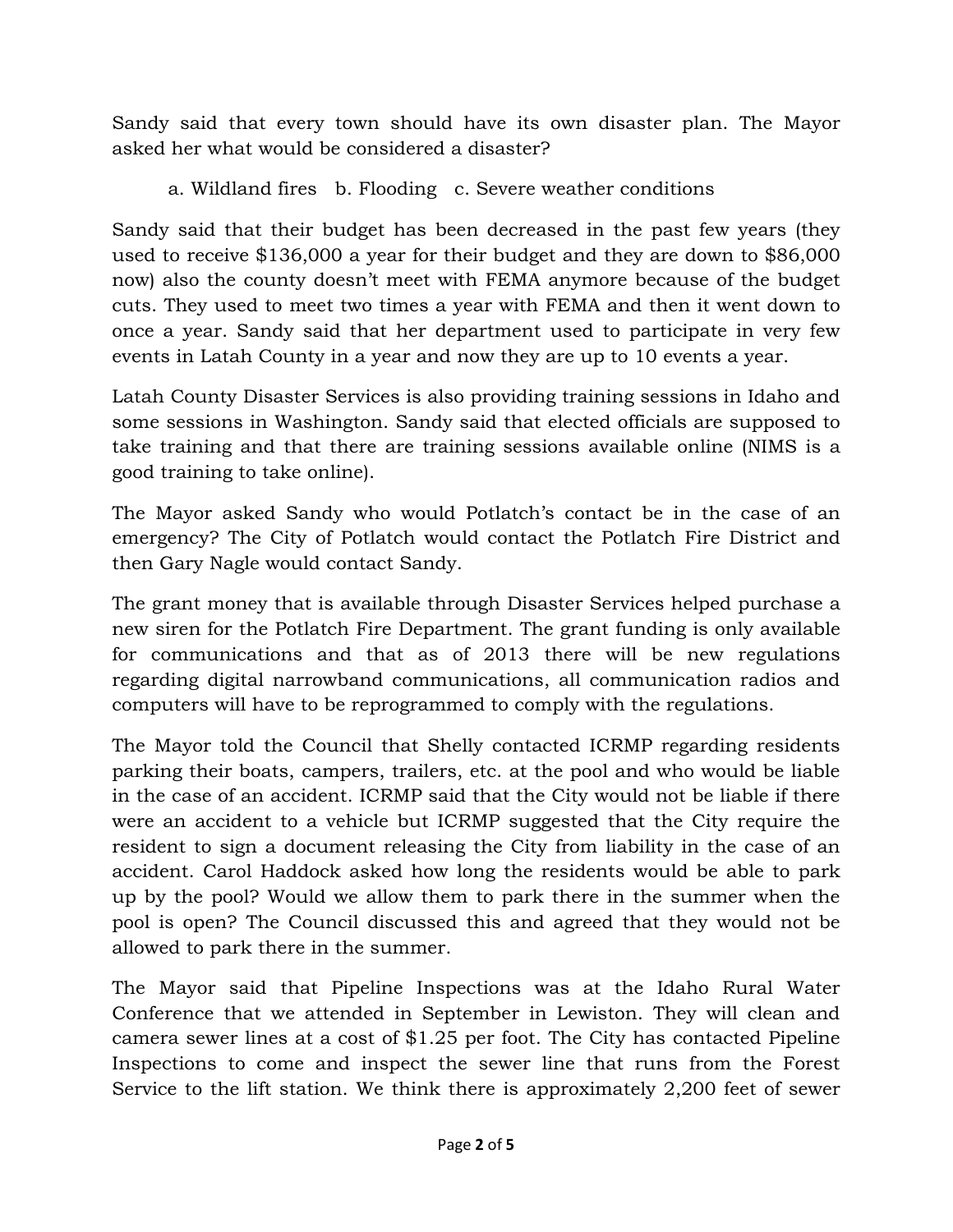line and the cost to camera and clean that line would be \$2,750.00. Pipeline would not charge a mobilization fee because they will be at another nearby system.

The Council discussed this and wondered what type of pipe is out there? Tom said that he thought it may be concrete pipe. Tom also wondered who far they would be able to send their camera up the line because we don't know where several manholes are and Tom also said that the sewer line is buried deep. Marty said that if it is our line, we should find out what it looks like.

### **NEW BUSINESS:**

**1. Mayor–David Brown,** last week Rob and Heidi Zender stopped in at City Hall and they were travelling from Utah. They have an ammunition company in Utah and they had travelled to Lewiston to purchase a machine to help make ammunition and they had read about Potlatch and came to check it out. Rob said that all of their components to make a bullet come out of Lewiston and they would like to move their company closer to Lewiston. They spoke with the Mayor for over two hours.

The City contacted Deb Smith at CEDA to meet with Rob and Heidi the next day after their training in Lewiston. Deb met with them and then she contacted LEDC regarding this prospect. The next day CEDA, LEDC, Rob and Heidi and another couple, Scott and Lisa Firestone, met in Moscow regarding relocating their respective companies to Potlatch. They then travelled to Potlatch and met with the Mayor. Both couples explained that their businesses are growing by leaps and bounds and they would like to relocate to Potlatch and become anchor tenants and help design a building to hold other businesses.

CEDA said that they may be able to help construct a building and also Walter Steed has expressed interest in being involved in anything to do with obtaining a grant from Idaho Dept. of Commerce. The Council will have to decide which agency to choose to be the grant administrator if the project does take off. Maybe there is a possibility to obtain two separate grants and both agencies can work on obtaining grants?

The City has also been contacted by a man in Hong Kong regarding a manufacturing company that is for sale in Europe for \$20M. He has also contacted LEDC regarding this prospect.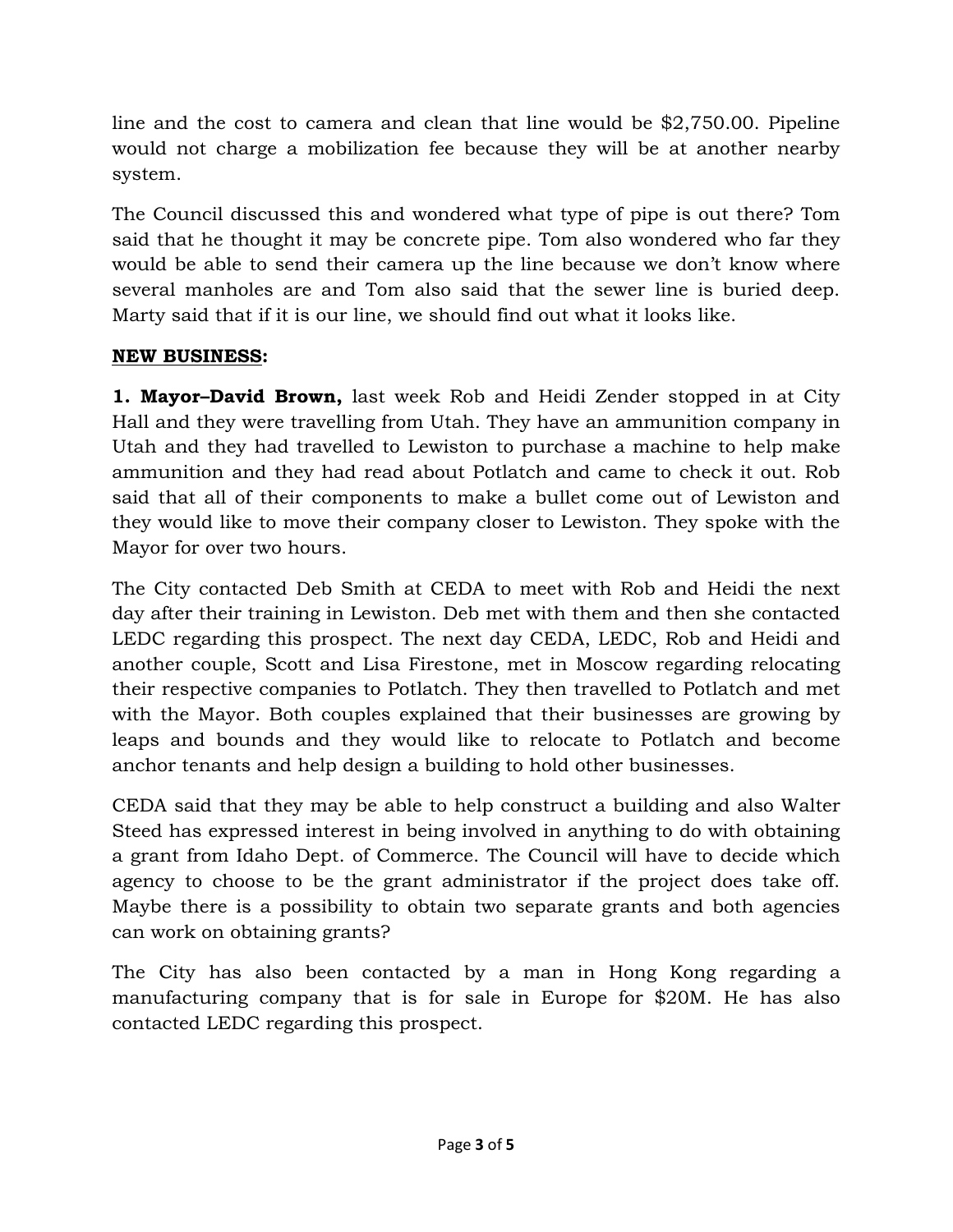The Mayor has met with Fred Argelan who is a contract land application wastewater operator. The City must hire a contract operator for six months until Tom and Scott can take their land application wastewater test.

The Mayor said that the City has discussed what to do regarding the water system in the case of an emergency and we could rent a generator from a rental company in Moscow. Dave Cada said that when we were at the PRIMA meeting in Moscow last week, Dave spoke with Jim McNall of ICRMP and Jim said that the City of Boise rents generators when needed from a company in Boise. Tom said that he has been told that the lift station would require a 150Kw generator with a soft start. Maybe we would be able to rent a generator from Avista? The pump is a 50 hp submersible pump.

The Council also discussed how long the city would be able to supply water to the residents in an extended power outage? Tom said that he will fill the reservoir and shut all of the wells off and see how far the water will go when not refilling.

We will also put a notice in the newsletter that in the case of an emergency or an extended power outage, residents can meet at the Rebekah Hall for food and heat.

- **1. Parks–Carol Haddock,** nothing.
- *2.* **Pool & Cemetery-Dave Cada,** nothing at this time.
- **3. Vern Johnson Water & Sewer,** everything is working good.
- **4. Streets-Martin Anderson**, asked if Tom has moved the gravel yet or put it on the alleys in town? Marty said that there is a hole on Ponderosa by the school that needs repaired. There are several alleys that need gravel on them too.
- **5. Scenic 6 -David Cada**, the Scenic 7 Council is still working on making December 8 a big day in Potlatch for the Christmas celebration. They are going to be having many crafters in town.
- **6. Superintendent, Tom Andres,** nothing.
- **7. Clerk- Shelly Hammons,** nothing.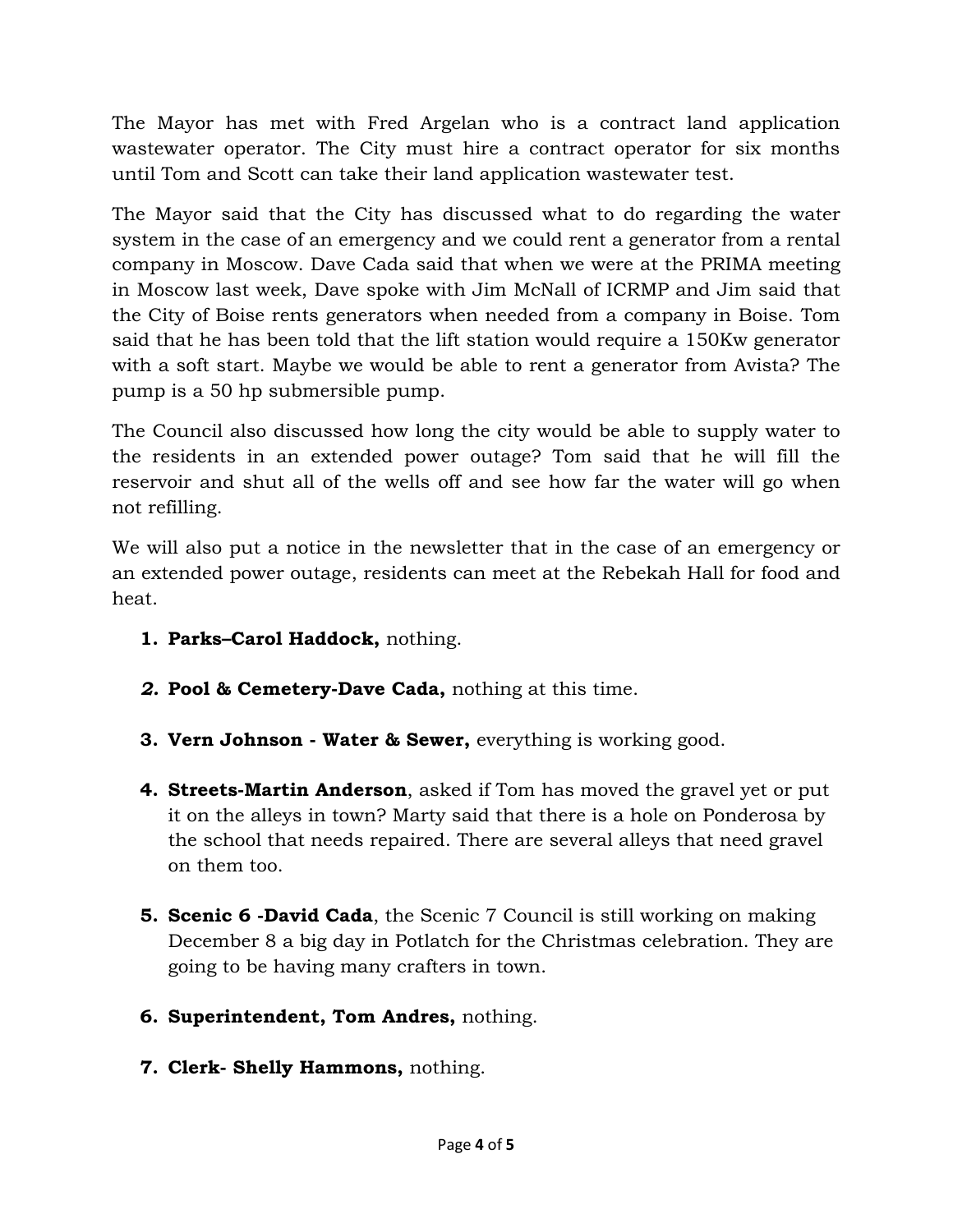#### **Old Business-**

### **Topics limited to** *10 minutes* **each.**

**Clerks Report:** See Payables, State Pool Statements, US Bank Statement

#### **Correspondence/Updates-**

**BILLS:** *A motion was made by Carol Haddock to pay the bills in the amount of* **\$9,908.46***, seconded by Dave Cada, motion carried with "all ayes".* 

*Carol Haddock made a motion to adjourn the meeting, seconded by Marty Anderson, the motion was carried with "all ayes", meeting adjourned at 8:23 p.m.* 

 $\frac{1}{\sqrt{2}}$  ,  $\frac{1}{\sqrt{2}}$  ,  $\frac{1}{\sqrt{2}}$  ,  $\frac{1}{\sqrt{2}}$  ,  $\frac{1}{\sqrt{2}}$  ,  $\frac{1}{\sqrt{2}}$  ,  $\frac{1}{\sqrt{2}}$  ,  $\frac{1}{\sqrt{2}}$  ,  $\frac{1}{\sqrt{2}}$  ,  $\frac{1}{\sqrt{2}}$  ,  $\frac{1}{\sqrt{2}}$  ,  $\frac{1}{\sqrt{2}}$  ,  $\frac{1}{\sqrt{2}}$  ,  $\frac{1}{\sqrt{2}}$  ,  $\frac{1}{\sqrt{2}}$ 

David L. Brown, Mayor

ATTEST:

\_\_\_\_\_\_\_\_\_\_\_\_\_\_\_\_\_\_\_\_\_\_\_\_\_\_\_\_\_\_\_\_\_\_\_\_\_\_\_\_\_ Shelly M. Hammons, City Clerk-Treasurer

**The next Council meeting will be November 12, 2012.**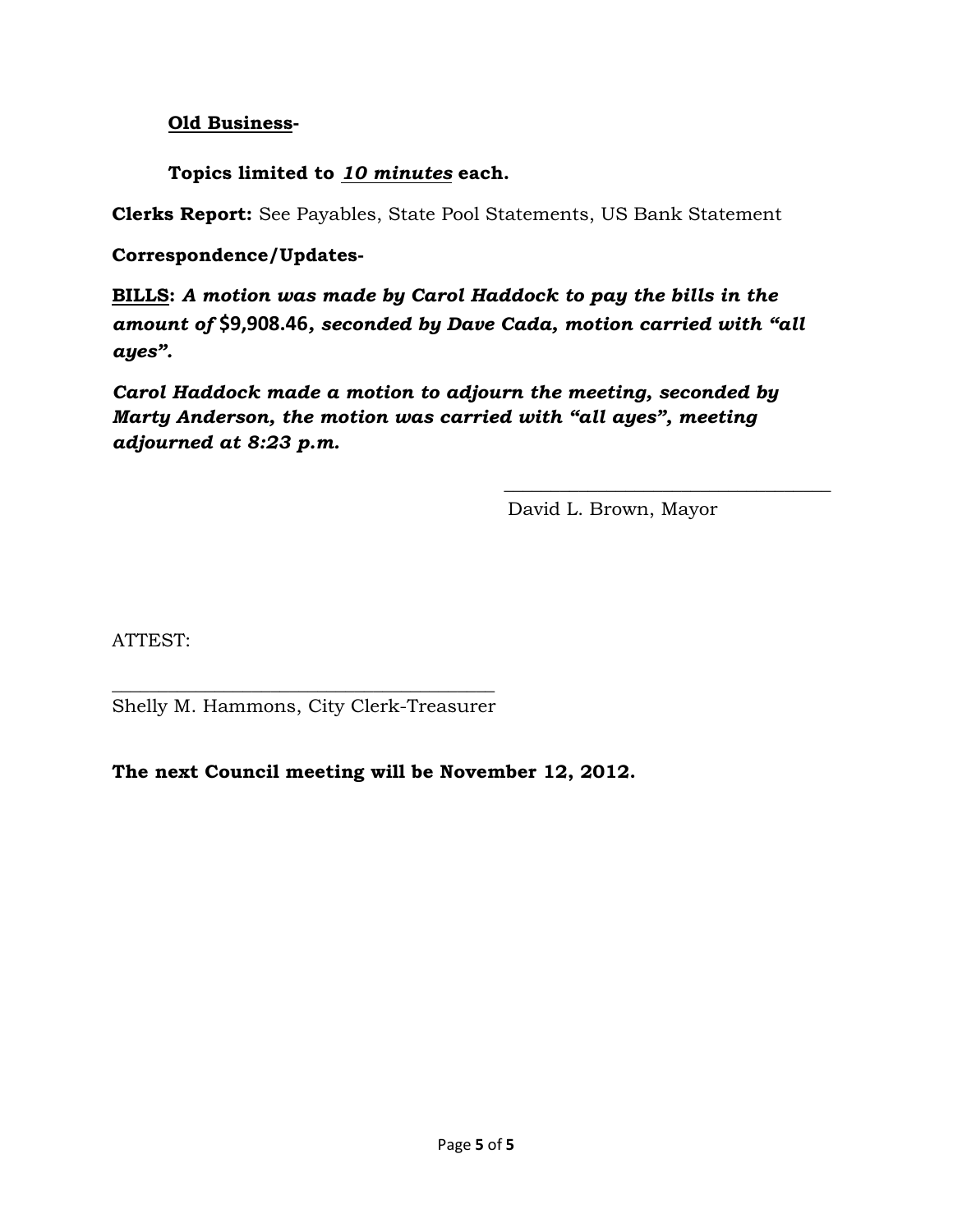

**City Hall – 195 6th Street – Potlatch, ID 83855**

## **November 13, 2012 – 7:00 p.m.**

The regular meeting of the city council was presided over by Mayor David Brown.

Council members present: Vernon Johnson, David Cada, Carol Haddock and Marty Anderson.

### *Carol Haddock made a motion that the minutes of the previous meeting minutes of October 22, 2012, be approved as written, Dave Cada seconded the motion, motion was approved with "all ayes".*

Also present: Shelly Hammons, Tom Andres was absent.

GUESTS: None.

Jerry Chambers did not attend the Council meeting. He had complained because he had to move his boat off of the street and store it somewhere else.

The Council discussed Tina Delph and the fact that they would like to take scrap metal at her Antique Store location (have a flatbed truck available). If the City approved the contract, the Council agreed that she would have to keep the area looking nice and clean.

U of I was wondering if the City would like to be involved in a website promoting volunteers if needed. The Council said that they would contact the U of I if volunteers were needed in the City.

The VFW had a leak last month and were wondering if they would be able to get a reduction in their bill. The Council said that there is a clause in the old minutes that a portion of their bill can be removed in this case. Shelly will look at the minutes and find out what the amount is that can be removed.

Carol Haddock has formed a Local Investment Group and they are meeting monthly at City Hall. The group met with John Lang of CEDA at their last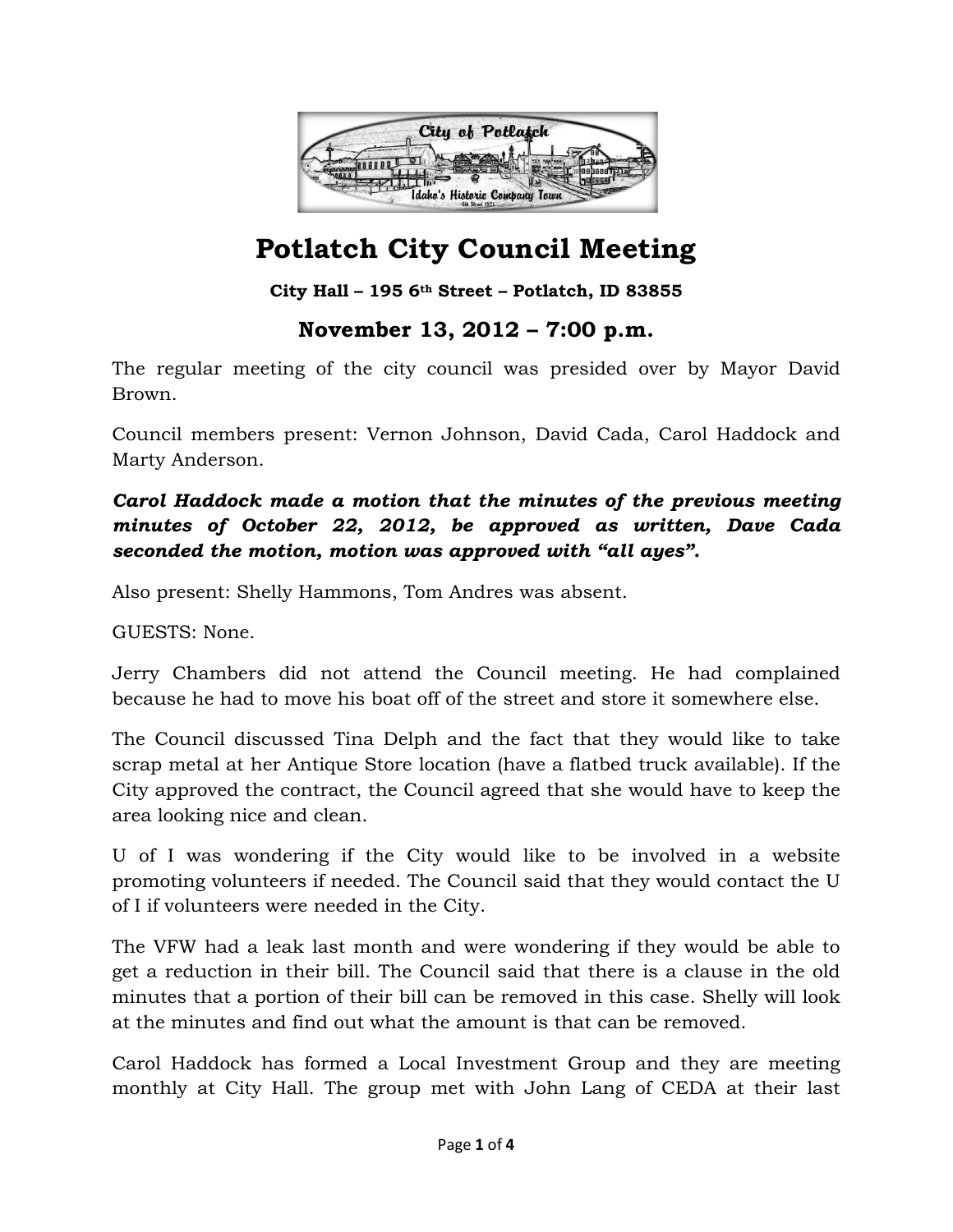meeting. John met with the group and talked about funding opportunities: grants and financing that is available. John also explained about projects that CEDA has worked on with other communities. The group has made an offer to Potlatch Corporation for 10 acres on the old mill site. Delfred Cone has several buildings that he may donate to be placed on the 10 acres if the buildings will pass code. The buildings would have to be approved by an engineer. John wants to focus on CEDA money and use Idaho Department of Commerce money later.

The Council discussed having Tom Moore (City's Engineer) look into the Ordinances that Nez Perce County has regarding firearms manufacturers.

### **NEW BUSINESS:**

**1. Mayor–David Brown,** last week the contractors started up the wastewater spray irrigation site with fresh water. There are some things that aren't working correctly.

The contractor had to get a permit from the county for the installation of the bridge and have the area surveyed. Since they will be working in the floodplain, they have to have DEQ approval. Angela Taylor is working with Ester Ceja of DEQ on the environmental checklist for the bridge. Ester called Tim Wendlend to make sure that there is funding available and there are funds available. It will cost more to install the bridge if the work is completed after the first of the year. Angela is not charging for her work on the bridge work. The contractors can't do anything until the ground is frozen and they do not have the bridge yet.

Tom received pictures from Rowand Machinery on a road grader and the cost was \$30,000. Marty said that he just attended an auction and there was a road grader for sale that went for \$84,000.

The Mayor had another tour of PNW Arms recently. PNW Arms has been told by Latah County Planning and Building and they must remodel their building to meet fire code. PNW Arms had been told when they first arrived how to upgrade their building. Now PNW Arms has been told that they must bring their building up to Latah County Fire Code and it may possibly cost PNW Arms approximately \$250,000 to add the new fire code additions. They have been trying to work with Latah County Planning & Building but they received a letter that stated that they must meet these expectations by November 15. PNW Arms said that they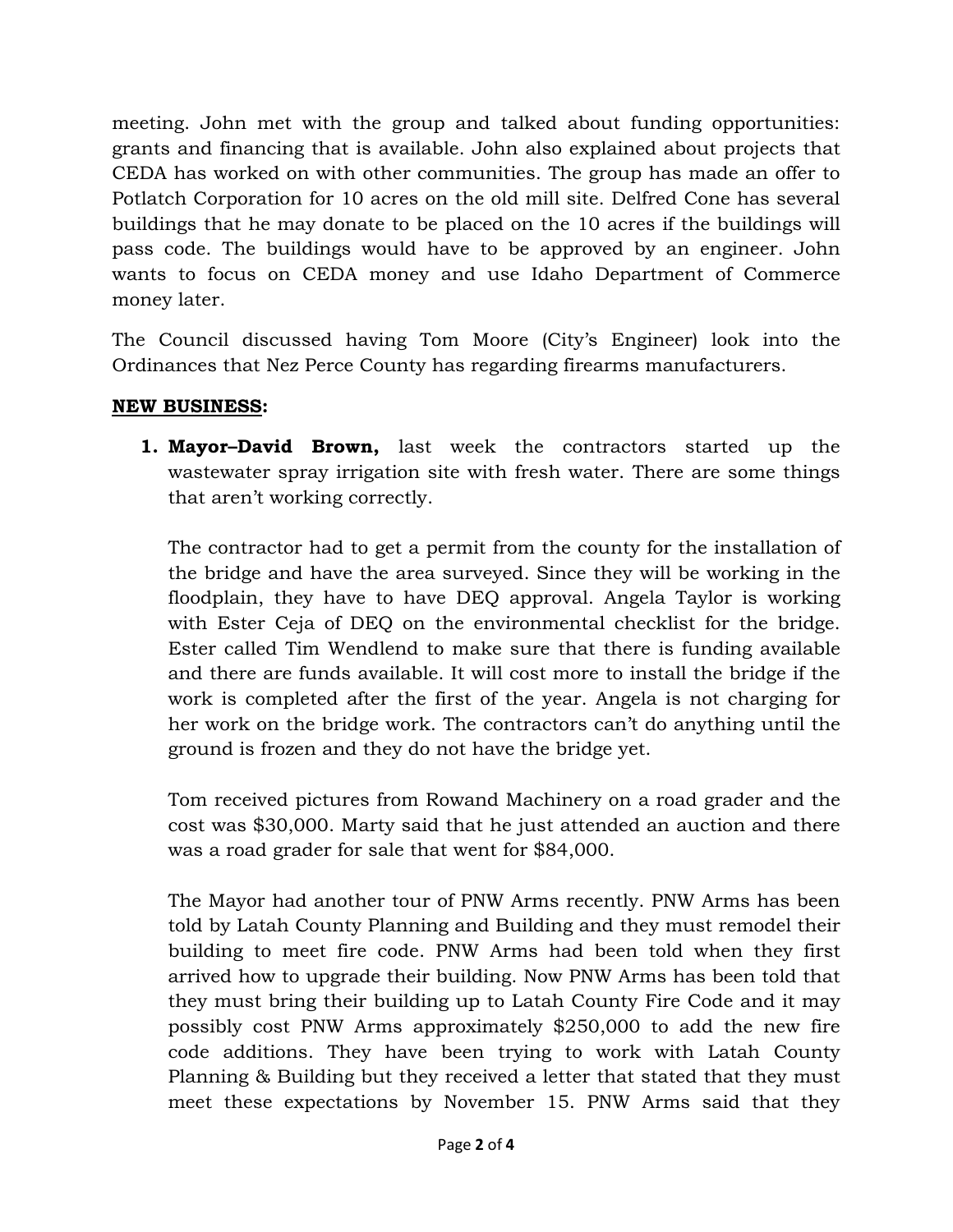received a letter that said if their building wasn't up to code, they would have to shut down operations. B.J. Swanson has been working with PNW Arms and trying to get the Fire Marshal to inspect the building and let everyone know exactly what the Idaho Fire Code is so that everyone is on the same page. The local Fire Chief, Gary Nagle, has been asked to invite the Fire Marshal to Potlatch so that he can tour the facility. PNW Arms is very aware of safety measures and they are more than willing to cooperate but they would like to know exactly what needs to be done.

Carol Haddock suggested that the City meet with other City Councils and Latah County Planning & Building so that everyone is aware of what the rules and regulations are and we can all follow one set of rules.

The Mayor said that he has spoken with Eagle View Arms and they are still interested in coming to Potlatch. Currently, there are three companies interested in moving to Potlatch. CEDA has said that if somebody is ready to move in and they sign a lease, CEDA will help with funding.

- **2. Parks–Carol Haddock,** nothing.
- **3. Pool & Cemetery-Dave Cada,** nothing at this time.
- **4. Vern Johnson Water & Sewer,** doing good.
- **5. Streets-Martin Anderson**,
- **6. Scenic 6 -David Cada**, the Scenic 6 Council is working on "Christmas in Potlatch" for December 8. All the spaces for the craft vendors have been filled and they are maxed out. Santa will be arriving by train (an old train car from Palouse, WA).

Last week, the Pullman Chamber of Commerce (approximately 30 people) toured City Hall and the train Depot. They take a tour every year and this year Potlatch was one of their stops. It was well received and they received a thank you card.

**7. Superintendent, Tom Andres,** nothing.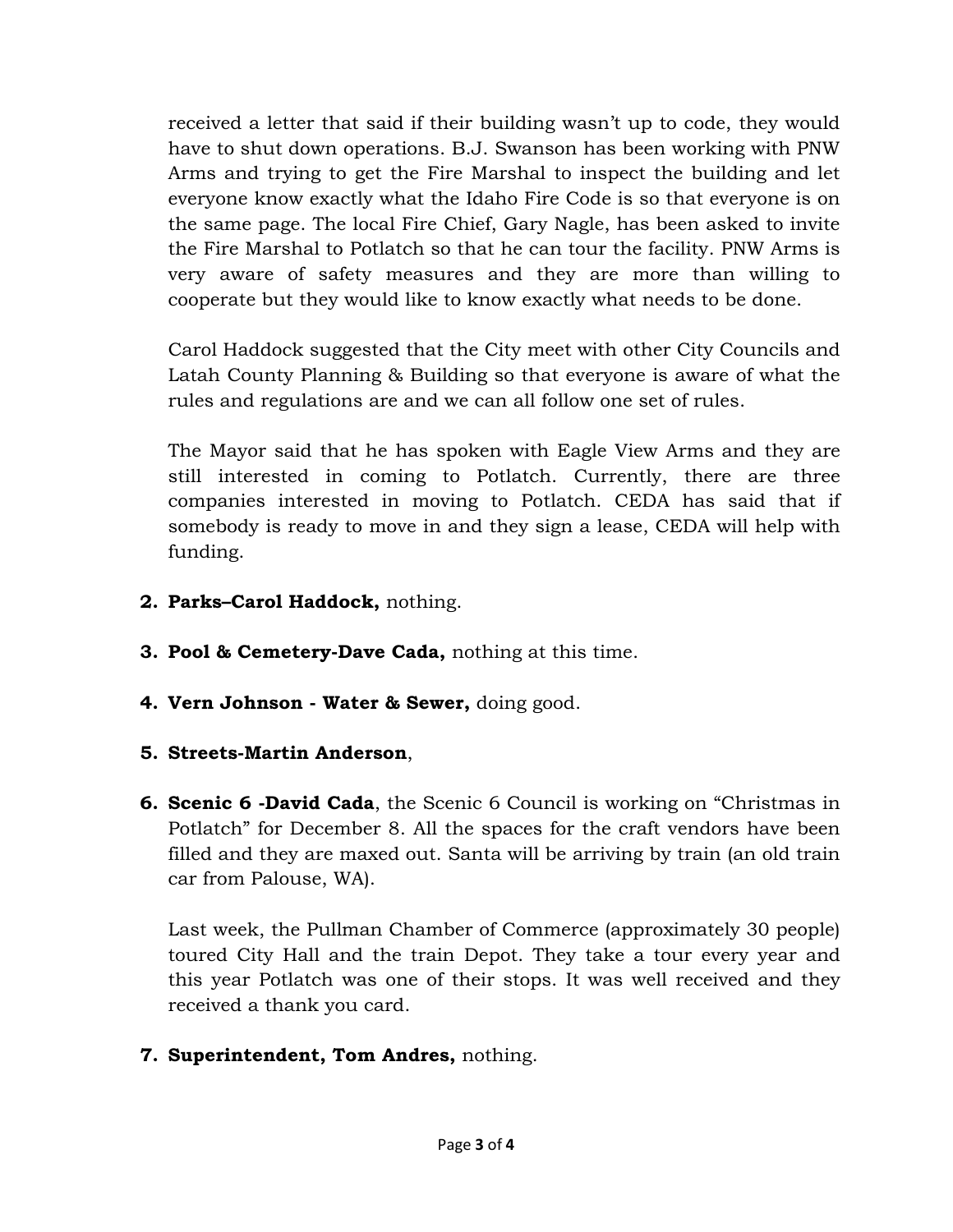**8. Clerk- Shelly Hammons,** Jean Millheim, the dance teacher who rents the Scenic 6 Depot on Tuesdays, wanted to know if Diana Bren would be able to get a key to the Depot to clean before each class. The Council said that Diana would be able to have a key. The Mayor said that Shelly should tell Don Aschinger to check the Depot every night. The City should make a list of inventory of what is in the Depot and provide a checklist to Don to go through.

### **Old Business-**

### **Topics limited to** *10 minutes* **each.**

**Clerks Report:** See Payables, State Pool Statements, US Bank Statement

#### **Correspondence/Updates-**

**BILLS:** *A motion was made by Carol Haddock to pay the bills in the amount of* **\$27,318.19***, seconded by Marty Anderson, motion carried with "all ayes".* 

 $\frac{1}{\sqrt{2}}$  ,  $\frac{1}{\sqrt{2}}$  ,  $\frac{1}{\sqrt{2}}$  ,  $\frac{1}{\sqrt{2}}$  ,  $\frac{1}{\sqrt{2}}$  ,  $\frac{1}{\sqrt{2}}$  ,  $\frac{1}{\sqrt{2}}$  ,  $\frac{1}{\sqrt{2}}$  ,  $\frac{1}{\sqrt{2}}$  ,  $\frac{1}{\sqrt{2}}$  ,  $\frac{1}{\sqrt{2}}$  ,  $\frac{1}{\sqrt{2}}$  ,  $\frac{1}{\sqrt{2}}$  ,  $\frac{1}{\sqrt{2}}$  ,  $\frac{1}{\sqrt{2}}$ 

*Carol Haddock made a motion to adjourn the meeting, seconded by Marty Anderson, the motion was carried with "all ayes", meeting adjourned at 8:00 p.m.* 

David L. Brown, Mayor

ATTEST:

 $\frac{1}{2}$  ,  $\frac{1}{2}$  ,  $\frac{1}{2}$  ,  $\frac{1}{2}$  ,  $\frac{1}{2}$  ,  $\frac{1}{2}$  ,  $\frac{1}{2}$  ,  $\frac{1}{2}$  ,  $\frac{1}{2}$  ,  $\frac{1}{2}$  ,  $\frac{1}{2}$  ,  $\frac{1}{2}$  ,  $\frac{1}{2}$  ,  $\frac{1}{2}$  ,  $\frac{1}{2}$  ,  $\frac{1}{2}$  ,  $\frac{1}{2}$  ,  $\frac{1}{2}$  ,  $\frac{1$ Shelly M. Hammons, City Clerk-Treasurer

**The next Council meeting will be November 26, 2012.**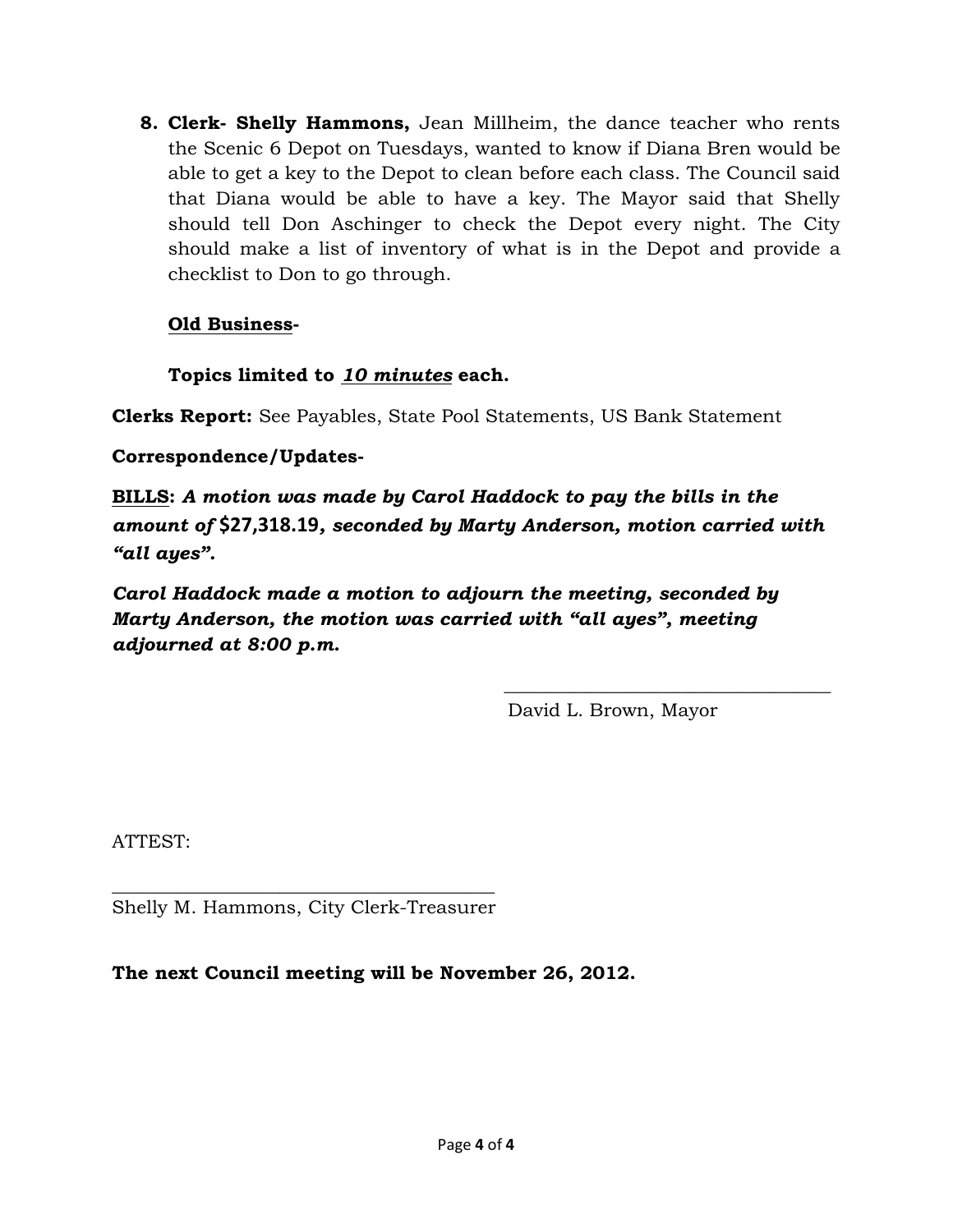

### **City Hall – 195 6th Street – Potlatch, ID 83855**

## **November 26, 2012 – 7:00 p.m.**

The regular meeting of the city council was presided over by Mayor David Brown and the meeting time was moved to Tuesday, November 13, because Monday was Veteran's Day and City Hall was closed in observance of this holiday.

Council members present: Vernon Johnson, Carol Haddock and Marty Anderson. Dave Cada was sick.

### *Carol Haddock made a motion that the minutes of the previous meeting minutes of November 13, 2012, be approved as written, Vern Johnson seconded the motion, motion was approved with "all ayes".*

Also present: Shelly Hammons, Tom Andres was absent.

GUESTS: Judd Wilson of The Freedom Press, Moscow.

The City of Potlatch received a one-time assessment fee from the III-A for 2012. *Carol Haddock made a motion that the City pay the one-time assessment fee of \$6,480.00, Vern Johnson seconded the motion, the motion was approved with "all ayes".* 

The contract with Alsco (mats for City Hall) will be up in January of 2013. The City wrote a letter cancelling the contract and Alsco gave the City a new estimate of what a contract would be to continue with Alsco. The Council reviewed the contract and decided not to renew the contract. The Council said that we can continue to receive the mats and they will review everything in the spring.

Presnell Gage is auditing the City's books for FY 2010-2011. During the audit, Nick Nicholson found that the City had been reimbursed twice for the same contractor invoice in October 2010 from CDBG and DEQ. The total amount was for \$22,813: \$10,000 of that pay request is able to be used for handicapped construction and after review recently from DEQ there is another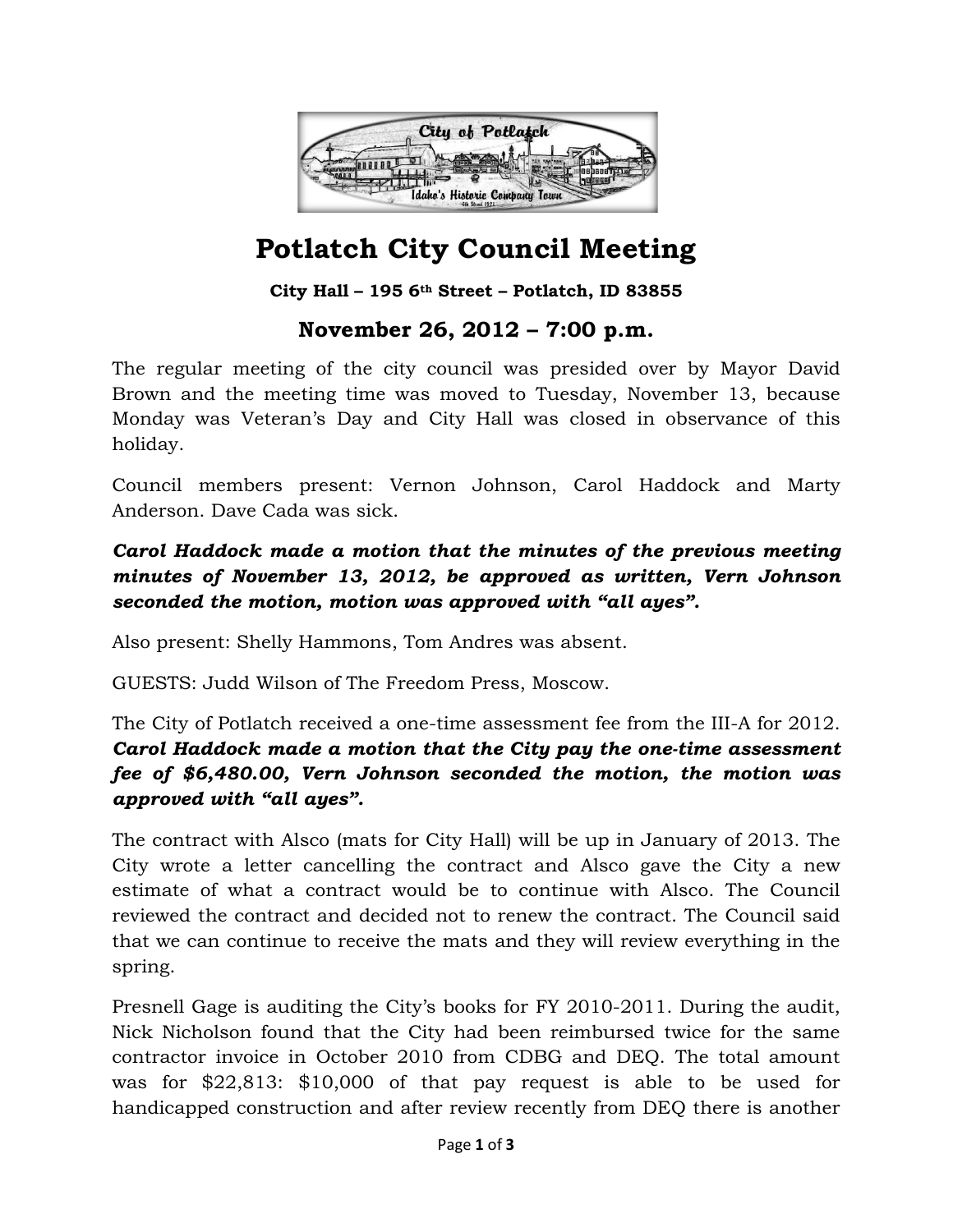\$650.00 that is able to be used in the pay request. The total amount of repayment will be \$12,163.00 to DEQ.

#### **NEW BUSINESS:**

**1. Mayor–David Brown,** there was a little scare last week on the construction of the bridge. The City received a telephone call from DEQ saying they would not fund the bridge. After much discussion and DEQ talking with CDBG, they agreed that they would fund the bridge. The bridge design had been approved by DEQ in the beginning. The contractor will be installing the bridge when it gets cold enough.

This Thursday there will be a walk-through with Mike Camin of the Lewiston DEQ Office. There will also be a construction meeting with the engineers, grand administrator and contractor.

The Mayor suggested that it is time that the Council sit down with Tom Moore, City's contract engineer, and discuss the Potlatch Corporation land area. The City needs to be prepared with planning and zoning information. The Mayor and Carol Haddock discussed the road across the Potlatch Corporation land and whether it should be moved and follow along the sewer line. The Mayor said that he is meeting with Jim Lemieux of Potlatch Corp. tomorrow morning. The investment group submitted a proposal to purchase 10 acres from Potlatch Corp. The Mayor said that he would like to sit down with the "big guys" in Spokane. CEDA has said that they would be willing to work with the investment group and has money available to purchase land but they need a commitment from a manufacturer before they will loan money on a building.

- **2. Parks–Carol Haddock,** nothing.
- **3. Pool & Cemetery-Dave Cada,** absent.
- **4. Vern Johnson Water & Sewer,** everything is fine.
- **5. Streets-Martin Anderson**, noticed that the sand and gravel had been put away in the shed.
- **6. Scenic 6 -David Cada**, absent.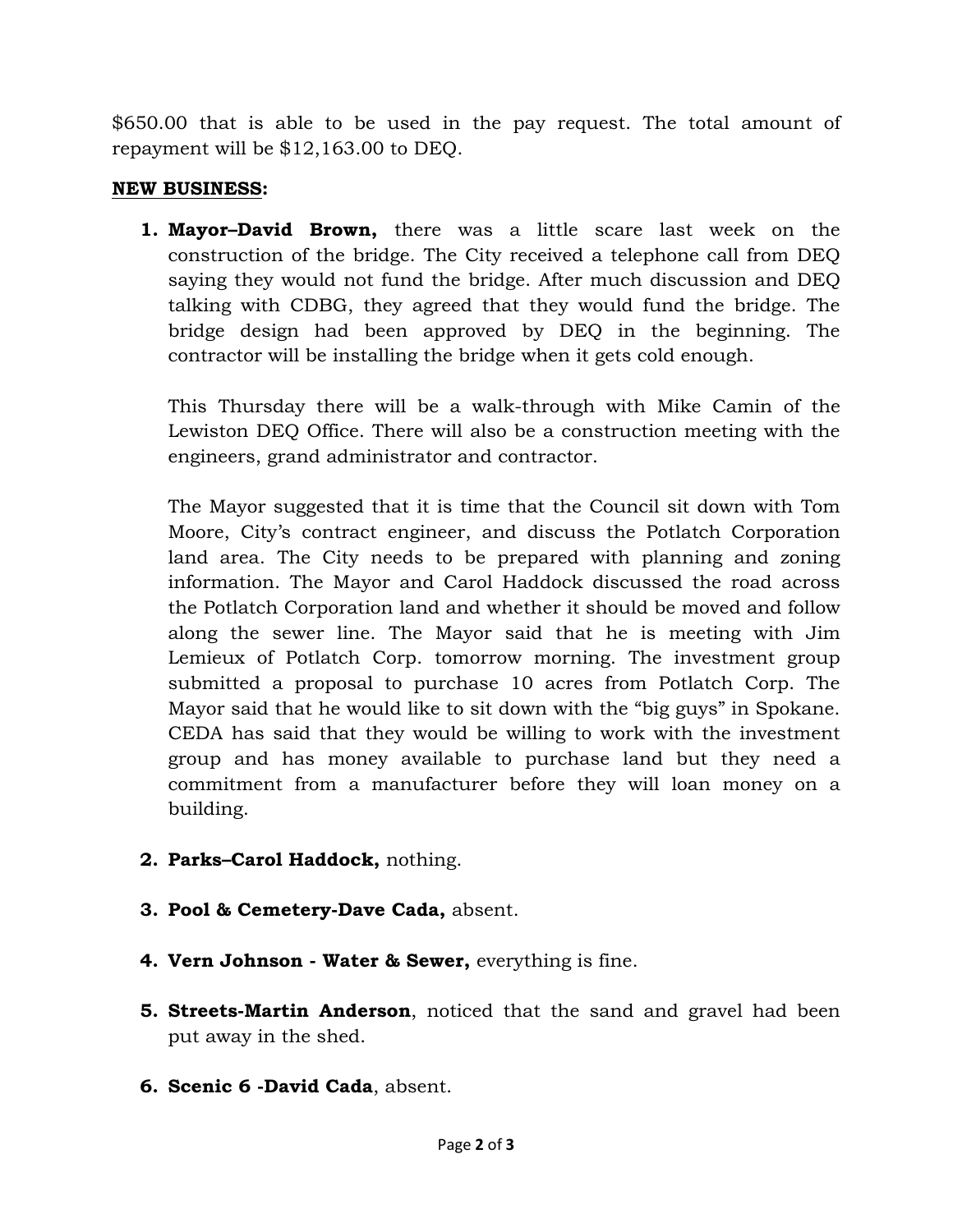- **7. Superintendent, Tom Andres,** absent.
- **8. Clerk- Shelly Hammons,** the personnel policy needs to be reviewed. Carol Haddock suggested that Shelly highlight the areas that need reviewed and present that at the next Council meeting.

#### **Old Business-**

#### **Topics limited to** *10 minutes* **each.**

**Clerks Report:** See Payables, State Pool Statements, US Bank Statement

#### **Correspondence/Updates-**

**BILLS:** *A motion was made by Carol Haddock to pay the bills in the amount of* **\$5,153.75***, seconded by Marty Anderson, motion carried with "all ayes".* 

*Carol Haddock made a motion to adjourn the meeting, seconded by Marty Anderson, the motion was carried with "all ayes", meeting adjourned at 7:40 p.m.* 

 $\frac{1}{\sqrt{2}}$  ,  $\frac{1}{\sqrt{2}}$  ,  $\frac{1}{\sqrt{2}}$  ,  $\frac{1}{\sqrt{2}}$  ,  $\frac{1}{\sqrt{2}}$  ,  $\frac{1}{\sqrt{2}}$  ,  $\frac{1}{\sqrt{2}}$  ,  $\frac{1}{\sqrt{2}}$  ,  $\frac{1}{\sqrt{2}}$  ,  $\frac{1}{\sqrt{2}}$  ,  $\frac{1}{\sqrt{2}}$  ,  $\frac{1}{\sqrt{2}}$  ,  $\frac{1}{\sqrt{2}}$  ,  $\frac{1}{\sqrt{2}}$  ,  $\frac{1}{\sqrt{2}}$ 

David L. Brown, Mayor

ATTEST:

 $\frac{1}{2}$  ,  $\frac{1}{2}$  ,  $\frac{1}{2}$  ,  $\frac{1}{2}$  ,  $\frac{1}{2}$  ,  $\frac{1}{2}$  ,  $\frac{1}{2}$  ,  $\frac{1}{2}$  ,  $\frac{1}{2}$  ,  $\frac{1}{2}$  ,  $\frac{1}{2}$  ,  $\frac{1}{2}$  ,  $\frac{1}{2}$  ,  $\frac{1}{2}$  ,  $\frac{1}{2}$  ,  $\frac{1}{2}$  ,  $\frac{1}{2}$  ,  $\frac{1}{2}$  ,  $\frac{1$ Shelly M. Hammons, City Clerk-Treasurer

**The next Council meeting will be December 10, 2012.**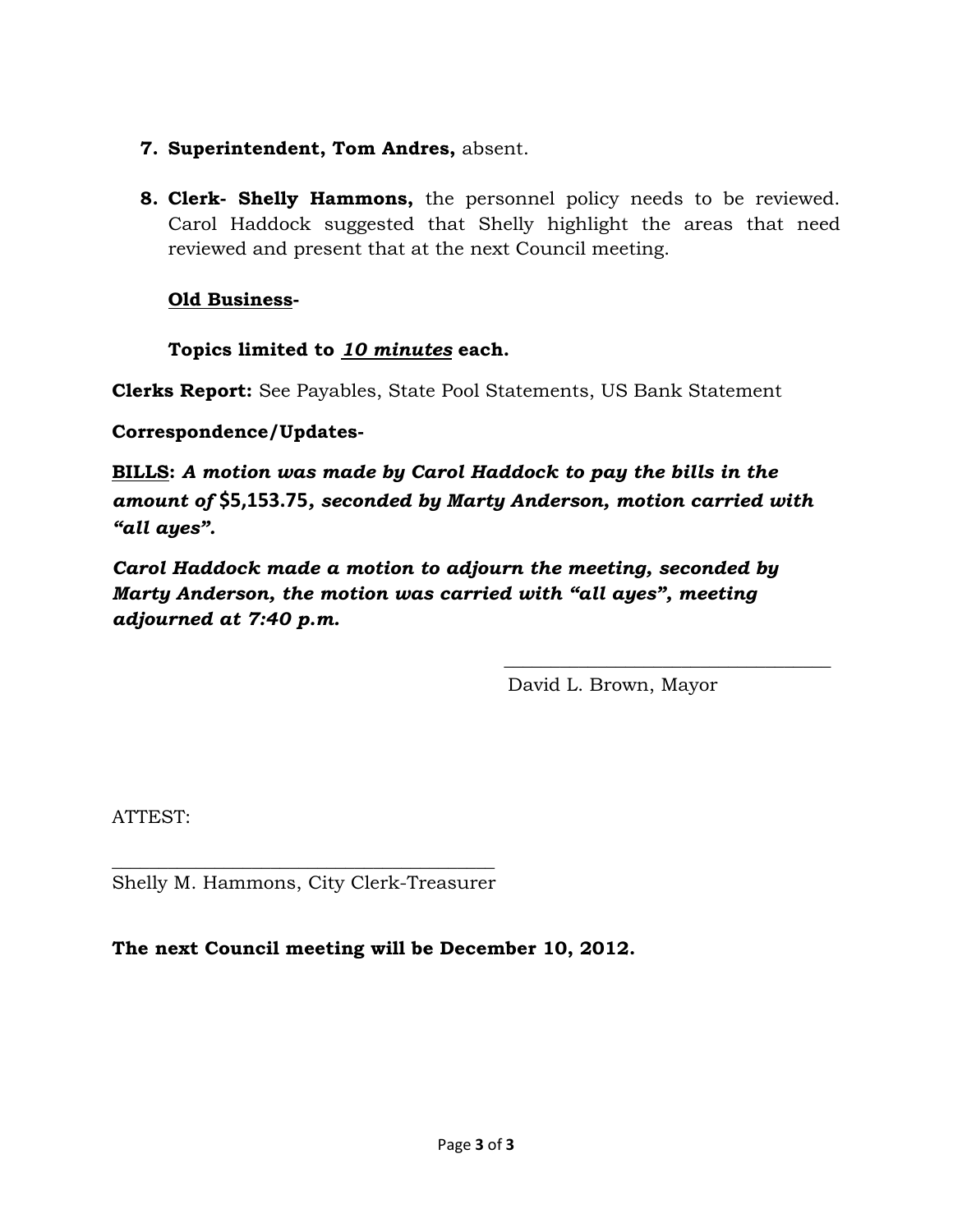

**City Hall – 195 6th Street – Potlatch, ID 83855**

## **December 10, 2012 – 7:00 p.m.**

The regular meeting of the city council was presided over by Mayor David Brown.

Council members present: Carol Haddock, Marty Anderson and Dave Cada. Vern Johnson was absent.

## *Carol Haddock made a motion that the minutes of the previous meeting minutes of November 26, 2012, be approved as written, Marty Anderson seconded the motion, motion was approved with "all ayes".*

Also present: Shelly Hammons and Tom Andres.

GUESTS: None.

The Council discussed renewing the leases with Muscles in Motion and the Lion's Club. The Council agreed to renew the lease with Muscles in Motion but they are reviewing the lease with the Lion's Club. Carol Haddock suggested that the City make it an overnight accommodation. Carol will get with Tom Andres and look at the building.

## *Carol Haddock made a motion that the Council dispense with the December 24, 2012, meeting, Dave Cada seconded the motion, motion was approved with "all ayes".*

The Council discussed Saturday's, Christmas in Potlatch event and agreed that it was a hit all the way around. The Mayor said that this was the third largest parade in 17 years with 29 entries. Dave Cada said that they consulted with the businesses in town today and all of the businesses did well. There were 37 vendors selling crafts in four different buildings in Potlatch and they all want to come back next year. (They paid \$15.00 per booth.) The money will help pay for advertising and to purchase more lights for the Railroad Depot next year. They also made approximately \$240.00 at the Chili Feed and that will also help to purchase more lights for the Depot.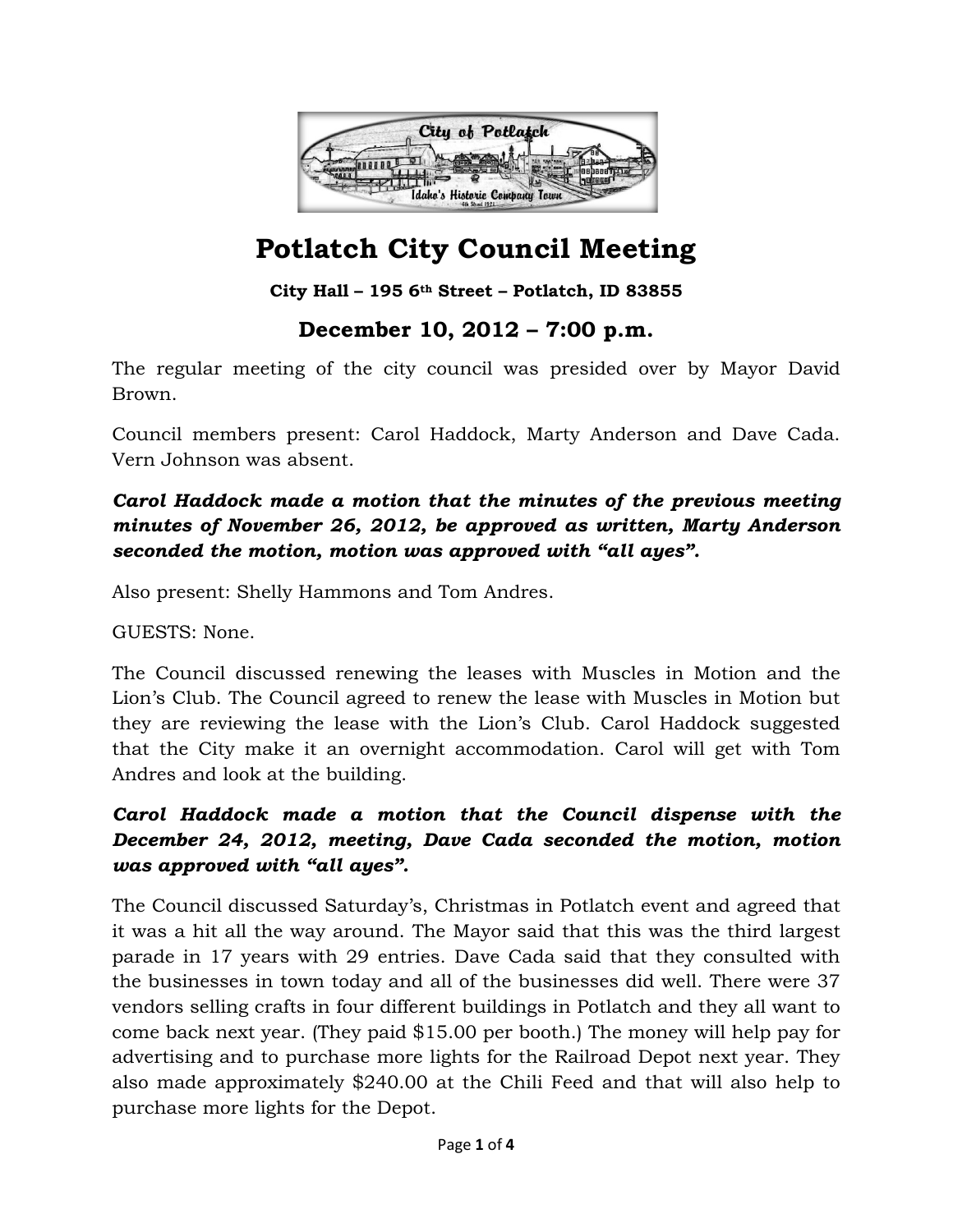Dave Cada said that the Scenic 6 group worked with the railroad and they brought in a passenger car for the Christmas event. The Scenic 6 group decorated the car and made a nice little area for kids to meet with Santa Claus in the railcar for the Christmas event. Dave said that they are talking to the railroad about leaving the railcar in Potlatch and they would be able to use it for other events throughout the year.

Dave Cada thanked the Mayor for all of his effort in getting the Scenic 6 Park to look so festive with all of the Christmas lights all around the Park. The Mayor said that Tom Andres and Scott Hovey help him put up the lights. The Council agreed that the Mayor deserved credit for all of his hard work.

The Dog Sled races went well and the Council anticipates that they will be bigger next year.

#### **NEW BUSINESS:**

**1. Mayor–David Brown,** the Mayor told the Council that it is renewal time for the LEDC membership. *Dave Cada made a motion that the City renew its membership as a Sponsor member for \$500.00. Carol Haddock seconded the motion, motion was approved with "all ayes".*

The Mayor talked to the Council about looking into hiring our own Building Inspector for the City of Potlatch. The Council agreed and we will start looking for candidates.

The Mayor said that B.J. Swanson talked to him about the PNW Arms building permit situation and the Deputy Fire Marshal has written a letter agreeing that the way the PNW Arms building is modified now is ok with him.

The reimbursement of \$12,163.00 that the City sent to DEQ has been applied as a payment to the \$100,000 loan through DEQ. The City received notification from DEQ today and that brings the current loan amount down to \$87,837.00. The discrepancy was discovered by Nick Nicholson when he was doing the FY 2010-2011 audit. The City had been reimbursed twice in 2010 for the same construction pay request.

There was a construction meeting a week ago and they did a test run on the wastewater reuse project. There was a new fellow from DEQ who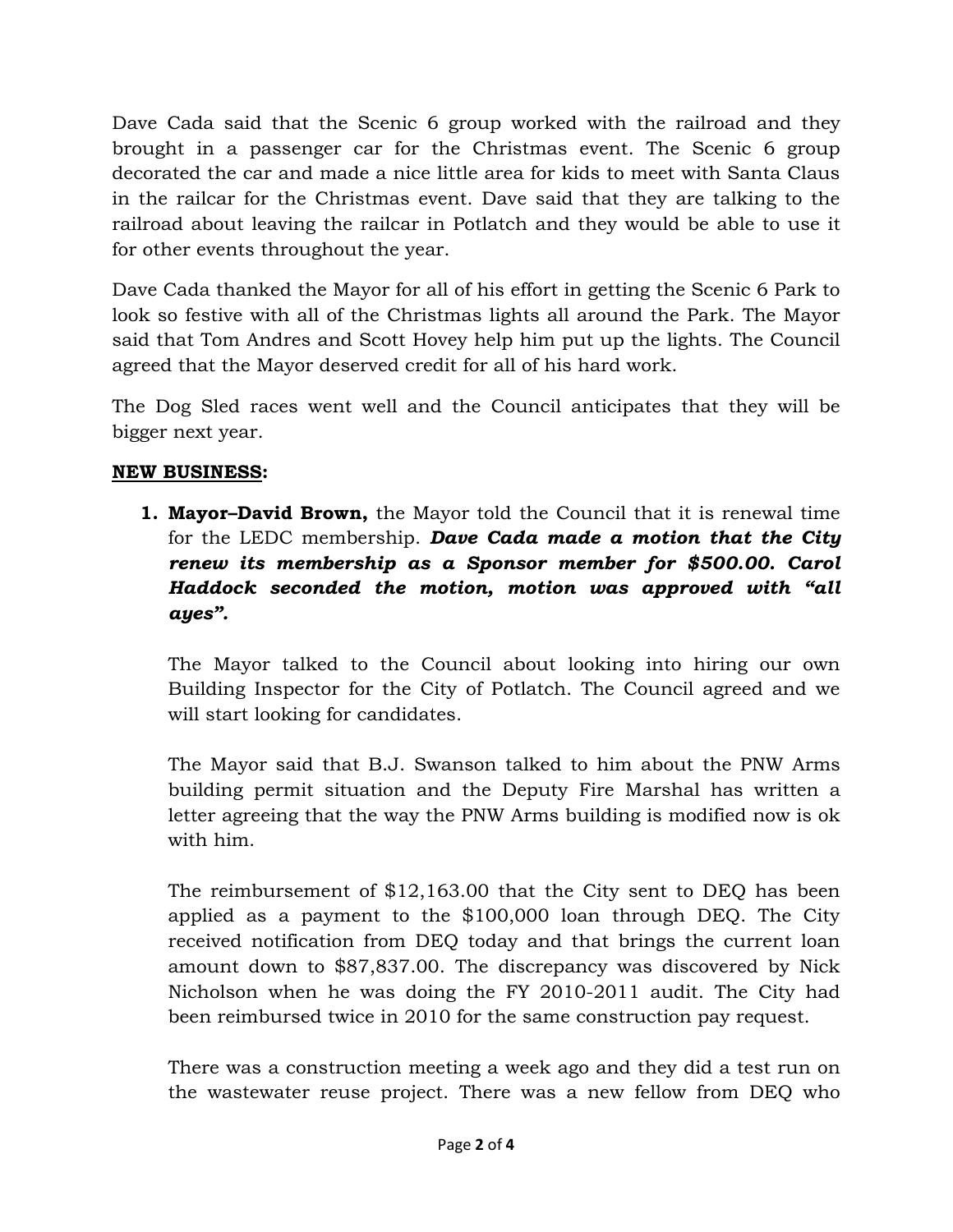attended, Michael Camin, and he will be the contact person now. The City hired Fred Aregelan in November to be the contract land application wastewater operator. Tom Andres must work under the contract operator for six months before he can take his test to become a land application operator.

The Mayor spoke with Shem Johnson today and Shem is waiting on Chris Mansfield to approve the bridge design. Shem couldn't get in contact with Chris and he must have the approval before the end of this week in order to get things going by the end of the year. The Mayor finally spoke to Chris tonight at 6:00 p.m.

- **2. Parks–Carol Haddock,** asked Tom about the window upstairs. Tom said that the parts are in for the window and they will be installing it soon. Carol also asked if we had heard anything from Jeff Cirka, School District, about the Comp Plan and Dave Cada said that they haven't heard anything yet.
- **3. Pool & Cemetery-Dave Cada,** nothing at this time.
- **4. Vern Johnson Water & Sewer,** absent.
- **5. Streets-Martin Anderson**, WSU traded a road grader in to Rowand Machinery for a new one. The road grader that they traded was a 1979 Road Grader with a 12' blade and it is for sale for \$25,000. Marty talked with the head of maintenance at WSU about the grader and he said that one side of the blade comes down and it needs repaired. Tom said that he has talked with Rick at Rowand Machinery and he said that they are going to go through the grader completely and repair everything. Tom will talk with Rick again and see if they have repaired the right side of the blade.
- **6. Scenic 6 -David Cada**, Dave said that they have talked with Richard Walser (he will become County Commissioner in January 2013) and invited him to attend their next Scenic 6 Economic meeting.
- **7. Superintendent, Tom Andres,**
- **8. Clerk- Shelly Hammons,**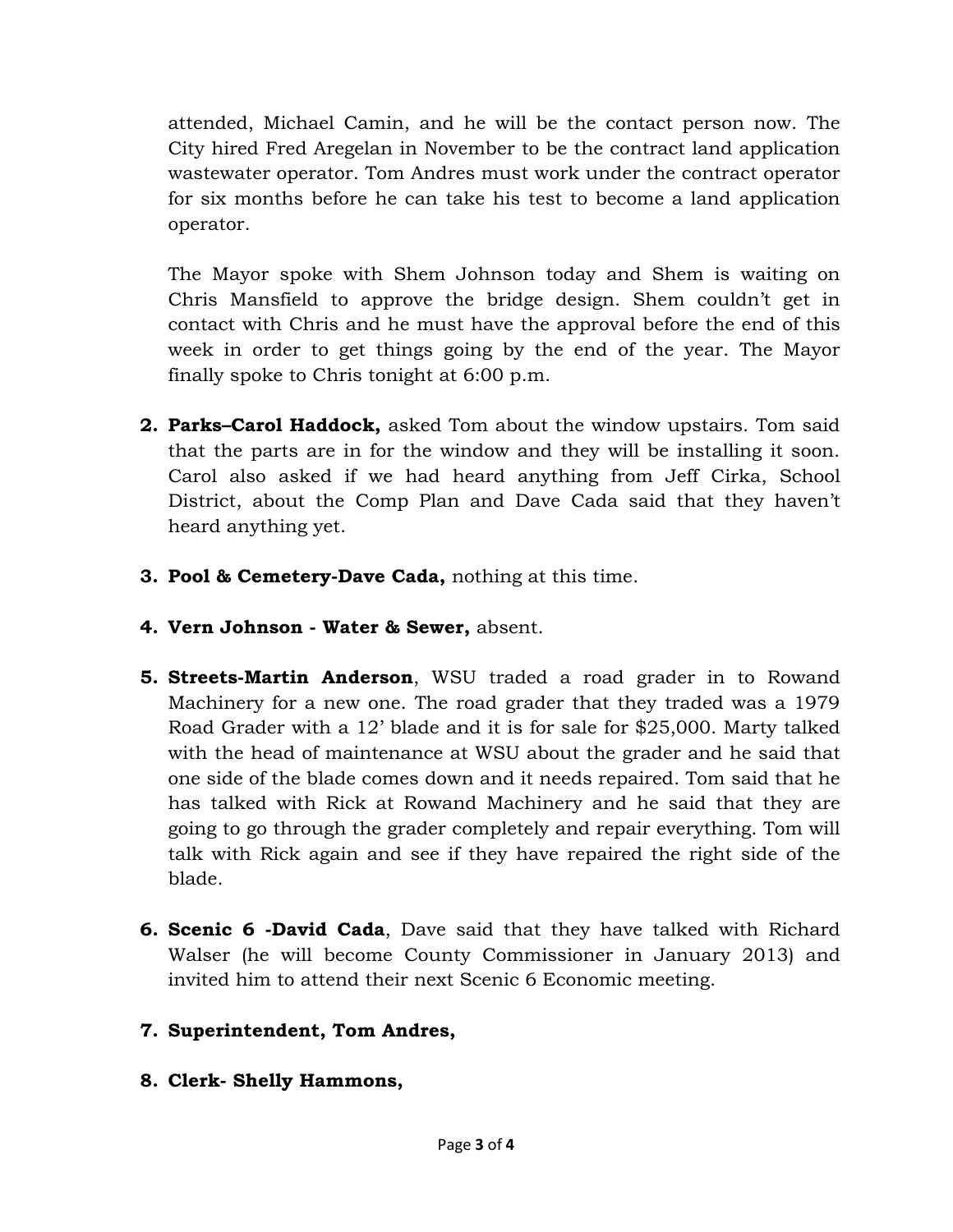#### **Old Business-**

### **Topics limited to** *10 minutes* **each.**

**Clerks Report:** See Payables, State Pool Statements, US Bank Statement

#### **Correspondence/Updates-**

**BILLS:** *A motion was made by Carol Haddock to pay the bills in the amount of* **\$37,514.23***, seconded by Dave Cada, motion carried with "all ayes".* 

*Carol Haddock made a motion to adjourn the meeting, seconded by Marty Anderson, the motion was carried with "all ayes", meeting adjourned at 7:50 p.m.* 

 $\frac{1}{\sqrt{2}}$  ,  $\frac{1}{\sqrt{2}}$  ,  $\frac{1}{\sqrt{2}}$  ,  $\frac{1}{\sqrt{2}}$  ,  $\frac{1}{\sqrt{2}}$  ,  $\frac{1}{\sqrt{2}}$  ,  $\frac{1}{\sqrt{2}}$  ,  $\frac{1}{\sqrt{2}}$  ,  $\frac{1}{\sqrt{2}}$  ,  $\frac{1}{\sqrt{2}}$  ,  $\frac{1}{\sqrt{2}}$  ,  $\frac{1}{\sqrt{2}}$  ,  $\frac{1}{\sqrt{2}}$  ,  $\frac{1}{\sqrt{2}}$  ,  $\frac{1}{\sqrt{2}}$ 

David L. Brown, Mayor

ATTEST:

\_\_\_\_\_\_\_\_\_\_\_\_\_\_\_\_\_\_\_\_\_\_\_\_\_\_\_\_\_\_\_\_\_\_\_\_\_\_\_\_\_ Shelly M. Hammons, City Clerk-Treasurer

**The next Council meeting will be January 14, 2013.**